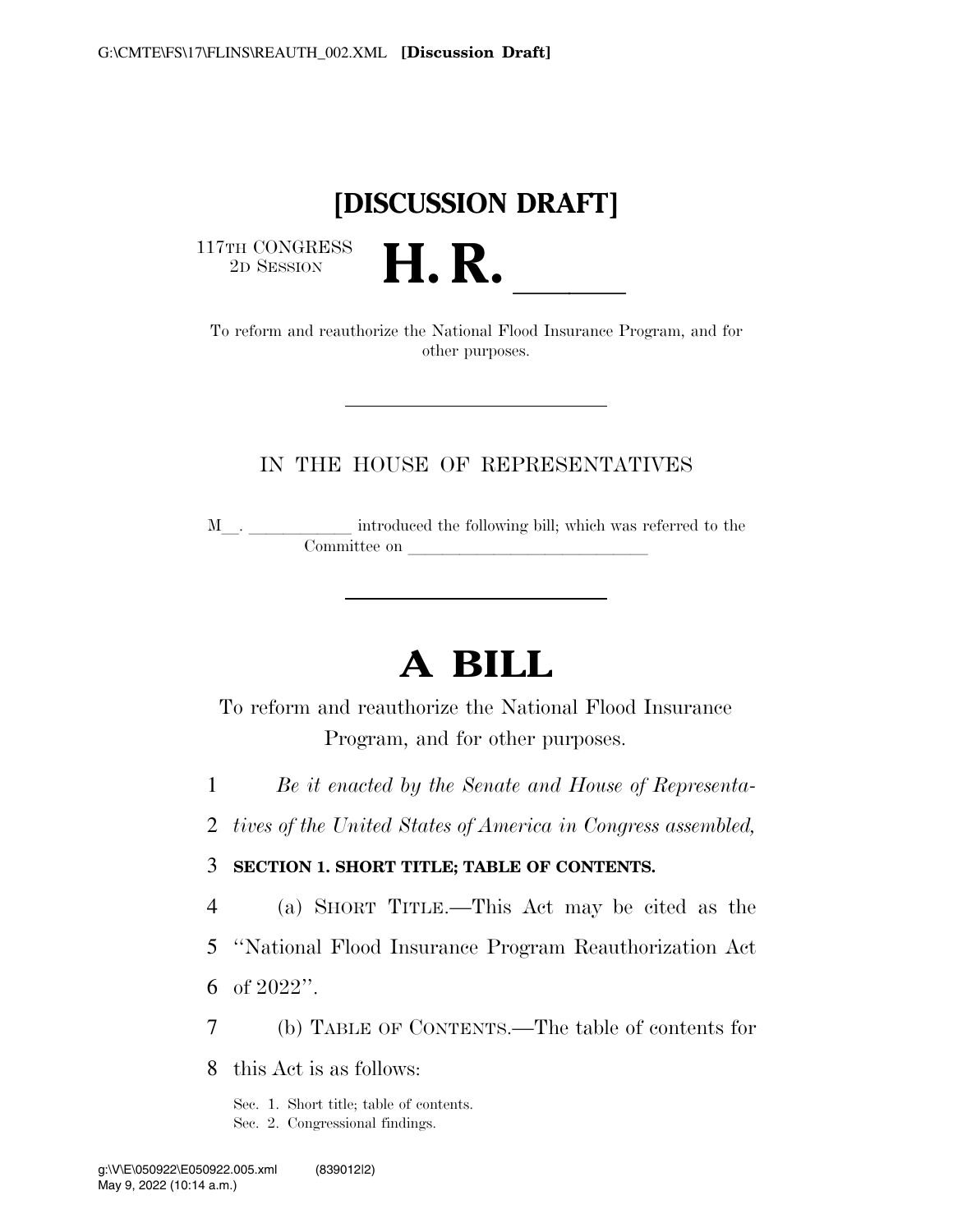$\mathcal{D}_{\mathcal{L}}$ 

### TITLE I—REAUTHORIZATION AND AFFORDABILITY

- Sec. 101. Program extension.
- Sec. 102. Demonstration program for policy affordability.
- Sec. 103. Premium and fees relief for families and small businesses.
- Sec. 104. Monthly installment payment of premiums.
- Sec. 105. Use of replacement cost value in estimating premium rates.
- Sec. 106. Refund of Premiums.

#### TITLE II—MAPPING

- Sec. 201. Reauthorization of appropriations for National Flood Mapping Program.
- Sec. 202. National Flood Mapping Program.
- Sec. 203. Flood mapping modernization and homeowner empowerment pilot program.
- Sec. 204. Mapping improvements and reach.
- Sec. 205. Refunds for properties inadvertently included in areas of special flood hazard.
- Sec. 206. Appeals and publication of projected special flood hazard areas.
- Sec. 207. Communication and outreach regarding changes to flood maps and flood risk data.
- Sec. 208. Adoption of partial flood maps and flood risk data.
- Sec. 209. New zone for levee-impacted areas.
- Sec. 210. Agricultural structures in special flood hazard zones.
- Sec. 211. Technical Mapping Advisory Council.

### TITLE III—MITIGATION

- Sec. 301. Increased cost of compliance coverage.
- Sec. 302. Multiple-loss properties.
- Sec. 303. Premium rates for certain mitigated properties.
- Sec. 304. Coverage for cooperatives.
- Sec. 305. Voluntary community-based flood insurance pilot program.
- Sec. 306. Mitigation funding.
- Sec. 307. Community Rating System improvements.
- Sec. 308. Community assistance program for effective floodplain management.

#### TITLE II—MODERNIZATION

- Sec. 401. Effect of private flood insurance coverage on continuous coverage requirements.
- Sec. 402. Optional coverage for blanket property policies.
- Sec. 403. Annual independent actuarial study.
- Sec. 404. Data exchange program.
- Sec. 405. Elevation certificates.
- Sec. 406. Leveraging risk transfer opportunities for a sound financial framework.
- Sec. 407. Write-Your-Own arrangements.
- Sec. 408. Registration of adjusters; training of floodplain managers.
- Sec. 409. Study on increasing participation.

### 1 **SEC. 2. CONGRESSIONAL FINDINGS.**

2 The Congress finds that—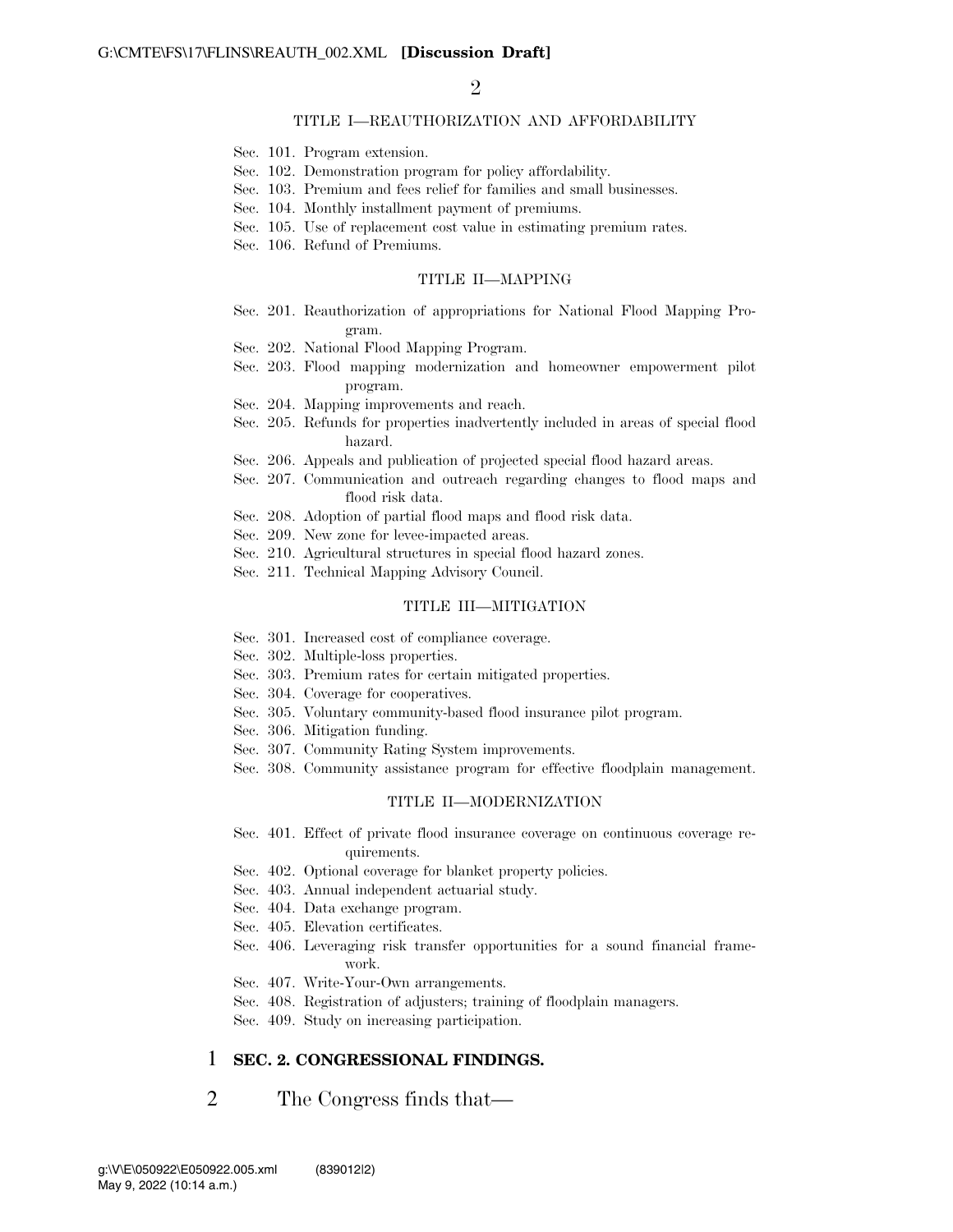| $\mathbf{1}$   | $(1)$ since 2016, communities and families across      |
|----------------|--------------------------------------------------------|
| $\overline{2}$ | the United States have suffered over \$300 billion in  |
| 3              | losses as a result of flooding;                        |
| $\overline{4}$ | (2) flooding disasters in the United States            |
| 5              | present a threat to people, property, and taxpayers;   |
| 6              | (3) the National Flood Insurance Program               |
| 7              | (NFIP) is a key component of the Federal Govern-       |
| 8              | ment's efforts to minimize the damage and financial    |
| 9              | impact of floods;                                      |
| 10             | (4) the NFIP is the principal provider of flood        |
| 11             | insurance in the United States, covering over 5 mil-   |
| 12             | lion households and businesses across the country;     |
| 13             | (5) affordability of flood insurance coverage re-      |
| 14             | mains a serious concern;                               |
| 15             | $(6)$ investment in mitigation is a cost-effective     |
| 16             | means of reducing risk;                                |
| 17             | (7) a policyholder's ability to pay for flood in-      |
| 18             | surance coverage should be considered for premium      |
| 19             | rate discounts; and                                    |
| 20             | $(8)$ in the absence of widespread private insur-      |
| 21             | ance industry participation, and as a matter of na-    |
| 22             | tional policy, the Federal Government must ensure      |
| 23             | the availability and affordability of flood insurance. |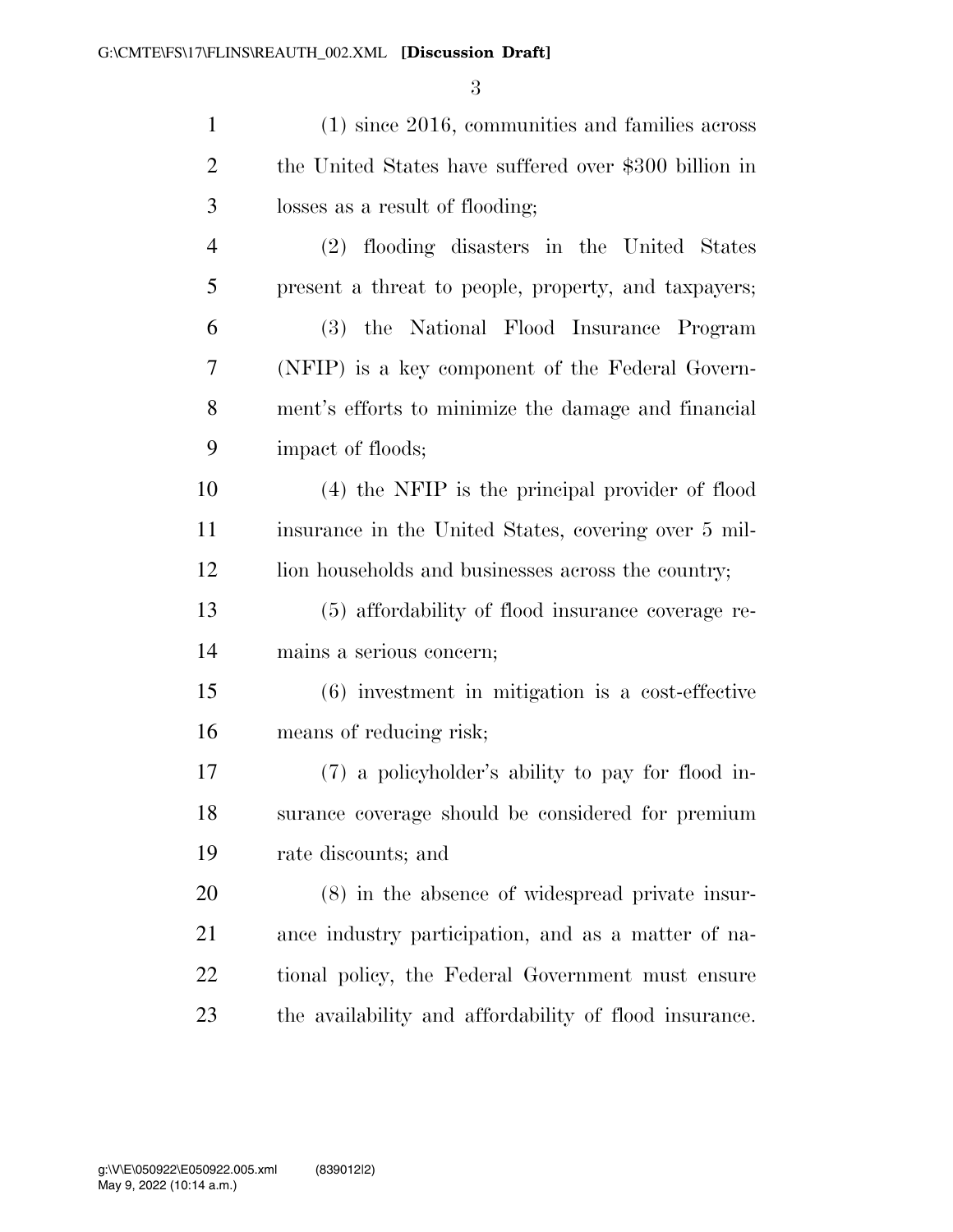# **TITLE I—REAUTHORIZATION AND AFFORDABILITY**

**SEC. 101. PROGRAM EXTENSION.** 

 (a) FINANCING.—Subsection (a) of section 1309 of the National Flood Insurance Act of 1968 (42 U.S.C. 4016(a)) is amended by striking ''September 30, 2022'' 7 and inserting " $\lceil \text{September } 30, 2027 \rceil$ ".

 (b) PROGRAM EXPIRATION.—Section 1319 of the Na- tional Flood Insurance Act of 1968 (42 U.S.C. 4026) is amended by striking ''September 30, 2022'' and inserting 11 " $[September\ 30, 2027]''.$ 

 $\Gamma$  (c) RETROACTIVE EFFECTIVE DATE.—If this Act is enacted after September 30, 2022, the amendments made by subsections (a) and (b) shall take effect as if enacted 15 on September 30, 2022.

# **SEC. 102. DEMONSTRATION PROGRAM FOR POLICY AF-FORDABILITY.**

(a) AUTHORITY.—

 (1) IN GENERAL.—The Administrator of the Federal Emergency Management Agency shall estab- lish and carry out a demonstration program under this section to demonstrate the effectiveness of pro- viding means-tested discounted rates for flood insur- ance coverage made available under the National Flood Insurance Act of 1968 for eligible households.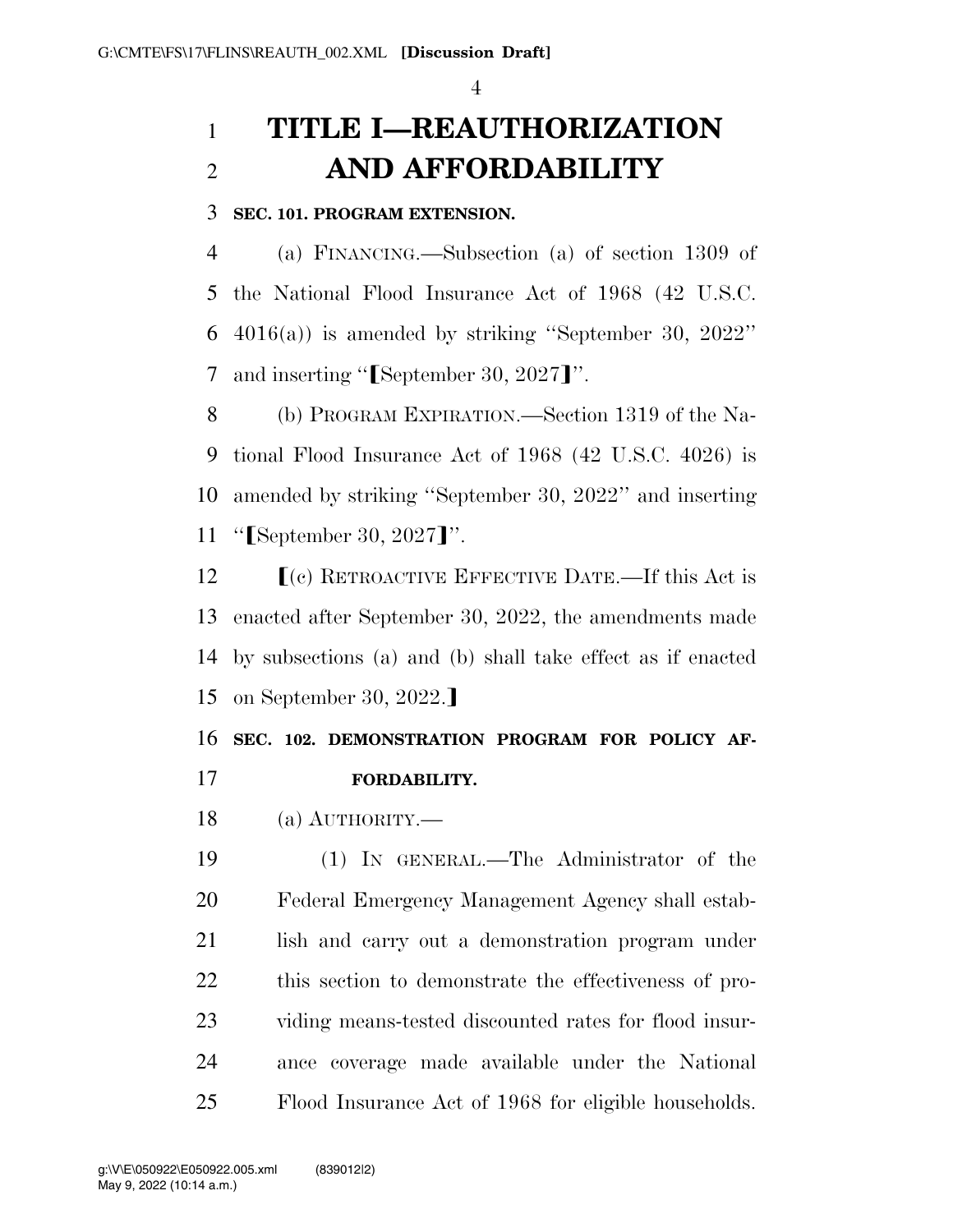(2) CONSULTATION.—The Administrator may consult with the Secretary of the Treasury and the Secretary of Housing and Urban Development about the implementation of the program established pur-suant to paragraph (1).

 (b) ELIGIBLE HOUSEHOLDS AND PROPERTIES.—The Administrator may provide discounted premium rates pur-suant to this section only for properties that are—

(1) 1- to 4-family residential properties;

 (2) as of the date of the enactment of his Act, covered by an existing policy for flood insurance under the national flood insurance program; and

 (3) the primary residence of a current policy- holder under such program and household whose in- come does not exceed 80 percent of the area median income determined by the Secretary of Housing and Urban Development for purposes of the United States Housing Act of 1937.

 (c) INCOME DETERMINATIONS.—For purposes of the program under this section, the Administrator shall make determinations of household income on an annual basis. (d) PREMIUM DISCOUNTS.—Notwithstanding sec- tions 1307 and 1308 of the National Flood Insurance Act of 1968 (42 U.S.C. 4014, 4015), the chargeable premium rate for flood insurance coverage made available under the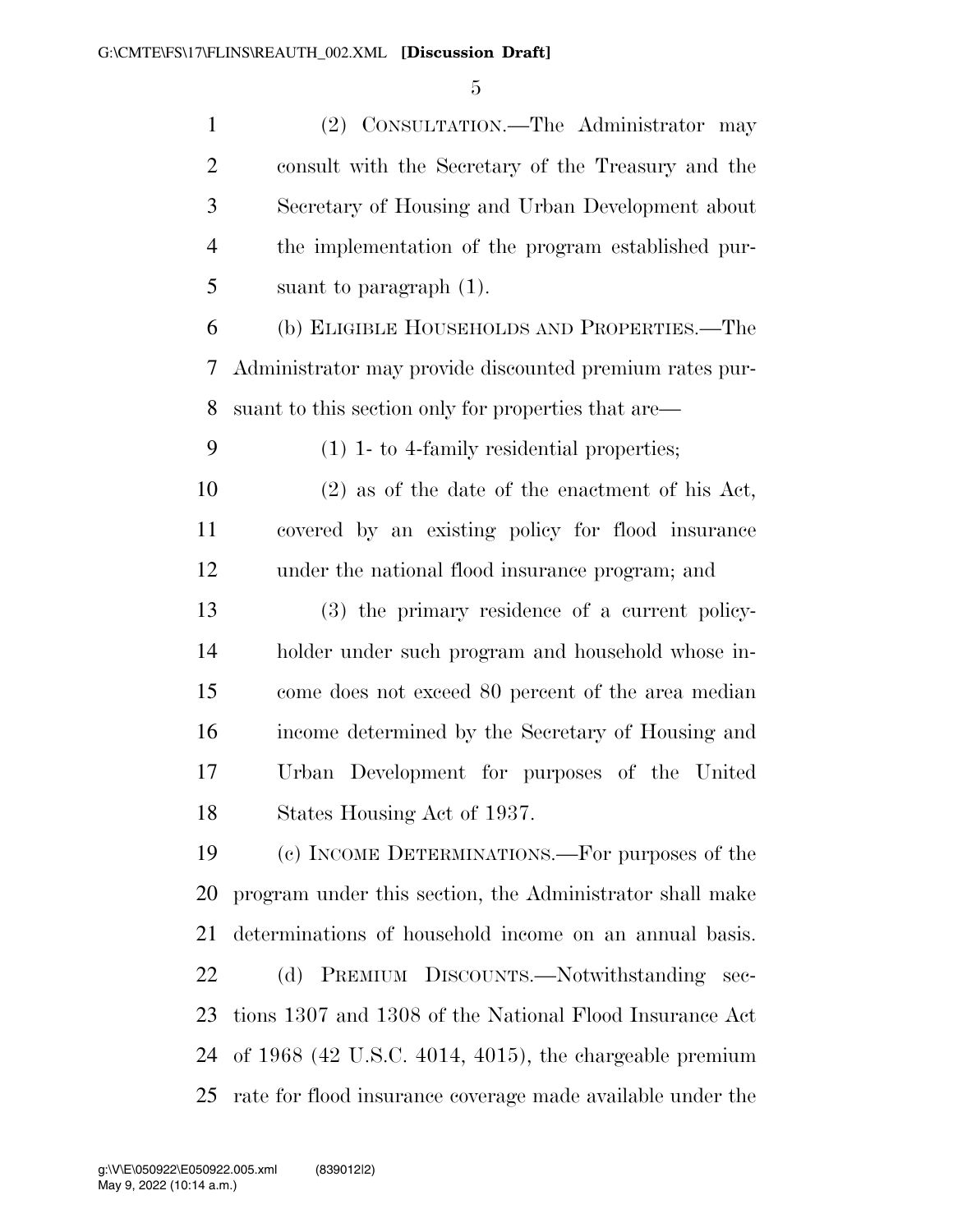program under this section shall be an amount that is equal to 2 percent of annual area median income for the area within which is located the property for which the coverage is provided, except that the chargeable premium rate provided to a policyholder under this subsection shall not exceed that of any rate that would otherwise be appli-cable.

 (e) DISCLOSURE OF FULL-RISK RATE.—The Admin- istrator shall provide to each policyholder purchasing flood insurance coverage under the program under this section for a property, not later than the commencement of the period of such coverage, a written statement setting forth the full actuarial premium rate for coverage for such prop- erty determined in accordance with section 1307(a) of the National Flood Insurance Act of 1968 (42 U.S.C.  $4014(a)$ , the amount of the premium discount for such coverage, and any other information the Administrator considers helpful to policyholders in understanding flood insurance coverage and costs.

 (f) GUIDANCE.—Not later than the expiration of the 12-month period beginning on the date of the enactment of this Act, the Administrator shall issue guidance pro- viding for the establishment of the demonstration program under this section, which shall include—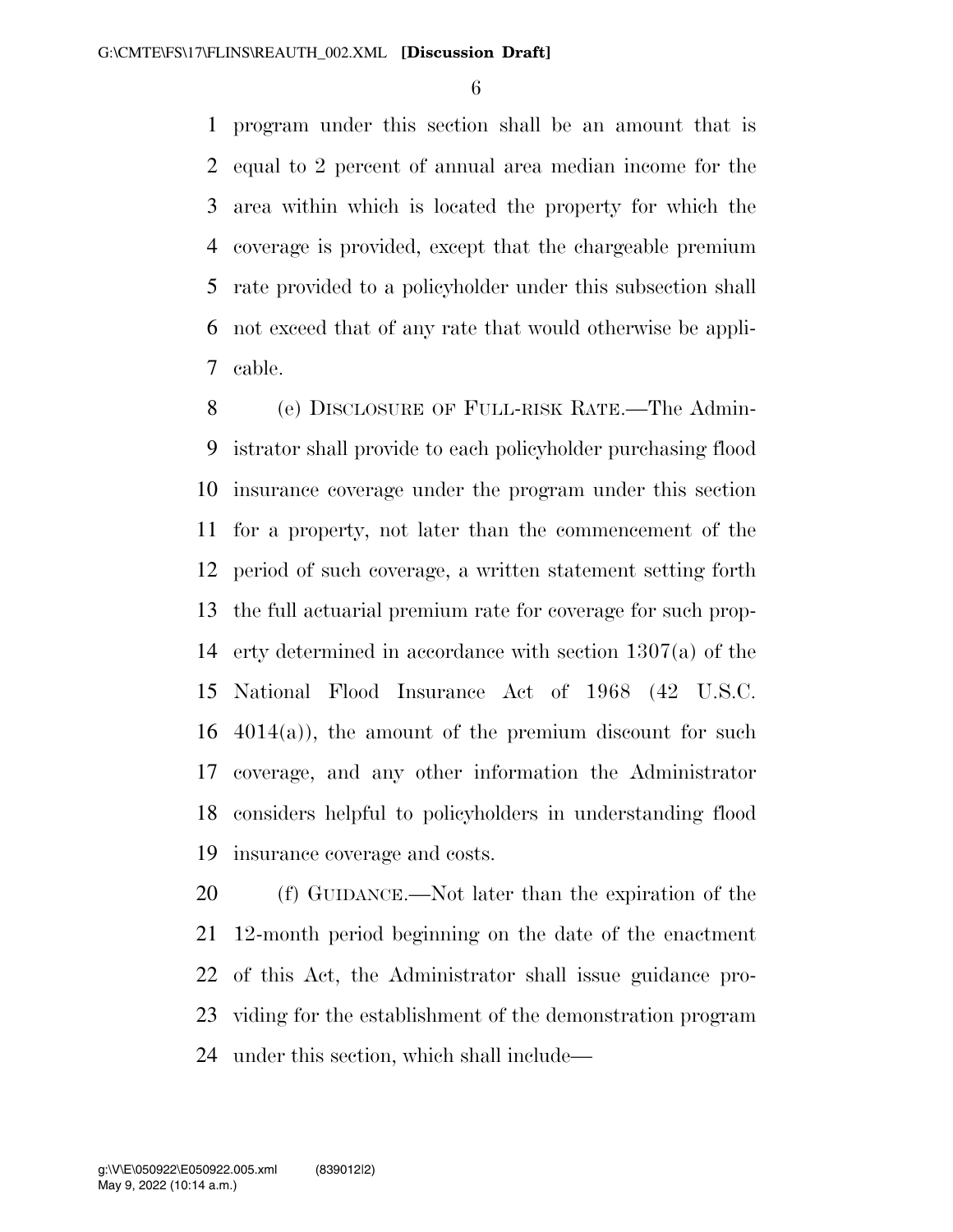| $\mathbf{1}$   | (1) an estimation of the cost of such program          |
|----------------|--------------------------------------------------------|
| $\overline{2}$ | stated in terms of the aggregate of premium dis-       |
| 3              | counts to be made available under the program;         |
| $\overline{4}$ | $(2)$ a description of how the Administrator will      |
| 5              | determine eligibility for households to participate in |
| 6              | the program in accordance with the requirements for    |
| 7              | eligibility in subsection (b); and                     |
| $8\,$          | (3) any new requirements to which policy-              |
| 9              | holders participating in such program will be sub-     |
| 10             | ject; and                                              |
| 11             | (4) the results of any consultation with the Sec-      |
| 12             | retary of the Treasury or the Secretary of Housing     |
| 13             | and Urban Development.                                 |
| 14             | (g) REPORT TO CONGRESS.—                               |
| 15             | (1) COLLECTION OF INFORMATION.—The Ad-                 |
| 16             | ministrator shall collect by survey or other means,    |
| 17             | for each participating community in the national       |
| 18             | flood insurance program in which a policyholder        |
| 19             | under such program resides who received a discount     |
| 20             | under the demonstration program under this section     |
| 21             | and regarding each year during the period beginning    |
| 22             | 5 years before implementation of the demonstration     |
| 23             | program under this section and ending upon the ter-    |
| 24             | mination date under subsection (i), the following in-  |
| 25             | formation:                                             |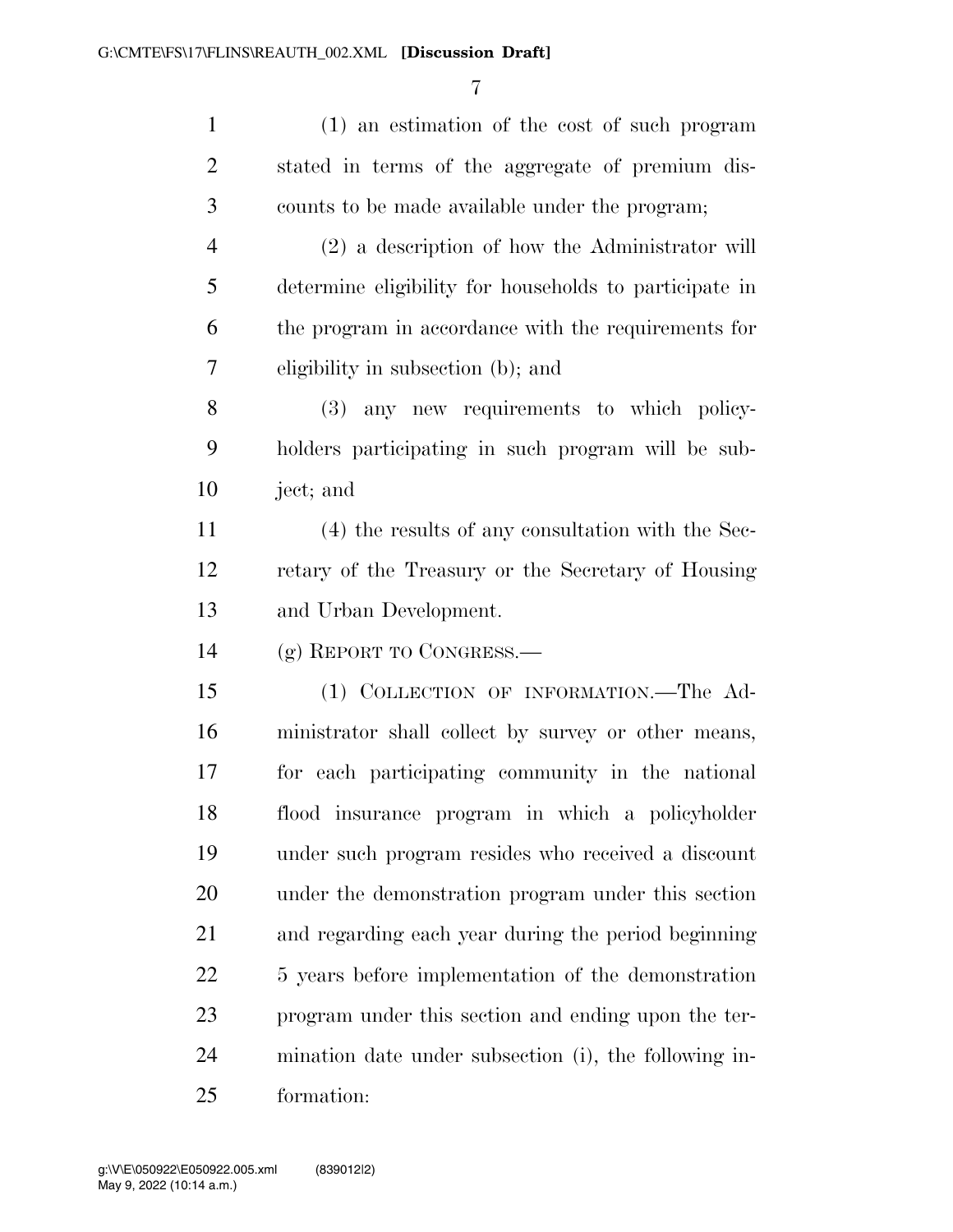| $\mathbf{1}$   | (A) The demographic characteristics of           |
|----------------|--------------------------------------------------|
| $\overline{2}$ | households purchasing flood insurance coverage   |
| 3              | under such program.                              |
| $\overline{4}$ | (B) The average median income of such            |
| 5              | households under such program.                   |
| 6              | (C) The number of properties located in          |
| 7              | areas for which a major disaster related to      |
| $8\,$          | flooding was declared pursuant to the Robert T.  |
| 9              | Stafford Disaster Relief and Emergency Assist-   |
| 10             | ance Act.                                        |
| 11             | (D) The number of policies made available        |
| 12             | under the national flood insurance program and   |
| 13             | the number and aggregate amount of claims        |
| 14             | submitted under such program.                    |
| 15             | (E) For all properties in such community         |
| 16             | receiving discounted rates under the demonstra-  |
| 17             | tion program under this section, the aggregate   |
| 18             | amount of the premium rate for coverage that     |
| 19             | determined in accordance with section<br>is      |
| 20             | $1307(a)$ of the National Flood Insurance Act of |
| 21             | 1968 (42 U.S.C. 4014(a)) and the aggregate       |
| 22             | amount of premium discounts provided under       |
| 23             | the demonstration program.                       |
| 24             | (F) For all properties in such community,        |

any changes to full actuarial premium rates due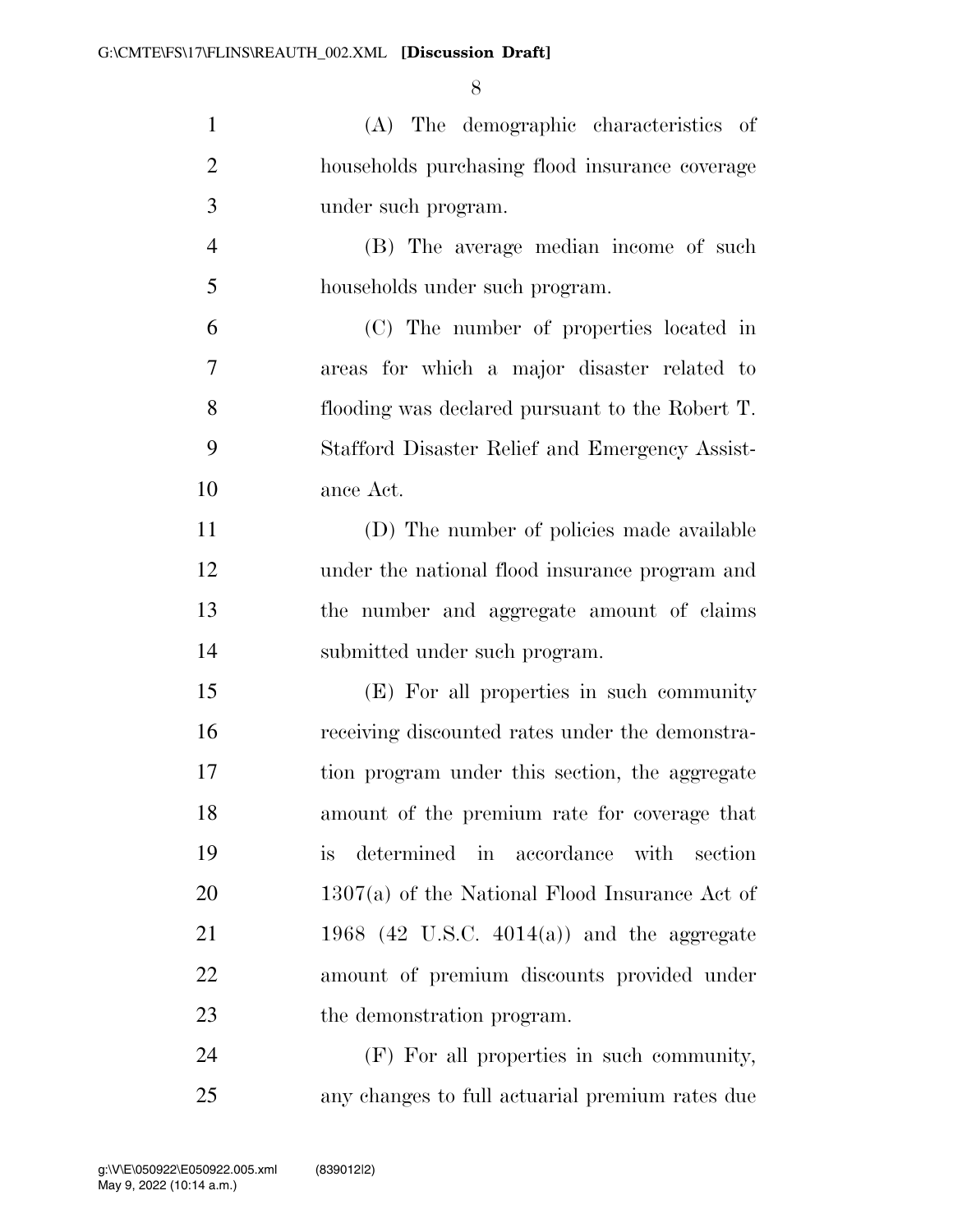to changes to flood maps and flood risk data or other factors.

 (2) REPORT TO CONGRESS.—Not later than the expiration of the 5-year period beginning upon the implementation of the demonstration program under this section, the Administrator shall submit to the Congress a report evaluating the effectiveness of the assistance provided under such program, which shall include— (A) a statement of the number of house- holds participating in the program and the rates of participation by communities partici- pating in the national flood insurance program, including whether such rates of participation have changed by year; and (B) an estimate of the cost of the program to the National Flood Insurance Fund under

 section 1310 of the National Flood Insurance 19 Act of 1968 (42 U.S.C. 4017).

 (h) DEFINITIONS.—For purposes of this section, the following definitions shall apply:

 (1) ADMINISTRATOR.—The term ''Adminis- trator'' means the Administrator of the Federal Emergency Management Agency.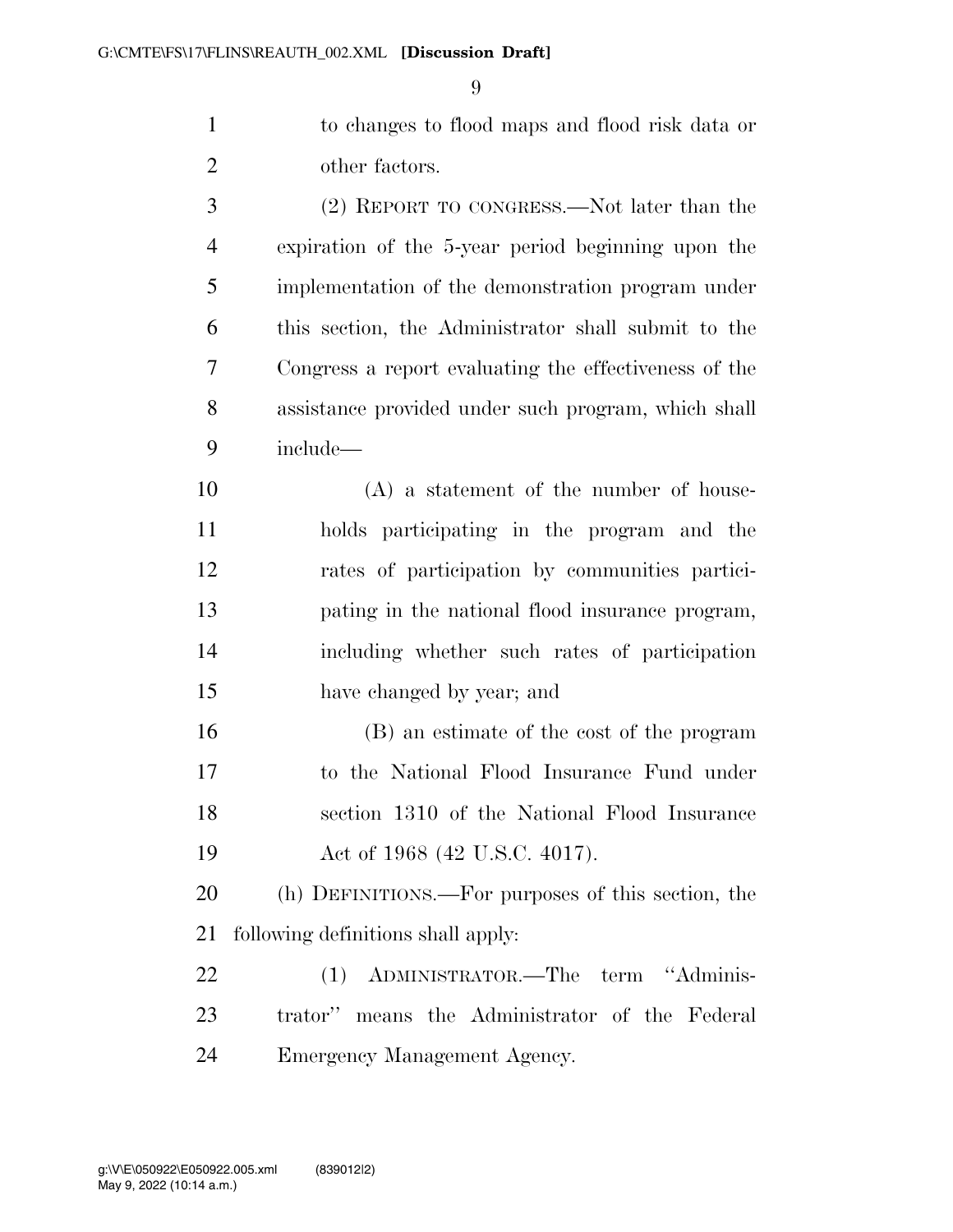| $\mathbf{1}$   | (2) PREMIUM DISCOUNT.—The term "premium                 |
|----------------|---------------------------------------------------------|
| $\overline{2}$ | discount" means, with respect to a policy for flood     |
| 3              | insurance coverage under the national flood insur-      |
| $\overline{4}$ | ance program made available under the program           |
| 5              | under this section, the amount by which the full ac-    |
| 6              | tuarial premium rate for coverage for such property     |
| 7              | that is determined in accordance with section           |
| 8              | $1307(a)(1)$ of the National Flood Insurance Act of     |
| 9              | 1968 (42 U.S.C. $4014(a)(1)$ ) exceeds the chargeable   |
| 10             | premium rate for the coverage made available under      |
| 11             | the program under this section.                         |
| 12             | (i) TERMINATION.—The authority under this section       |
| 13             | to provide discounted premium rates for flood insurance |
| 14             | coverage shall terminate on [May 31, 2027].             |
| 15             | SEC. 103. PREMIUM AND FEES RELIEF FOR FAMILIES AND      |
| 16             | SMALL BUSINESSES.                                       |
| 17             | (a) REPEAL OF SURCHARGE.                                |
| 18             | (1) REPEAL.—Section 1308A of the National               |
| 19             | Flood Insurance Act of $1968$ (42 U.S.C. 4015a) is      |
| 20             | hereby repealed.                                        |
| 21             | (2) CONFORMING AMENDMENTS.—The National                 |
| 22             | Flood Insurance Act of 1968 is amended—                 |
| 23             | (A) in section $1308(m)$ (42 U.S.C.                     |
| 24             | $4015(m)$ —                                             |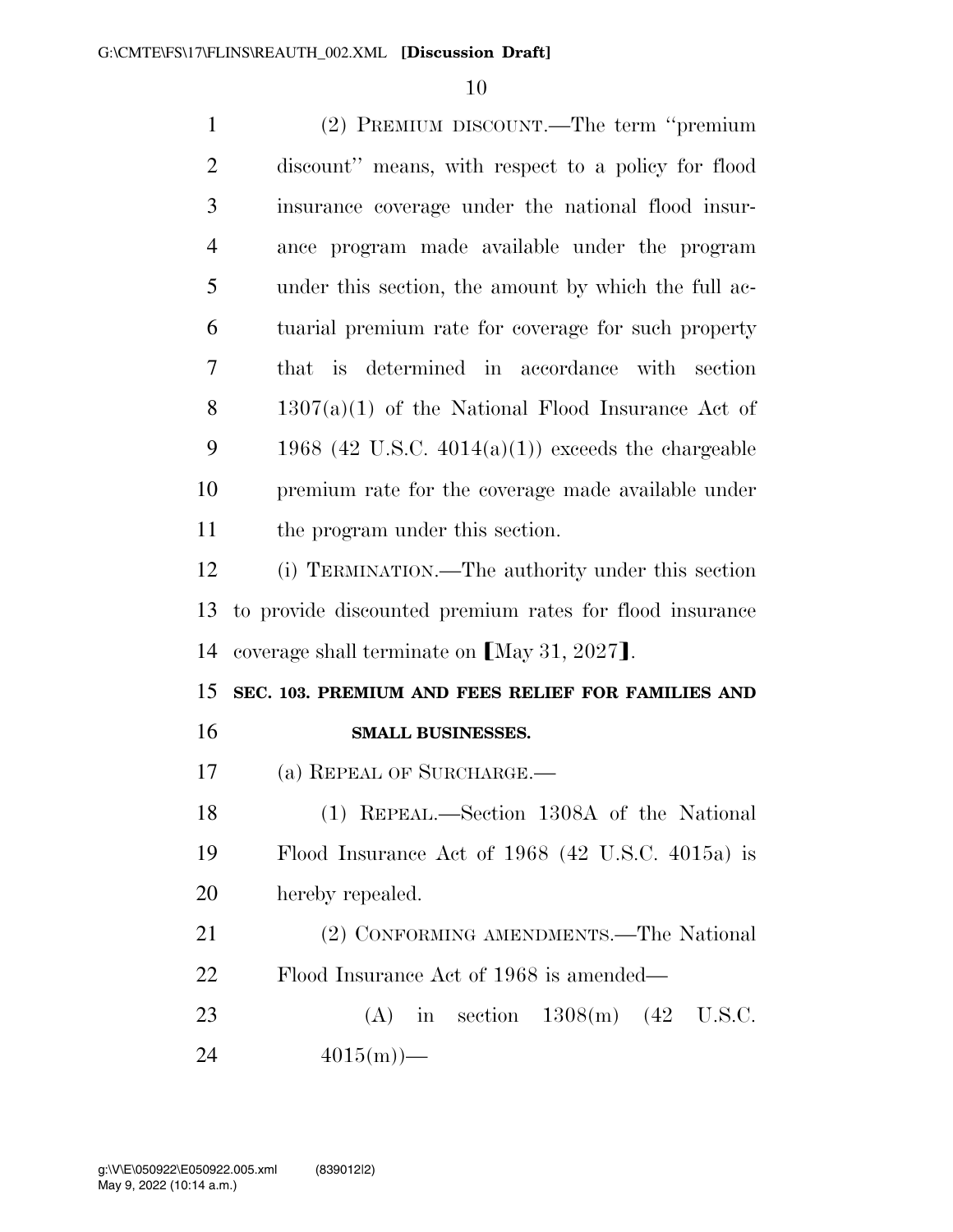| $\mathbf{1}$   | (i) in paragraph $(1)$ , by striking "and                         |
|----------------|-------------------------------------------------------------------|
| $\overline{2}$ | surcharges required under section<br>the                          |
| $\mathfrak{Z}$ | $1308A$ "; and                                                    |
| $\overline{4}$ | (ii) in paragraph $(2)$ , by striking "or                         |
| 5              | surcharges"; and                                                  |
| 6              | in section $1310A(e)$ (42 U.S.C.<br>(B)                           |
| 7              | $4017a(c)$ , by striking paragraph $(4)$ .                        |
| 8              | (b) SMALL LOAN EXCEPTION TO MANDATORY PUR-                        |
| 9              | CHASE REQUIREMENT.—Subparagraph (A) of section                    |
| 10             | $102(c)(2)$ of the Flood Disaster Protection Act of 1973          |
| 11             | $(42 \text{ U.S.C. } 4012a(c)(2)(A))$ is amended by inserting be- |
| 12             | fore the semicolon the following: "in the case of a residen-      |
| 13             | tial structure, or $$25,000$ or less in the case of a non-        |
| 14             | residential structure".                                           |
| 15             | SEC. 104. MONTHLY INSTALLMENT PAYMENT OF PRE-                     |
| 16             |                                                                   |
|                | MIUMS.                                                            |
| 17             | (a) $\text{AUTHORITY}$ .—Subsection (g) of section 1308 of        |
| 18             | the National Flood Insurance Act of 1968 (42 U.S.C.               |
| 19             | $4015(g)$ is amended—                                             |
| 20             | (1) by striking the subsection designation and                    |
| 21             | all that follows through "With respect" and insert-               |
| 22             | ing the following:                                                |
| 23             | "(g) FREQUENCY OF PREMIUM COLLECTION.—                            |
| 24             | "(1) OPTIONS.—With respect"; and                                  |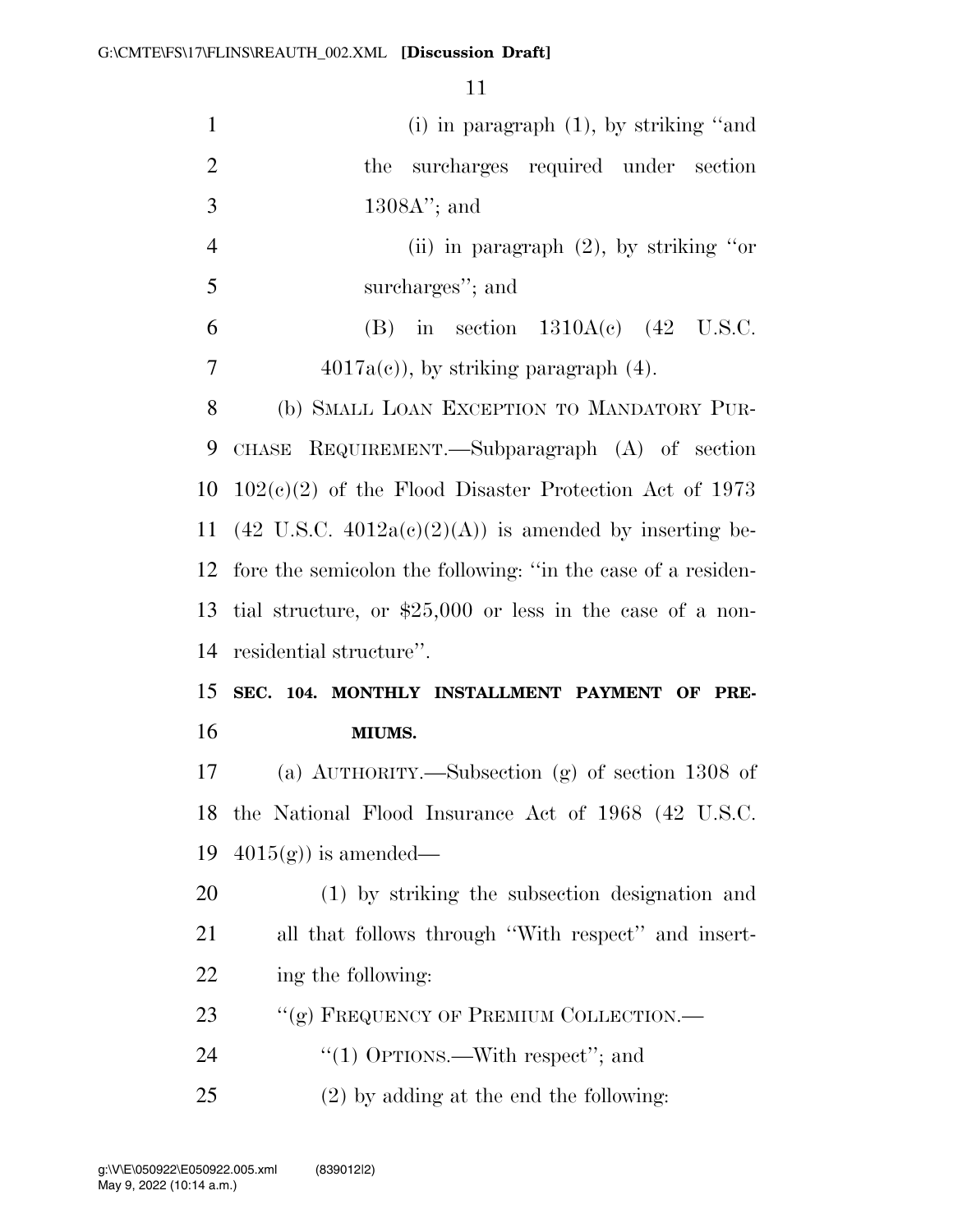1 ''(2) MONTHLY INSTALLMENT PAYMENT OF PREMIUMS.—

3 "(A) EXEMPTION FROM RULEMAKING. Until such time as the Administrator promul- gates regulations implementing paragraph (1) of this subsection, the Administrator may adopt policies and procedures, notwithstanding any other provisions of law and in alignment and consistent with existing industry escrow and servicing standards, necessary to implement such paragraph without undergoing notice and comment rulemaking and without conducting regulatory analyses otherwise required by stat-ute, regulation, or Executive order.

15 "(B) PILOT PROGRAM.—The Adminis- trator may initially implement paragraph (1) of this subsection as a pilot program that provides for a gradual phase-in of implementation.

 ''(C) POLICYHOLDER PROTECTION.—The Administrator may—

21 ''(i) during the 12-month period be- ginning on the date of the enactment of this subparagraph, charge policyholders choosing to pay premiums in monthly in-stallments a fee for the total cost of the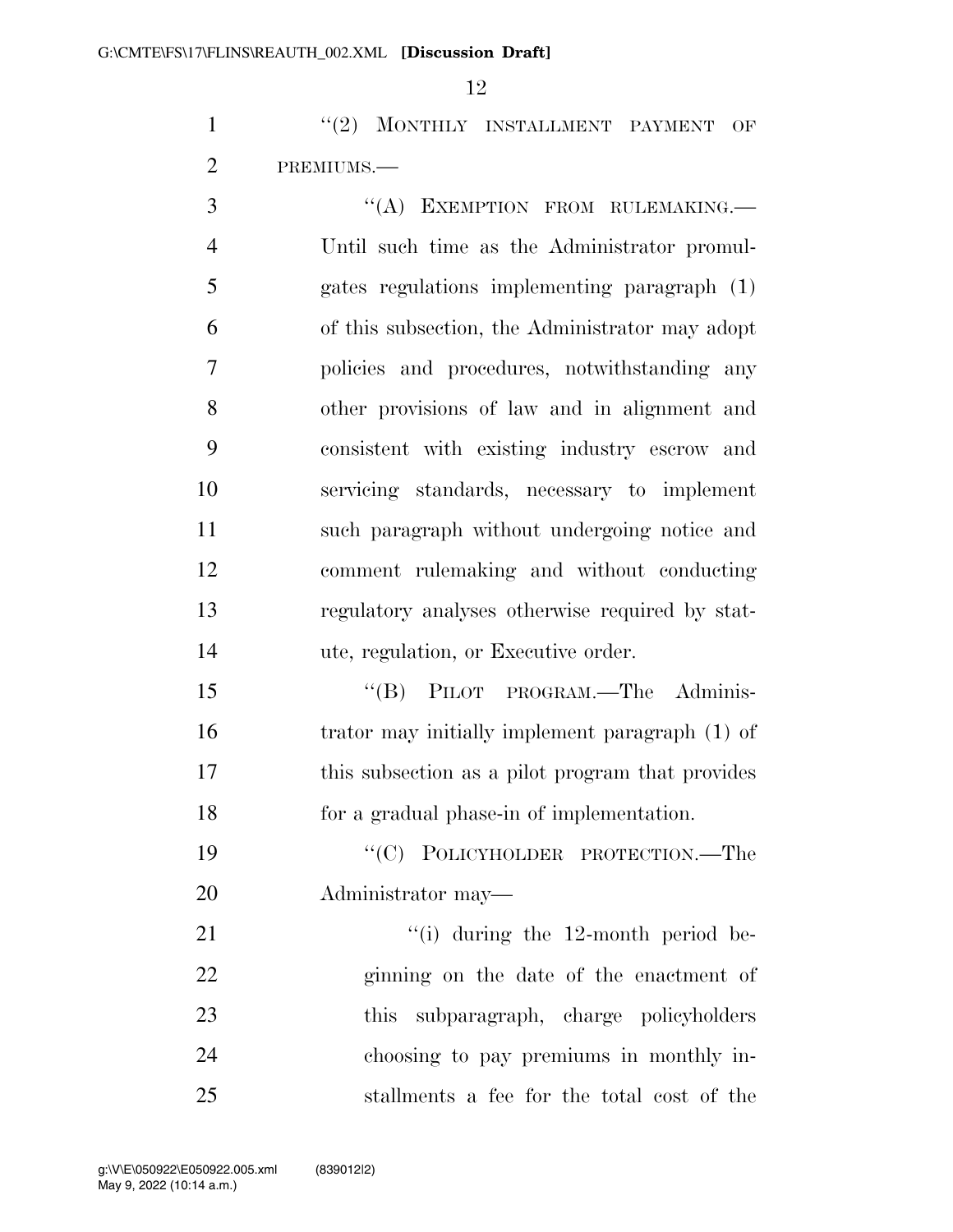monthly collection of premiums not to ex-ceed \$25 annually; and

3 ''(ii) after the expiration of the 12- month period referred to in clause (i), ad- just the fee charged annually to cover the total cost of the monthly collection of pre- miums as determined by the report sub-mitted pursuant to subparagraph (D).

9 "'(D) ANNUAL REPORTS.—On an annual basis, the Administrator shall report to the Committee on Financial Services of the House of Representatives and the Committee on Bank- ing, Housing, and Urban Affairs of the Senate the ongoing costs associated with the monthly payment of premiums.''.

 (b) IMPLEMENTATION.—Clause (ii) of section  $17 \quad 1307(a)(1)(B)$  of the National Flood Insurance Act of 18 1968 (42 U.S.C.  $4014(a)(1)(B(ii))$  is amended by insert- ing before ''any administrative expenses'' the following: ''the costs associated with the monthly collection of pre- miums provided for in section 1308(g) (42 U.S.C.  $4015(g)$ , but only if such costs exceed the operating costs and allowances set forth in clause (i) of this subparagraph, and''.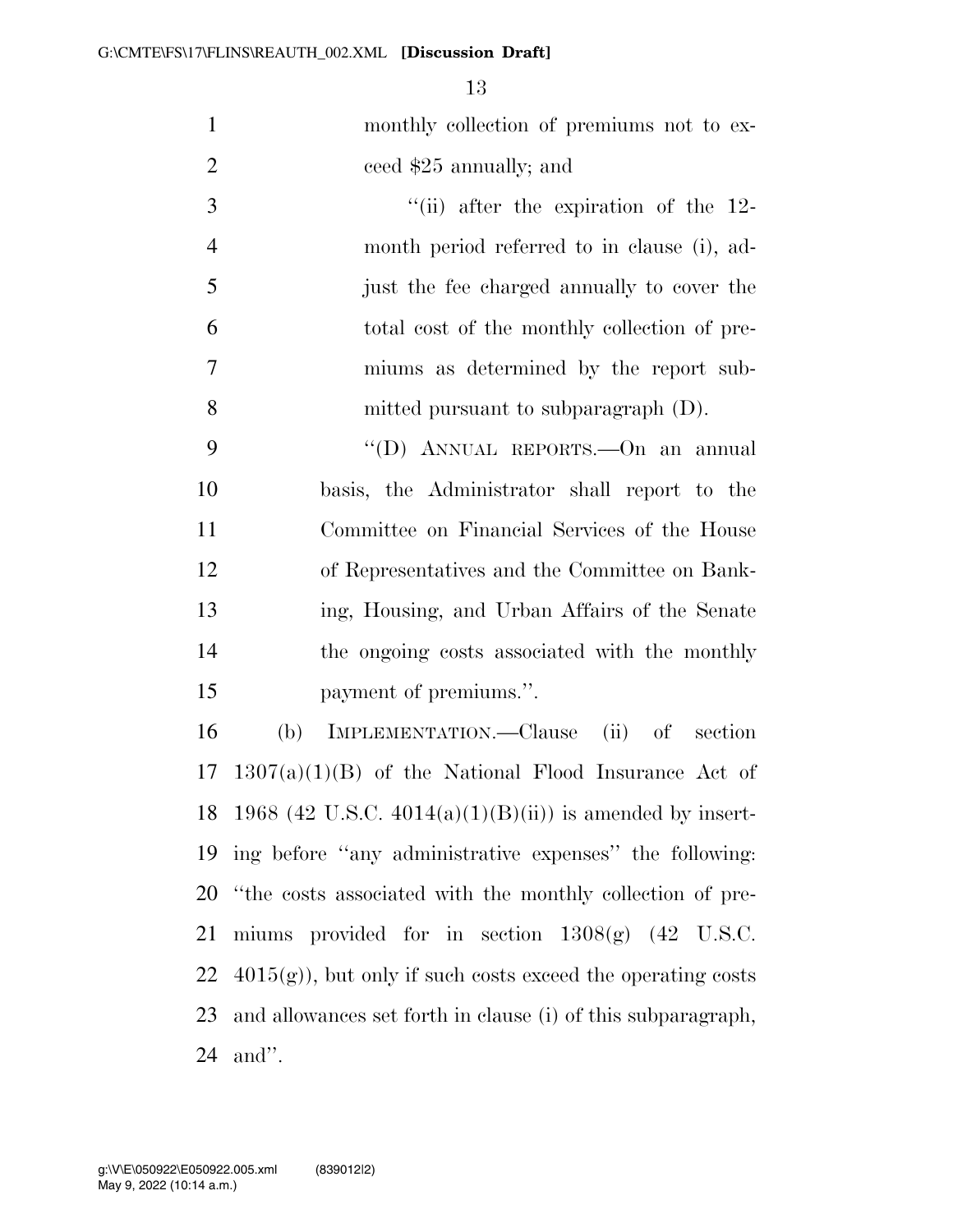## **SEC. 105. USE OF REPLACEMENT COST VALUE IN ESTI-MATING PREMIUM RATES.**

 Section 1307 of the National Flood Insurance Act of 1968 (42 U.S.C. 4014) is amended by adding at the end the following new subsection:

 ''(i) USE OF REPLACEMENT COST VALUE.—In deter- mining affordability for insurance provided under this title, the Administrator may consider, where appropriate, the impact of the inclusion of the replacement cost or other settlement basis of the structure.''.

### **SEC. 106. REFUND OF PREMIUMS.**

 Chapter I of the National Flood Insurance Act of 1968 is amended by inserting after section 1307 (42 U.S.C. 4014) the following new section:

### **''SEC. 1307A. REFUND OF PREMIUMS.**

 ''(a) REQUIRED REFUND.—Notwithstanding any other provision of law, if at any time an insured under a policy for flood insurance coverage for a property that is made available under this title cancels such policy be- cause other duplicate flood insurance coverage for the same property has been obtained from a source other than the National Flood Insurance Program under this title, the Administrator shall refund to the former insured a portion of the premiums paid for the coverage made avail- able under this title, as determined consistent with indus-try practice according to the portion of the term of the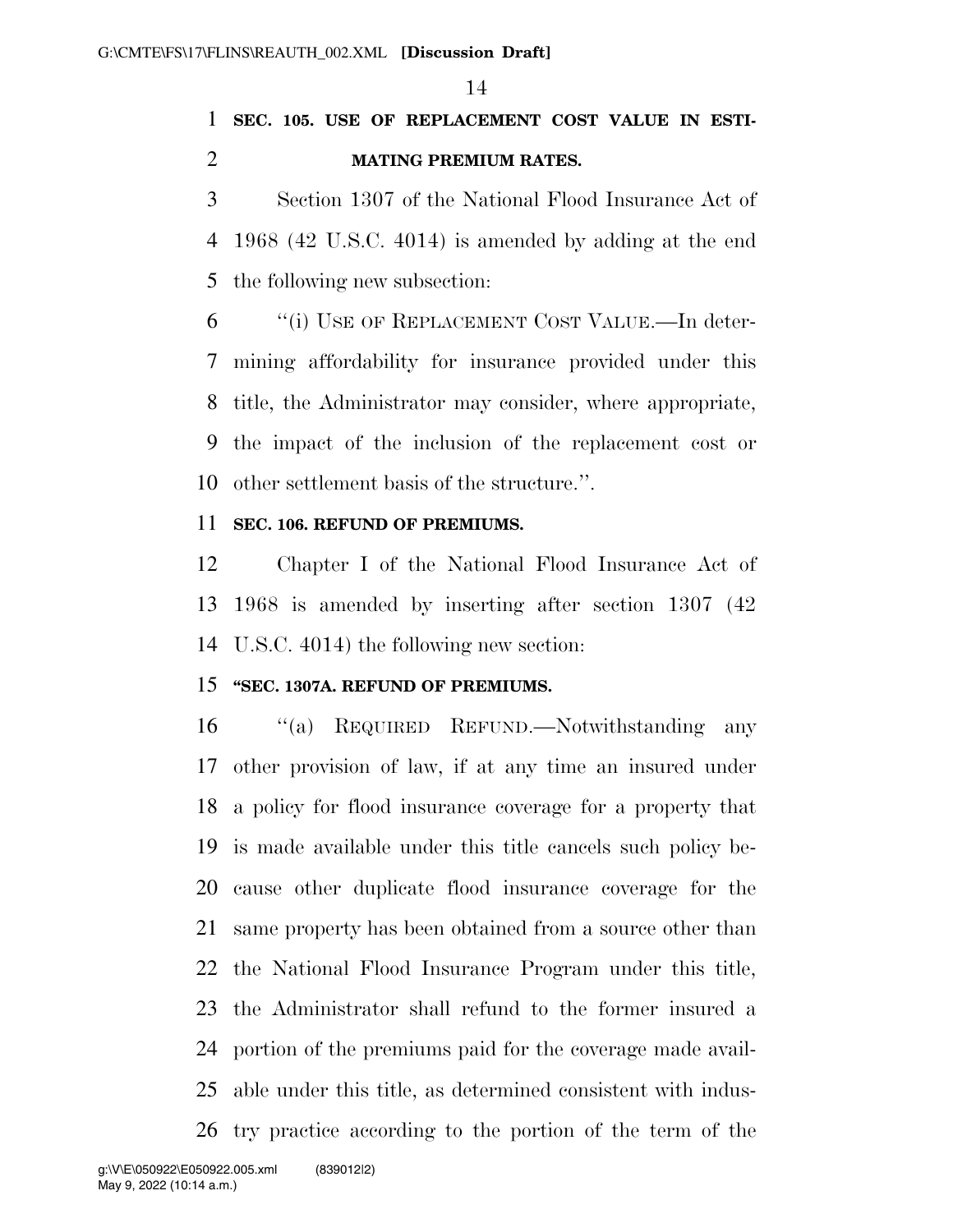policy that such coverage was in effect, but only if a copy of declarations page of the new policy obtained from a source other than the program under this title is provided to the Administrator.

 ''(b) EFFECTIVE DATE OF CANCELLATION.—For purposes of this section, a cancellation of a policy for cov- erage made available under the National Flood Insurance Program under this title, for the reason specified in sub-section (a), shall be effective—

 $\frac{10}{2}$  <sup>''</sup>(1) on the effective date of the new policy ob- tained from a source other than the program under this title, if the request for such cancellation was re- ceived by the Administrator before the expiration of the 6-month period beginning on the effective date of the new policy; or

 $\frac{16}{2}$  <sup>(1</sup>(2) on the date of the receipt by the Adminis- trator of the request for cancellation, if the request 18 for such cancellation was received by the Adminis- trator after the expiration of the 6-month period be-ginning on the effective date of the new policy.

21 "(c) PROHIBITION OF REFUNDS FOR PROPERTIES RECEIVING INCREASED COST OF COMPLIANCE CLAIMS OR FOR WHICH A CLAIM HAS BEEN PAID.—No premium amounts paid for coverage made available under this title may be refunded pursuant to this section—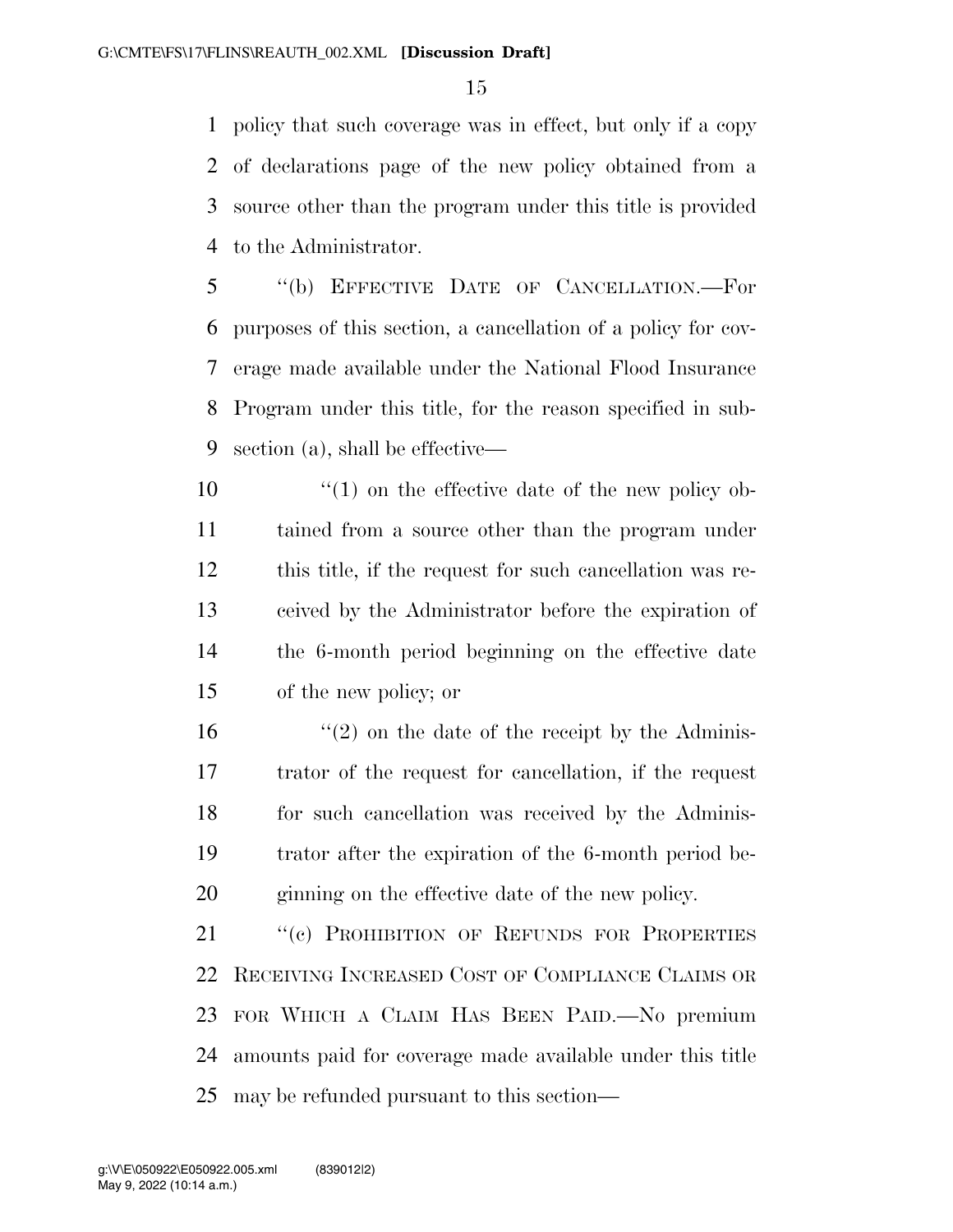1 ''(1) with respect to coverage for any property for which measures have been implemented using amounts received pursuant to a claim under in- creased cost of compliance coverage made available pursuant to section 1304(b); or

 "(2) if a claim has been paid or is pending under the policy term for which the refund is sought.''.

**TITLE II—MAPPING** 

**SEC. 201. REAUTHORIZATION OF APPROPRIATIONS FOR** 

## **NATIONAL FLOOD MAPPING PROGRAM.**

 Subsection (f) of section 100216 of the Biggert- Waters Flood Insurance Reform Act of 2012 (42 U.S.C.  $4101b(f)$  is amended by striking "\$400,000,000 for each of fiscal years 2013 through 2017'' and inserting 16 " $$500,000,000$  for each of fiscal years 2023 through  $17 \quad 2027$ <sup>"</sup>.

## **SEC. 202. NATIONAL FLOOD MAPPING PROGRAM.**

 (a) INCLUSION OF CADASTRAL FEATURES IN FLOOD MAPS AND FLOOD RISK DATA.—Section 100216(b)(3) of the Biggert-Waters Flood Insurance Reform Act of 2012 (42 U.S.C. 4101b(b)(3)) is amended—

 (1) in subparagraph (D), by striking ''and'' at the end;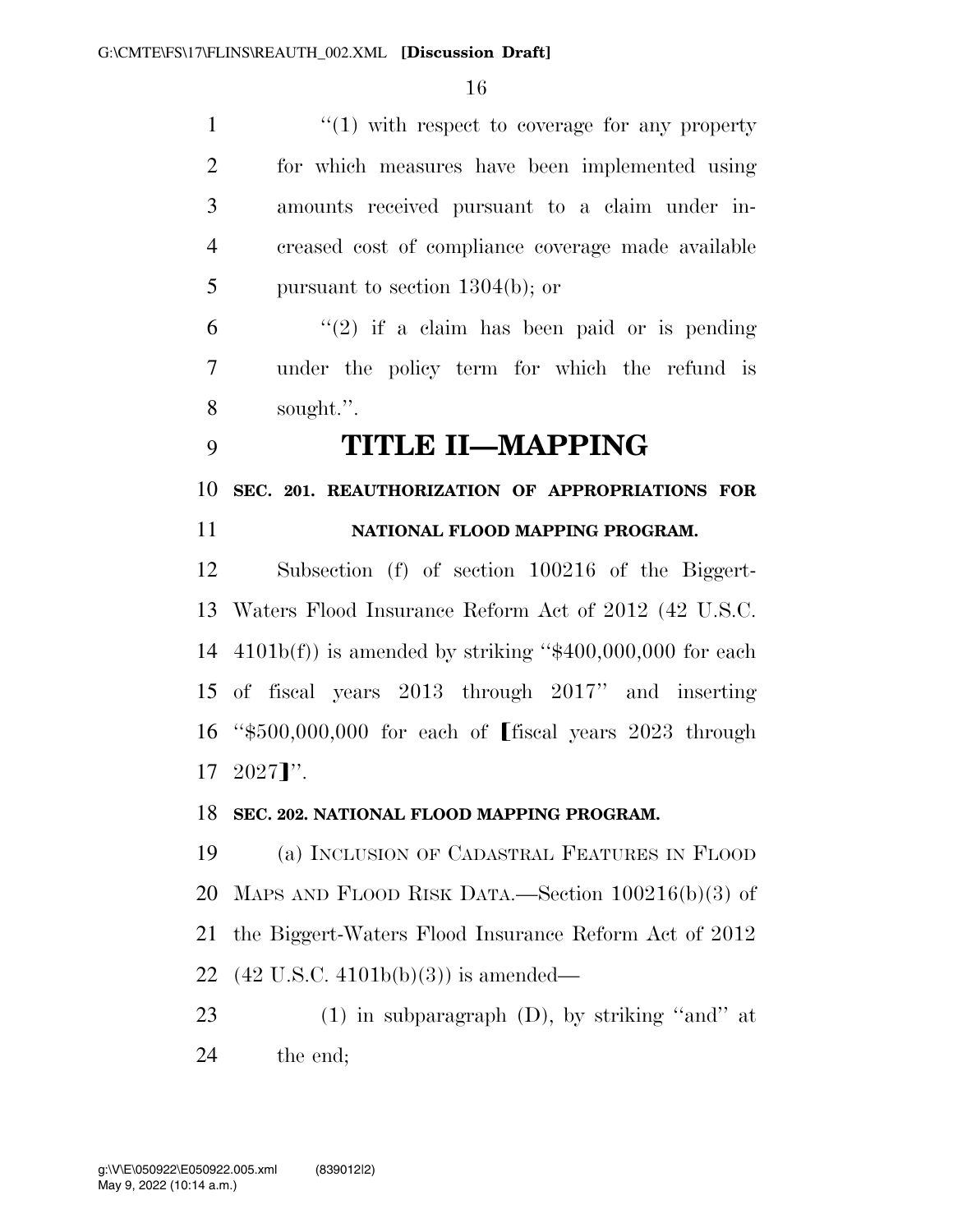| $\mathbf{1}$   | $(2)$ in subparagraph $(E)$ , by striking the period |
|----------------|------------------------------------------------------|
| $\overline{2}$ | at the end and inserting "; and"; and                |
| 3              | (3) by adding at the end the following:              |
| $\overline{4}$ | $\lq\lq(F)$ cadastral features.".                    |
| 5              | (b) FORMAT OF FLOOD MAPS AND FLOOD RISK              |
| 6              | DATA.—Section $100216(c)(2)$ of the Biggert-Waters   |
| 7              | Flood Insurance Reform Act of 2012 (42 U.S.C.        |
| 8              | $4101b(c)(2)$ is amended—                            |
| 9              | $(1)$ in subparagraph $(B)$ , by striking "and" at   |
| 10             | the end;                                             |
| 11             | $(2)$ in subparagraph $(C)$ , by striking the period |
| 12             | at the end and inserting "; and"; and                |
| 13             | $(3)$ by adding at the end the following:            |
| 14             | "(D) spatially accurate in accordance with           |
| 15             | the common protocols for geospatial data under       |
| 16             | section 757 of the Geospatial Data Act of 2018       |
| 17             | $(43 \text{ U.S.C. } 2806).$ ".                      |
| 18             | (c) ADDITIONAL CONSIDERATIONS.—Section 100216        |
| 19             | of the Biggert-Waters Flood Insurance Reform Act of  |
| 20             | 2012 (42 U.S.C. 4101b) is amended—                   |
| 21             | $(1)$ by redesignating subsection $(f)$ as sub-      |
| <u>22</u>      | section (m); and                                     |
| 23             | $(2)$ by inserting after subsection (e) the fol-     |
| 24             | lowing:                                              |
| 25             | "(g) STREAM FLOW NETWORKS.—                          |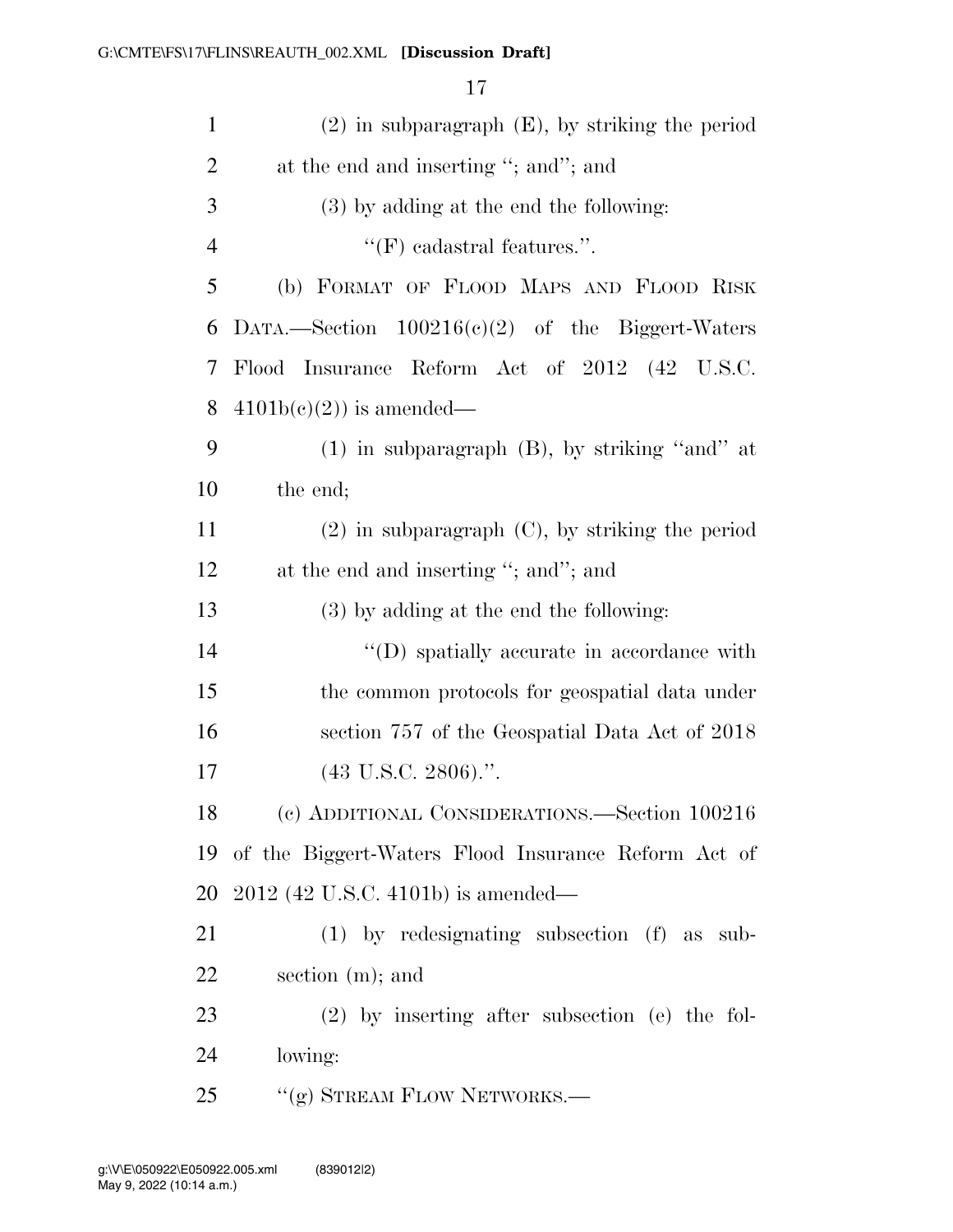| $\mathbf{1}$   | "(1) IN GENERAL.—The Administrator shall co-       |
|----------------|----------------------------------------------------|
| $\overline{2}$ | ordinate with the United States Geological Survey  |
| 3              | for the sharing of data from stream flow networks  |
| 4              | critical to the National Flood Insurance Program,  |
| 5              | flood risk mapping, and flood risk assessments, to |
| 6              | ensure that—                                       |
| 7              | $(4)$ the stream gage stations in such             |
| 8              | stream flow networks are operational and use       |
| 9              | modern hardware;                                   |
| 10             | $\lq\lq (B)$ such stream flow networks are suffi-  |
| 11             | ciently densified by adding new stream gage        |
| 12             | stations in high-risk areas;                       |
| 13             | $\cdot$ (C) inactive critical stream gage stations |
| 14             | in such stream flow networks are reactivated;      |
| 15             | and                                                |
| 16             | $\lq\lq$ (D) the speed of the geospatial real-time |
| 17             | data feeds from such stream gage stations is in-   |
| 18             | creased.                                           |
| 19             | $"(2)$ DEFINITIONS.—In this subsection:            |
| 20             | "(A) STREAM FLOW NETWORK.—The term                 |
| 21             | 'stream flow network' means a network of           |
| 22             | stream flow gages maintained under the direc-      |
| 23             | tion of the United States Geological Survey and    |
| 24             | its partners that is used to measure or record     |
| 25             | the flow of water down a stream or river, or       |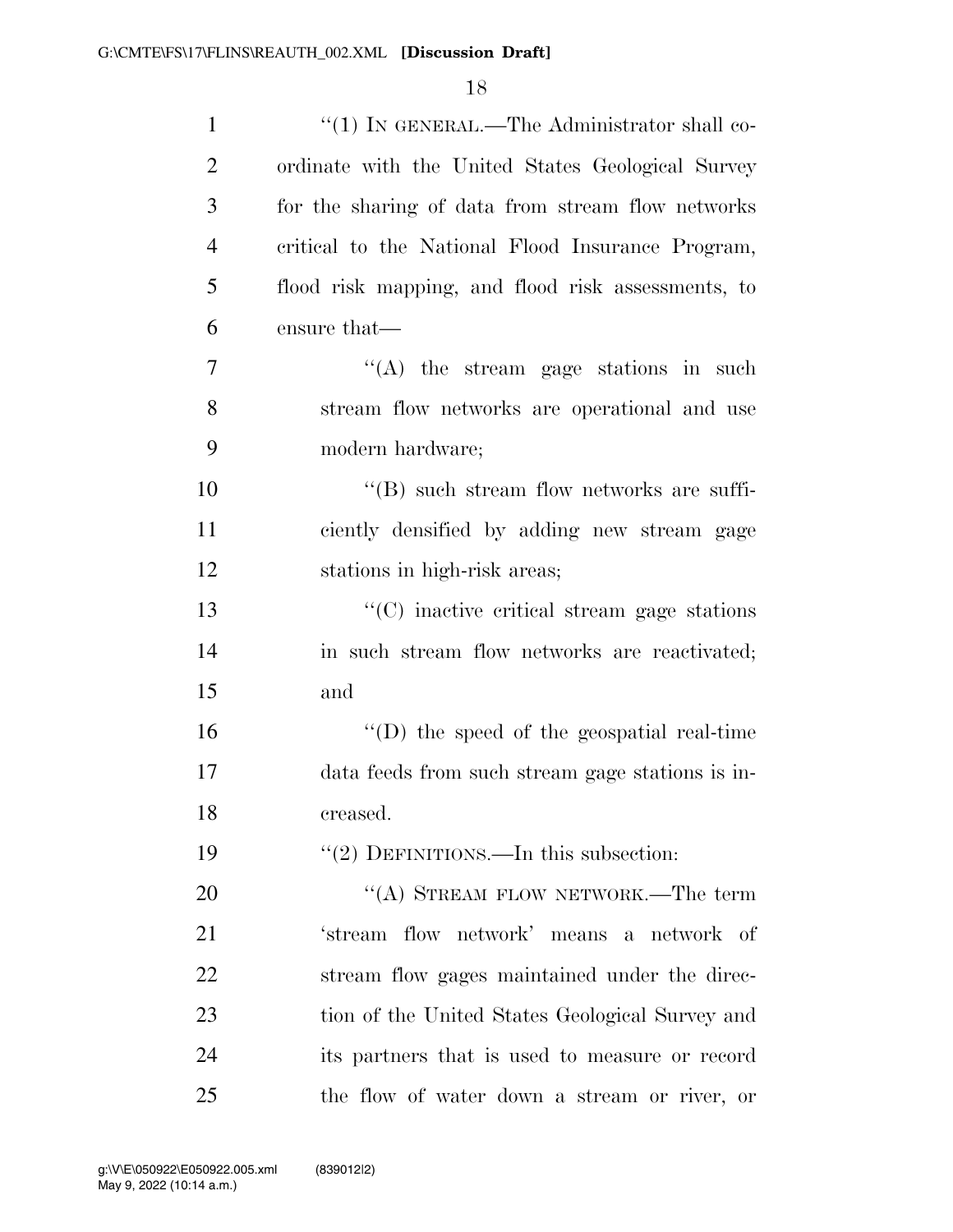through an entire watershed system, and trans- mit such information using a geospatial real-time data feed.

4 "(B) STREAM GAGE STATION.—The term 'stream gage station' means a device installed at the edge of a river or stream that measures or records the flow of water down the stream and additional information such as water height, water chemistry, and water tempera-ture.

11 "(3) RULE OF CONSTRUCTION.—The purpose of this subsection is to require cooperation between the Federal Emergency Management Agency and United States Geological Survey and nothing in this subsection may be construed to require or obligate funding expenditures.

 ''(h) AVAILABILITY OF DATA TO PUBLIC.—The Ad- ministrator shall make available to the public on the website of the Federal Emergency Management Agency a national geospatial data repository that—

 $\frac{1}{2}$  (1) provides access to the raw data used to in- clude the cadastral features and parcel identification data in National Flood Insurance Program flood maps and flood risk data;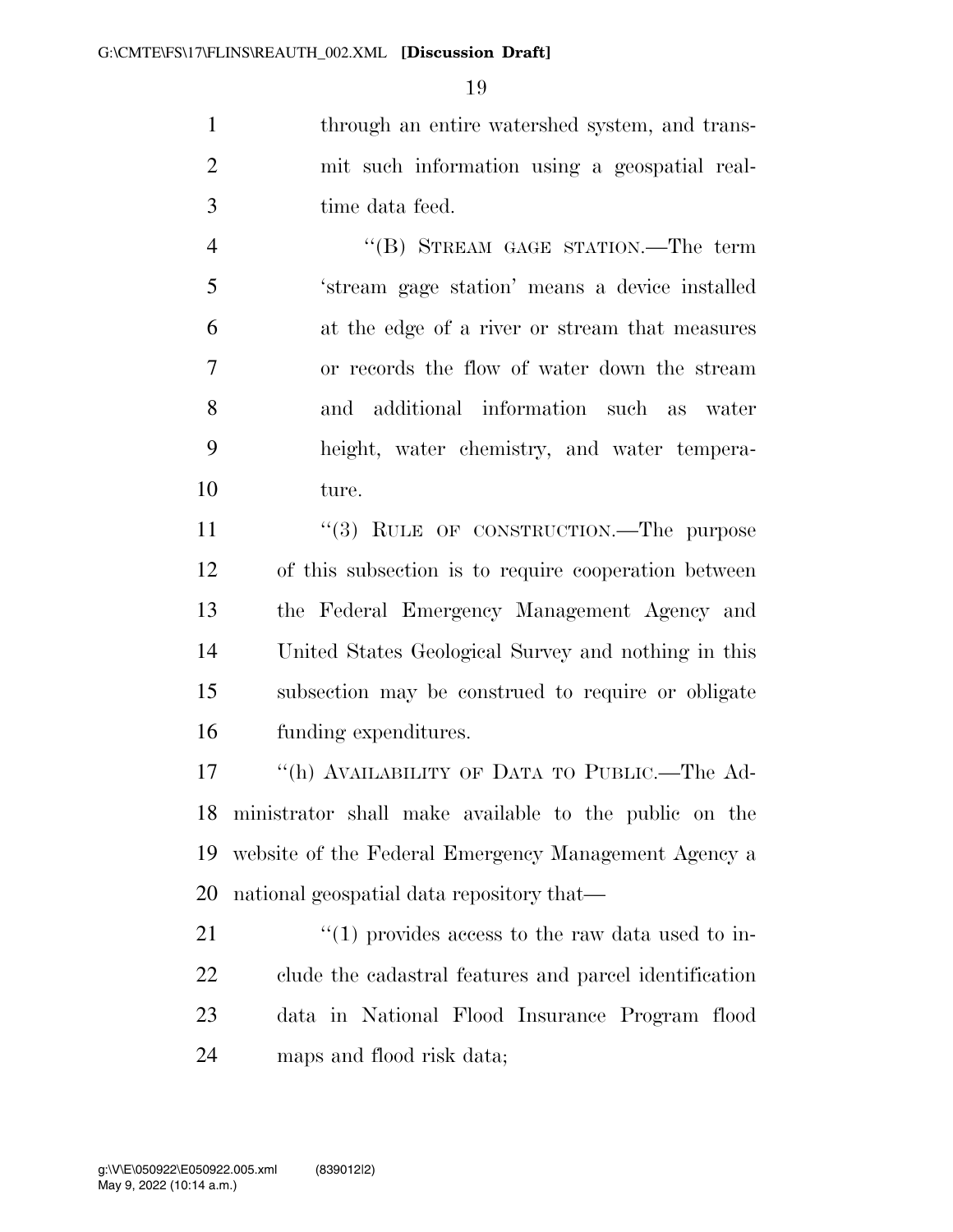| $\mathbf{1}$   | $\lq(2)$ to the extent that such data is available,        |
|----------------|------------------------------------------------------------|
| $\overline{2}$ | allows users to view, query, and obtain such data at       |
| 3              | multiple levels of detail, including down to the prop-     |
| $\overline{4}$ | erty level;                                                |
| 5              | $\lq(3)$ allows users to view flood risks, flood in-       |
| 6              | surance zones, and flood elevations;                       |
| 7              | $\lq(4)$ provides access to flood mapping and re-          |
| 8              | lated information such as—                                 |
| 9              | "(A) hydrologic and hydraulic models used                  |
| 10             | in determining flood risk;                                 |
| 11             | "(B) structure footprints where available                  |
| 12             | as part of a national structure inventory;                 |
| 13             | " $(C)$ flood depth grids;                                 |
| 14             | "(D) flood risk reports;                                   |
| 15             | "(E) flood risk assessments (Hazus anal-                   |
| 16             | yses);                                                     |
| 17             | $\lq\lq(F)$ hazard mitigation plans; and                   |
| 18             | $\lq\lq(G)$ other flood risk products at the dis-          |
| 19             | cretion of the Administrator; and                          |
| 20             | $\cdot\cdot$ (5) maintains and disseminates such data in a |
| 21             | consistent manner.                                         |
| 22             | "(i) ENSURING CURRENT DATA.—Not less fre-                  |
| 23             | quently than once every 5 years, the Administrator shall   |
| 24             | verify that each National Flood Insurance Program flood    |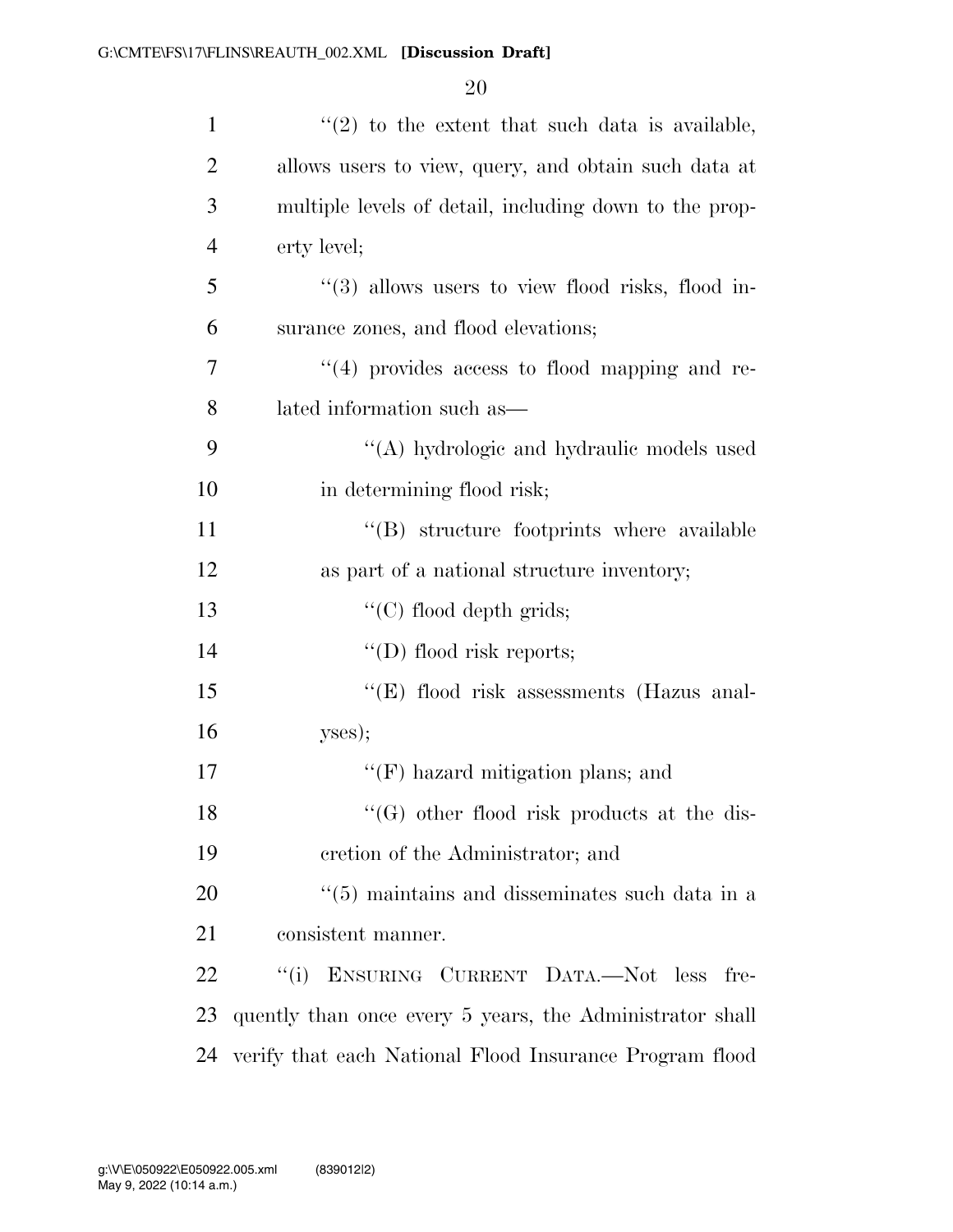map and flood risk data contains data that is current and credible.

 ''(j) QUALIFICATIONS-BASED SELECTION CON-TRACTING.—

 ''(1) IN GENERAL.—With respect to a contract awarded by the Administrator under this Act, for ar- chitectural and engineering services, such a contract shall be awarded to a contractor selected in accord- ance with the procedures described in section 1103 of title 40, United States Code (or an applicable equivalent State qualifications-based statute). The Administrator, or entity, as the case may be, shall require such contractor, as a condition of such con- tract, to award any subcontract for architectural and engineering services in accordance with the proce- dures described in the previous sentence, or the ap-plicable equivalent State statute.

18 "(2) RELATIONSHIP TO STATE LAW.—Nothing in this subsection shall supersede any applicable State licensing law governing professional licensure.

21 "(3) DEFINITION OF ARCHITECTURAL AND EN- GINEERING SERVICES.—In this subsection, the term 'architectural and engineering services' has the meaning given such term in section 1102 of title 40, United States Code.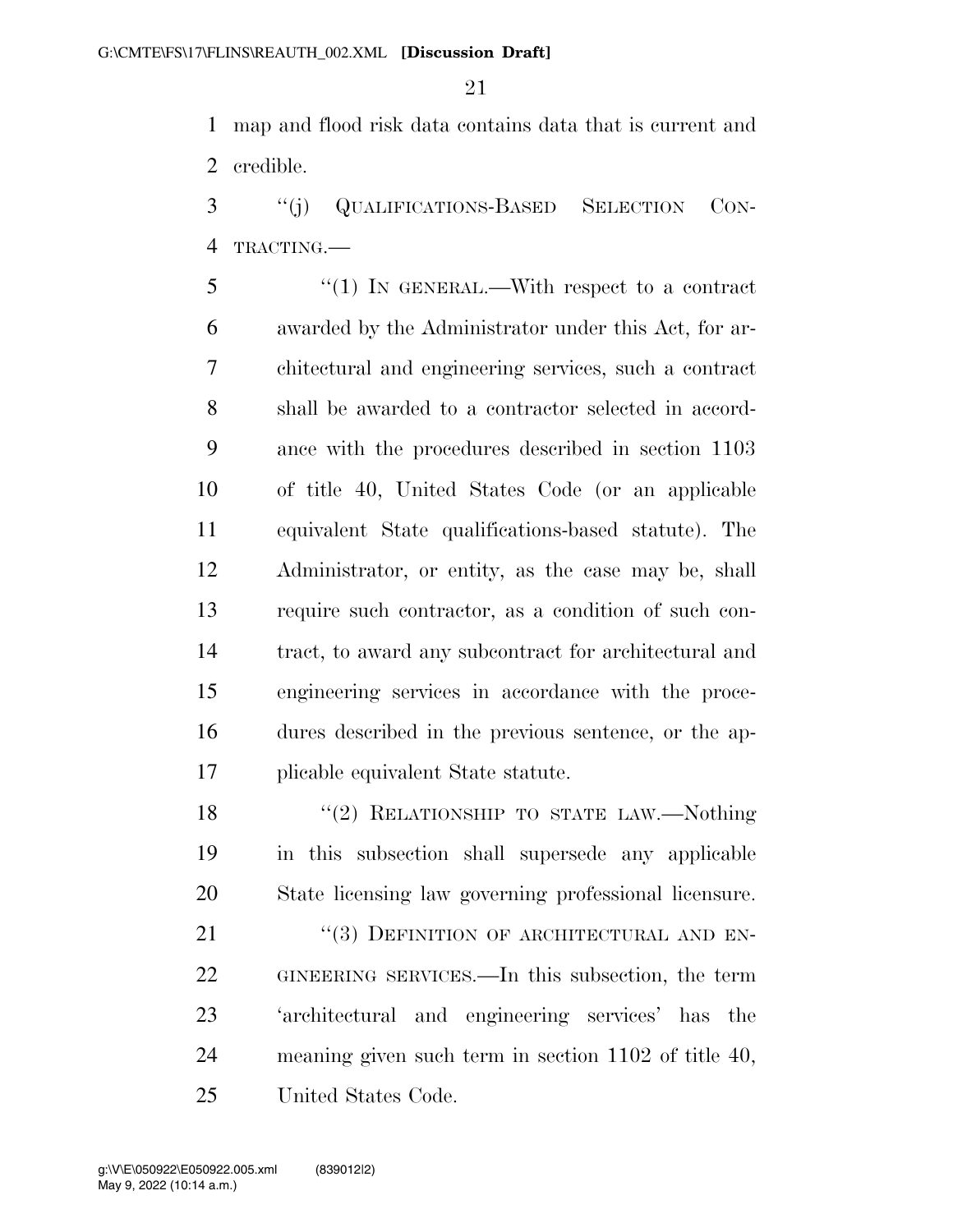''(k) DEFINITION OF CADASTRAL FEATURE.—In this section, the term 'cadastral feature' means the geographic elements and features that are based upon public land records and that show the extent of right and interests in such land parcels.''.

# **SEC. 203. FLOOD MAPPING MODERNIZATION AND HOME-OWNER EMPOWERMENT PILOT PROGRAM.**

 (a) IN GENERAL.—The Administrator of the Federal Emergency Management Agency shall carry out a pilot program to make grants to units of local government to enhance the mapping of urban flooding and associated property damage and the availability of such mapped data to homeowners, businesses, and units of local government to enable them to minimize the risk of such flooding.

 (b) OBJECTIVES.—Amounts from grants made under the pilot program under this section may be used only to carry out activities to meet the following objectives:

 (1) To develop a methodology for assessing urban flood risk through the deployment of tech- nology-based mapping tools that are easily under- standable by the public and effectively convey infor-mation regarding the level of flood risk.

 (2) To provide structure-specific projections of annual chance flood frequency.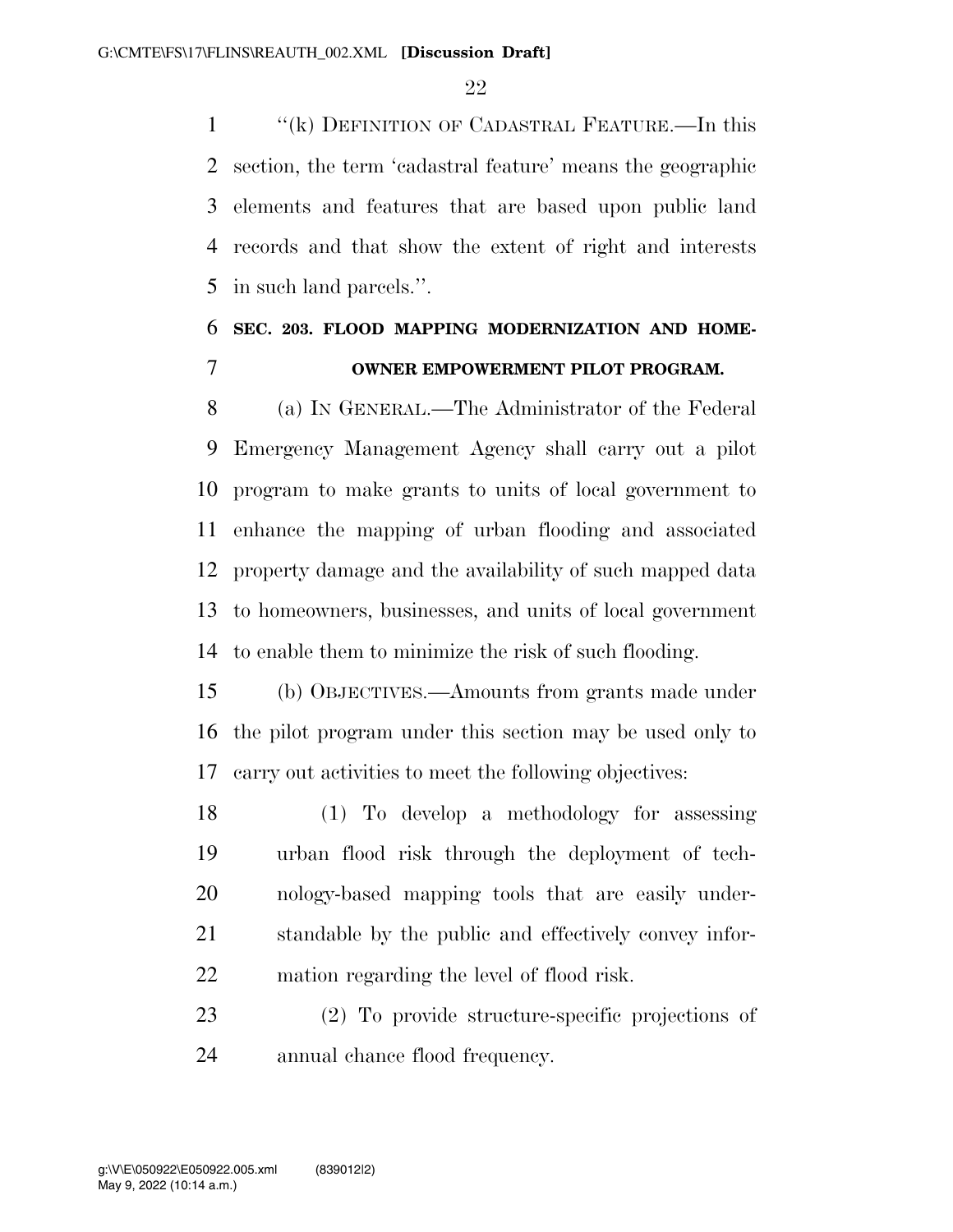(3) To provide structure-based flood-risk assess-ments.

 (4) To provide urban flood-risk mitigation pro-gram design.

 (5) To incorporate information regarding cli-mate trends into urban flooding risk assessments.

 (6) To make the information described in this subsection publicly available on the internet through a web-based portal so as to increase transparency re- garding homeowner flood risks, except that the Ad- ministrator may not disclose such information to the public or to a private company in a manner that vio- lates section 552a of title 5, United States Code, or any regulation implementing that section.

(c) ELIGIBLE RECIPIENTS.—

 (1) IN GENERAL.—Grants under the pilot pro- gram under this section may be made only to units of general local government located in urbanized areas, as such term is used by the Bureau of the Census of the Department of Commerce, having populations exceeding 50,000 or to stormwater man- agement authorities of such units of general local government.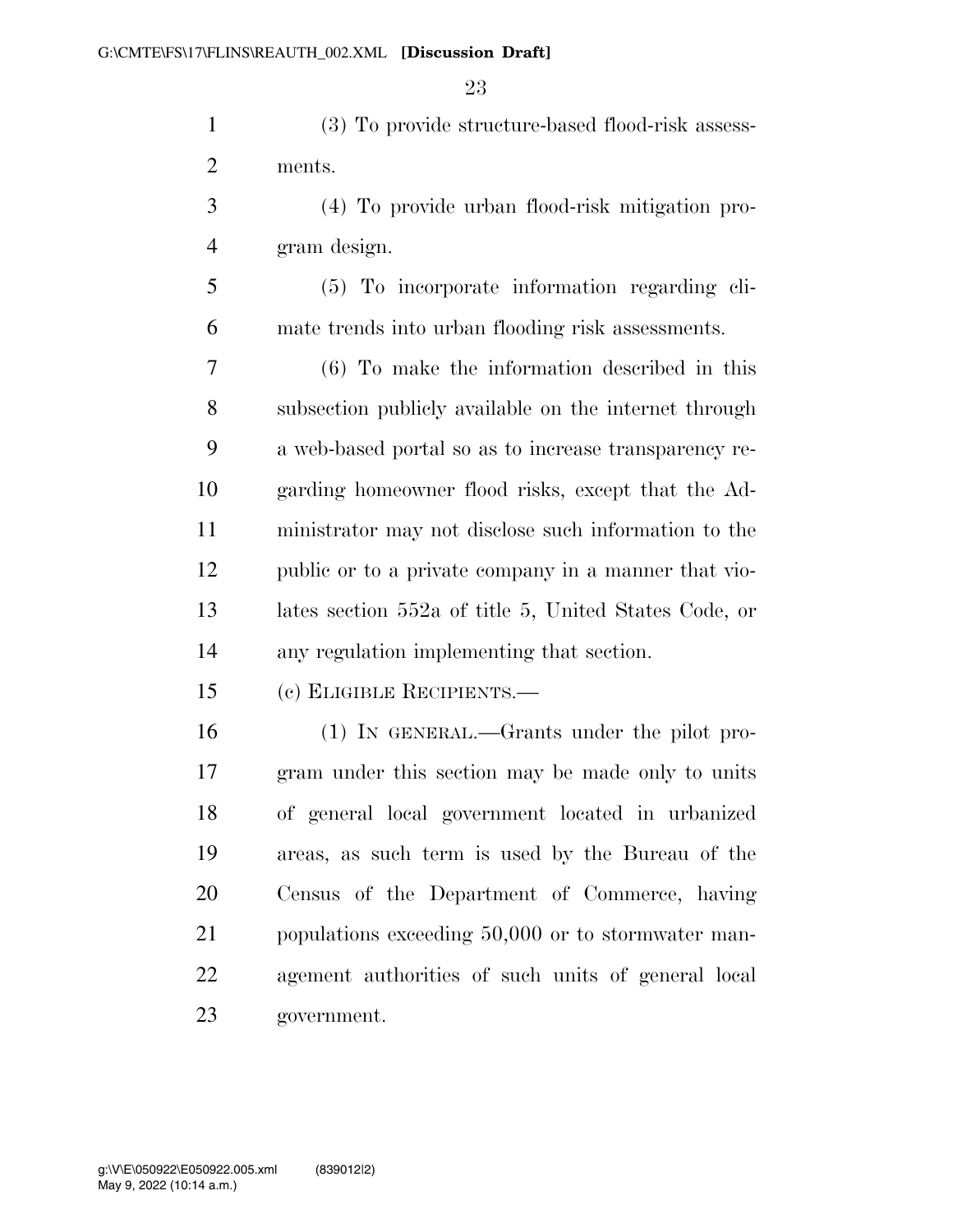(2) ONE-TIME GRANTS.—A grant under the pilot program under this section may not be made to —

 (A) any unit of general local governmental, or stormwater management authority of a unit of general government, that has previously re-ceived a grant under the pilot program;

 (B) any unit of general local government if the stormwater management agency for such unit has previously received a grant under the pilot program; or

 (C) any stormwater management agency of a unit of general local government if such unit has previously received a grant under the pilot program.

 (3) TREATMENT OF STORMWATER MANAGE- MENT AUTHORITIES.—In the case of a stormwater management authority that operates with respect to more than one unit of general local government, the application of such authority shall be considered for purposes of paragraph (2) of this subsection and 22 subsections (e), (f), and  $(g)(1)$  to be made for the largest unit of general local government for which such authority operates. The preceding sentence shall not limit the ability of such authority to carry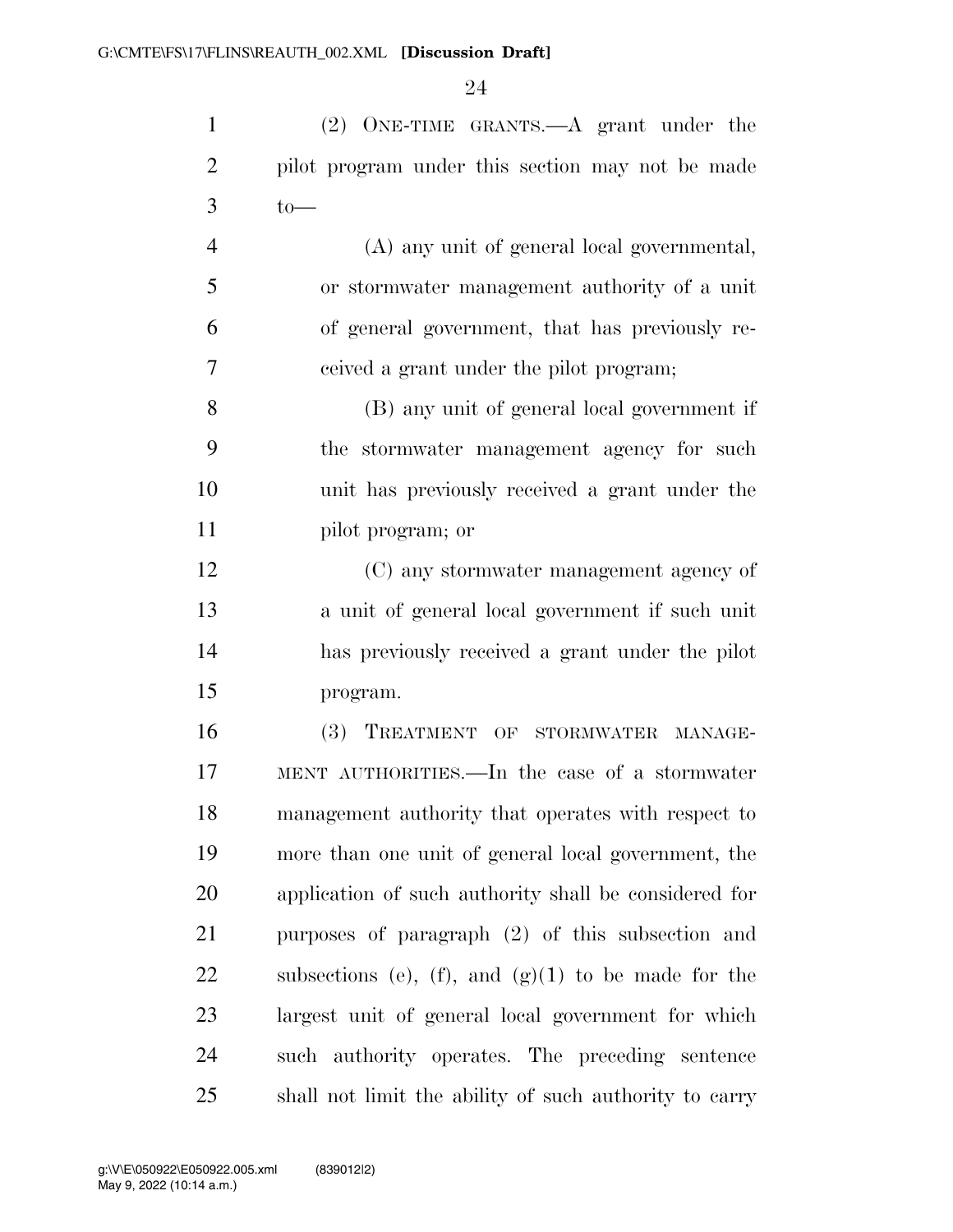out activities under the demonstration project in any other jurisdictions or unit of local government with respect to which the authority operates.

 (d) APPLICATIONS.—To be eligible for a grant under this section a unit of general local government or stormwater management agency shall submit to the Ad- ministrator an application in such form and containing such information as the Administrator shall require.

(e) SELECTION OF RECIPIENTS.—

 (1) ANNUAL SELECTION.—Subject to para- graph (2) and to the submission of approvable appli- cations, in each fiscal year for which amounts are made available for grants under the pilot program under this section the Administrator shall select, from among applications submitted under subsection (d) for such fiscal year, 3 units of general govern- ment or stormwater management authorities to re- ceive grants under the pilot program under this sec-tion.

 (2) AGGREGATE LIMIT.—Subject only to the submission of approvable applications, the Adminis- trator shall select, in the aggregate over the entire 23 duration of the pilot program under this section, 12 units of general government or stormwater manage-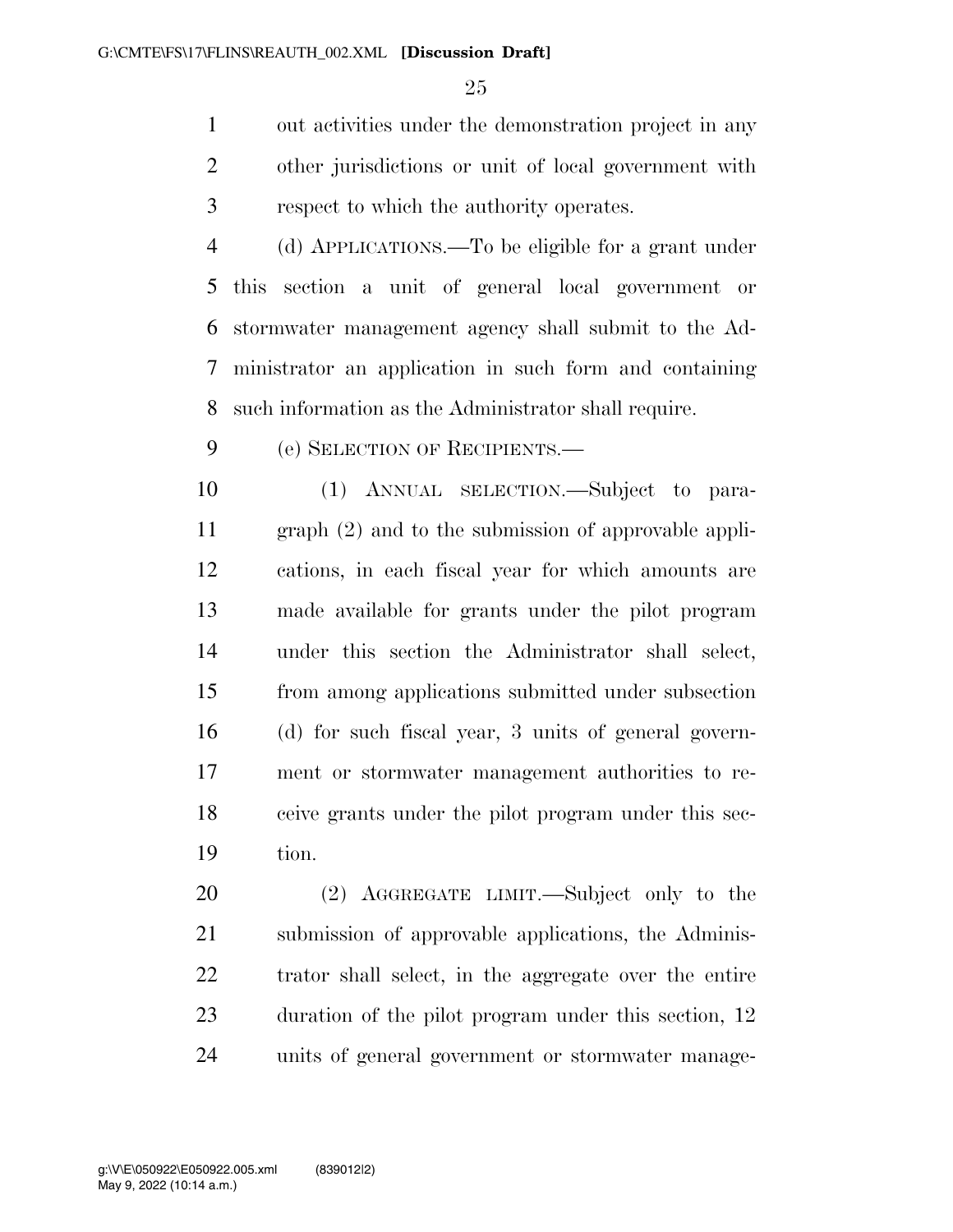| $\mathbf{1}$   | ment authorities to receive grants under the pilot |
|----------------|----------------------------------------------------|
| $\overline{2}$ | program, as follows:                               |
| 3              | $(A)$ TIER 1.—Three of the applicants se-          |
| $\overline{4}$ | lected shall be units of general local govern-     |
| 5              | ment, or stormwater management authorities         |
| 6              | for such units, having a population exceeding      |
| 7              | $800,000$ , as follows:                            |
| 8              | PELAGIC COASTAL CITY.--One<br>(i)                  |
| 9              | shall be a unit of general local government,       |
| 10             | or stormwater authority for such a unit,           |
| 11             | that is a pelagic unit.                            |
| 12             | (ii) NON-PELAGIC COASTAL CITY.-                    |
| 13             | One shall be unit of general local govern-         |
| 14             | ment, or stormwater authority for such a           |
| 15             | unit, that is a coastal unit, but not a pe-        |
| 16             | lagic unit.                                        |
| 17             | (iii) NON-COASTAL CITY.—One shall                  |
| 18             | be unit of general local government, or            |
| 19             | stormwater authority for such a unit, that         |
| 20             | is not a coastal unit.                             |
| 21             | (B) TIER 2.—Six of the applicants selected         |
| 22             | shall be units of general local government, or     |
| 23             | stormwater management authorities for such         |
| 24             | units, having a population exceeding 200,000       |
| 25             | but not exceeding 800,000, as follows:             |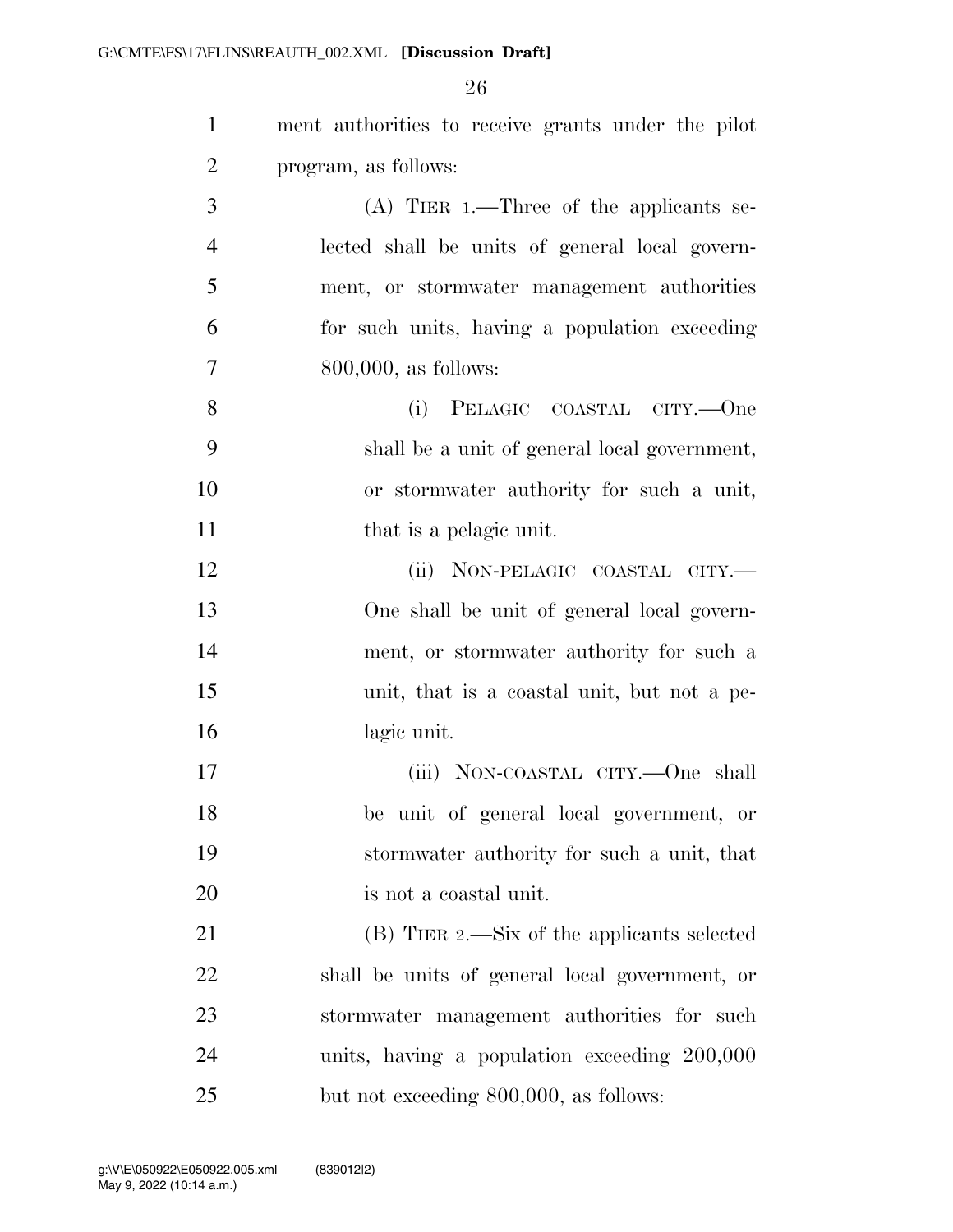| $\mathbf{1}$   | (i) COASTAL CITIES.—Three shall be                      |
|----------------|---------------------------------------------------------|
| $\overline{2}$ | units of general local government,<br>or                |
| 3              | stormwater management authorities for                   |
| $\overline{4}$ | such units, that are coastal units.                     |
| $\mathfrak{S}$ | (ii)<br>NON-COASTAL CITIES.—Three                       |
| 6              | shall be units of general local government,             |
| 7              | or stormwater management authorities for                |
| 8              | such units, that are not coastal units.                 |
| 9              | $(C)$ TIER 3.—Three of the applicants se-               |
| 10             | lected shall be units of general local govern-          |
| 11             | ment, or stormwater management authorities              |
| 12             | for such units, having a population exceeding           |
|                |                                                         |
| 13             | $50,000$ but not exceeding $200,000$ .                  |
| 14             | $(f)$ PRIORITY.—                                        |
| 15             | (1) IN GENERAL.—The Administrator shall se-             |
| 16             | lect applicants for grants under the pilot program      |
| 17             | under this section based on the extent to which their   |
| 18             | applications will achieve the objectives set forth in   |
| 19             | subsection (b).                                         |
| 20             | $(2)$ TIERS 2 AND 3.—In selecting applicants to         |
| 21             | receive grants under the pilot program under this       |
| 22             | section pursuant to subparagraphs $(B)$ and $(C)$ of    |
| 23             | subsection $(e)(2)$ , the Administrator shall give pri- |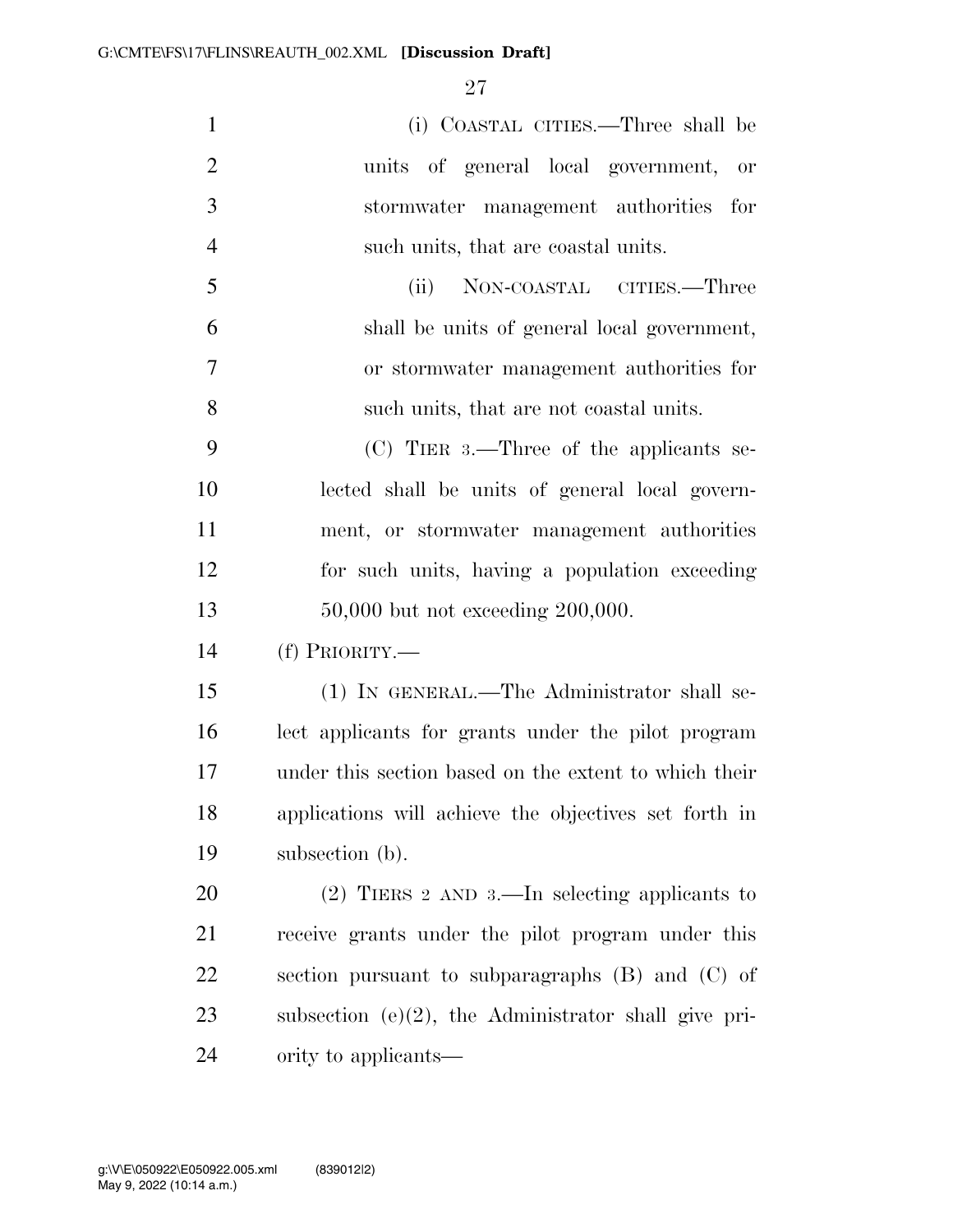(A) that are highly vulnerable to sea level rise;

 (B) within which are located a military in- stallation or other facility relating to national security concerns; or

 (C) that have a population that is highly vulnerable to urban flooding and have an un- even capacity for flood mitigation and response efforts resulting from socioeconomic factors.

 $10 \quad (g)$  AMOUNT.—

 (1) CONSIDERATIONS.—In determining the amount of grant under the pilot program under this section, the Administrator shall consider the popu- lation of the grant recipient, which may be consid- ered in terms of the tier under subsection (e)(2) of the recipient.

 (2) FEDERAL SHARE.—The amount of a grant under the pilot program under this section may not exceed 75 percent of the total cost of the activities under subsection (b) to be carried out using the 21 grant amounts.

 (h) DURATION.—The Administrator shall require each recipient of a grant under the pilot program under this section to complete the activities under subsection (b) to be carried out using the grant amounts before the expi-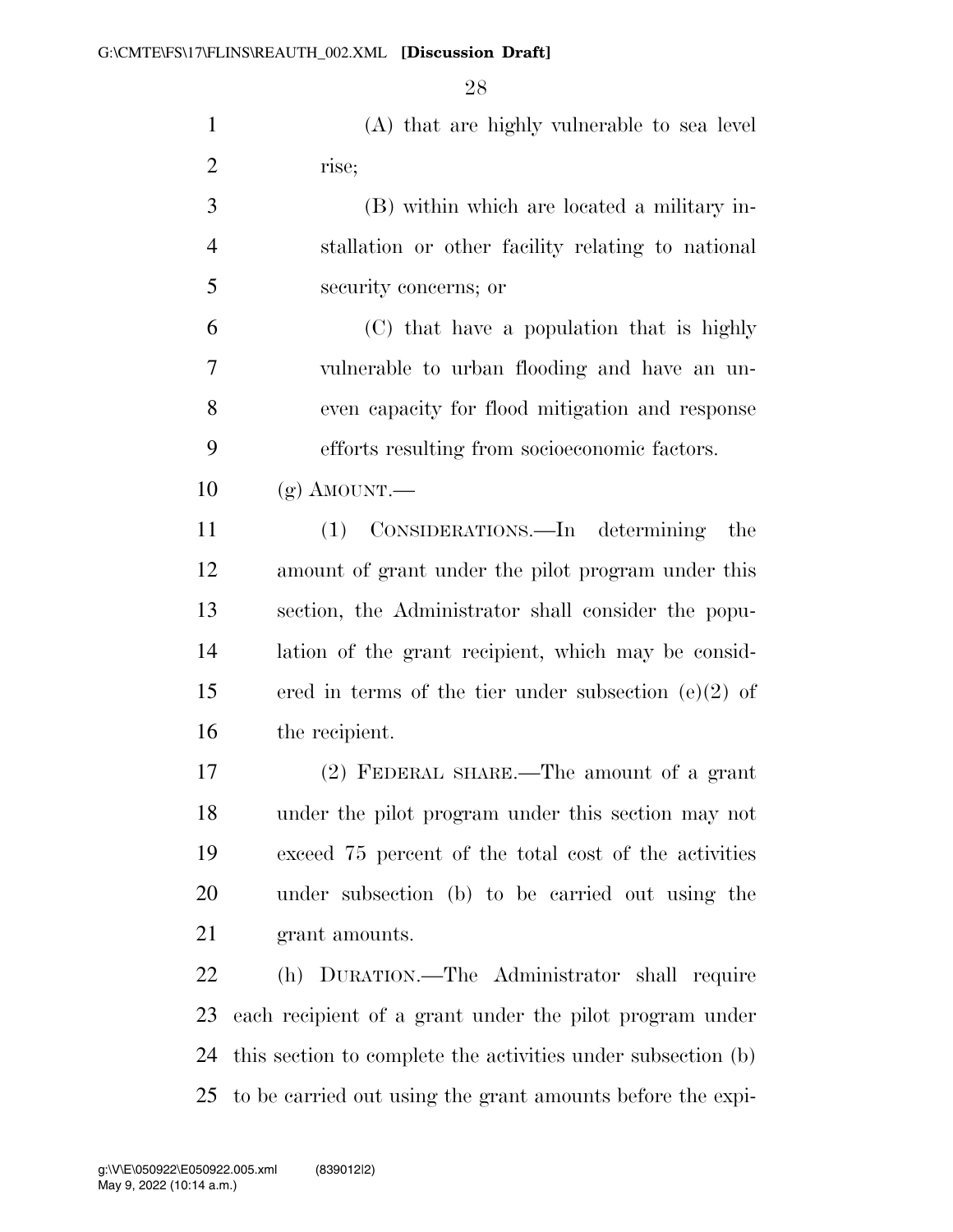ration of the 18-month period beginning upon the initial receipt of grant amounts under the pilot program.

 (i) USE OF CENSUS DATA.—The Administrator shall make all determinations under the pilot program regard- ing population using the most recent available data from the decennial census.

 (j) GRANTEE REPORTS TO FEMA.—Each recipient of a grant under the pilot program under this section shall, not later than the expiration of the 30-month period beginning upon the initial receipt of any such grant amounts, submit to the Administrator a report that de-scribes—

 (1) the activities carried out with amounts from the grant;

 (2) how the activities carried out with such grant amounts have met the objectives described in subsection (b); and

 (3) any lessons learned in carrying out such ac- tivities and any recommendations for future map- ping modernization efforts by the Federal Emer-gency Management Agency.

 (k) BIENNIAL REPORTS BY FEMA.—Not later than the expiration of the 24-month period beginning on the date of the enactment of this Act, and not later than the expiration of each successive 24-month period thereafter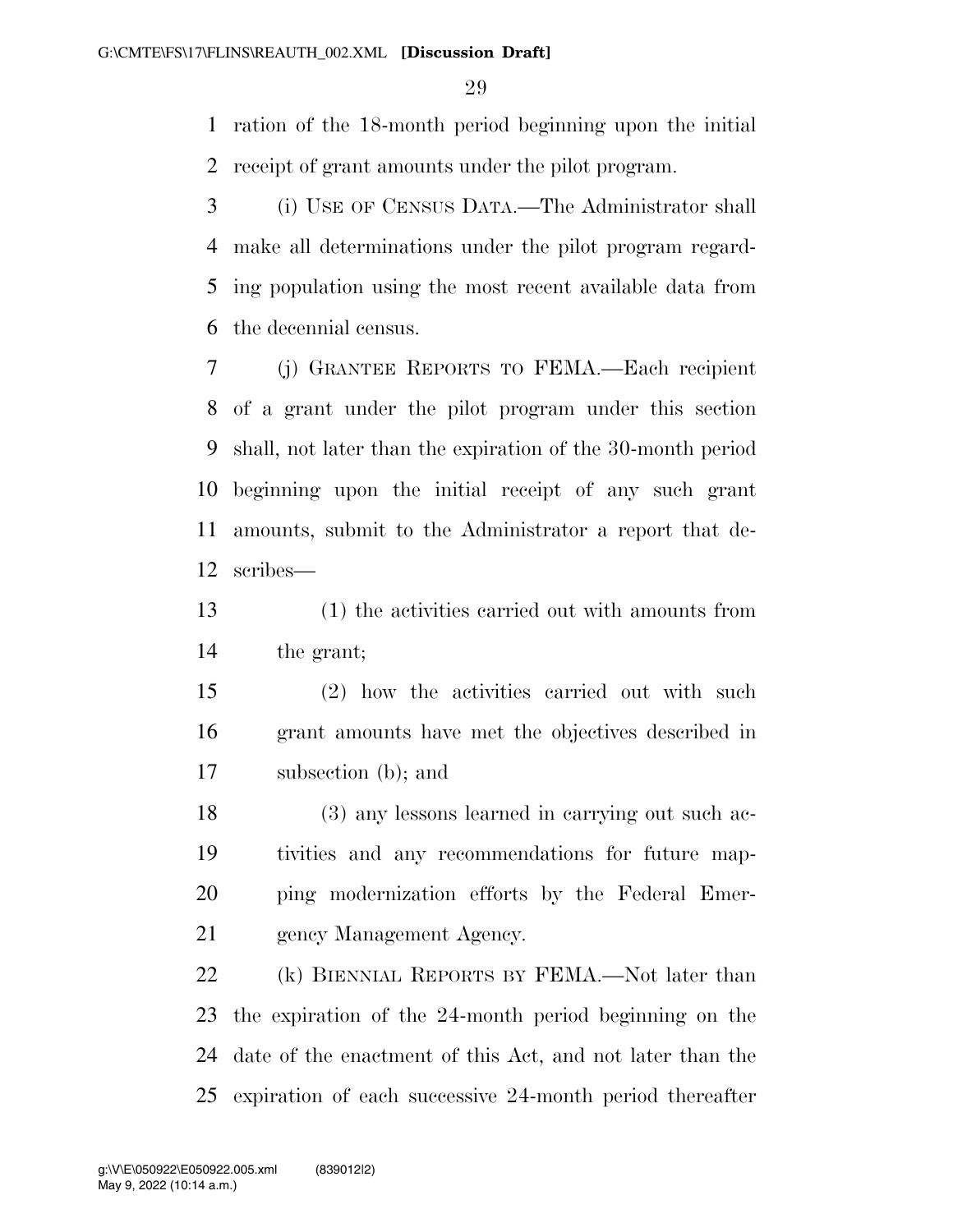until the completion of all activities carried out with amounts from grants under the pilot program under this section, the Administrator shall submit to the Congress and make available to the public on an internet website a report that—

- $6 \t(1)$  describes—
- (A) the progress of the activities carried out with amounts from such grants; and
- (B) the effectiveness of technology-based mapping tools used in carrying out the activi-ties described in subparagraph (A); and
- (2) with respect to the final report that the Ad- ministrator is required to submit under this sub- section, includes recommendations to the Congress and the executive branch of the Federal Government for implementing strategies, practices, and tech-nologies to mitigate the effects of urban flooding.

 (l) SENSE OF CONGRESS.—It is the sense of the Con- gress that, because the pilot program is limited with re- spect to scope and resources, communities that participate in the pilot program should acknowledge that the most successful efforts to mitigate the effects of urban flood-ing—

 (1) take a structural-based mitigation approach with respect to construction, which includes—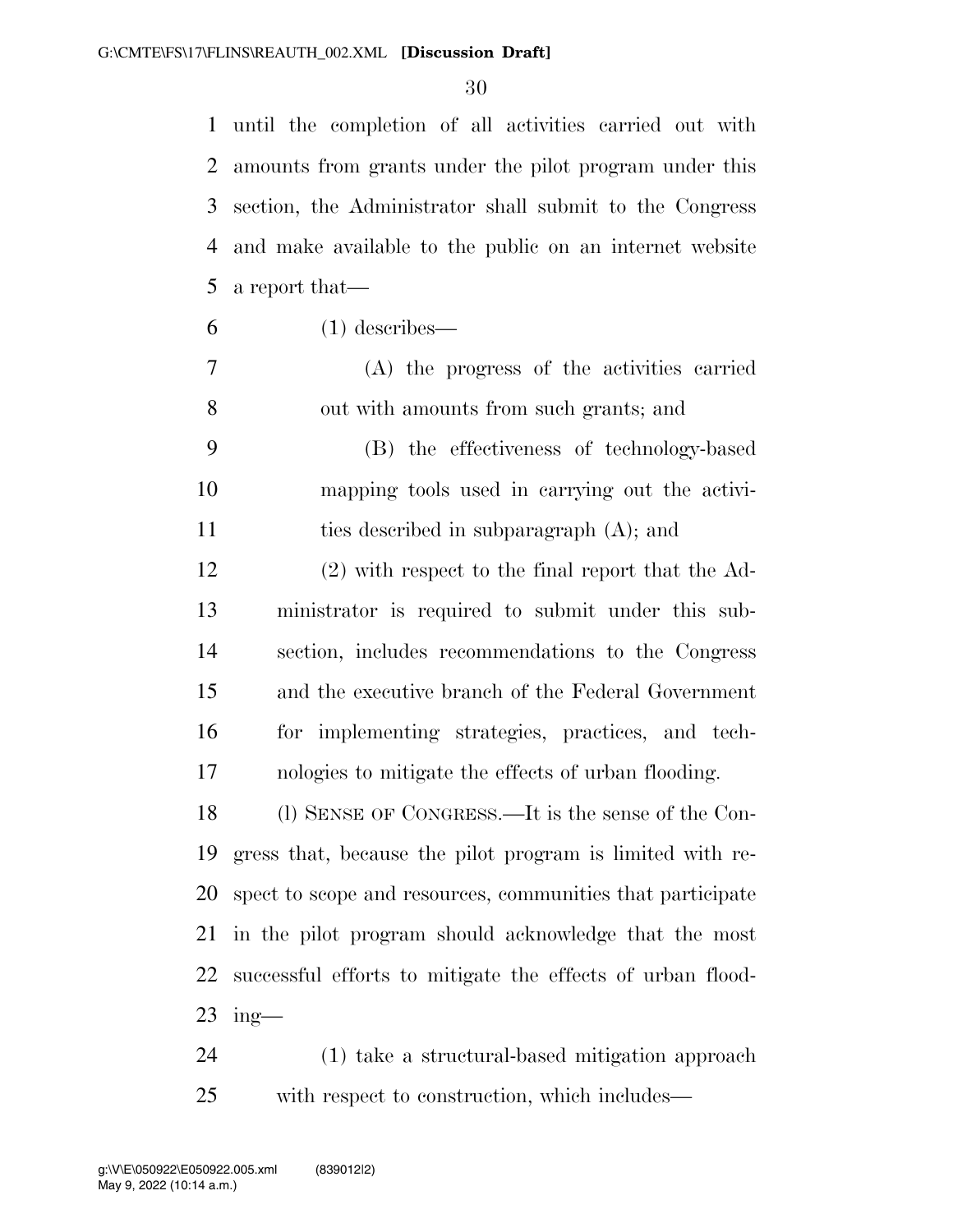| $\mathbf{1}$   | (A) recognizing any post-storm damage                  |
|----------------|--------------------------------------------------------|
| $\overline{2}$ | that may occur; and                                    |
| 3              | (B) pursuing designs that proactively mini-            |
| $\overline{4}$ | mize future flood damage;                              |
| 5              | (2) make individuals in the community aware,           |
| 6              | through any cost-effective and available means of      |
| 7              | education, of the best approaches regarding the con-   |
| 8              | struction of properties that are able to survive       |
| 9              | floods, which reduces the cost of future repairs; and  |
| 10             | (3) encourage home and property owners to              |
| 11             | consider the measures described in paragraphs (1)      |
| 12             | and $(2)$ , which are the most cost-effective and pru- |
| 13             | dent ways to reduce the impact of flooding, when       |
| 14             | constructing or renovating building components.        |
| 15             | (m) DEFINITIONS.—For purposes of this section, the     |
| 16             | following definitions shall apply:                     |
| 17             | (1) ADMINISTRATOR.—The term "Adminis-                  |
| 18             | trator" means the Administrator of the Federal         |
| 19             | Emergency Management Agency.                           |
| 20             | (2) COASTAL.—The term "coastal" means, with            |
| 21             | respect to a unit of general local government, that    |
| 22             | the unit borders a body of water that—                 |
| 23             | $(A)$ exceeds $2,000$ square miles in size; and        |
| 24             | $(B)$ is not a river.                                  |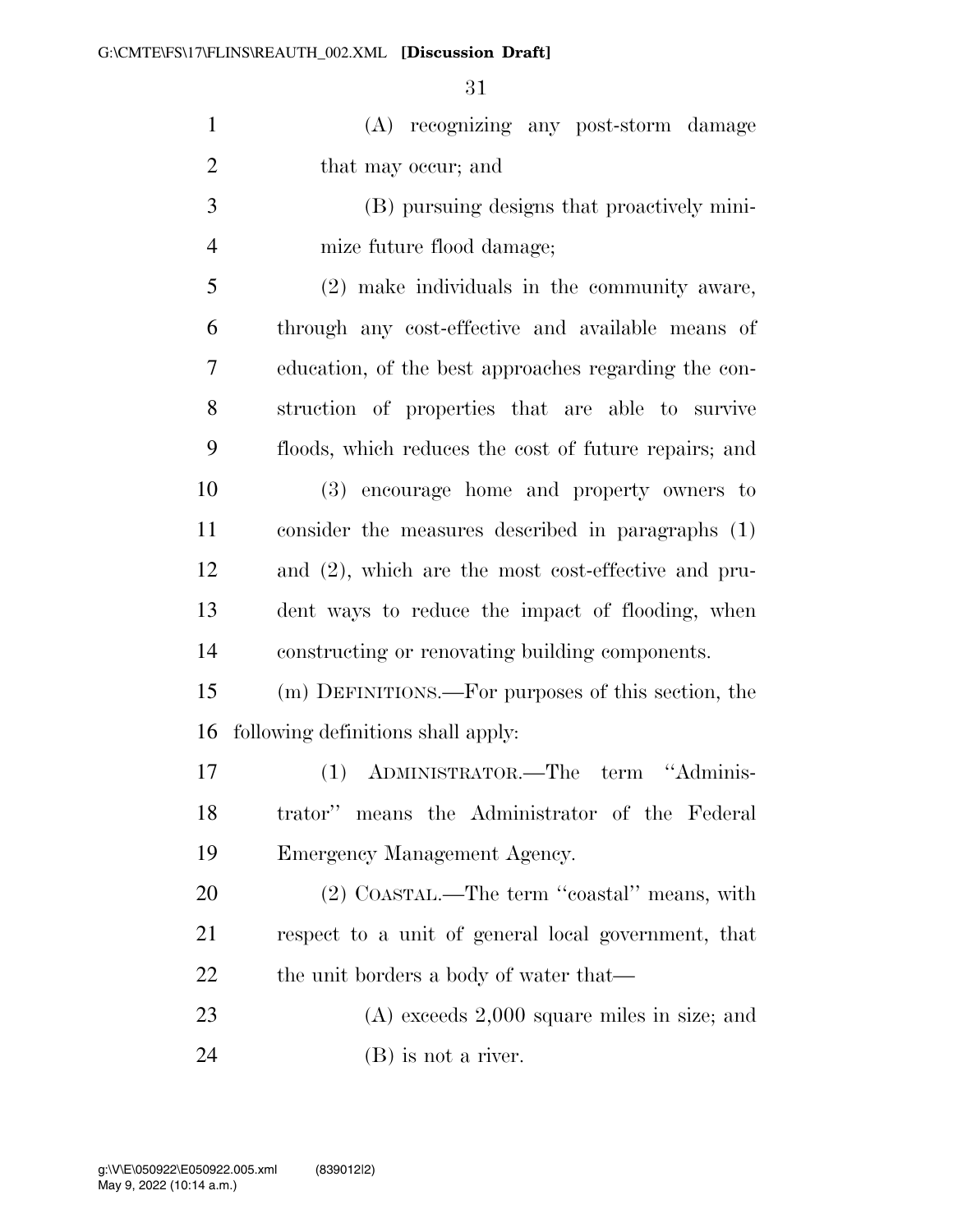(3) PELAGIC.—The term ''pelagic'' means, with respect to a unit of general local government, that the unit is a coastal unit and the body of water that the unit borders is an ocean or other large, open body of water (including bays and gulfs) that empties into an ocean.

(4) URBAN FLOODING.—

 (A) IN GENERAL.—The term ''urban flood- ing'' means the inundation of property in a built environment, particularly in more densely populated areas, caused either by falling rain collecting on impervious surfaces or increasing the levels of nearby water bodies and over- whelming the capacity of drainage systems, 15 such as storm sewers, including—

 (i) situations in which stormwater en- ters buildings through windows, doors, or other openings;

 (ii) water backup through sewer pipes, showers, toilets, sinks, and floor drains;

21 (iii) seepage through walls and floors; (iv) the accumulation of water on property or public rights-of-way; and

24 (v) the overflow from water bodies, 25 such as rivers, lakes, and oceans.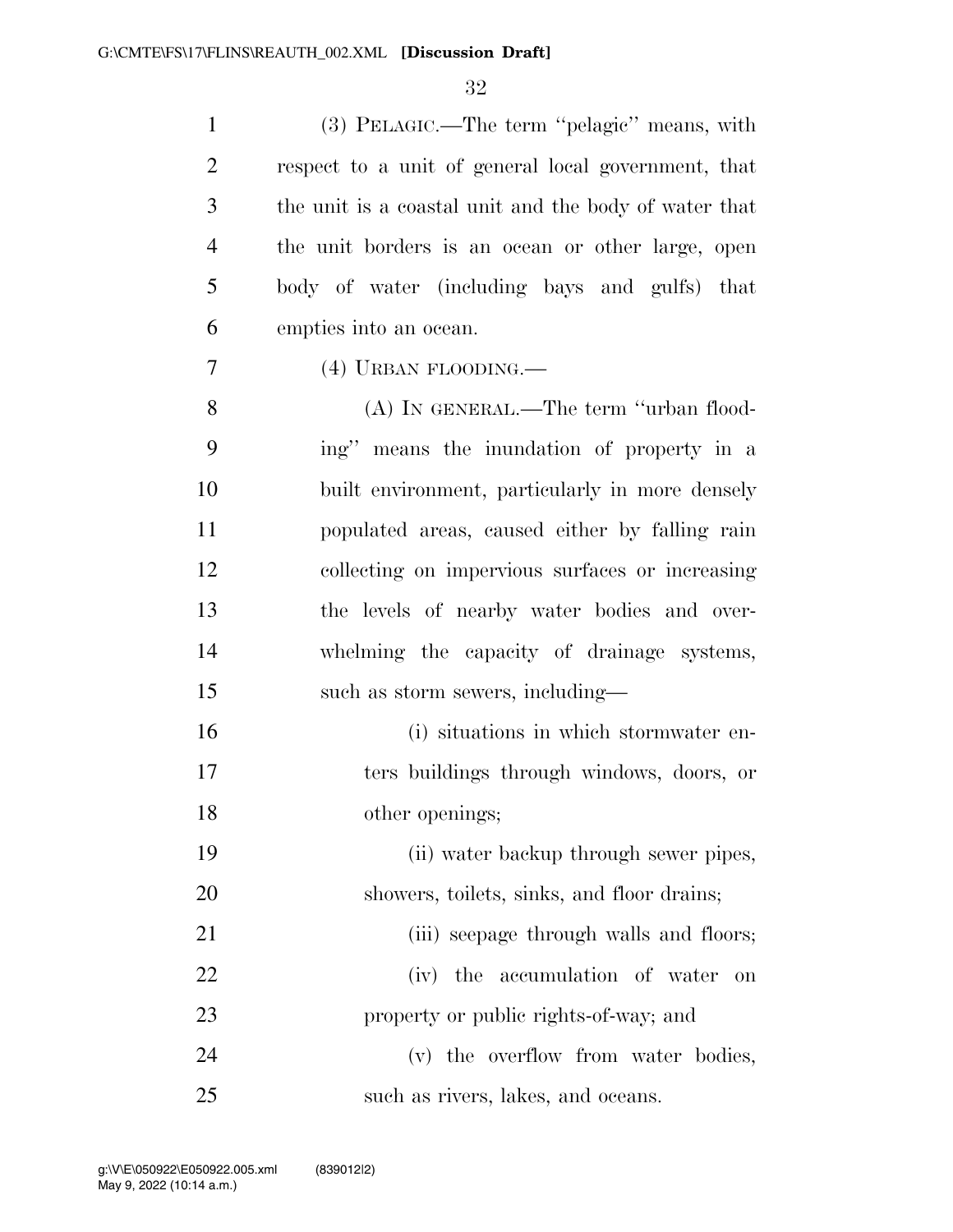(B) EXCLUSION.—Such term does not in- clude flooding in undeveloped or agricultural areas.

 (n) FUNDING.—There is authorized to be appro- priated for grants under the pilot program under this sec-tion—

7 (1)  $$1,200,000$  for fiscal year 2023]; and

8 (2)  $$4,300,000$  for [fiscal year 2024, to remain 9 available through 2026].

### **SEC. 204. MAPPING IMPROVEMENTS AND REACH.**

 (a) EXPANDING MAPPING TO ALL AREAS OF THE UNITED STATES.—Subparagraph (A) of section 100216(b)(1) of the Biggert-Waters Flood Insurance Re-14 form Act of 2012 (42 U.S.C.  $4101b(b)(1)(A)$ ) is amend-ed—

 (1) in the matter preceding clause (i), by strik- ing ''National Flood Insurance Program rate maps'' and inserting ''flood maps and flood risk data'';

 (2) in clause (v), by striking ''and'' at the end; (3) by redesignating clause (vi) as clause (vii); and (4) by inserting after clause (v) the following:

23 ''(vi) all areas of the United States; and''.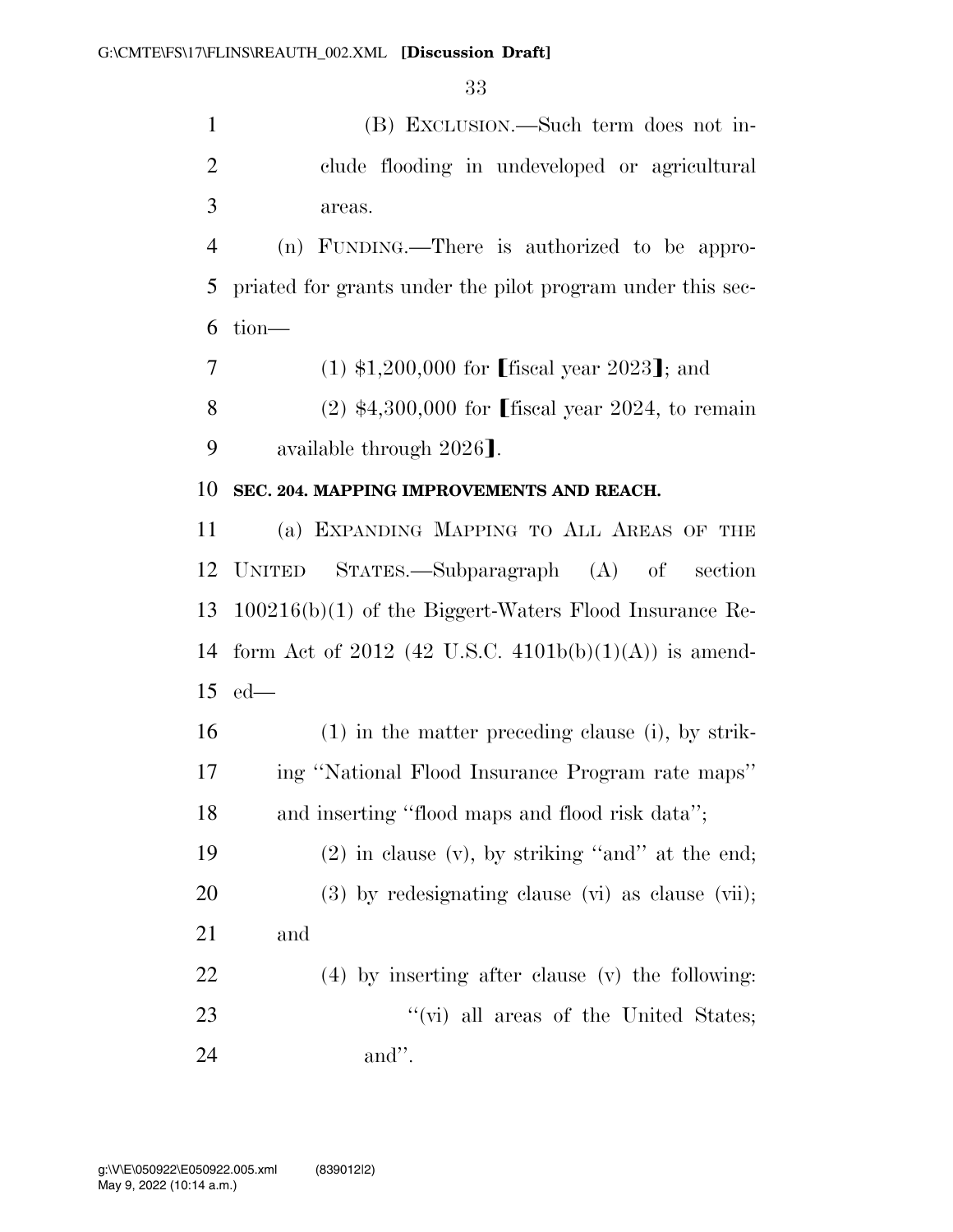| $\mathbf{1}$   | (b) USE OF OTHER FEDERAL AGENCIES AND                |
|----------------|------------------------------------------------------|
| $\overline{2}$ | LIDAR.—Section 100216 of the Biggert-Waters Flood    |
| 3              | Insurance Reform Act of 2012 (42 U.S.C. 4101b) is    |
| $\overline{4}$ | amended—                                             |
| 5              | $(1)$ in subsection $(b)(1)$ —                       |
| 6              | $(A)$ by redesignating subparagraphs $(B)$           |
| 7              | and $(C)$ as subparagraphs $(C)$ and $(D)$ , respec- |
| 8              | tively;                                              |
| 9              | $(B)$ by inserting after subparagraph $(A)$          |
| 10             | the following:                                       |
| 11             | $\lq$ (B) as soon as practicable—                    |
| 12             | "(i) modernize the flood mapping in-                 |
| 13             | ventory for communities for which the Na-            |
| 14             | tional Flood Insurance Program flood                 |
| 15             | maps and flood risk data have not been               |
| 16             | modernized; and                                      |
| 17             | "(ii) in coordination with commu-                    |
| 18             | nities, utilize the digital display environ-         |
| 19             | established<br>under<br>subsection<br>ment           |
| 20             | $(f)(1)(A)$ to produce, store, and dissemi-          |
| 21             | nate any flood hazard data, models, and              |
| 22             | flood maps and flood risk data generated             |
| 23             | under clause (i) while ensuring that the             |
| 24             | flood mapping inventory described in that            |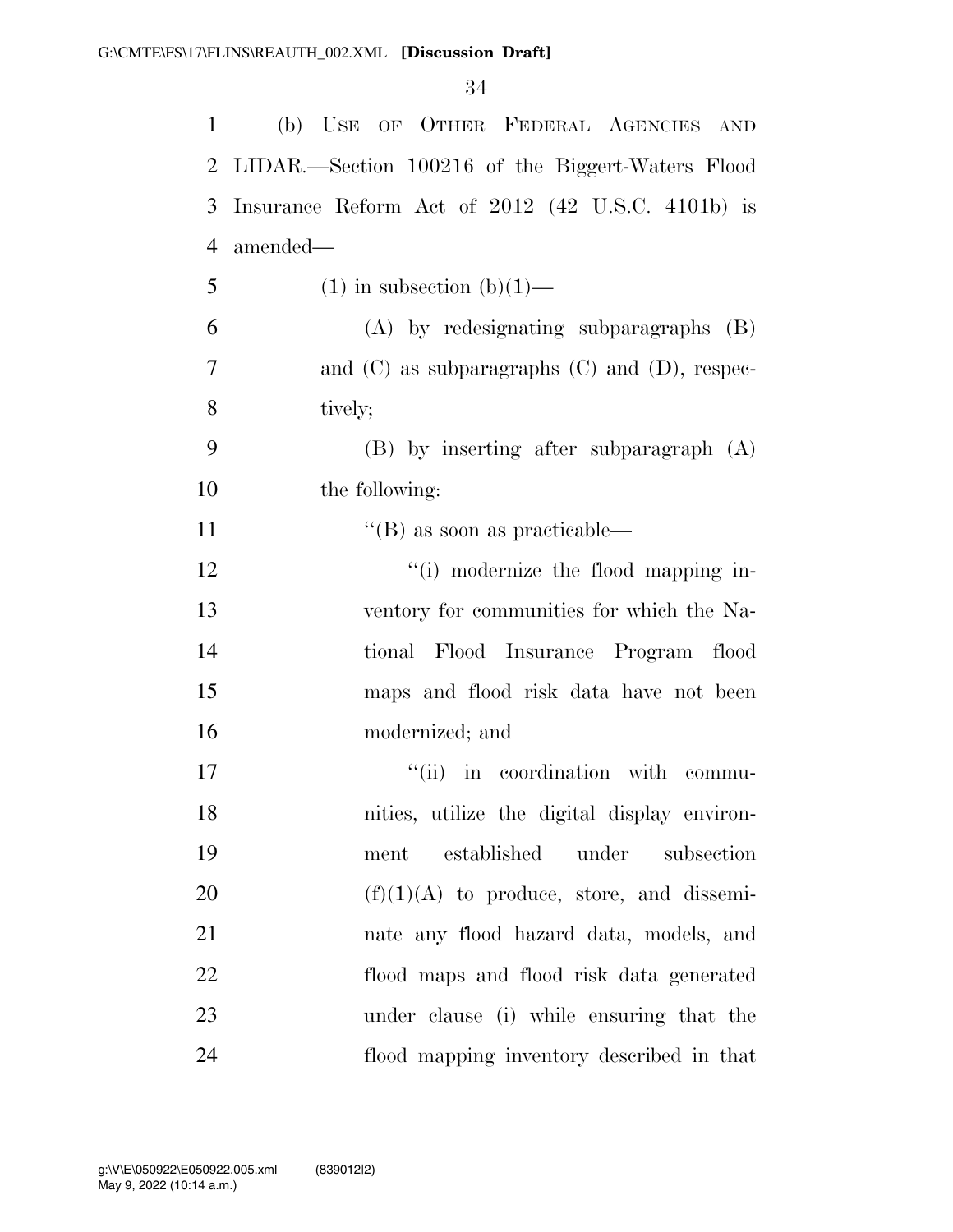| $\mathbf{1}$   | clause may be printed in order to carry           |
|----------------|---------------------------------------------------|
| $\overline{2}$ | $out$ —                                           |
| 3              | "(I) floodplain management pro-                   |
| $\overline{4}$ | grams under the National Flood In-                |
| 5              | surance Act of 1968 (42 U.S.C. 4001)              |
| 6              | et seq.); and                                     |
| $\overline{7}$ | "(II) other purposes of the Na-                   |
| 8              | tional Flood Insurance Program;";                 |
| 9              | $(C)$ in subparagraph $(C)$ , as so redesig-      |
| 10             | nated, by striking "and" at the end;              |
| 11             | $(D)$ in subparagraph $(D)$ , as so redesig-      |
| 12             | nated, by striking the period at the end and in-  |
| 13             | serting ", and including the most current and     |
| 14             | most appropriate remote sensing or other          |
| 15             | geospatial mapping technology;";                  |
| 16             | (E) by adding at the end the following:           |
| 17             | $\lq\lq(E)$ when appropriate, partner with other  |
| 18             | Federal agencies, States, communities, and pri-   |
| 19             | vate entities in order to meet the objectives of  |
| 20             | the program; and                                  |
| 21             | $\lq\lq(F)$ when appropriate, consult and coordi- |
| 22             | nate with the Secretary of Defense, the Direc-    |
| 23             | tor of the United States Geological Survey, and   |
| 24             | the Administrator of the National Oceanic and     |
| 25             | Atmospheric Administration to obtain the most     |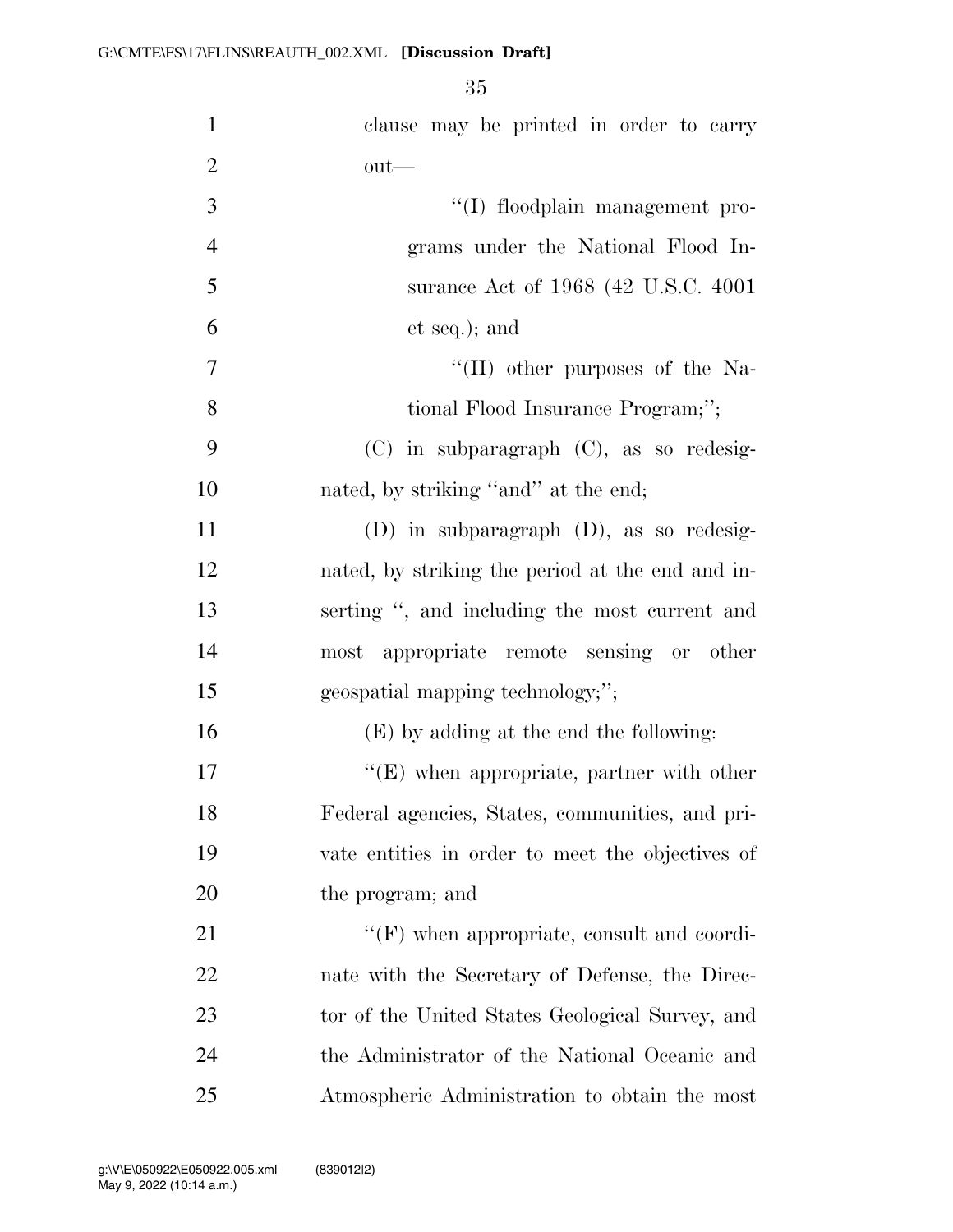| $\mathbf{1}$   | up-to-date maps and other information of those    |
|----------------|---------------------------------------------------|
| $\overline{2}$ | agencies, including information relating to to-   |
| 3              | pography, water flow, watershed characteristics,  |
| $\overline{4}$ | and any other issues that are relevant to identi- |
| 5              | fying, reviewing, updating, maintaining, and      |
| 6              | publishing National Flood Insurance Program       |
| 7              | flood maps and flood risk data.";                 |
| 8              | $(2)$ by inserting after subsection (e) the fol-  |
| 9              | lowing new subsection:                            |
| 10             | "(f) DIGITAL DISPLAY ENVIRONMENT AND BUILD-       |
| 11             | ING-SPECIFIC FLOOD HAZARD AND RISK INFORMA-       |
| 12             | TION.                                             |
| 13             | $``(1)$ ESTABLISHMENT.—                           |
|                |                                                   |
| 14             | "(A) IN GENERAL.—Not later than 5 years           |
| 15             | after the date of enactment of the National       |
| 16             | Flood Insurance Program Reauthorization Act       |
| 17             | of 2019, the Administrator, in consultation with  |
| 18             | the Technical Mapping Advisory Council, shall     |
| 19             | establish, as part of a national structure inven- |
| 20             | tory, a dynamic, database-derived digital dis-    |
| 21             | play environment for flood hazard and risk        |
| 22             | data, models, maps, and assessments.              |
| 23             | "(B) CONSULTATION WITH STATES AND                 |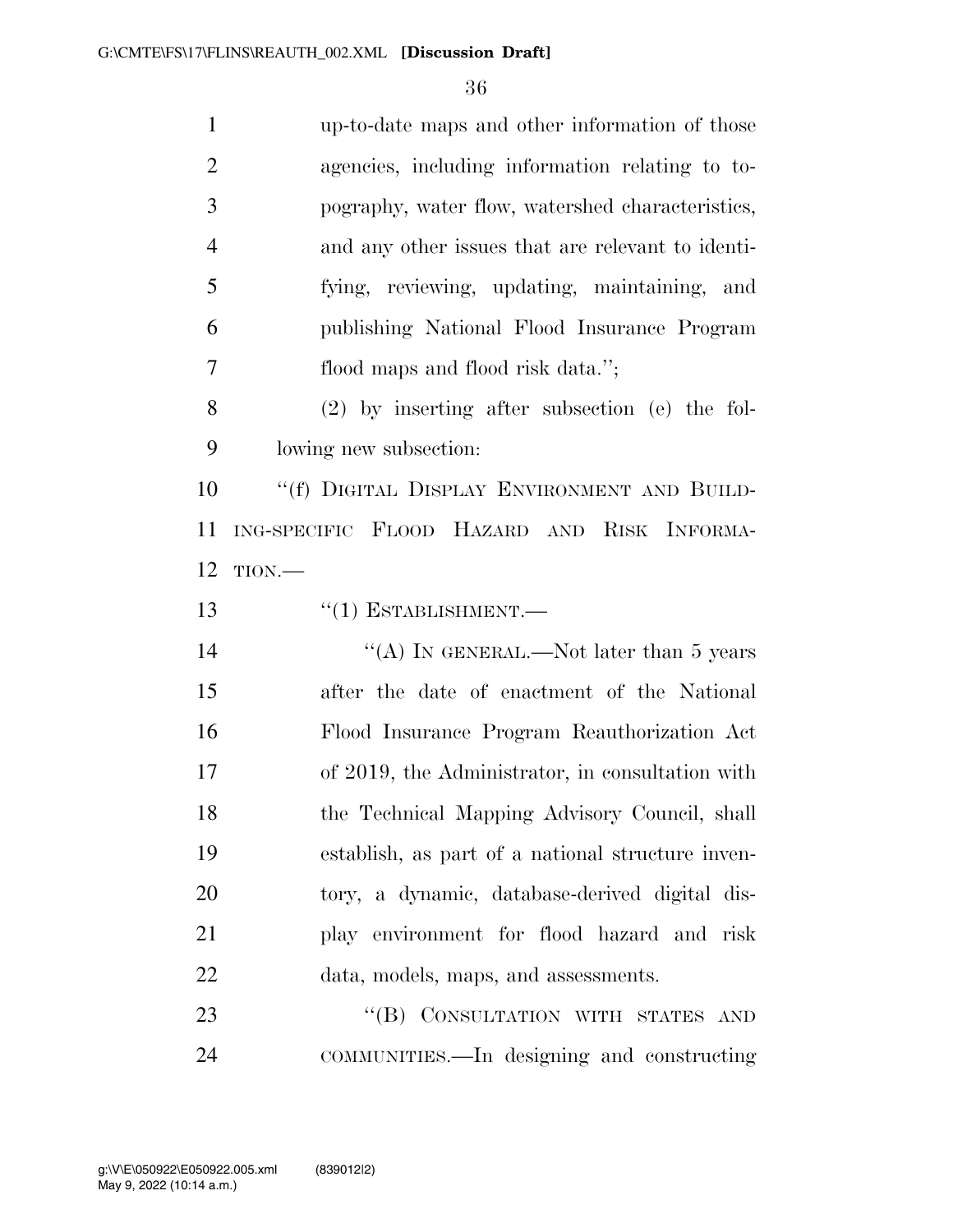| $\mathbf{1}$   | the digital display environment under subpara-    |
|----------------|---------------------------------------------------|
| $\overline{2}$ | $graph(A)$ , the Administrator shall—             |
| 3              | "(i) leverage and partner with States             |
| $\overline{4}$ | and communities that have successfully im-        |
| 5              | plemented the same approach; and                  |
| 6              | "(ii) consider adopting the techniques            |
| 7              | and technologies used by the States and           |
| 8              | communities described in clause (i) and ap-       |
| 9              | plying those techniques and technologies          |
| 10             | nationwide.                                       |
| 11             | $``(2)$ DIGITAL DISPLAY SYSTEM.—                  |
| 12             | "(A) IN GENERAL.—In carrying out para-            |
| 13             | graph (1), the Administrator, in consultation     |
| 14             | with the Technical Mapping Advisory Council,      |
| 15             | shall establish a national digital display system |
| 16             | that shall-                                       |
| 17             | "(i) be prompted through dynamic                  |
| 18             | querying of a spatial, relational flood haz-      |
| 19             | ard and risk database;                            |
| 20             | "(ii) as permissible under law, be                |
| 21             | made available to the public;                     |
| 22             | "(iii) to the extent feasible, and where          |
| 23             | sufficient data is available, provide infor-      |
| 24             | mation, with respect to individual struc-         |
| 25             | tures, regarding—                                 |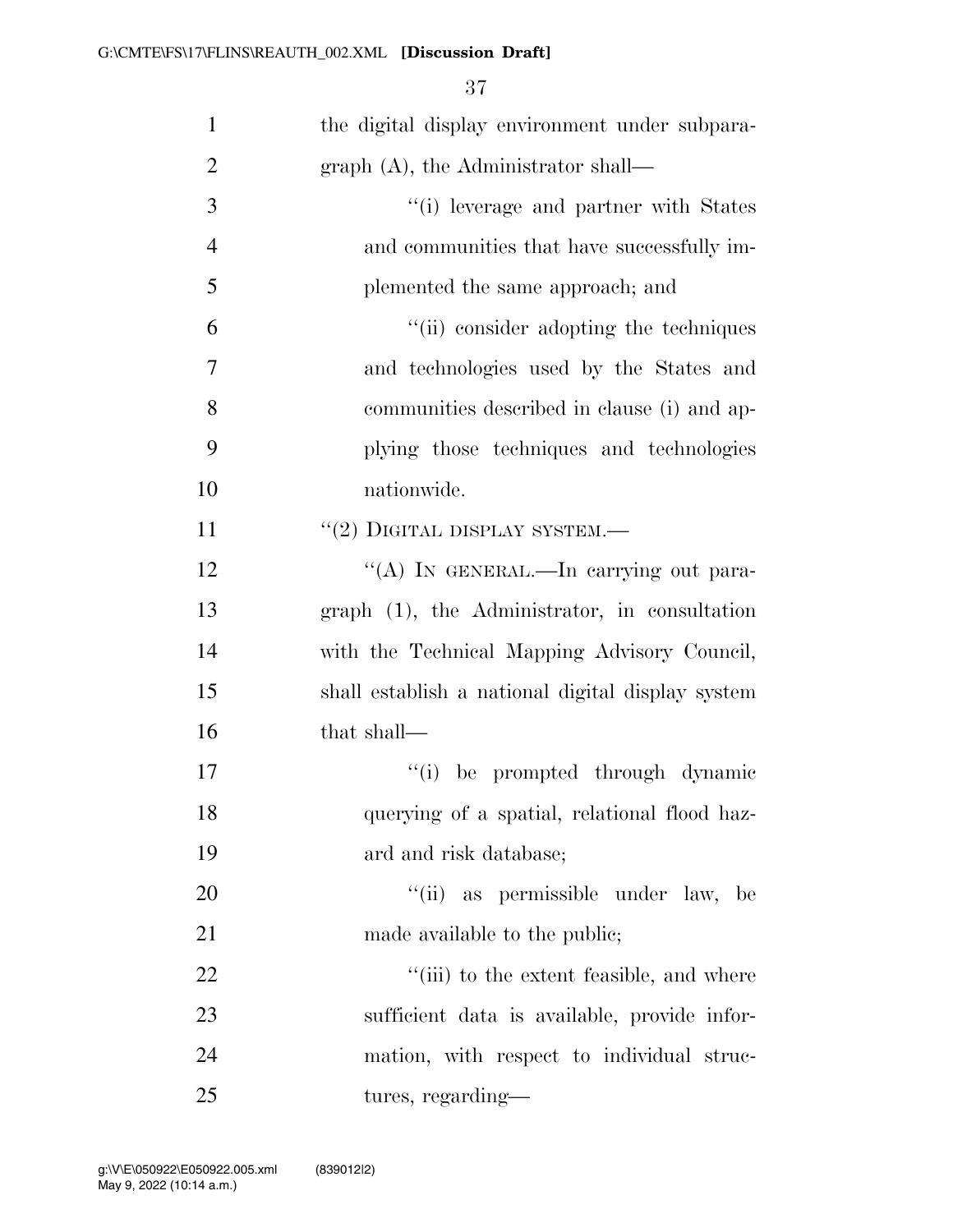| $\mathbf{1}$   | "(I) flood hazard and risk assess-                 |
|----------------|----------------------------------------------------|
| $\overline{2}$ | ment determinations;                               |
| 3              | "(II) flood insurance; and                         |
| $\overline{4}$ | "(III) flood risk mitigation ef-                   |
| 5              | forts;                                             |
| 6              | "(iv) be constructed in a manner that              |
| 7              | facilitates coordination with digital display      |
| 8              | systems that—                                      |
| 9              | "(I) have been developed by                        |
| 10             | State and community partners; and                  |
| 11             | "(II) the Administrator finds are                  |
| 12             | acceptable;                                        |
| 13             | $f'(v)$ include the capability to print            |
| 14             | physical copies of flood maps and flood            |
| 15             | risk data; and                                     |
| 16             | $\lq\lq$ (vi) where feasible, allow for the        |
| 17             | maintenance and storage of elevation cer-          |
| 18             | tificates.                                         |
| 19             | "(B) PRIVACY REQUIREMENTS.—The Ad-                 |
| 20             | ministrator may not disseminate the database       |
| 21             | described in subparagraph $(A)(i)$ , including any |
| 22             | data used to create that database, to the public   |
| 23             | or to a private company in a manner that vio-      |
| 24             | lates section 552a of title 5, United States       |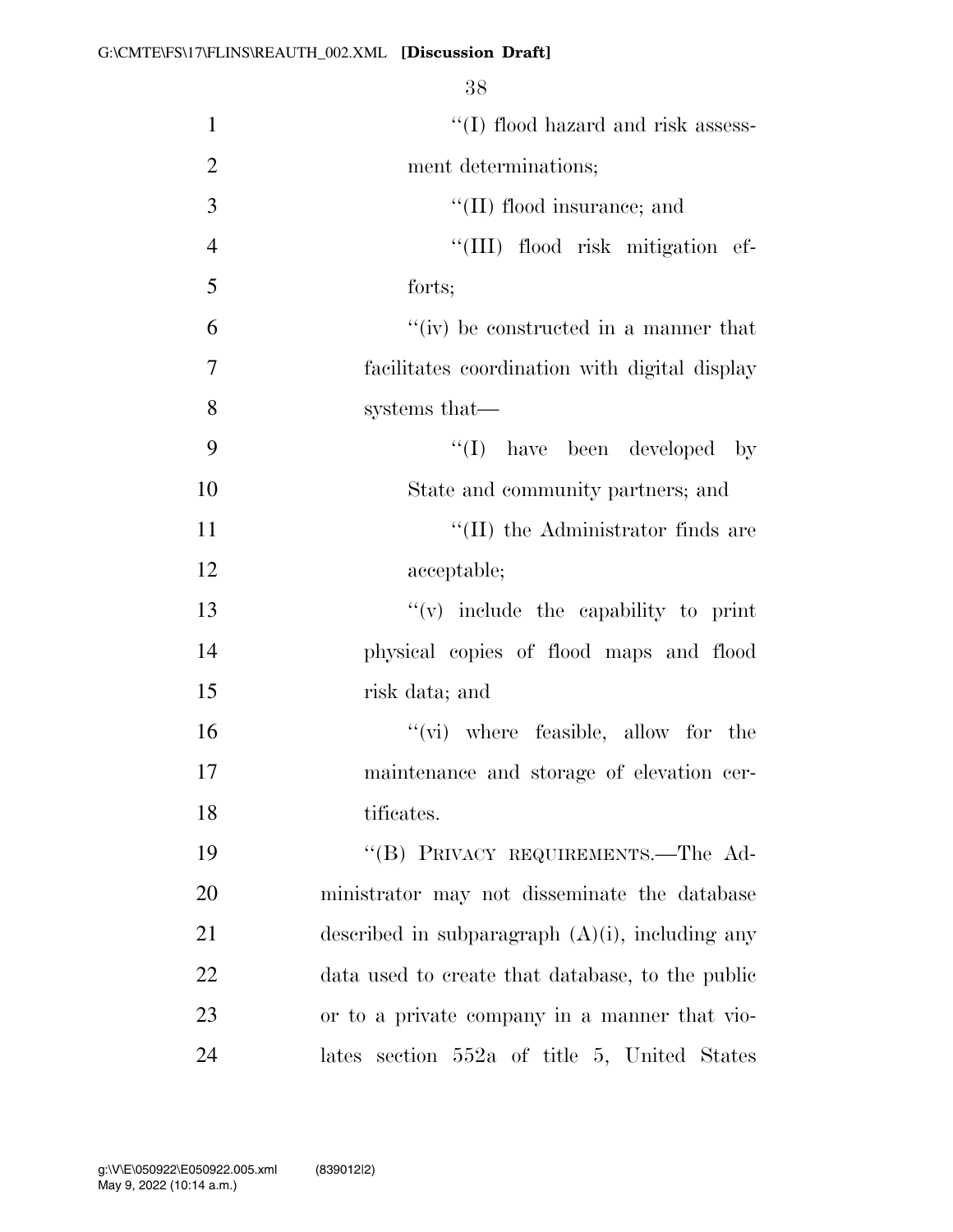Code, or any regulation implementing that sec-tion.'';

 (3) by inserting after subsection (k), as added by the preceding provisions of this Act, the fol-lowing:

 ''(l) ANNUAL REPORT.—The Administrator, in co- ordination with the Technical Mapping Advisory Council established under section 100215 of this Act, shall submit to the Committee on Financial Services of the House of Representatives and the Committee on Banking, Housing, and Urban Affairs of the Senate an annual report regard- ing progress achieved in the mapping program under this section, including the digital display and structure-specific information required under subsection (f), which shall in- clude recommendations to reduce the cost and improve the implementation of that subsection.''.

 (c) FUTURE FLOOD RISK.—Section 100216(d) of the Biggert-Waters Flood Insurance Reform Act of 2012 (42 U.S.C. 4101b) is amended by adding at the end the fol-lowing:

21 "(3) FUTURE FLOOD RISK.—The Administrator shall, in consultation with the Technical Mapping Council established under section 100215, provide fi- nancial and technical assistance to communities to incorporate future flood hazard conditions as an in-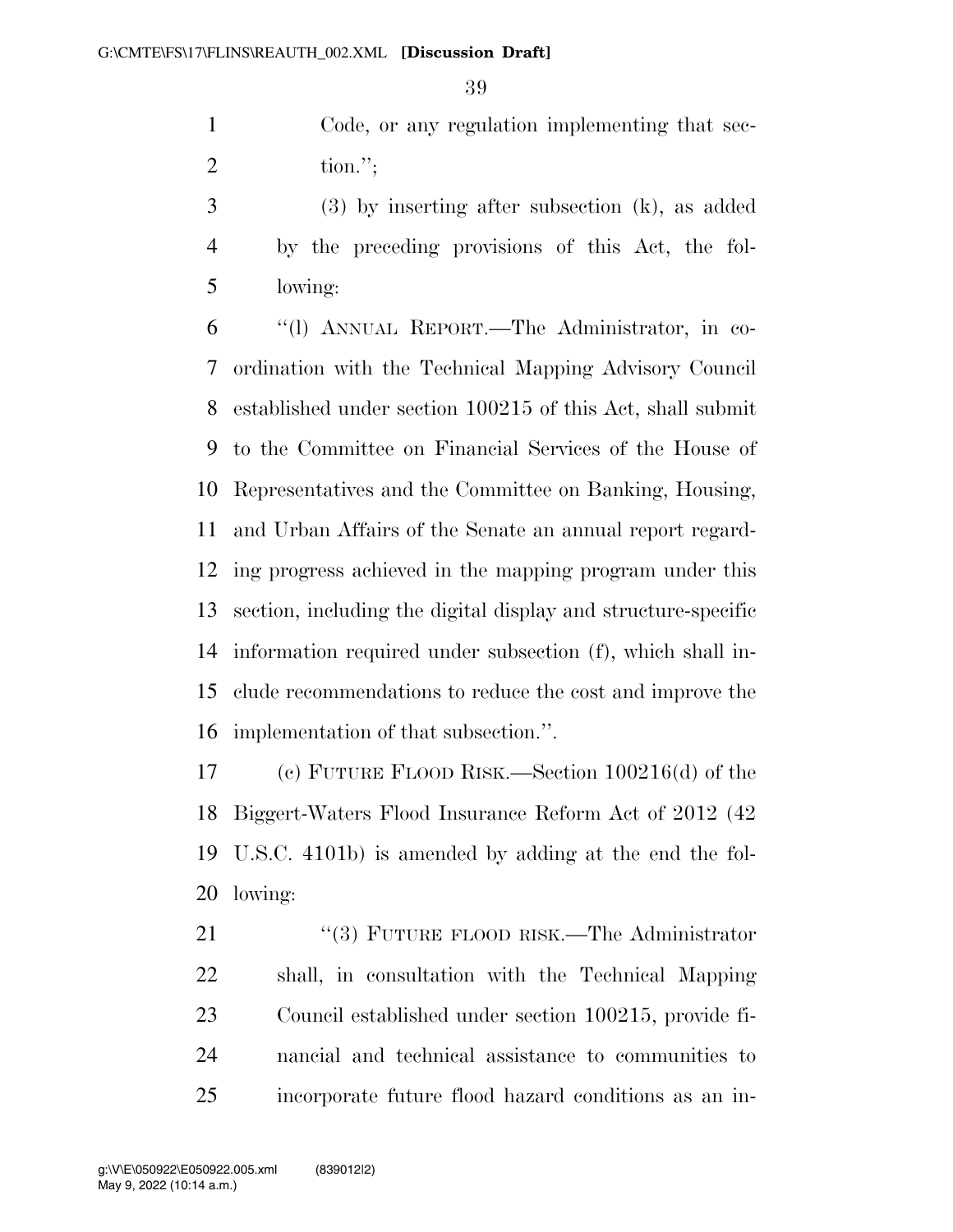formational layer on their Flood Insurance flood maps and flood risk data.''. **SEC. 205. REFUNDS FOR PROPERTIES INADVERTENTLY IN- CLUDED IN AREAS OF SPECIAL FLOOD HAZ- ARD.**  Section 1307A of the National Flood Insurance Act of 1968, as added by the preceding provisions of this Act, is amended by adding at the end the following new sub- section: ''(c) REFUNDS FOR PROPERTIES IN ADVERTENTLY INCLUDED IN AREAS OF SPECIAL FLOOD HAZARD.— 12 "(1) IN GENERAL.—Notwithstanding any other provision of law, the Administrator shall cancel a policy for flood insurance made available under this Act if— ''(A) the Administrator issues a final de- termination based on updated scientific or tech- nical information that demonstrates the insured property was inadvertently included in a des- ignated area of special flood hazard; 21 "'(B) the updated scientific and technical information is not based on any alteration of topography caused by human modification of the environment subsequent to the initial des-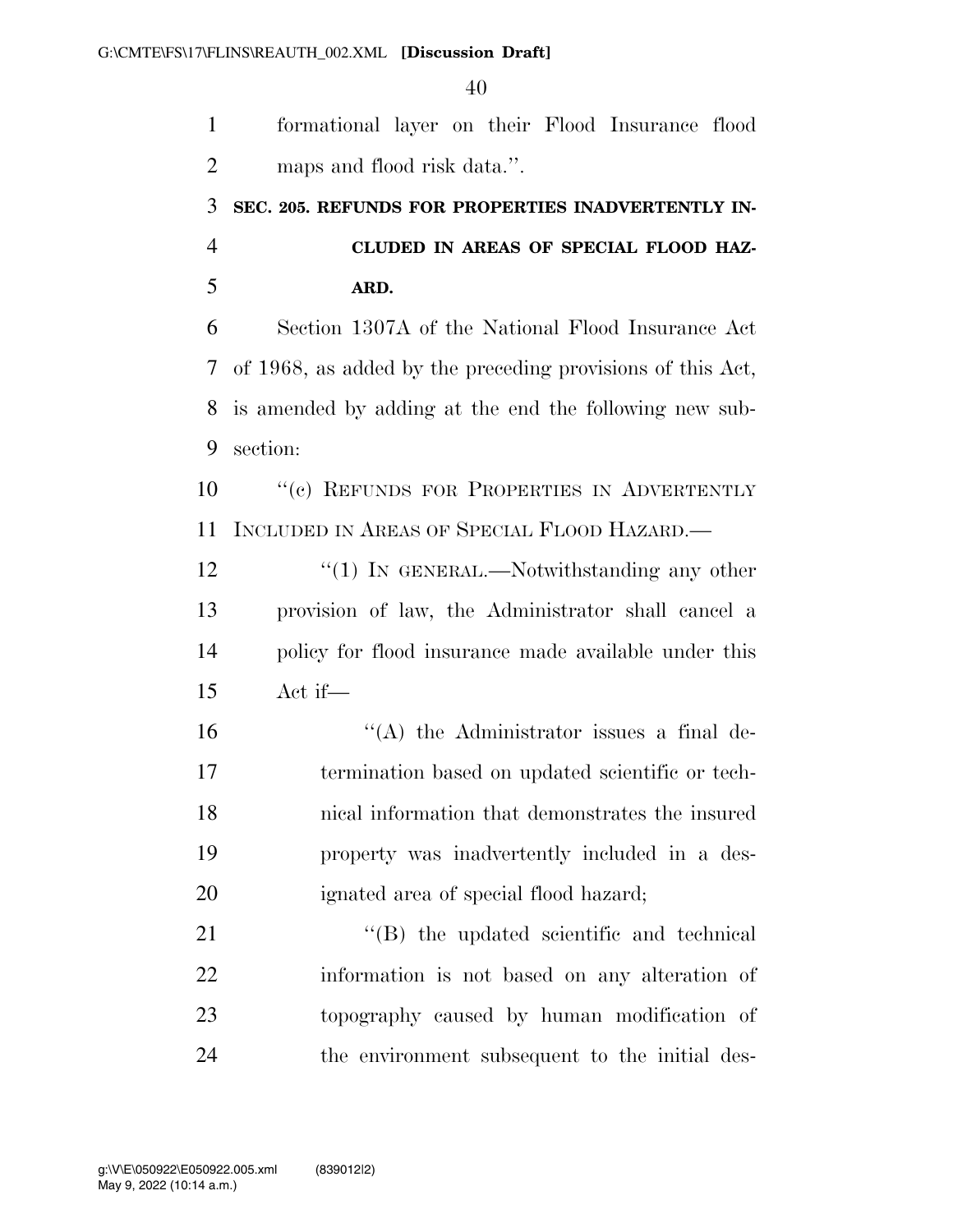| $\mathbf{1}$   | ignation of the area of special flood hazard for        |
|----------------|---------------------------------------------------------|
| $\overline{2}$ | the insured property;                                   |
| 3              | $\cdot$ (C) the insured property was covered by         |
| $\overline{4}$ | Federal flood insurance required as a condition         |
| 5              | of any Federal requirement to obtain and main-          |
| 6              | tain flood insurance on the date of the deter-          |
| $\tau$         | mination satisfying subparagraph (A);                   |
| 8              | "(D) no claims have been paid or are                    |
| 9              | pending for the insured property prior to the           |
| 10             | determination satisfying subparagraph (A); and          |
| 11             | $\lq\lq$ the policyholder requests cancellation         |
| 12             | of the flood insurance policy within 12 months          |
| 13             | of the determination satisfying subparagraph            |
| 14             | (A).                                                    |
| 15             | "(2) REFUNDS.—Upon cancellation of a policy             |
| 16             | pursuant to paragraph (1), the Administrator shall      |
| 17             | refund the premiums and surcharges assessed under       |
| 18             | $[section\ 1308B\ 1304(b)]$ for the current policy year |
| 19             | and two consecutive prior years for the policy.".       |
| 20             | SEC. 206. APPEALS AND PUBLICATION OF PROJECTED SPE-     |
| 21             | <b>CIAL FLOOD HAZARD AREAS.</b>                         |
| 22             | (a) APPEALS.—Section 1363 of the National Flood         |
| 23             | Insurance Act of $1968$ (42 U.S.C. 4104) is amended—    |
| 24             | $(1)$ in subsection (b), by striking the first and      |
| 25             | second sentences and inserting the following: "After    |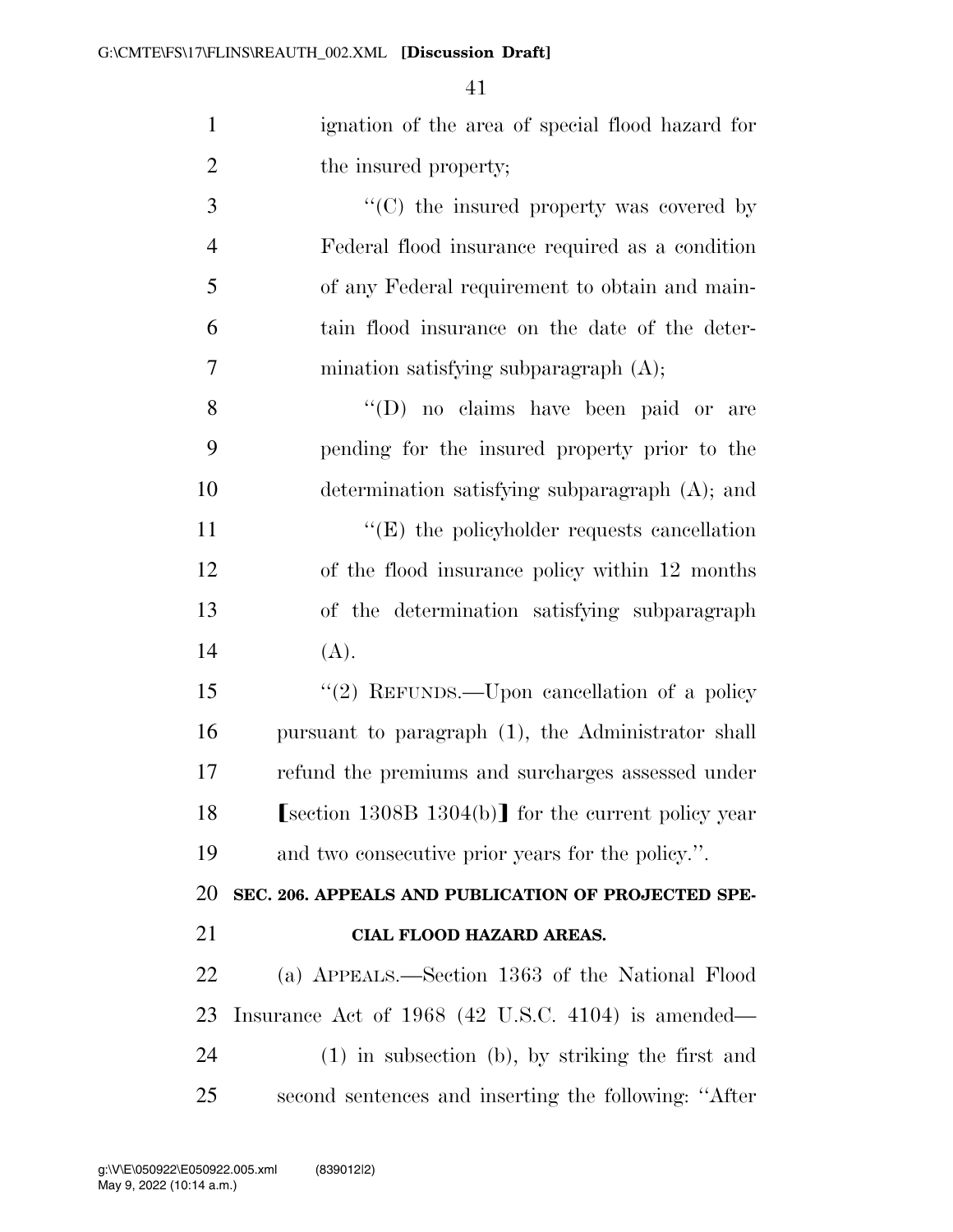first notifying the affected local governments, the Administrator shall publish notification of flood ele- vation determinations and designations of areas hav- ing special flood hazards in a prominent local news- paper or other legal format that the Administrator determines is functionally equivalent. Any owner or lessee of real property within the community who be- lieves their property rights to be adversely affected by the Administrator's proposed determination may submit a notice of appeal of such determination to the local government [no later than 30 days as set forth in the publication notice]. The appellant shall have 150 days from the commencement of the ap- peal period to submit a completed appeal, which shall include all data and analysis in support of the appeal.'';

17 (2) in subsection  $(c)$ —

 (A) by inserting before ''Appeals'' the fol- lowing: ''Within the 30-day appeal period speci- fied in the notification required under sub- section (a), the community shall submit a notice of appeal to the Administrator indicating whether it intends to appeal the proposed deter-mination.''; and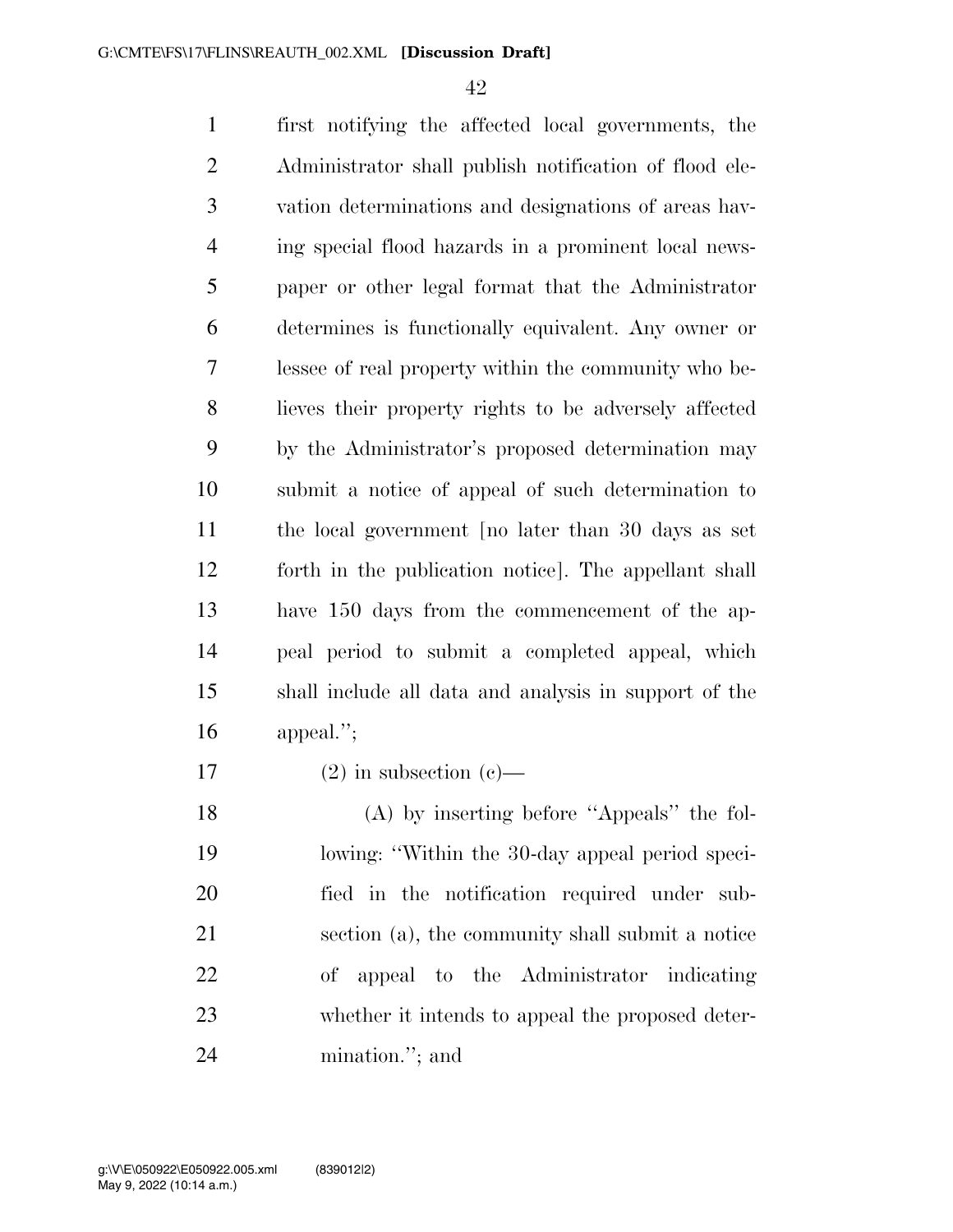| $\mathbf{1}$   | (B) in the last sentence, by striking "com-                        |
|----------------|--------------------------------------------------------------------|
| $\overline{2}$ | munity's appeal" and all that follows through                      |
| 3              | "Administrator's notification" and inserting the                   |
| $\overline{4}$ | following: "community's complete appeal or a                       |
| 5              | copy of its decision not to appeal shall be filed                  |
| 6              | with the Administrator within 150 days from                        |
| $\tau$         | the commencement of the appeal period as set                       |
| 8              | forth in the notification";                                        |
| 9              | $(3)$ in the first sentence of subsection $(d)$ —                  |
| 10             | (A) by striking "receive an" and inserting                         |
| 11             | "receive a completed";                                             |
| 12             | (B) by striking "ninety" and inserting                             |
| 13             | " $150$ "; and                                                     |
| 14             | $(C)$ by striking "subsection $(e)$ " and in-                      |
| 15             | serting "subsection $(f)$ ";                                       |
| 16             | $(4)$ by redesignating subsections $(e)$ , $(f)$ , and             |
| 17             | $(g)$ as subsections $(f)$ , $(g)$ , and $(h)$ , respectively; and |
| 18             | $(5)$ by inserting after subsection $(d)$ the fol-                 |
| 19             | lowing new subsection:                                             |
| 20             | "(e) DETERMINATION BY ADMINISTRATOR IN THE                         |
| 21             | ABSENCE OF APPEALS.—If the Administrator has not re-               |
| 22             | ceived any notices of appeals, upon expiration of the 90-          |
| 23             | day appeal period established under subsection (b) of this         |
| 24             | section the Administrator's proposed determination shall           |
| 25             | become final upon the expiration of the 14-day period be-          |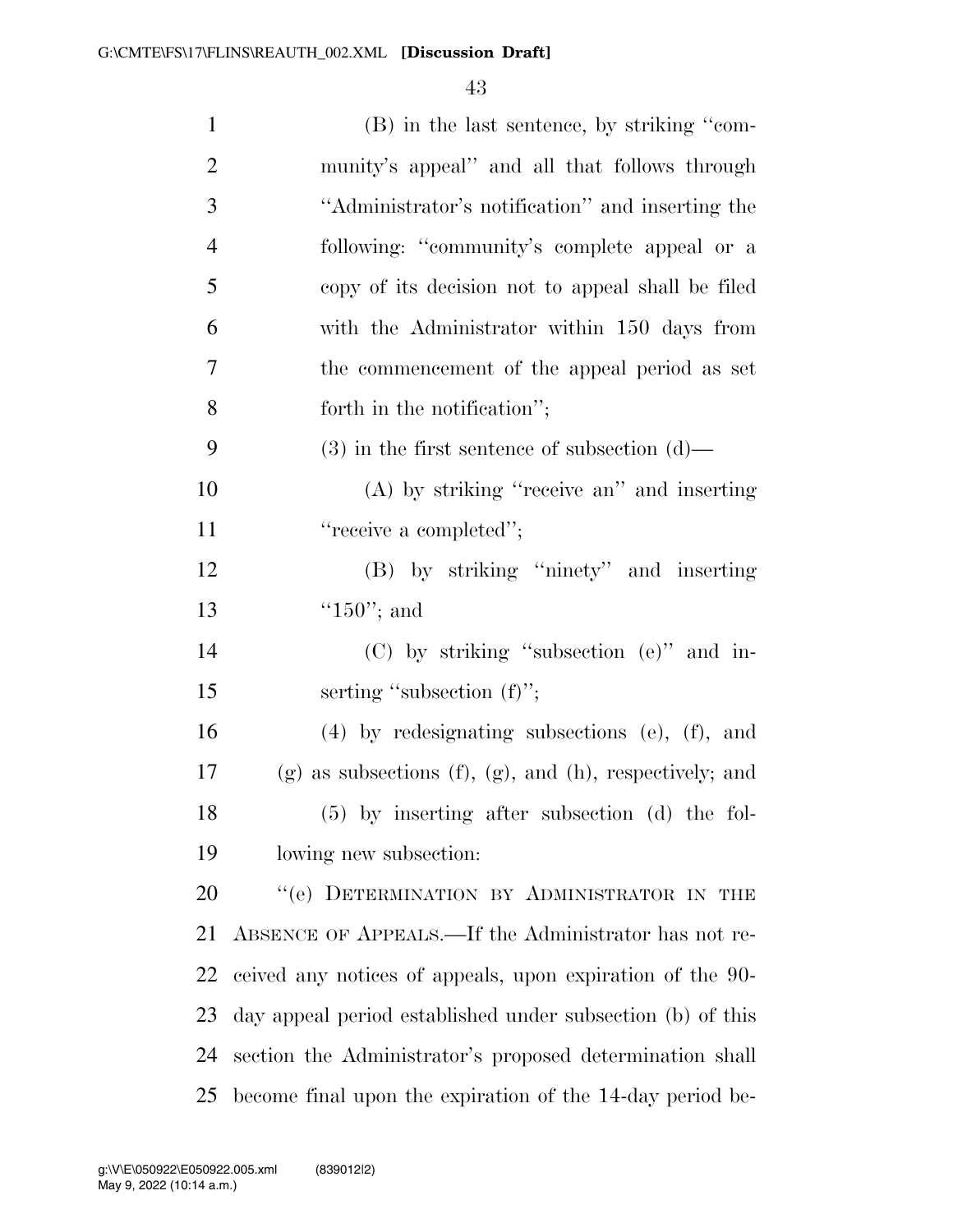ginning upon expiration of the 30-day appeal period. The community shall be given a reasonable time after the Ad- ministrator's final determination in which to adopt local land use and control measures consistent with the Admin-istrator's determination.''.

 (b) PUBLICATION.—Subsection (a) of section 1363 of the National Flood Insurance Act of 1968 (42 U.S.C. 4104(a)) is amended by striking ''in the Federal Reg-ister''.

 **SEC. 207. COMMUNICATION AND OUTREACH REGARDING CHANGES TO FLOOD MAPS AND FLOOD RISK DATA.** 

 Paragraph (1) of section 100216(d) of the Biggert- Waters Flood Insurance Reform Act of 2012 (42 U.S.C. 15  $4101b(d)(1)$  is amended—

 (1) in subparagraph (B), by inserting ''max-17 imum'' before "30-day period"; and

 (2) in subparagraph (C), by inserting ''max-imum'' before ''30-day period''.

 **SEC. 208. ADOPTION OF PARTIAL FLOOD MAPS AND FLOOD RISK DATA.** 

 Subsection (f) of section 1360 of the National Flood Insurance Act of 1968 (42 U.S.C. 4101(f)) is amended by adding at the end the following new flush matter: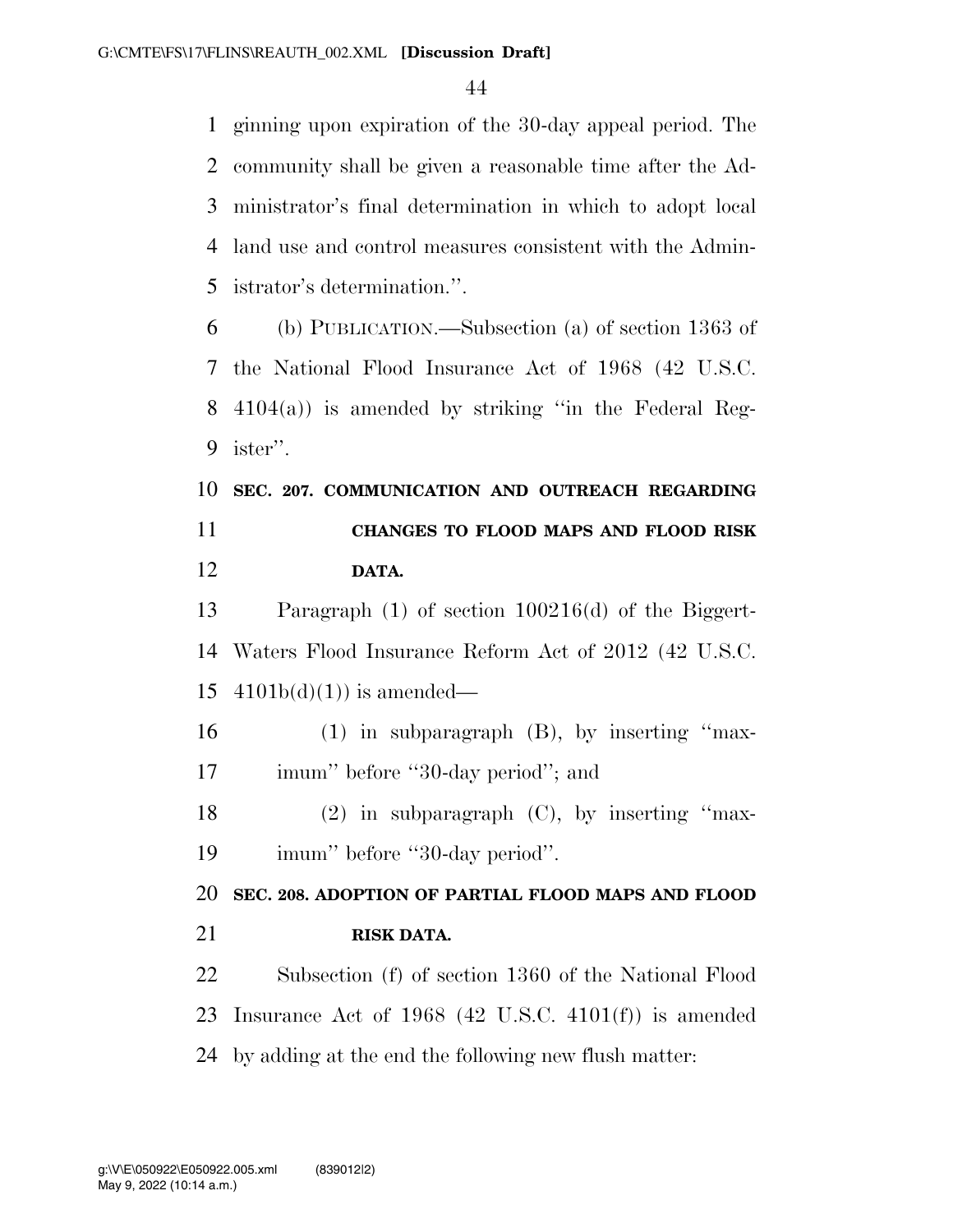''If the Administrator proposes to update flood hazard de- terminations and a complete appeal is filed, the Adminis- trator may consider the determination final with respect to the areas that the Administrator determines are not related to the issues or hydrologically connected, or hy- draulically connected, or both, to the areas raised in the appeals.''.

#### **SEC. 209. NEW ZONE FOR LEVEE-IMPACTED AREAS.**

 Section 1360 of the National Flood Insurance Act of 1968 (42 U.S.C. 4101), as amended by the preceding pro- visions of this Act, is further amended by adding at the end the following:

13 "(1) LEVEE-IMPACTED AREAS.—

 $\frac{1}{2}$  (1) In GENERAL.—To facilitate the implemen- tation of subparagraph (A)(iii) of section 100216(b)(1) of the Biggert-Waters Flood Insur- ance Reform Act of 2012 (42 U.S.C. 4101b(b)(1)), the Administrator shall—

19 ''(A) separately identify and designate areas of residual flood risk in a manner that the Administrator determines adequately com- municates both the flood risk reduction and the remaining risk associated with each levee; and  $\text{``(B)}$  for communities participating in the National Flood Insurance Program, make flood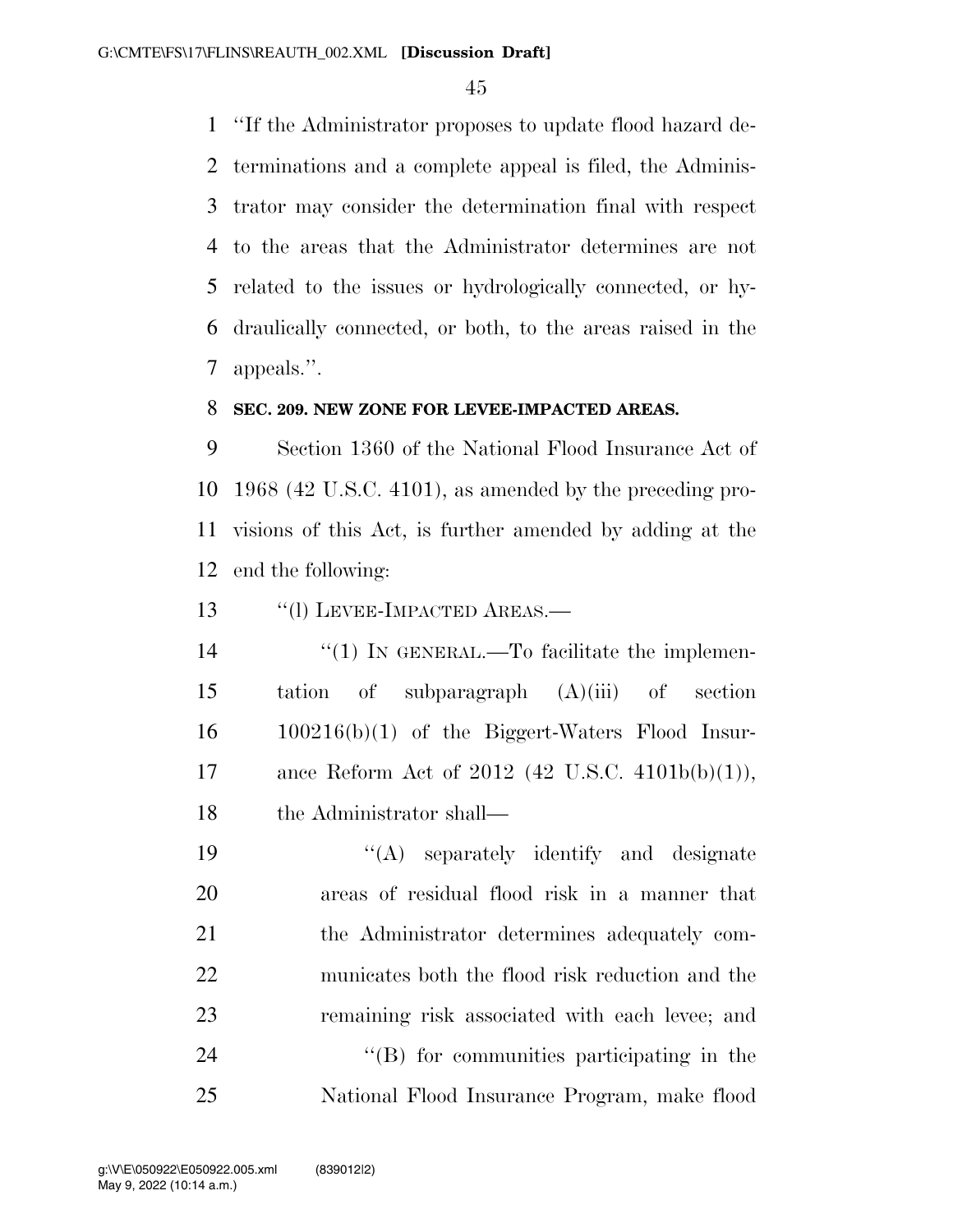insurance available to properties located within those areas identified pursuant to subparagraph (A) at rates that reflect the remaining flood risk.

 ''(2) TRANSITION.—Until such time as the Ad- ministrator establishes insurance rates in accordance with paragraph (1), structures located such areas shall be eligible for rates associated with areas of moderate flood hazards.''.

 **SEC. 210. AGRICULTURAL STRUCTURES IN SPECIAL FLOOD HAZARD ZONES.** 

 (a) REQUIREMENTS FOR STATE AND LOCAL LAND USE CONTROLS.—Subsection (a) of section 1315 of the National Flood Insurance Act of 1968 (42 U.S.C.  $4022(a)$  is amended by adding at the end the following new paragraph:

17 "(3) ALLOWABLE LOCAL VARIANCES FOR CER-TAIN AGRICULTURAL STRUCTURES.—

19 "(A) REQUIREMENT.—Notwithstanding 20 any other provision of this Act—

21 ''(i) the land use and control meas- ures adopted pursuant to paragraph (1) may not, for purposes of such paragraph, be considered to be inadequate or incon-sistent with the comprehensive criteria for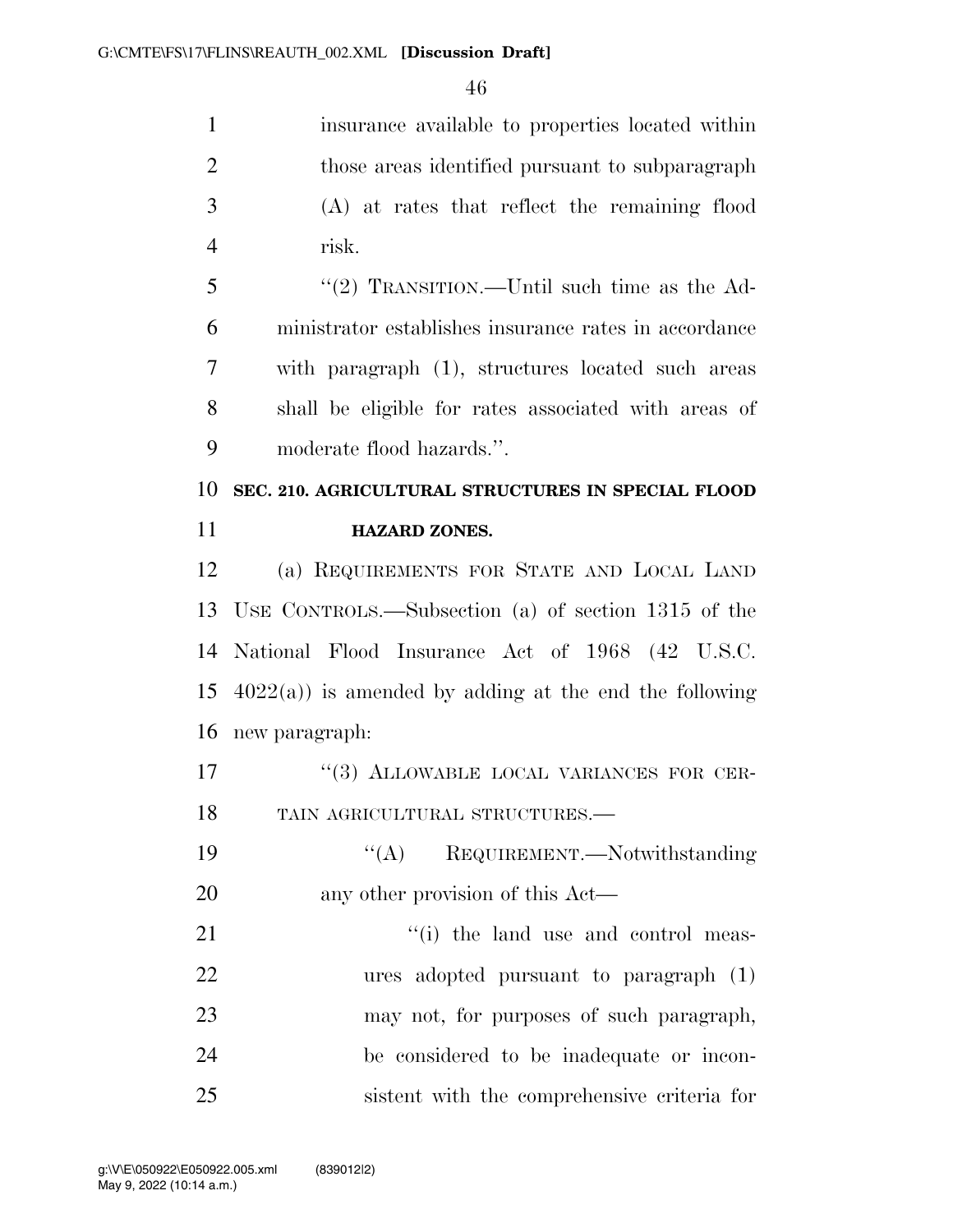| $\mathbf{1}$   | land management and use under section            |
|----------------|--------------------------------------------------|
| $\overline{2}$ | 1361 because such measures provide that,         |
| 3              | in the case of any agricultural structure        |
| $\overline{4}$ | that is located in an area having special        |
| 5              | flood hazards, a variance from compliance        |
| 6              | with the requirements to elevate or              |
| 7              | floodproof such a structure and meeting          |
| 8              | the requirements of subparagraph (B) may         |
| 9              | be granted; and                                  |
| 10             | "(ii) the Administrator may not sus-             |
| 11             | pend a community from participation in           |
| 12             | the national flood insurance program, or         |
| 13             | place such a community on probation              |
| 14             | under such program, because such land            |
| 15             | use and control measures provide for such        |
| 16             | a variance.                                      |
| 17             | This subparagraph shall not limit the ability of |
| 18             | the Administrator to take enforcement action     |
| 19             | against a community that does not adopt ade-     |
| 20             | quate variance criteria or establish proper en-  |
| 21             | forcement mechanisms.                            |
| 22             | "(B) VARIANCE; CONSIDERATIONS.—The               |
| 23             | requirements of this subparagraph with respect   |
| 24             | to a variance are as follows:                    |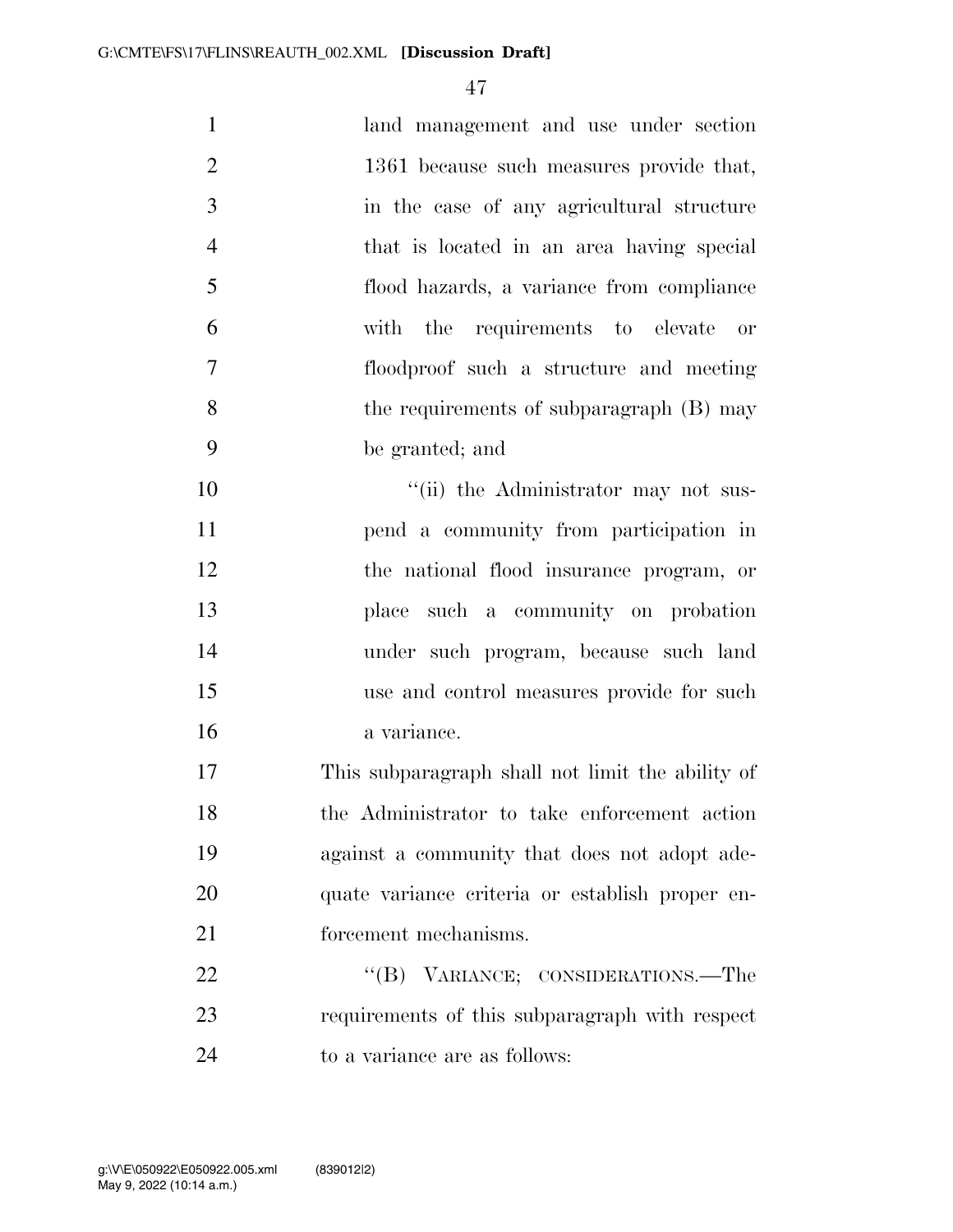| $\mathbf{1}$   | "(i) The variance is granted by an of-        |
|----------------|-----------------------------------------------|
| $\overline{2}$ | ficial from a duly constituted State or local |
| 3              | zoning authority, or other authorized pub-    |
| $\overline{4}$ | lie body responsible for regulating land de-  |
| 5              | velopment or occupancy in flood-prone         |
| 6              | areas.                                        |
| 7              | "(ii) In the case of new construction,        |
| 8              | such official has determined—                 |
| 9              | $\lq\lq$ that neither floodproofing           |
| 10             | nor elevation of the new structure to         |
| 11             | the base flood elevation nor an alter-        |
| 12             | native location for the new structure         |
| 13             | are practicable; and                          |
| 14             | $\lq$ (II) that the structure is not lo-      |
| 15             | cated in-                                     |
| 16             | "(aa) a designated regu-                      |
| 17             | latory floodway;                              |
| 18             | "(bb) an area riverward of a                  |
| 19             | levee or other flood control struc-           |
| 20             | ture; or                                      |
| 21             | "(cc) an area subject to high                 |
| 22             | velocity wave action or seaward               |
| 23             | of flood control structures.                  |
| 24             | "(iii) In the case of existing struc-         |
| 25             | tures—                                        |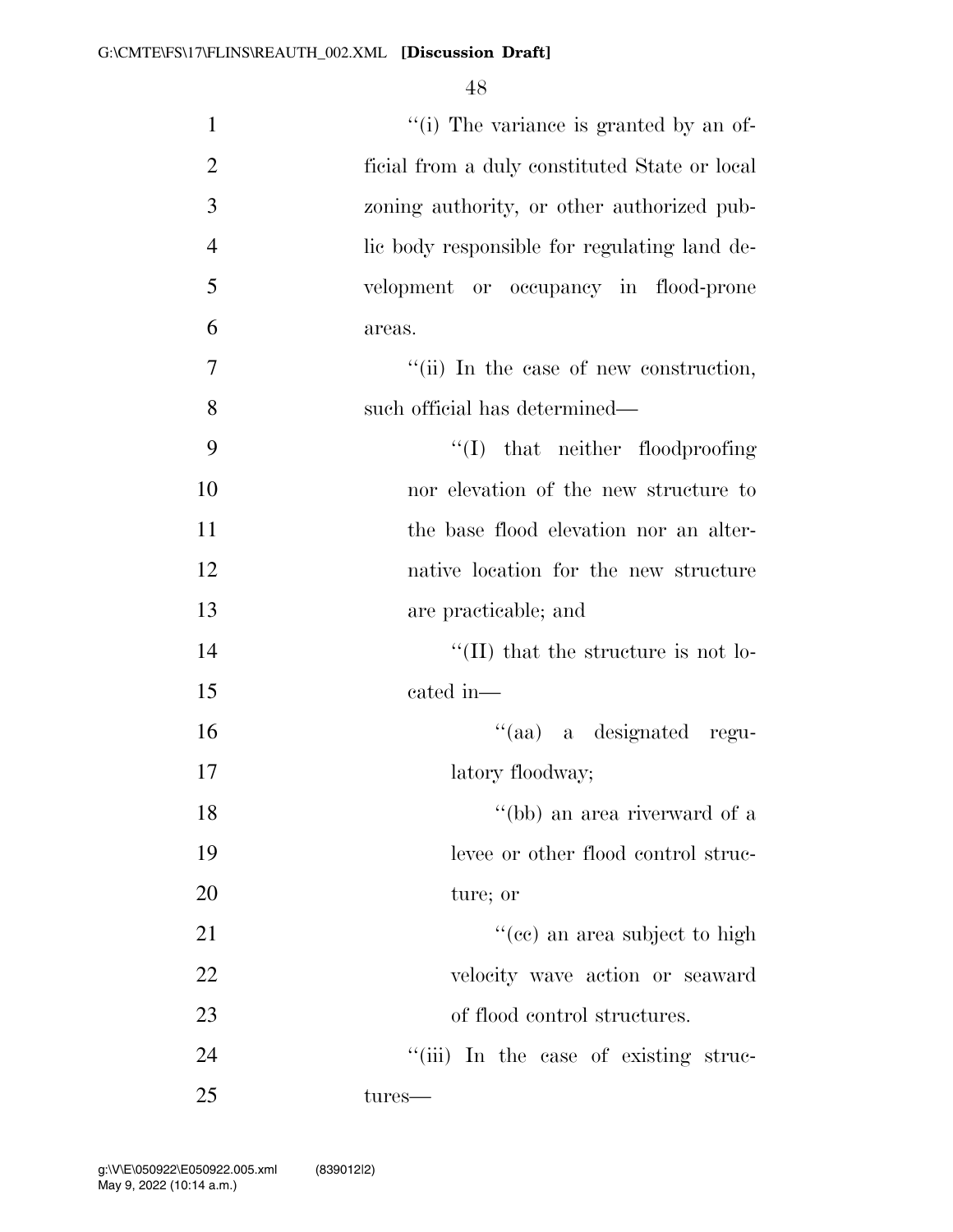$''(I)$  if such structure is substan-2 tially damaged or in need of substan- tial repairs or improvements, such of- ficial has determined that neither floodproofing nor elevation to the base flood elevation is practicable; and  $''(II)$  if such structure is located within a designated regulatory flood- way, such official has determined that the repair or improvement does not result in any increase in base flood levels during the base flood discharge. ''(iv) Such official has determined that the variance will not result in in- creased flood heights, additional threats to public safety, extraordinary public expense, create nuisances, cause fraud on or victim- ization of the public, or conflict with exist-19 ing local laws or ordinances.  $\gamma$  ''(v) Not more than one claim pay- ment exceeding \$1,000 has been made for 22 the structure under flood insurance cov-erage under this title within any period of

10 consecutive years at any time prior to

25 the granting of the variance.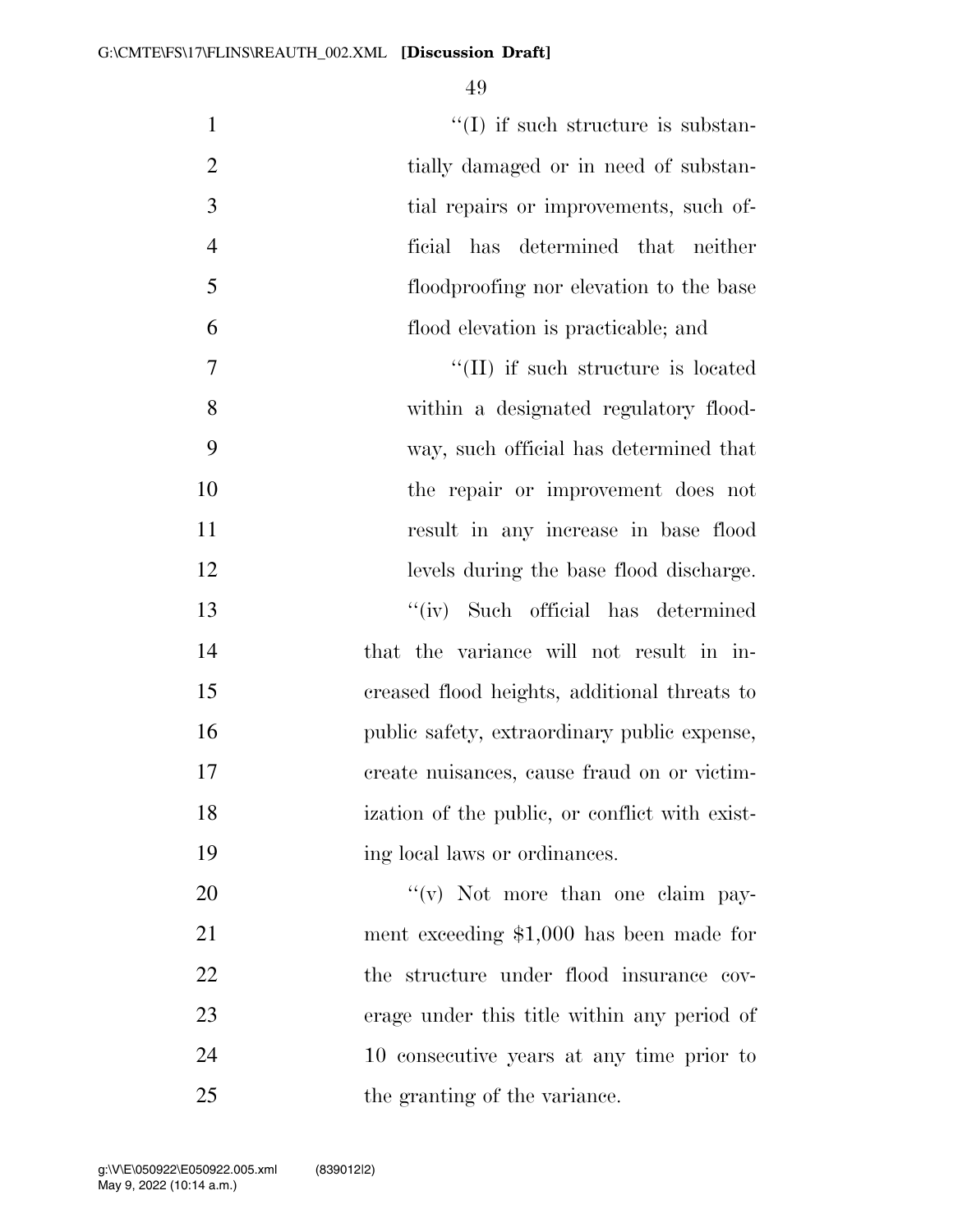| $\mathbf{1}$   | "(C) DEFINITIONS.—For purposes of this                      |
|----------------|-------------------------------------------------------------|
| $\overline{2}$ | paragraph, the following definitions shall apply:           |
| 3              | "(i) AGRICULTURAL STRUCTURE.-                               |
| $\overline{4}$ | The term 'agricultural structure' has the                   |
| 5              | meaning given such term in paragraph                        |
| 6              | (2)(D).                                                     |
| 7              | "(ii) FLOODPROOFING.—The term                               |
| 8              | 'floodproofing' means, with respect to an                   |
| 9              | agricultural structure, any combination of                  |
| 10             | structural and non-structural additions,                    |
| 11             | changes, or adjustments to the structure,                   |
| 12             | including attendant utilities and equip-                    |
| 13             | ment, that reduce or eliminate potential                    |
| 14             | flood damage to real estate or improved                     |
| 15             | real property, water and sanitary facilities,               |
| 16             | structures, or their contents.".                            |
| 17             | (b) PREMIUM RATES.—Section 1308 of the National             |
| 18             | Flood Insurance Act of 1968 (42 U.S.C. 4015) is amended     |
| 19             | by adding at the end the following new subsection:          |
| 20             | "(n) PREMIUM RATES FOR CERTAIN AGRICULTURAL                 |
| 21             | STRUCTURES WITH VARIANCES.-Notwithstanding any              |
| 22             | other provision of this Act, the chargeable premium rate    |
| 23             | for coverage under this title for any structure provided a  |
| 24             | variance pursuant to section $1315(a)(3)$ shall be the same |

as the rate that otherwise would apply to such structure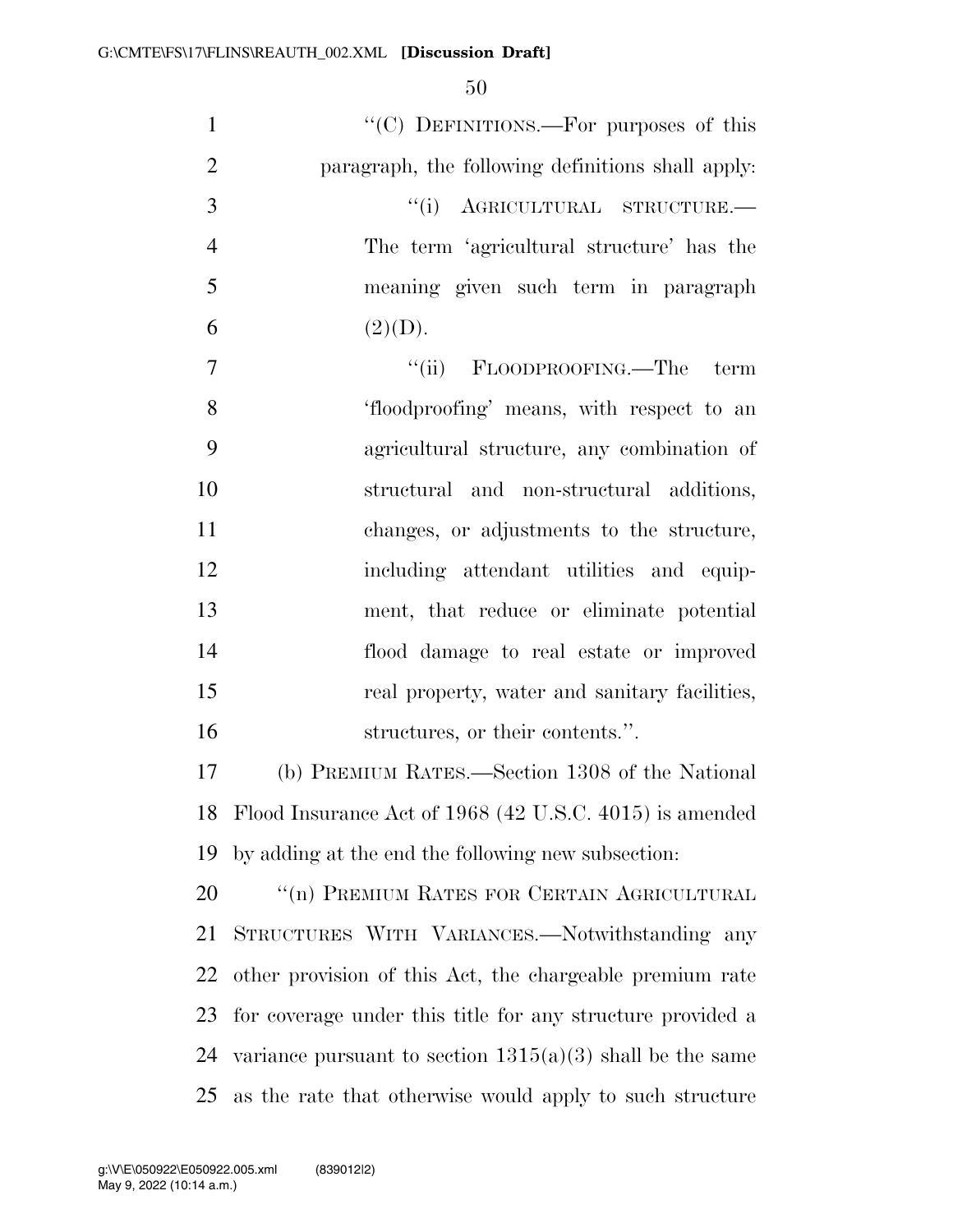if the structure had been dry floodproofed or a comparable actuarial rate based upon the risk associated with struc- tures within the applicable areas established under section 1360(l).''.

 (c) UPDATED GUIDANCE.—Not later than the expira- tion of the 8-month period beginning on the date of the enactment of this Act, the Administrator of the Federal Emergency Management Agency shall update the guid- ance entitled ''Wet Floodproofing Requirements for Struc- tures Located in Special Flood Hazard Areas in accord- ance with the National Flood Insurance Program'' (Tech- nical Bulletin 7-93) to reflect the changes to such program made by the amendments made by this section.

## **SEC. 211. TECHNICAL MAPPING ADVISORY COUNCIL.**

 Subparagraph (E) of section 100215(b)(1) of the Biggert-Waters Flood Insurance Reform Act of 2012 (42 17 U.S.C.  $4101a(b)(1)(E)$  is amended—

 (1) in the matter preceding clause (i), by strik-19 ing "16" and inserting "17";

 (2) in clause (xiii), by striking ''and'' at the end;

 (3) in clause (xiv), by striking the period at the 23 end and inserting "; and"; and—

 (4) by adding at the end the following new clause: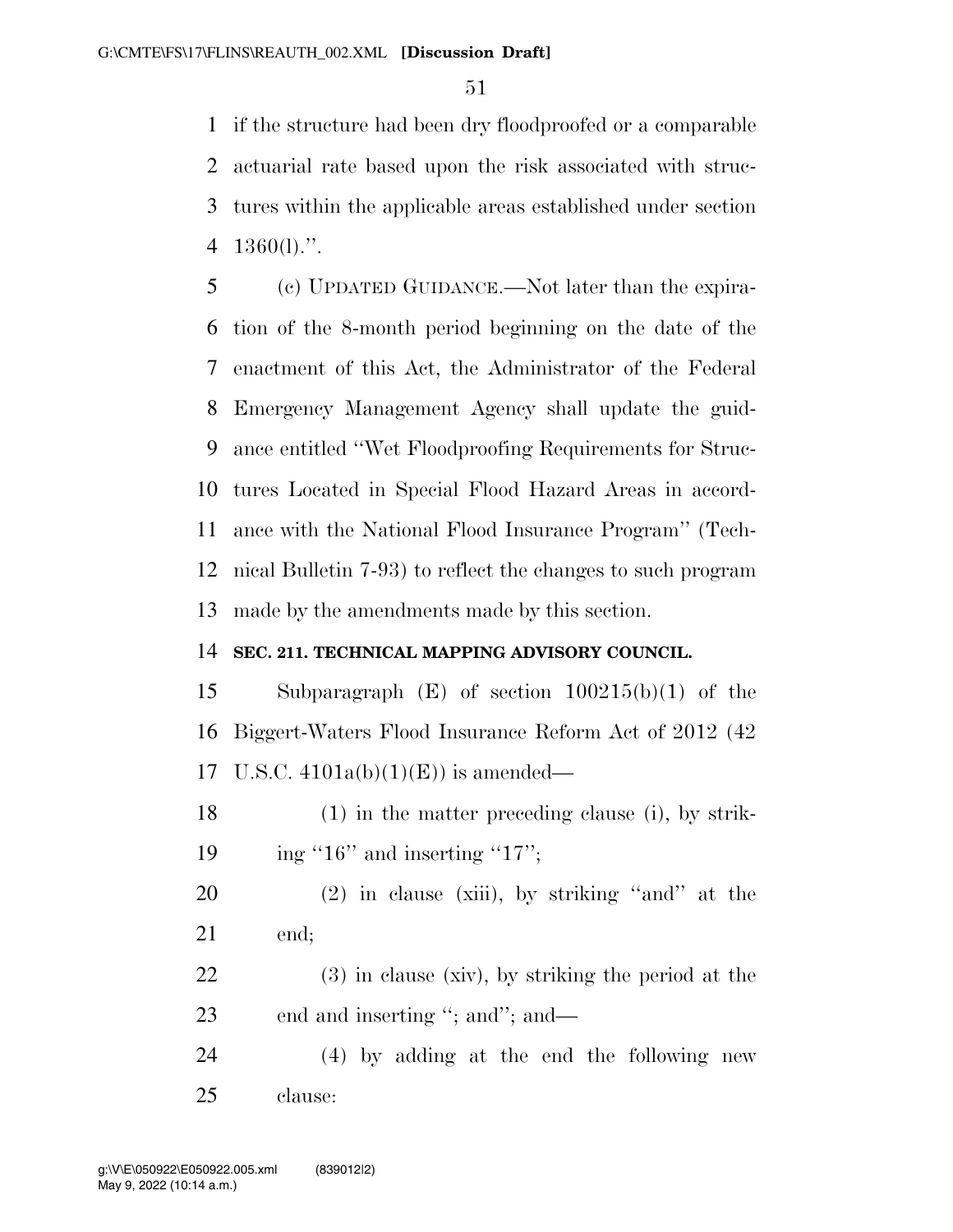| $\mathbf{1}$   | " $(xv)$ a member of a recognized pro-                       |
|----------------|--------------------------------------------------------------|
| $\overline{2}$ | fessional real estate brokerage associa-                     |
| 3              | tion.".                                                      |
| $\overline{4}$ | <b>TITLE III-MITIGATION</b>                                  |
| 5              | SEC. 301. INCREASED COST OF COMPLIANCE COVERAGE.             |
| 6              | Section 1304(b) of the National Flood Insurance Act          |
| 7              | of 1968 (42 U.S.C. 4011(b)) is amended—                      |
| 8              | $(1)$ in paragraph $(4)$ , by redesignating subpara-         |
| 9              | graphs $(A)$ through $(D)$ as clauses $(i)$ through $(iv)$ , |
| 10             | respectively;                                                |
| 11             | $(2)$ by redesignating paragraphs $(1)$ through              |
| 12             | $(3)$ as subparagraphs $(A)$ through $(C)$ , respectively    |
| 13             | (and by adjusting the margins accordingly);                  |
| 14             | $(3)$ in subparagraph $(C)$ as so redesignated, by           |
| 15             | striking the period at the end and inserting a semi-         |
| 16             | colon;                                                       |
| 17             | (4) by redesignating paragraph (4) as subpara-               |
| 18             | graph (E) (and by adjusting the margin accord-               |
| 19             | ingly);                                                      |
| 20             | $(5)$ by inserting after subparagraph $(C)$ , as so          |
| 21             | redesignated, the following:                                 |
| 22             | "(D) properties identified by the Adminis-                   |
| 23             | trator as priorities for mitigation activities be-           |
| 24             | fore the occurrence of damage to or loss of                  |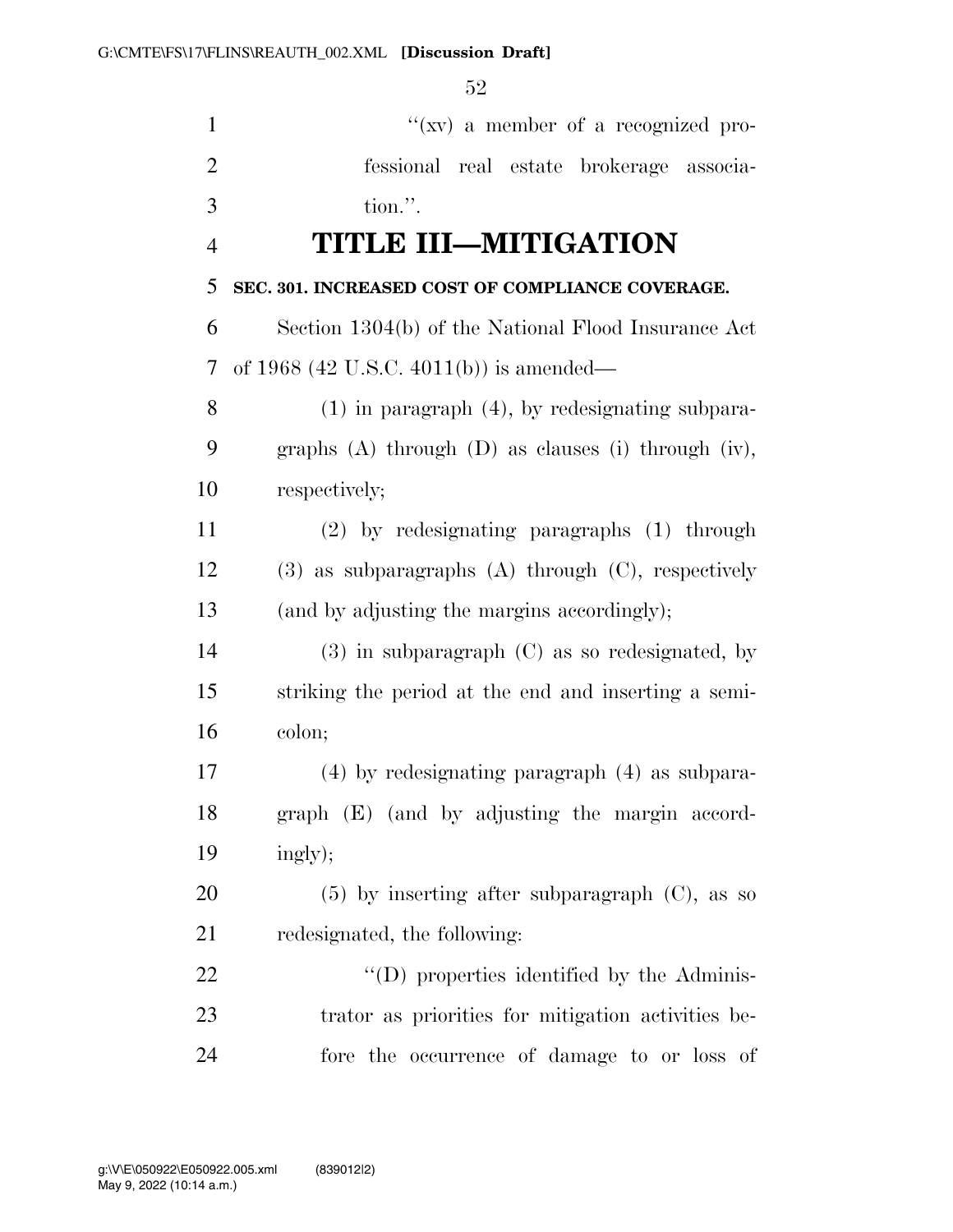| $\mathbf{1}$   | property which is covered by flood insurance;       |
|----------------|-----------------------------------------------------|
| $\overline{2}$ | and";                                               |
| 3              | $(6)$ by inserting before "The national flood in-   |
| $\overline{4}$ | surance program" the following:;                    |
| 5              | $``(1)$ IN GENERAL.—";                              |
| 6              | (7) by striking the last sentence (relating to      |
| 7              | surcharge); and                                     |
| 8              | $(8)$ by adding at the end the following new        |
| 9              | paragraphs:                                         |
| 10             | $``(2)$ COVERAGE AMOUNTS.—                          |
| 11             | "(A) BASIC COVERAGE.-Unless a policy-               |
| 12             | holder chooses additional coverage pursuant to      |
| 13             | subparagraph (B), the Administrator shall           |
| 14             | make available coverage provided under para-        |
| 15             | graph $(1)$ in an amount equal to 20 percent of     |
| 16             | the maximum amount of flood insurance cov-          |
| 17             | erage allowable under section $1306(b)(2)$ (42)     |
| 18             | U.S.C. $4013(b)(2)$ ) with respect to a residential |
| 19             | building described in such section.                 |
| 20             | "(B) ADDITIONAL COVERAGE.—The Ad-                   |
| 21             | ministrator may offer, and a policyholder may       |
| 22             | choose to purchase for an additional premium,       |
| 23             | coverage provided under paragraph (1) in an         |
| 24             | amount greater than that offered pursuant to        |
| 25             | subparagraph $(A)$ , but not exceeding an amount    |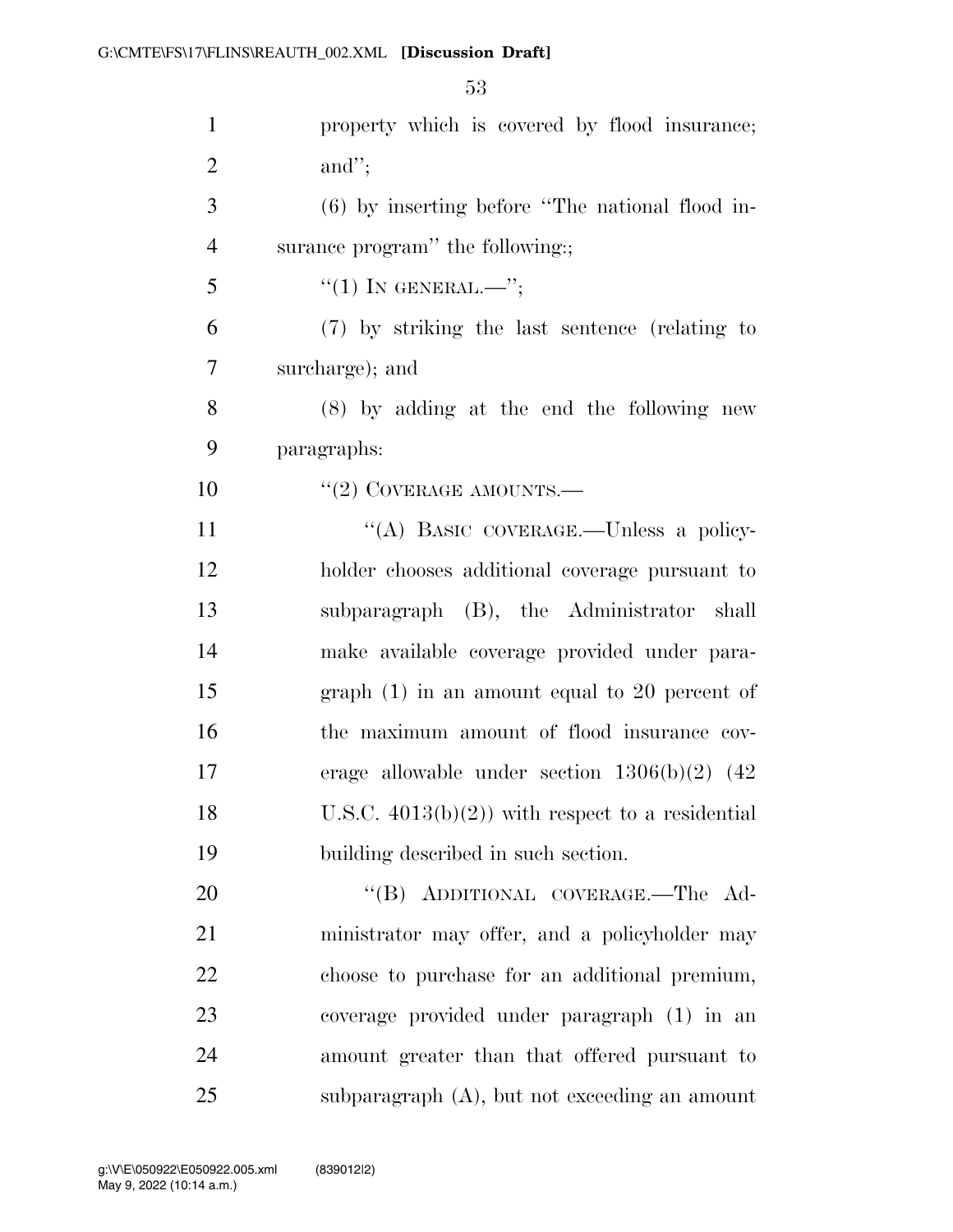equal to 40 percent of the maximum amount of flood insurance coverage allowable under section 3 1306(b)(2) (42 U.S.C. 4013(b)(2)) with respect to a residential building described in such sec-tion.

6 "(C) TREATMENT OF COVERAGE LIMITS.— Any amount of coverage for a property provided pursuant to this subsection shall not be consid- ered or counted for purposes of any limitation on coverage applicable to such property under section 1306(b) and any claim on such coverage shall not be considered a claim for purposes of 13 identifying properties with multiple losses.  $\lim_{h \to 0}$  cluding for purposes of section 1307(h) and for 15 purposes of subsection  $(a)(3)$  and  $(h)(3)$  of sec-16 tion 1366**]**.

**F**"(D) MAXIMIZATION OF COVERAGE.— The Administrator shall make insurance cov- erage under this subsection available in an amount that maximizes the amount of coverage available, subject to this paragraph, generally accepted actuarial principles, and any other 23 provision of this Act.

24 "(3) PREMIUMS.—The Administrator shall charge risk premium rates for coverage made avail-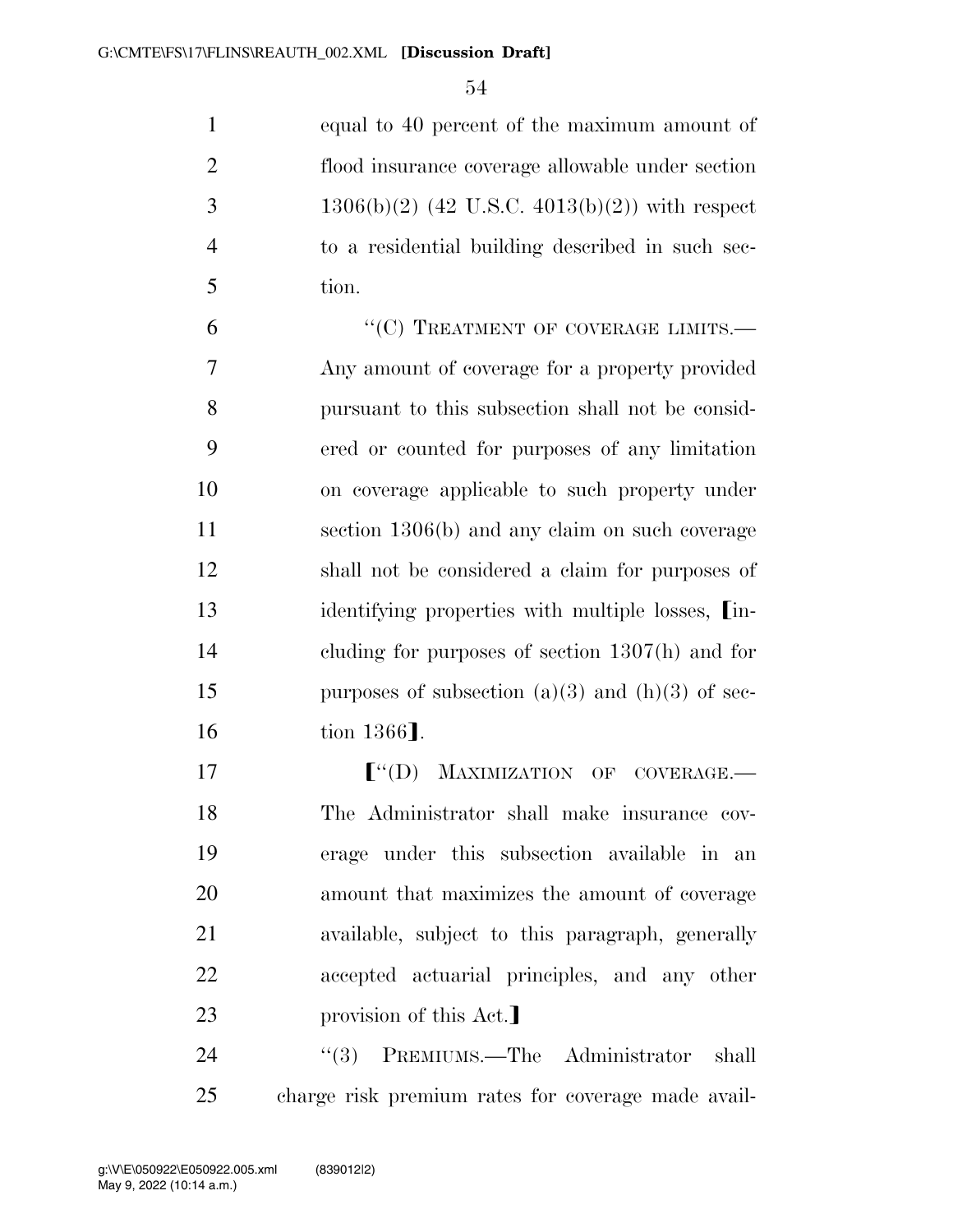| $\mathbf{1}$   | able pursuant to this subsection in accordance with |
|----------------|-----------------------------------------------------|
| $\overline{2}$ | section $1307(a)(1)$ .                              |
| 3              | "(4) ELIGIBLE MITIGATION ACTIVITIES.—               |
| $\overline{4}$ | "(A) IN GENERAL.—Eligible mitigation                |
| 5              | methods the cost of which is covered by cov-        |
| 6              | erage provided under this subsection shall in-      |
| 7              | clude—                                              |
| 8              | "(i) alternative methods of mitigation              |
| 9              | identified in the guidelines issued pursuant        |
| 10             | to section $1361(d)$ ; and                          |
| 11             | "(ii) costs associated with the pur-                |
| 12             | chase, clearing, and stabilization of prop-         |
| 13             | erty that is part of an acquisition or relo-        |
| 14             | cation program that complies with sub-              |
| 15             | paragraph $(B)$ .                                   |
| 16             | "(B) ACQUISITION AND RELOCATION                     |
| 17             | PROJECT ELIGIBILITY AND REQUIREMENTS.-              |
| 18             | "(i) IN GENERAL.—An acquisition or                  |
| 19             | relocation project shall be eligible to re-         |
| 20             | ceive assistance pursuant to subparagraph           |
| 21             | $(A)(iii)$ only if—                                 |
| 22             | "(I) any property acquired, ac-                     |
| 23             | cepted, or from which a structure will              |
| 24             | be removed shall be dedicated and                   |
| 25             | maintained in perpetuity for a use                  |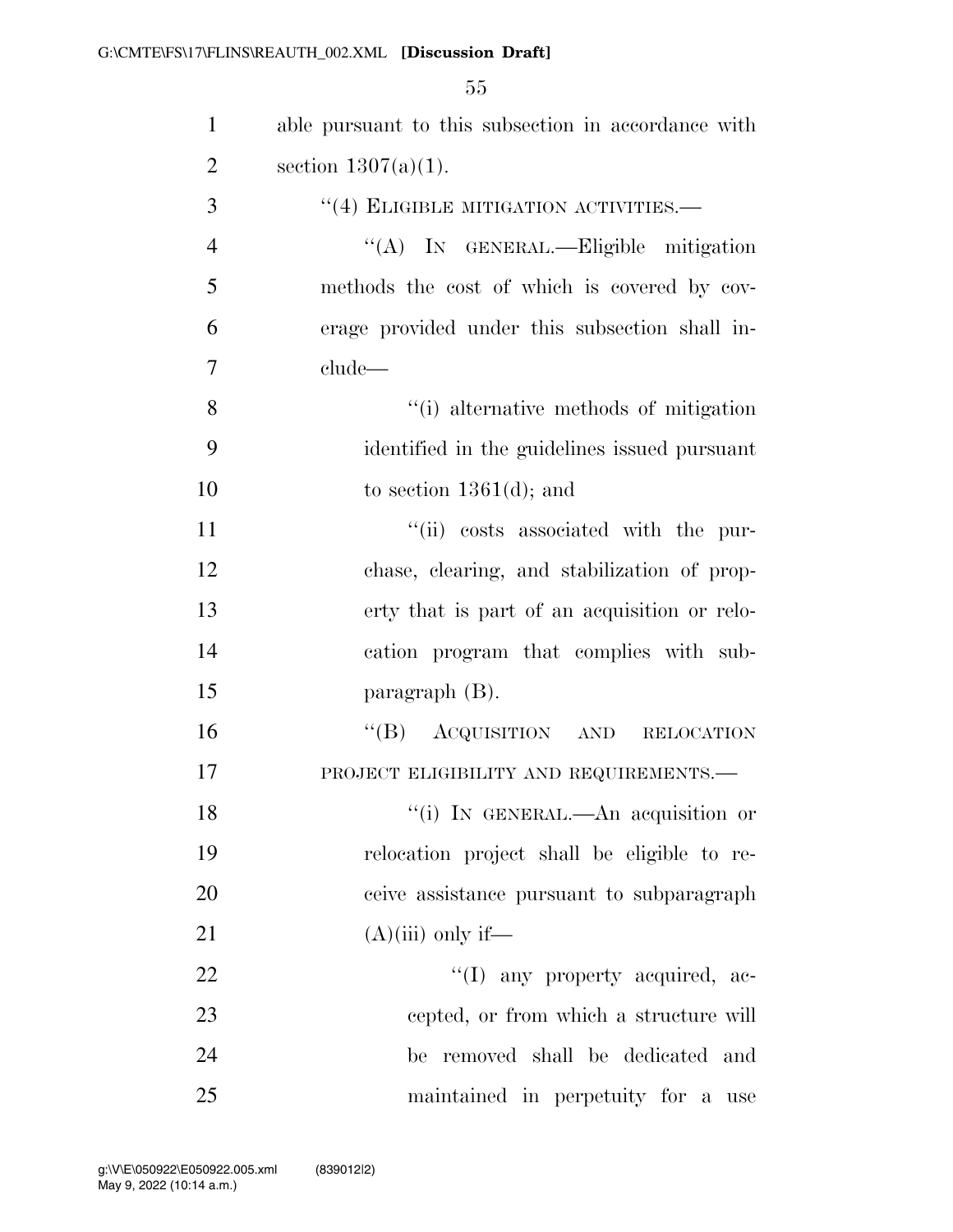| $\mathbf{1}$   | that is compatible with open space,           |
|----------------|-----------------------------------------------|
| $\overline{2}$ | recreational, or wetlands management          |
| 3              | practices; and                                |
| $\overline{4}$ | "(II) any new structure erected               |
| 5              | on such property will be—                     |
| 6              | "(aa) a public facility that is               |
| $\overline{7}$ | open on all sides and functionally            |
| 8              | related to a designated open                  |
| 9              | space;                                        |
| 10             | "(bb) a restroom; or                          |
| 11             | $f''(ce)$ a structure that the                |
| 12             | Administrator approves in writ-               |
| 13             | ing before the commencement of                |
| 14             | the construction of the structure.            |
| 15             | "(ii) FURTHER ASSISTANCE.—If an               |
| 16             | acquisition or relocation project is assisted |
| 17             | pursuant to subparagraph $(A)(iii)$ —         |
| 18             | $\lq(1)$ no person may apply to a             |
| 19             | Federal entity for disaster assistance        |
| 20             | with regard to any property acquired,         |
| 21             | accepted, or from which a structure           |
| 22             | was removed as part of such acquisi-          |
| 23             | tion or relocation project; and               |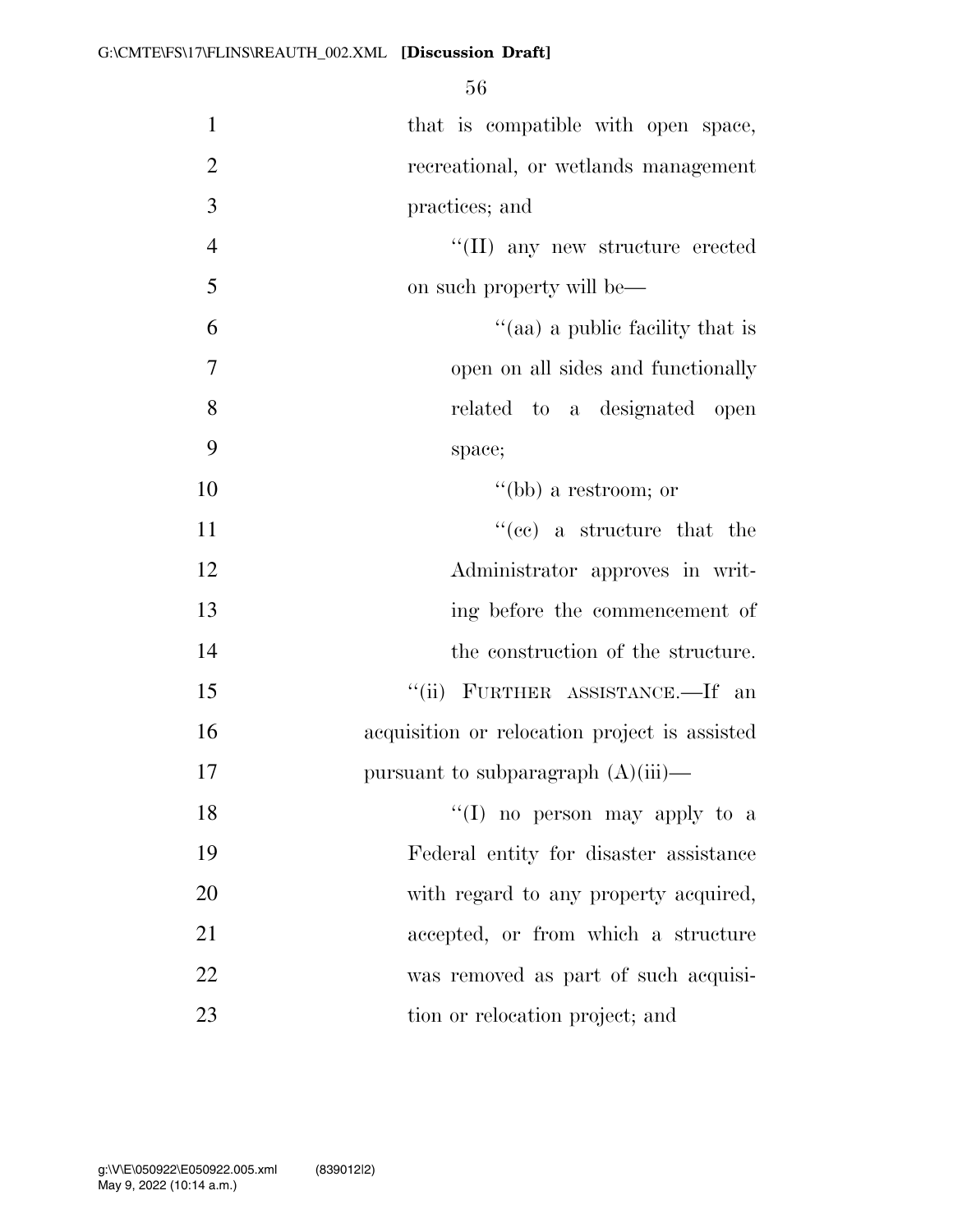$\lq(II)$  no Federal entity may pro- vide disaster assistance for such prop- erty. 4 "(C) PRE-DISASTER MITIGATION PROJECTS.— ''(i) AUTHORITY.—The Administrator may, in the Administrator's discretion, provide that the cost of pre-disaster miti- gation projects for eligible structures shall be eligible for coverage under this sub-11 section, except that the Administrator shall not make a payment under this authority for any property that has not yet been in- sured by a flood insurance policy made available under this title for at least two

 years prior to submission of such claim. 17 "'(ii) ADDITIONAL TERMS AND CONDI- TIONS.—The Administrator may prescribe such additional terms and conditions as the Administrator may consider appro-**priate with respect to a claim under cov-** erage provided pursuant to this subsection for a property that has not suffered flood damage, including as provided in clause (iii).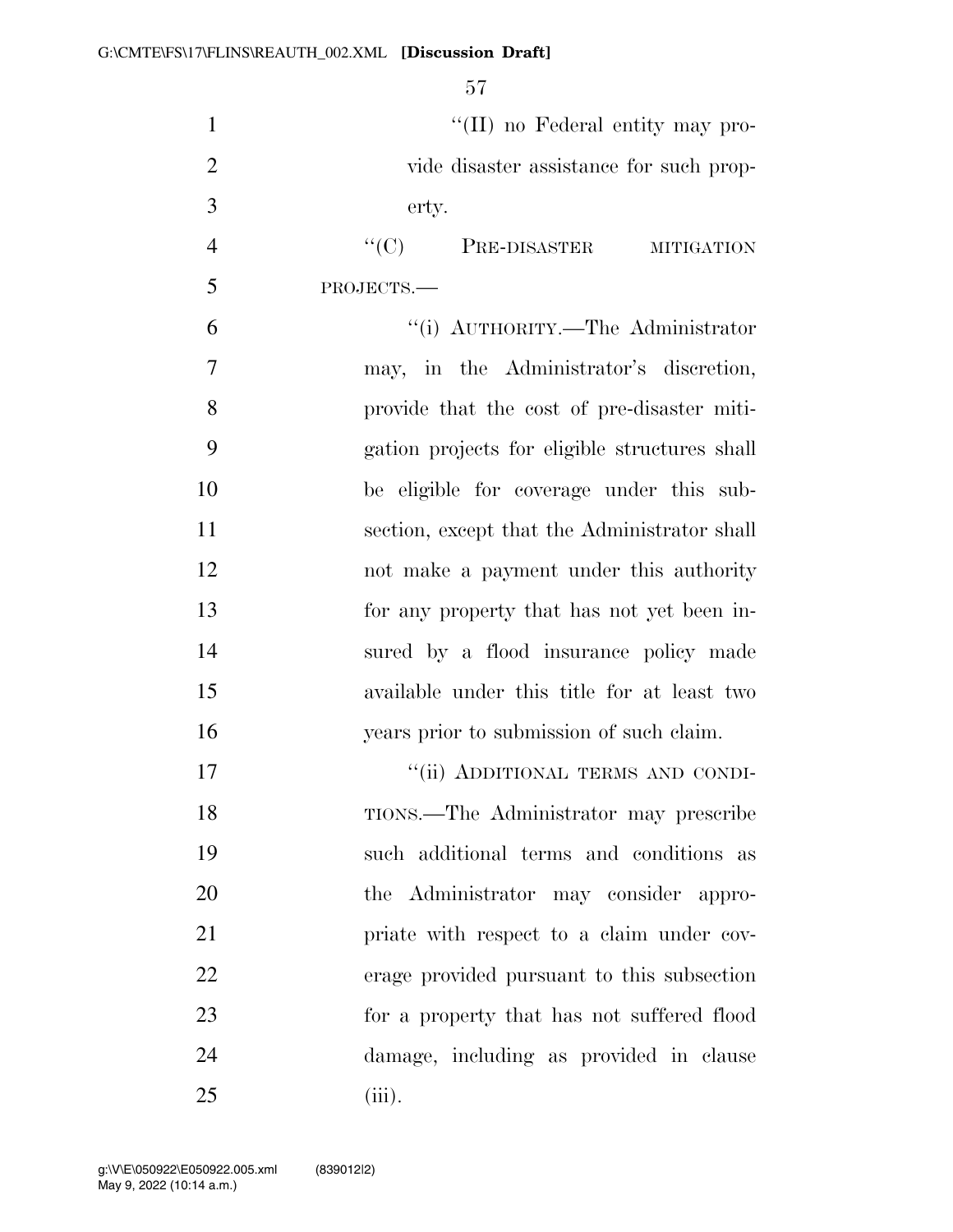| $\mathbf{1}$   | "(iii) AUTHORITY TO REQUIRE MAIN-         |
|----------------|-------------------------------------------|
| $\overline{2}$ | TENANCE OF<br>FLOOD INSURANCE<br>$COV-$   |
| 3              | ERAGE.—If the Administrator provides      |
| $\overline{4}$ | pursuant to clause (i) that such projects |
| 5              | are eligible for coverage under this sub- |
| 6              | section, the Administrator may require    |
| $\tau$         | $that-$                                   |
| 8              | $\lq\lq$ flood insurance coverage for     |
| 9              | such project shall be maintained for      |
| 10             | such period as the Administrator may      |
| 11             | provide; and                              |
| 12             | $\lq\lq$ (II) in any case in which such   |
| 13             | coverage is not so maintained, that       |
| 14             | the owner reimburse the Adminis-          |
| 15             | trator in the amount of the claim for     |
| 16             | the cost of the pre-disaster mitigation   |
| 17             | project.                                  |
| 18             | "(iv) NONCOMPLIANCE.—Notwith-             |
| 19             | standing any other provision of law, no   |
| 20             | Federal disaster relief assistance may be |
| 21             | used to make a payment (including any 7   |
| 22             | loan assistance payment) to a person for  |
| 23             | repair, replacement, or restoration for   |
| 24             | damage to any personal, residential, or   |
| 25             | commercial property if such person failed |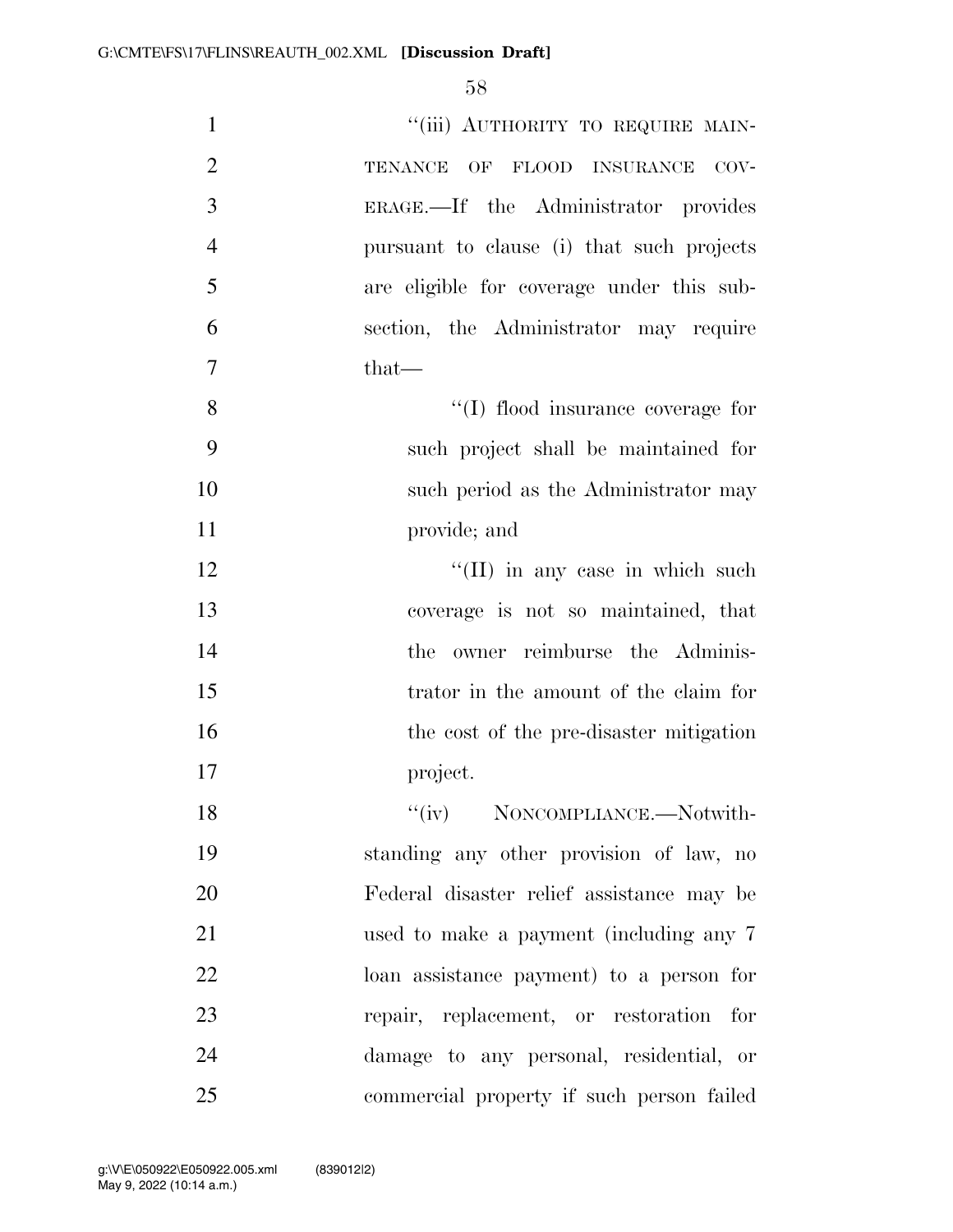to comply with the requirements of sub-2 clauses (I) and (II) of clause (iii).

3 "(v) AUTHORITY TO REQUIRE ADDI- TIONAL ASSESSMENTS.—If the Adminis- trator provides pursuant to clause (i) that such projects are eligible for coverage under this subsection, the Administrator may require that the policyholder be re- quired to agree to an additional assess- ment for such period as the Administrator may provide as a condition of receiving such assistance. The aggregate amount of assessments collected shall not exceed the amount of voluntary claim payments for 15 the property.

16 "(D) ASSIGNMENT OF CLAIMS FOR MITIGA-17 TION GRANT RECIPIENTS.

18 ''(i) IN GENERAL.—A policyholder may assign the rights or benefits of the coverage made available under this sub- section to satisfy a required non-Federal contribution for a flood-related mitigation project funded by mitigation assistance programs described in clauses (i) through 25 (iii) of paragraph  $(1)(E)$ .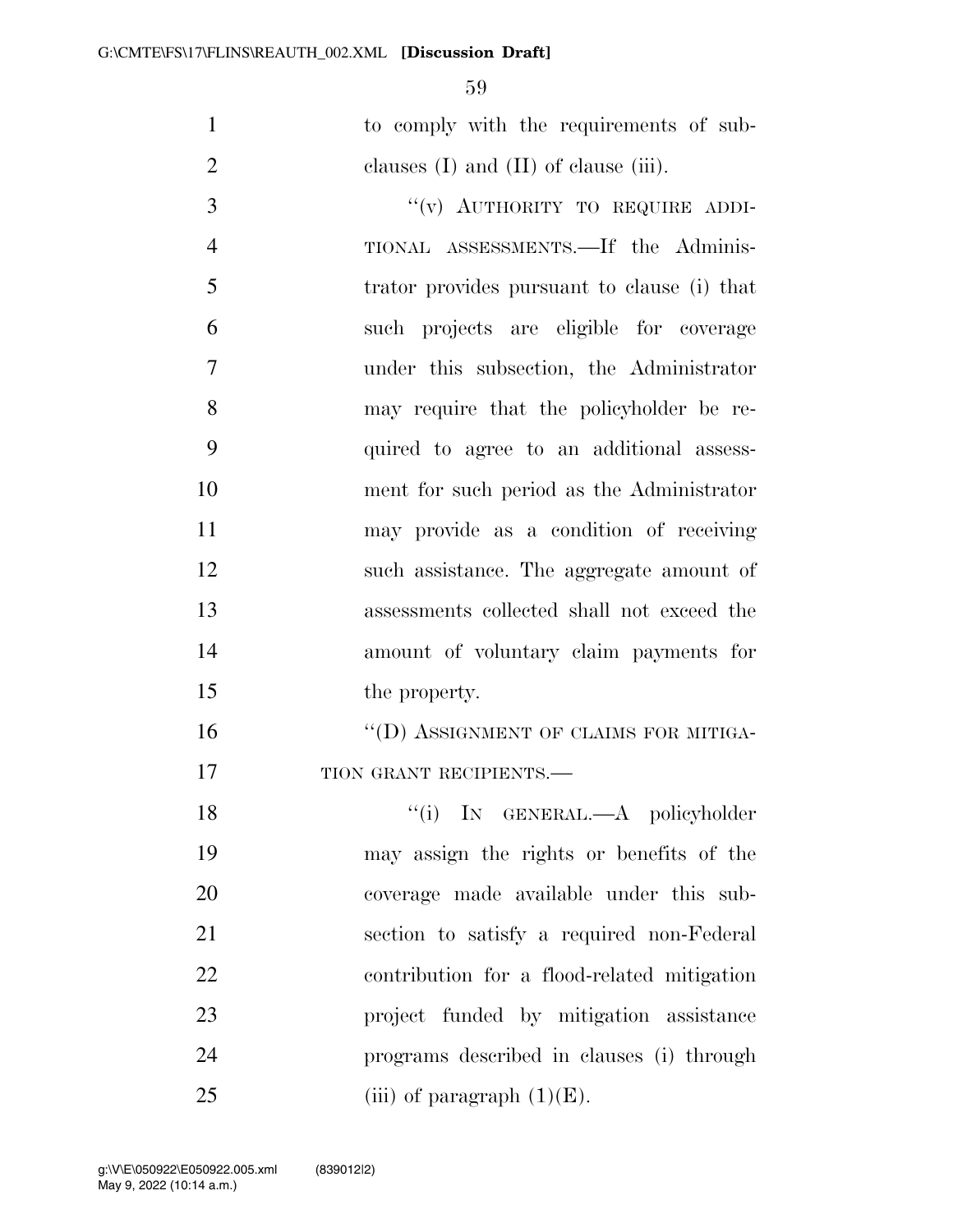| $\mathbf{1}$   | "(ii) ELIGIBLE EXPENSES.—If a pol-               |
|----------------|--------------------------------------------------|
| $\overline{2}$ | icyholder assigns rights or benefits of cov-     |
| 3              | erage pursuant to clause (i), a required         |
| $\overline{4}$ | non-Federal contribution for a flood-re-         |
| 5              | lated mitigation project funded by mitiga-       |
| 6              | tion assistance programs described in            |
| 7              | clauses (i) through (iii) of paragraph           |
| 8              | $(1)(E)$ shall be an eligible expense for cov-   |
| 9              | erage made available under this subsection.      |
| 10             | "(iii) TERMS AND CONDITIONS.—The                 |
| 11             | Administrator may adopt procedures for           |
| 12             | assigning rights or benefits of coverage         |
| 13             | pursuant to clause (i)                           |
| 14             | "(E) ELIGIBLE STRUCTURE DEFINED.-                |
| 15             | For purposes of this paragraph, the term 'eligi- |
| 16             | ble structure' means any structure that—         |
| 17             | "(i) was constructed in compliance               |
| 18             | with the flood map and flood risk data and       |
| 19             | local building and zoning codes in effect at     |
| 20             | the date of construction of the structure;       |
| 21             | and                                              |
| 22             | "(ii) has not previously been altered,           |
| 23             | improved, replaced, or repaired using as-        |
| 24             | sistance provided under this subsection.         |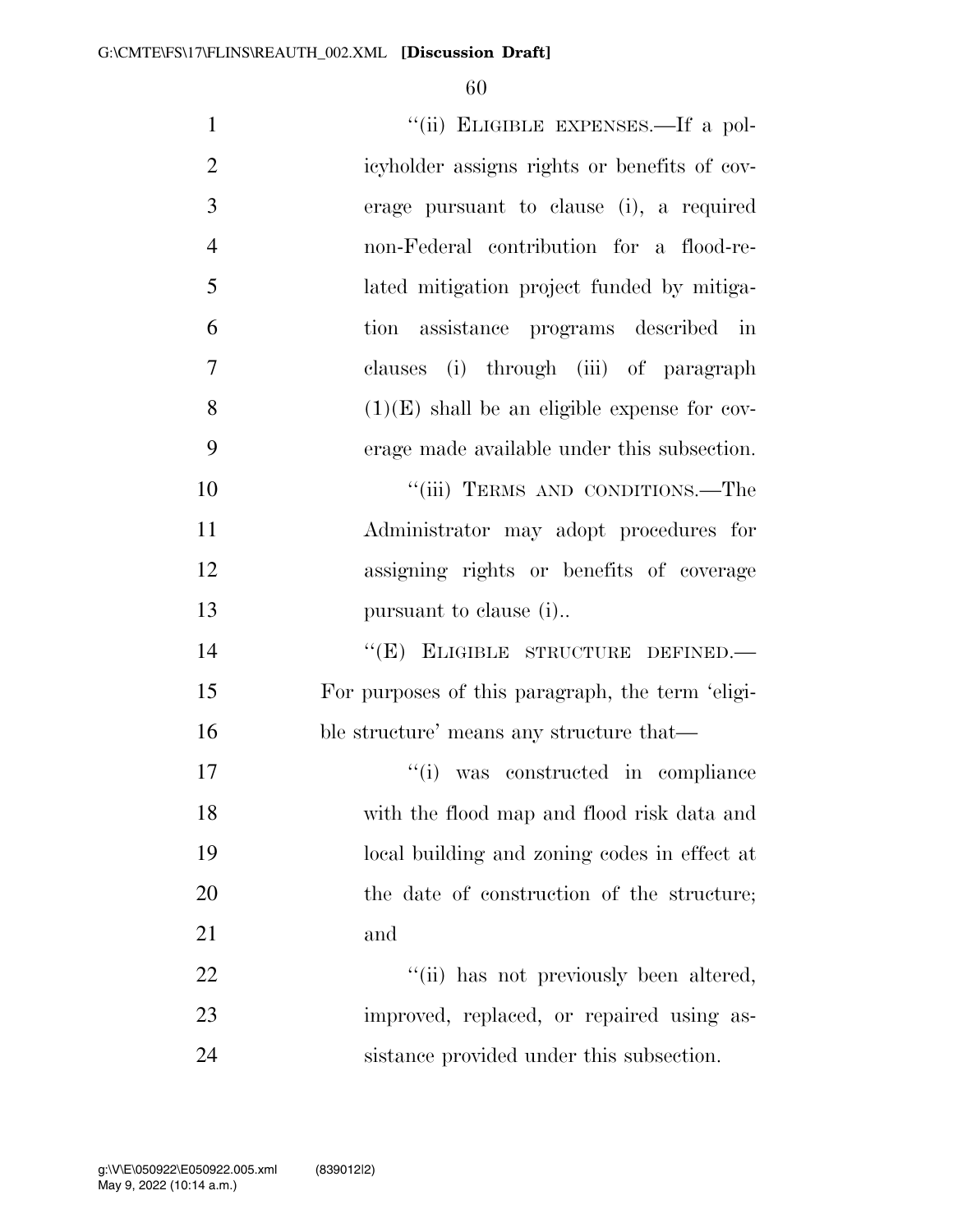''(5) ANNUAL REPORTS.—The Administrator shall submit a report to the Congress annually, and shall make such report publicly available, that sets forth detailed information regarding the fees and surcharges for coverage under this subsection, the amount of revenue received from such fees and sur- charges during the most recently completed fiscal year, and how such revenue was used, including the types of mitigation activities funded with such amounts.

11 "(6) IMPLEMENTATION.—Notwithstanding any other provision of law, the Administrator may imple- ment this subsection by adopting one or more stand- ard endorsements to the Standard Flood Insurance Policy by publication of such standards in the Fed-eral Register, or by comparable means.''.

### **SEC. 302. MULTIPLE-LOSS PROPERTIES.**

 (a) FINANCIAL ASSISTANCE.—Section 1361 of the National Flood Insurance Act of 1968 (42 U.S.C. 4102) is amended by adding at the end the following new sub-section:

 ''(e) MULTIPLE-LOSS PROPERTIES.—In making de- terminations regarding financial assistance under the au-thorities of this Act, the Administrator may consider the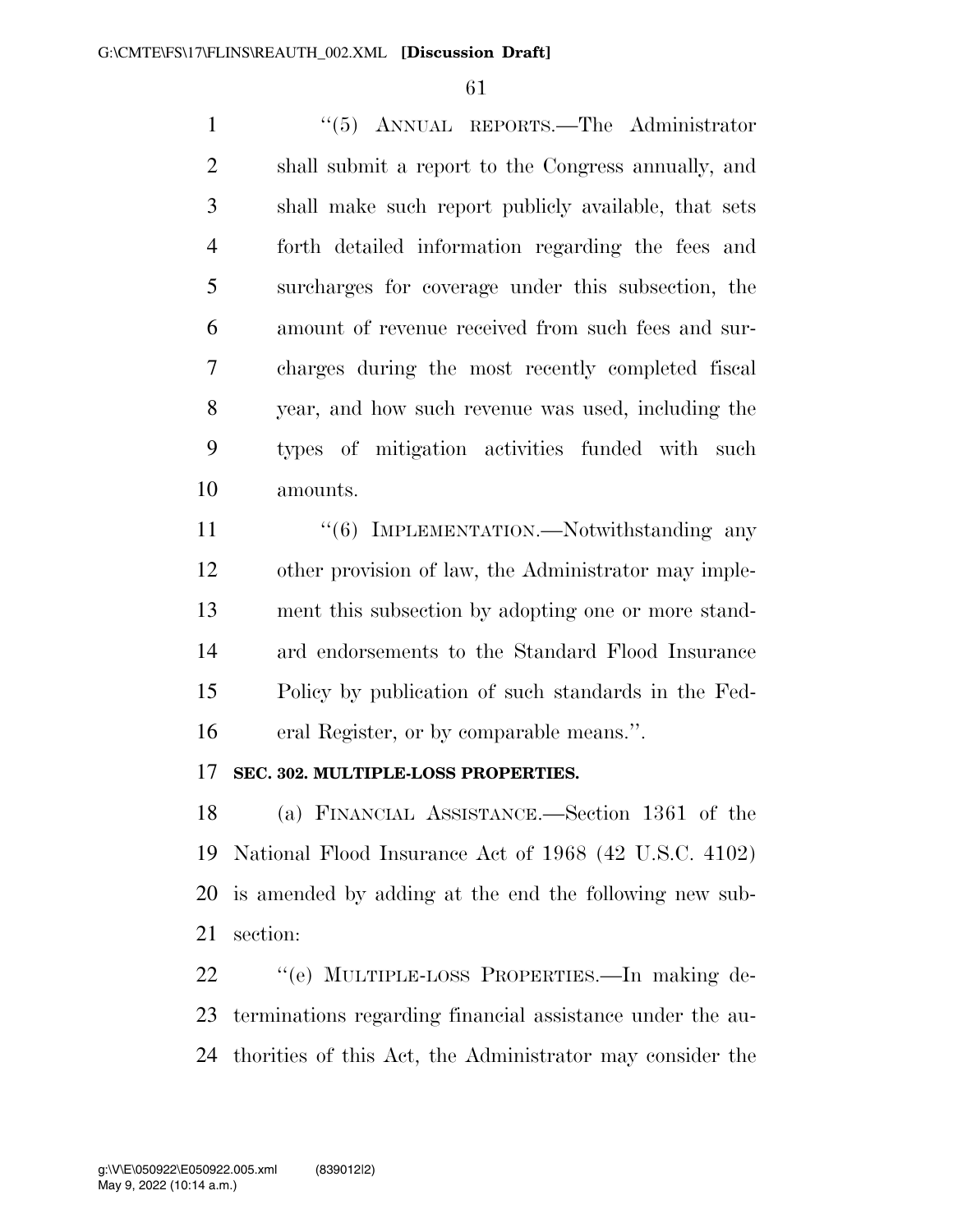extent to which a community is working to remedy prob- lems with addressing multiple-loss properties.''. (b) DEFINITIONS.—Subsection (a) of section 1370 of the National Flood Insurance Act of 1968 (42 U.S.C. 4121) is amended— (1) by redesignating paragraphs (8) through (15) as paragraphs (11) through (18), respectively; and (2) by striking paragraph (7) and inserting the following new paragraphs: 11 ''(7) MULTIPLE-LOSS PROPERTY.—The term 'multiple-loss property' means any property that is a repetitive-loss property, a severe repetitive-loss prop- erty, or an extreme repetitive-loss property. ''(8) REPETITIVE-LOSS PROPERTY.—The term 'repetitive-loss property' means a structure that has incurred flood-related damage for which 2 or more separate claims payments of any amount in excess of the loss-deductible for damage to the covered structure have been made under flood insurance cov- erage under this title. 22 "(9) SEVERE REPETITIVE-LOSS PROPERTY.— The term 'severe repetitive-loss property' means a structure that has incurred flood-related damage for

which—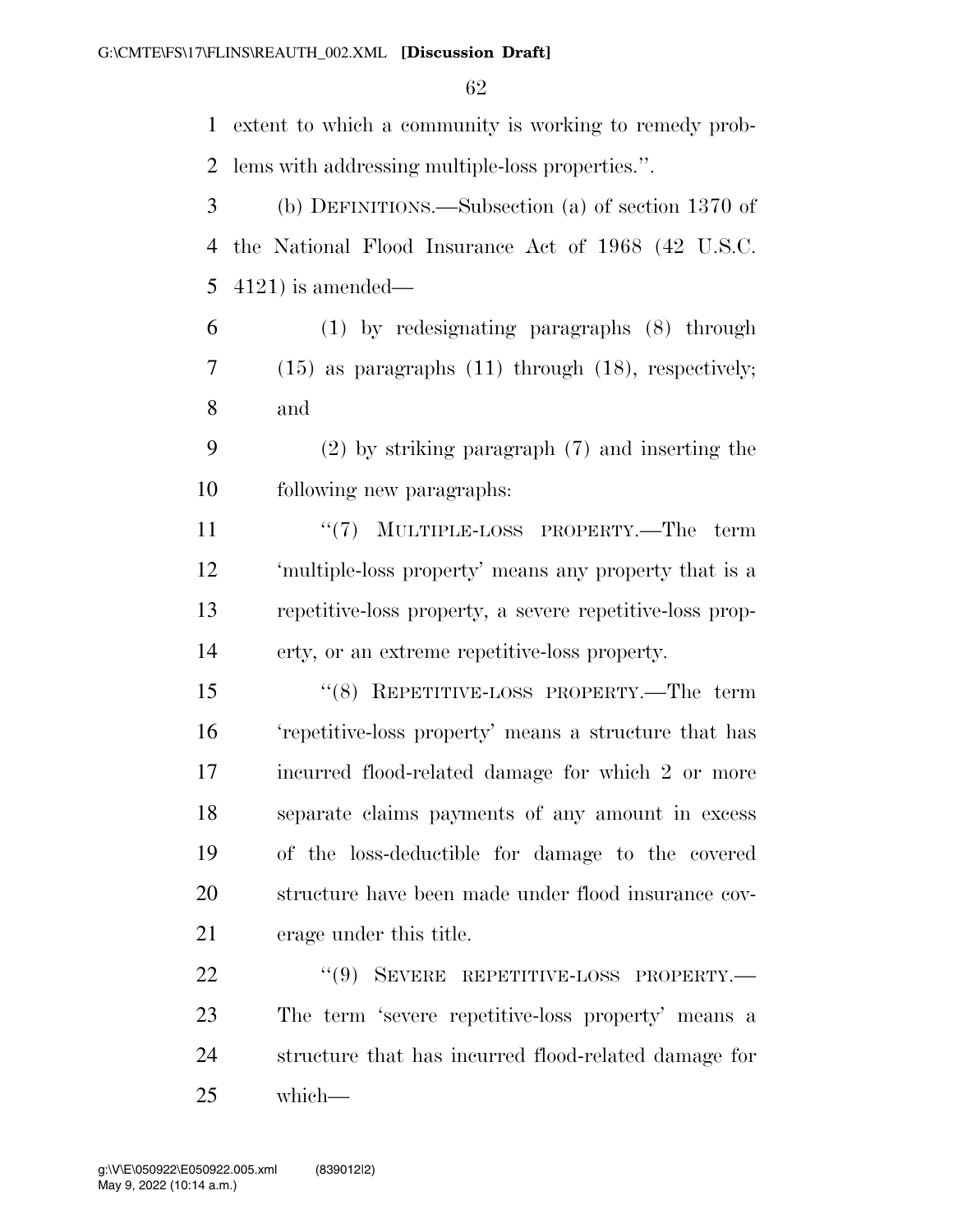1 ''(A) 4 or more separate claims payments have been made under flood insurance coverage under this title, with the amount of each such claim exceeding \$5,000, and with the cumu- lative amount of such claims payments exceed-ing \$20,000; or

 ''(B) at least 2 separate claims payments have been made under flood insurance coverage under this title, with the cumulative amount of such claims payments exceeding the value of the structure.

12 "(10) EXTREME REPETITIVE-LOSS PROP- ERTY.—The term 'extreme repetitive-loss property' means a structure that has incurred flood-related damage for which at least 2 separate claims have been made under flood insurance coverage under this title, with the cumulative amount of such claims payments exceeding 150 percent of the maximum coverage amount available for the structure.''.

 (c) CONFORMING AMENDMENTS.—The National Flood Insurance Act of 1968 is amended—

22 (1) in section  $1304(b)(1)(A)$  (42 U.S.C.  $4011(b)(1)(A)$ , as amended by section 301 of this Act, by striking ''repetitive loss structures'' and in-serting ''repetitive-loss properties'';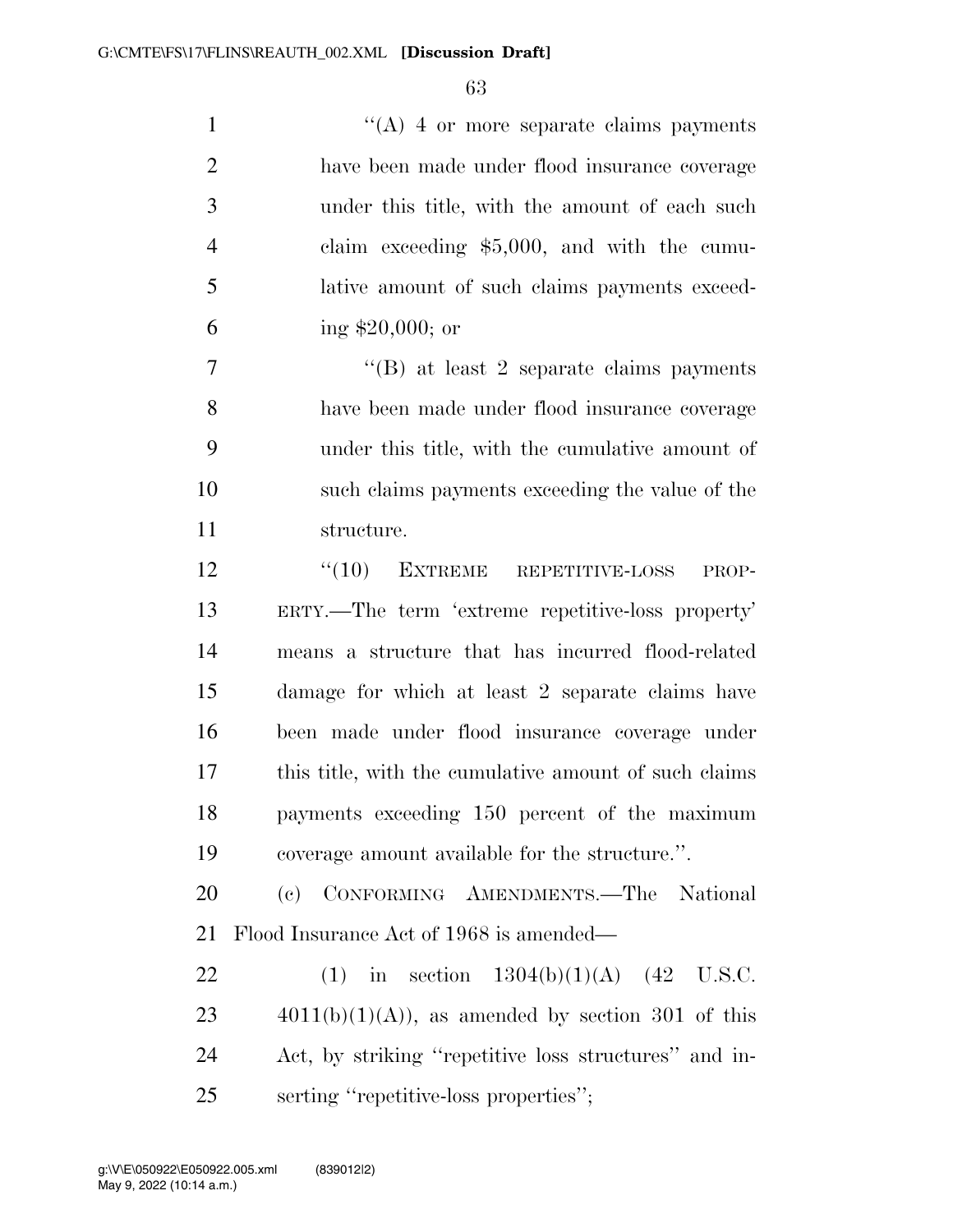| $\mathbf{1}$   | $(2)$ in section 1307 (42 U.S.C. 4014)—                  |
|----------------|----------------------------------------------------------|
| $\overline{2}$ | (A) in subsection (a) $(2)(B)$ , by striking             |
| 3              | "repetitive loss property" and inserting "repet-         |
| 4              | itive-loss property";                                    |
| 5              | (B) in subsection (g)(2)(B), by striking                 |
| 6              | clauses (i) and (ii) and inserting the following:        |
| 7              | "(i) an extreme repetitive-loss prop-                    |
| 8              | erty; or                                                 |
| 9              | "(ii) a severe repetitive-loss prop-                     |
| 10             | $\text{erty."};$                                         |
| 11             | $(C)$ by striking subsection $(h)$ ; and                 |
| 12             | (D) by redesignating subsection (i), as                  |
| 13             | added by the preceding provisions of this Act,           |
| 14             | as subsection $(h)$ ;                                    |
| 15             | (3) in section $1315(a)(2)(A)(i)$ (42 U.S.C.             |
| 16             | $4022(a)(2)(A)(i)$ , by striking "repetitive loss struc- |
| 17             | ture" and inserting "repetitive-loss property"; and      |
| 18             | $(4)$ in section 1366 (42 U.S.C. 4104c)—                 |
| 19             | (A) in subsection (a)(2), by striking "re-               |
| 20             | petitive loss structures" and inserting "repet-          |
| 21             | itive-loss properties";                                  |
| 22             | (B) in subsection (c)(2)(A)(ii), by striking             |
| 23             | "repetitive loss structures" and inserting "mul-         |
| 24             | tiple-loss properties";                                  |
| 25             | $(C)$ in subsection $(d)$ —                              |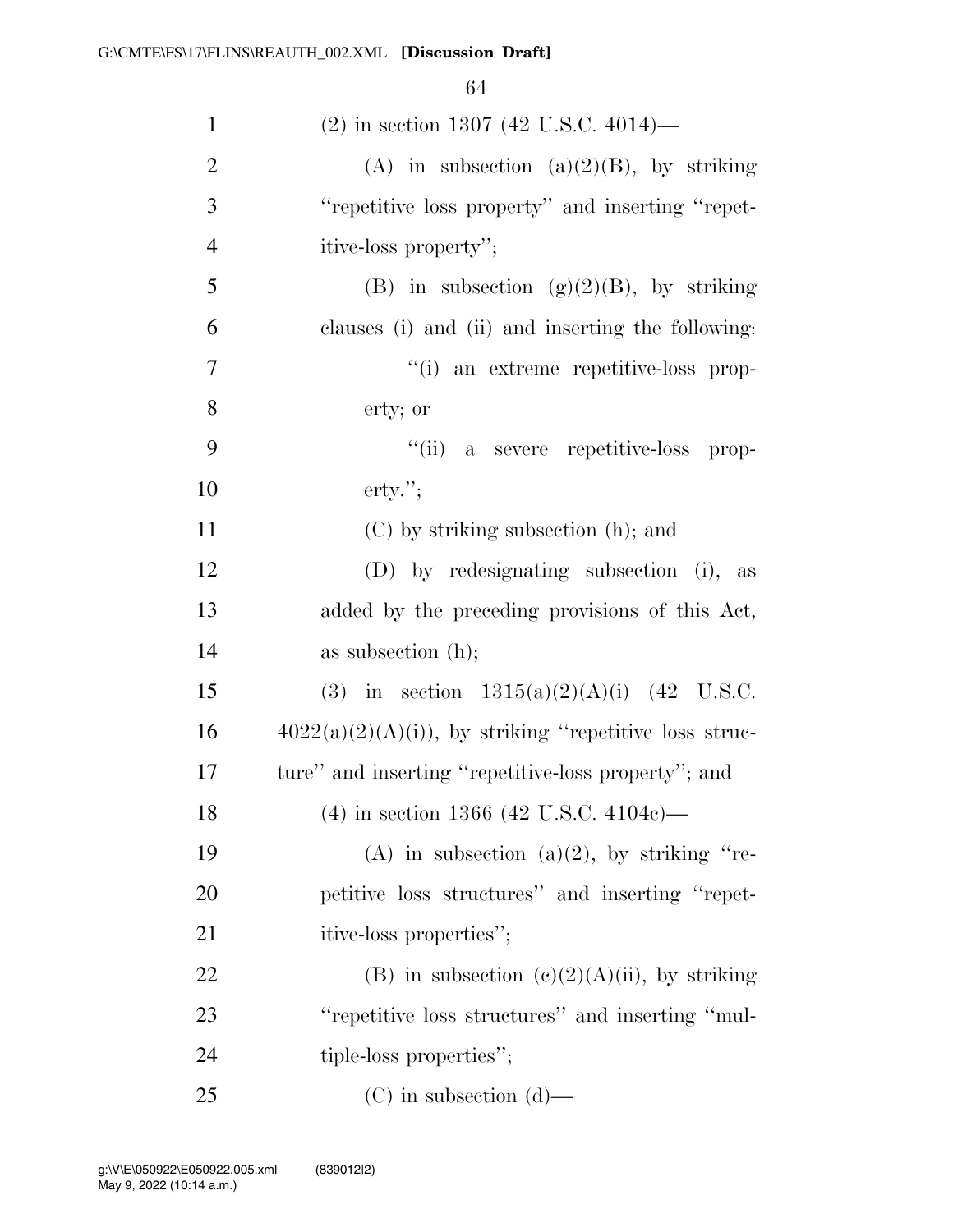| $\mathbf{1}$   | (i) in paragraph $(1)$ —                 |
|----------------|------------------------------------------|
| $\overline{2}$ | $(I)$ in the paragraph heading, by       |
| 3              | striking "REPETITIVE LOSS STRUC-         |
| $\overline{4}$ | TURES" and inserting "REPETITIVE-        |
| 5              | LOSS AND EXTREME REPETITIVE LOSS         |
| 6              | PROPERTIES"; and                         |
| 7              | (II) in the matter preceding sub-        |
| 8              | paragraph (A), by striking "repetitive   |
| 9              | loss structures" and inserting "repet-   |
| 10             | itive-loss properties or extreme repet-  |
| 11             | itive-loss properties"; and              |
| 12             | (ii) in paragraph $(2)$ —                |
| 13             | (I) in the paragraph heading, by         |
| 14             | striking "REPETITIVE LOSS STRUC-         |
| 15             | TURES" and inserting "REPETITIVE-        |
| 16             | LOSS PROPERTIES"; and                    |
| 17             | (II) by striking "repetitive loss        |
| 18             | structures" and inserting "repetitive-   |
| 19             | loss properties"; and                    |
| 20             | (D) in subsection (h), by striking para- |
| 21             | graphs $(2)$ and $(3)$ .                 |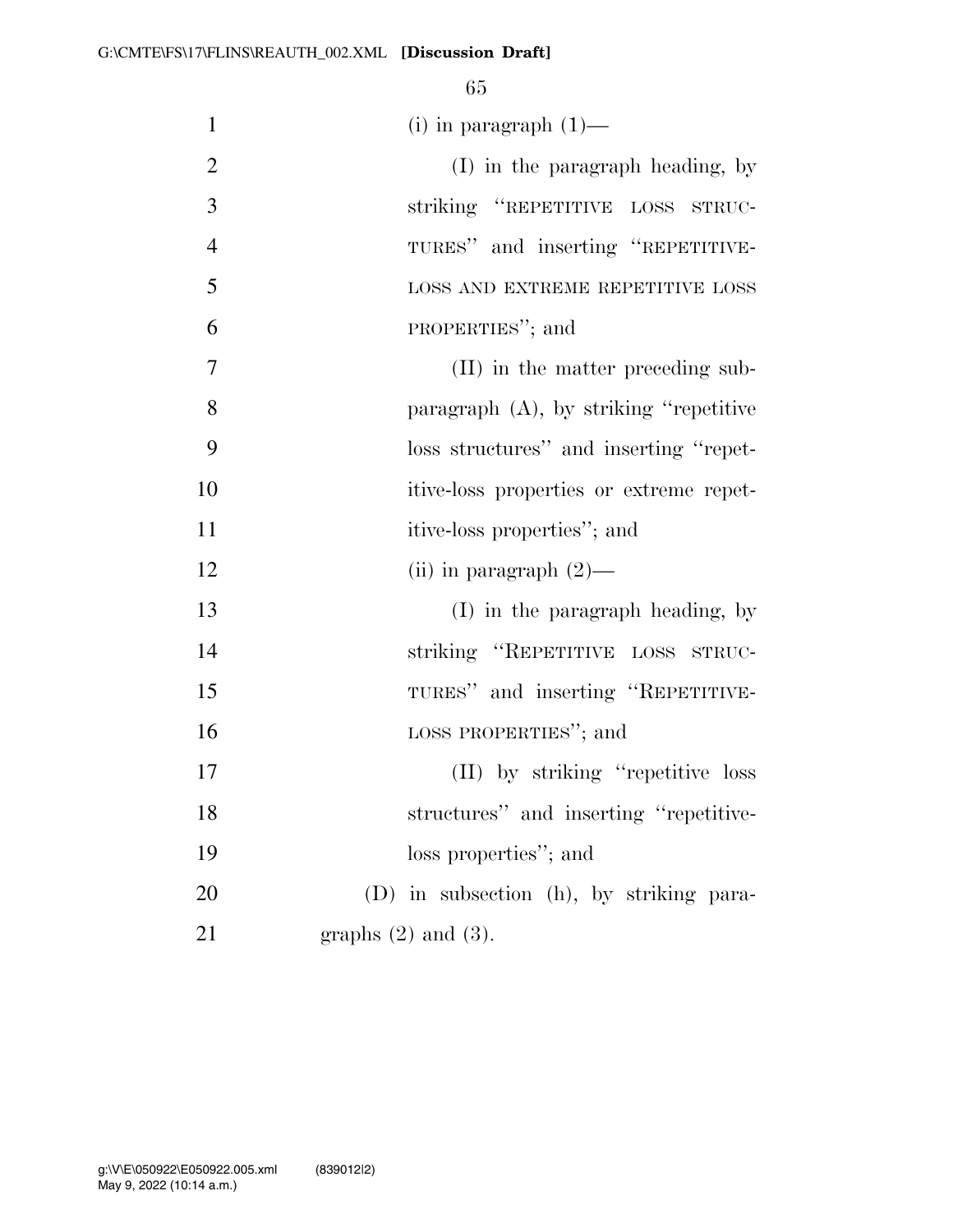|              | 66                                                       |
|--------------|----------------------------------------------------------|
| $\mathbf{1}$ | SEC. 303. PREMIUM RATES FOR CERTAIN MITIGATED PROP-      |
| 2            | <b>ERTIES.</b>                                           |
| 3            | (a) MITIGATION STRATEGIES.—Paragraph (1) of sec-         |
| 4            | tion 1361(d) of the National Flood Insurance Act of 1968 |
| 5            | $(42 \text{ U.S.C. } 4102(d)(1))$ is amended—            |
| 6            | $(1)$ in subparagraph $(A)$ , by striking "and" at       |
| 7            | the end;                                                 |
| 8            | $(2)$ in subparagraph $(B)$ , by striking "and" at       |
| 9            | the end; and                                             |
| 10           | $(3)$ by inserting after subparagraph $(B)$ the fol-     |
| 11           | lowing new subparagraphs:                                |
| 12           | "(C) with respect to buildings in dense                  |
| 13           | urban environments, methods that can be de-              |
| 14           | ployed on a block or neighborhood scale; and             |
| 15           | $\lq\lq$ elevation of mechanical or other crit-          |
| 16           | ical systems; and".                                      |
| 17           | (b) MITIGATION CREDIT.—Subsection (k) of section         |
| 18           | 1308 of the National Flood Insurance Act of 1968 (42)    |
| 19           | U.S.C. $4015(k)$ is amended—                             |
| 20           | (1) by striking "shall take into account" and            |
| 21           | inserting the following: "shall—                         |
| 22           | $\lq(1)$ take into account";                             |
| 23           | $(2)$ in paragraph $(1)$ , as so designated by the       |
| 24           | amendment made by paragraph (1) of this sub-             |
| 25           | section, by striking the period at the end and insert-   |
| 26           | ing "; and"; and                                         |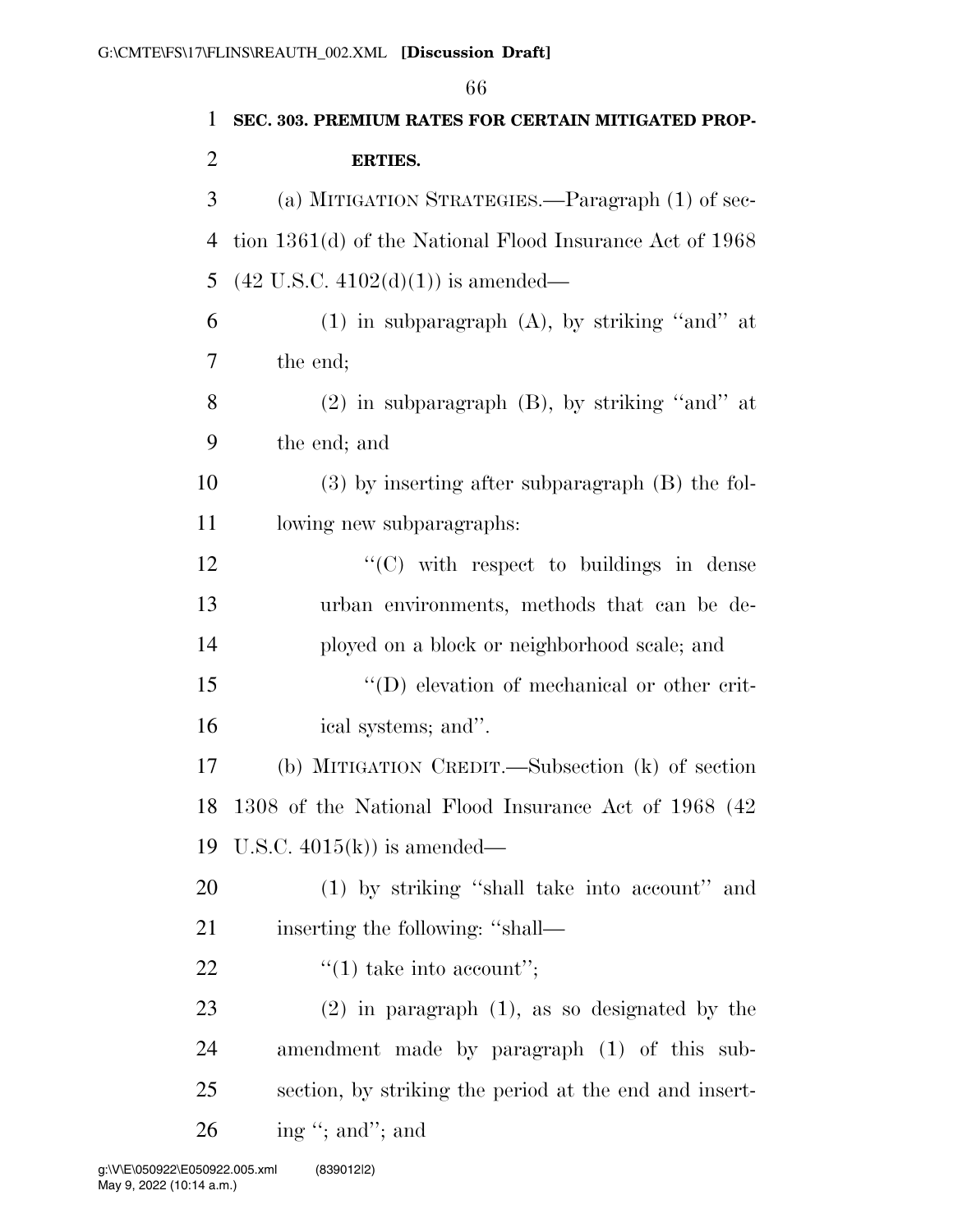(3) by adding at the end the following new paragraph:

3 ''(2) offer a reduction of the risk premium rate charged to a policyholder based on the estimated re- duction in flood damage, as determined by the Ad- ministrator, if the policyholder implements any miti-gation method described in paragraph (1).''.

#### **SEC. 304. COVERAGE FOR COOPERATIVES.**

 (a) EQUAL TREATMENT WITH CONDOMINIUMS.— Section 1306 of the National Flood Insurance Act of 1968 (42 U.S.C. 4013), as amended by the preceding provisions of this Act is further amended by adding at the end the following:

 ''(f) COOPERATIVE BUILDINGS.—Notwithstanding any other provision of law, the Administrator shall make flood insurance coverage available to any individual with a membership interest and occupancy agreement in a co- operative housing project on the same terms as any owner of a condominium unit.''.

 (b) PAYMENT OF CLAIMS.—Section 1312 of the Na- tional Flood Insurance Act of 1968 (42 U.S.C. 4019) is amended—

23 (1) in subsection  $(e)$ —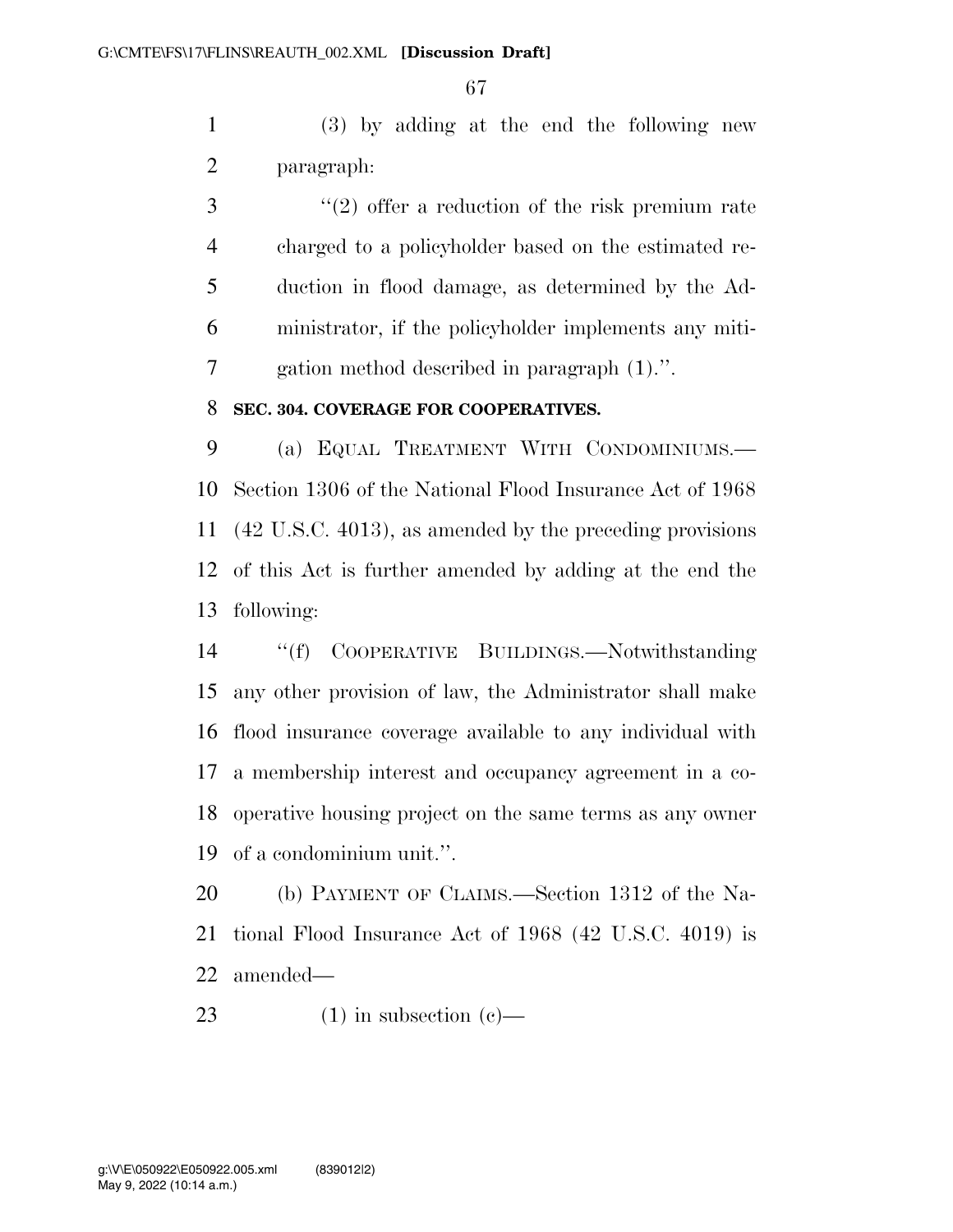| $\mathbf{1}$   | (A) by striking "flood insurance to condo-                  |
|----------------|-------------------------------------------------------------|
| $\overline{2}$ | minium owners" and inserting the following:                 |
| 3              | "flood insurance—                                           |
| $\overline{4}$ | $"(1)$ to condominium owners"; and                          |
| 5              | (B) by striking the period at the end and                   |
| 6              | inserting "; or"; and                                       |
| 7              | (C) by adding at the end the following:                     |
| 8              | $\lq(2)$ to individuals with a membership interest          |
| 9              | and occupancy agreement in a cooperative housing            |
| 10             | project who purchased such flood insurance separate         |
| 11             | and apart from the flood insurance purchased by the         |
| 12             | cooperative association in which such individual is a       |
| 13             | member, based solely, or in any part, on the flood          |
| 14             | insurance coverage of the cooperative association or        |
| 15             | others on the overall property owned by the coopera-        |
| 16             | tive association."; and                                     |
| 17             | $(2)$ by adding at the end the following:                   |
|                | 18 "(d) DEFINITIONS.—For purposes of this section and       |
| 19             | section $1306(e)$ , the terms 'cooperative association' and |
| 20             | 'cooperative housing project' shall have such meaning as    |
| 21             |                                                             |
|                | the Administrator shall provide.".                          |
| 22             | SEC. 305. VOLUNTARY COMMUNITY-BASED FLOOD INSUR-            |
| 23             | ANCE PILOT PROGRAM.                                         |
| 24             | (a) ESTABLISHMENT.—The Administrator of the                 |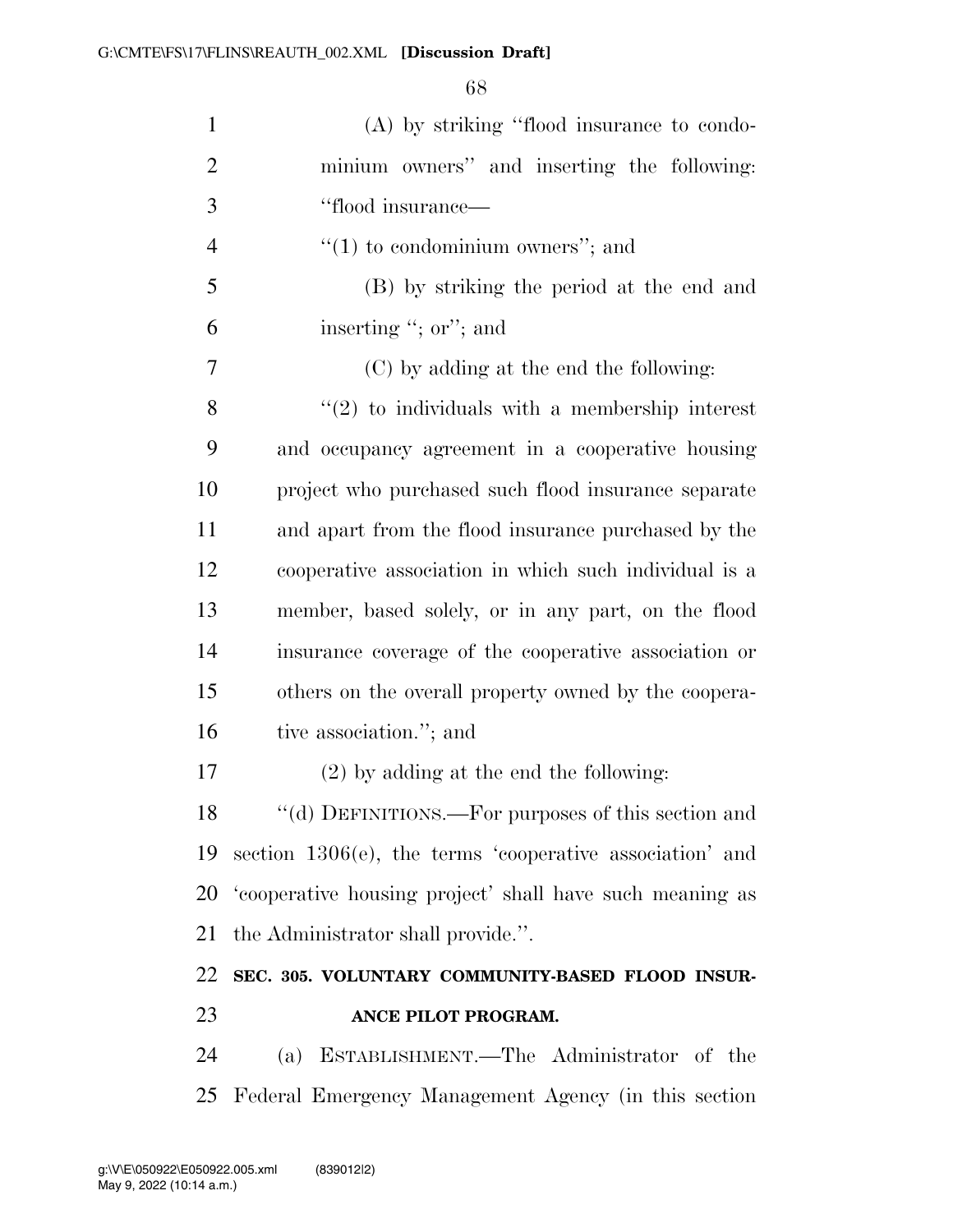referred to as the ''Administrator'') shall carry out a com- munity-based flood insurance pilot program to make avail- able, for purchase by participating communities, a single, community-wide flood insurance policy under the National Flood Insurance Program that—

 (1) covers all residential and non-residential properties within the community; and

 (2) satisfies, for all such properties within the community, the mandatory purchase requirements under section 102 of the Flood Disaster Protection Act of 1973 (42 U.S.C. 4012a).

 (b) PARTICIPATION.—Participation by a community in the pilot program under this section shall be at the sole discretion of the community.

 (c) REQUIREMENTS FOR COMMUNITY-WIDE POLI- CIES.—The Administrator shall ensure that a community- wide flood insurance policy made available under the pilot program under this section incorporates the following re-quirements:

 (1) A mapping requirement for properties cov-21 ered by the policy.

(2) A deductible.

 (3) Certification or accreditation of mitigation infrastructure when available and appropriate.

(4) A community audit.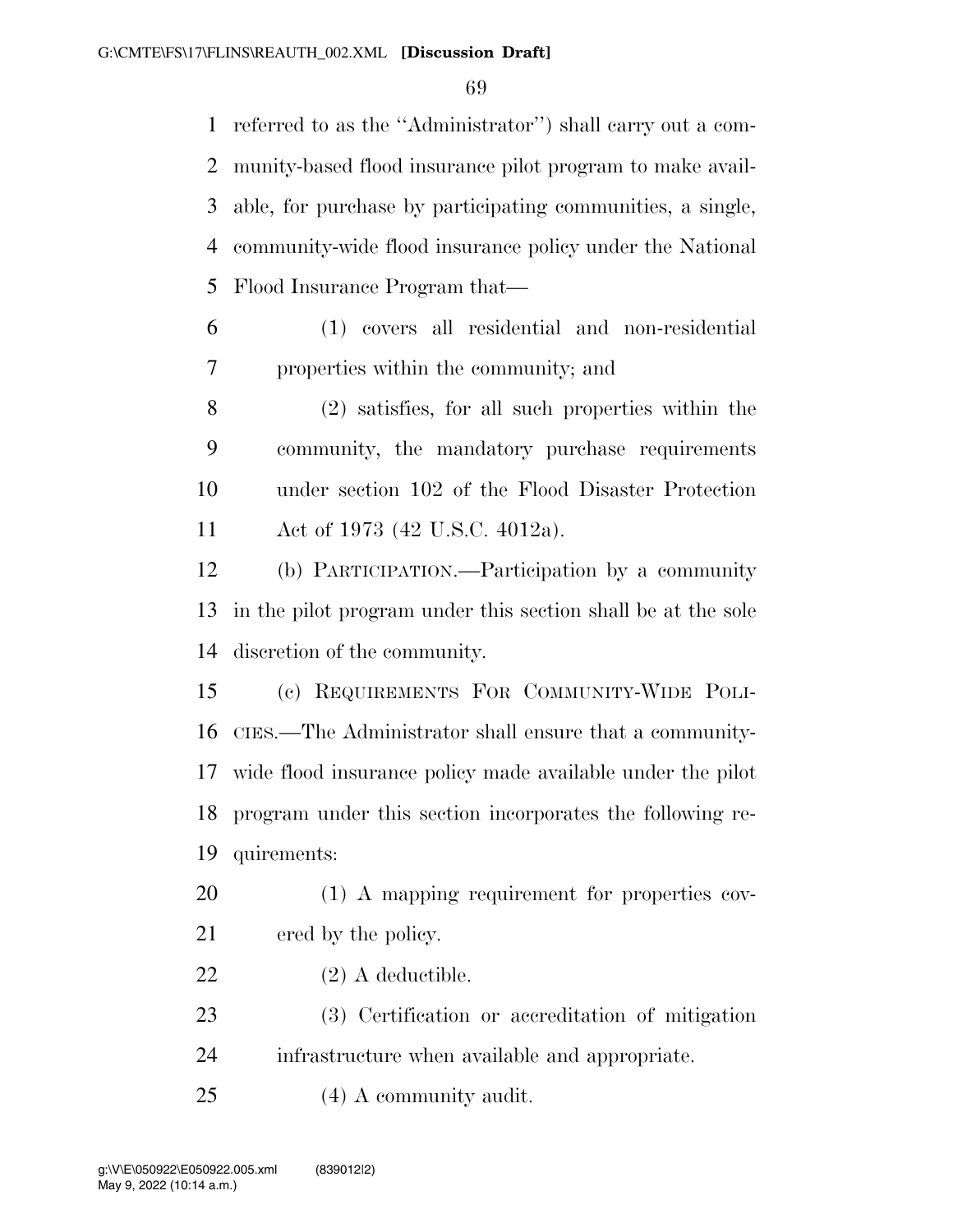(5) A method of preventing redundant claims payments by the National Flood Insurance Program in the case of a claim by an individual property owner who is covered by a community-wide flood in- surance policy and an individual policy obtained through the Program.

 (6) Coverage for damage arising from flooding that complies with the standards under the National Flood Insurance Program appropriate to the nature and type of property covered.

 (d) TIMING.—The Administrator shall establish the demonstration program under this section not later than the expiration of the 180-day period beginning on the date of the enactment of this Act and the program shall termi-15 nate on  $[September\;30,2027]$ .

 (e) DEFINITION OF COMMUNITY.—For purposes of this section, the term ''community'' means any unit of local government, within the meaning given such term under the laws of the applicable State.

# **SEC. 306. MITIGATION FUNDING.**

 For each of the first 5 fiscal years beginning after following the date of the enactment of this Act, there is authorized to be appropriated \$200,000,000 to carry out the flood mitigation assistance grant program under sec-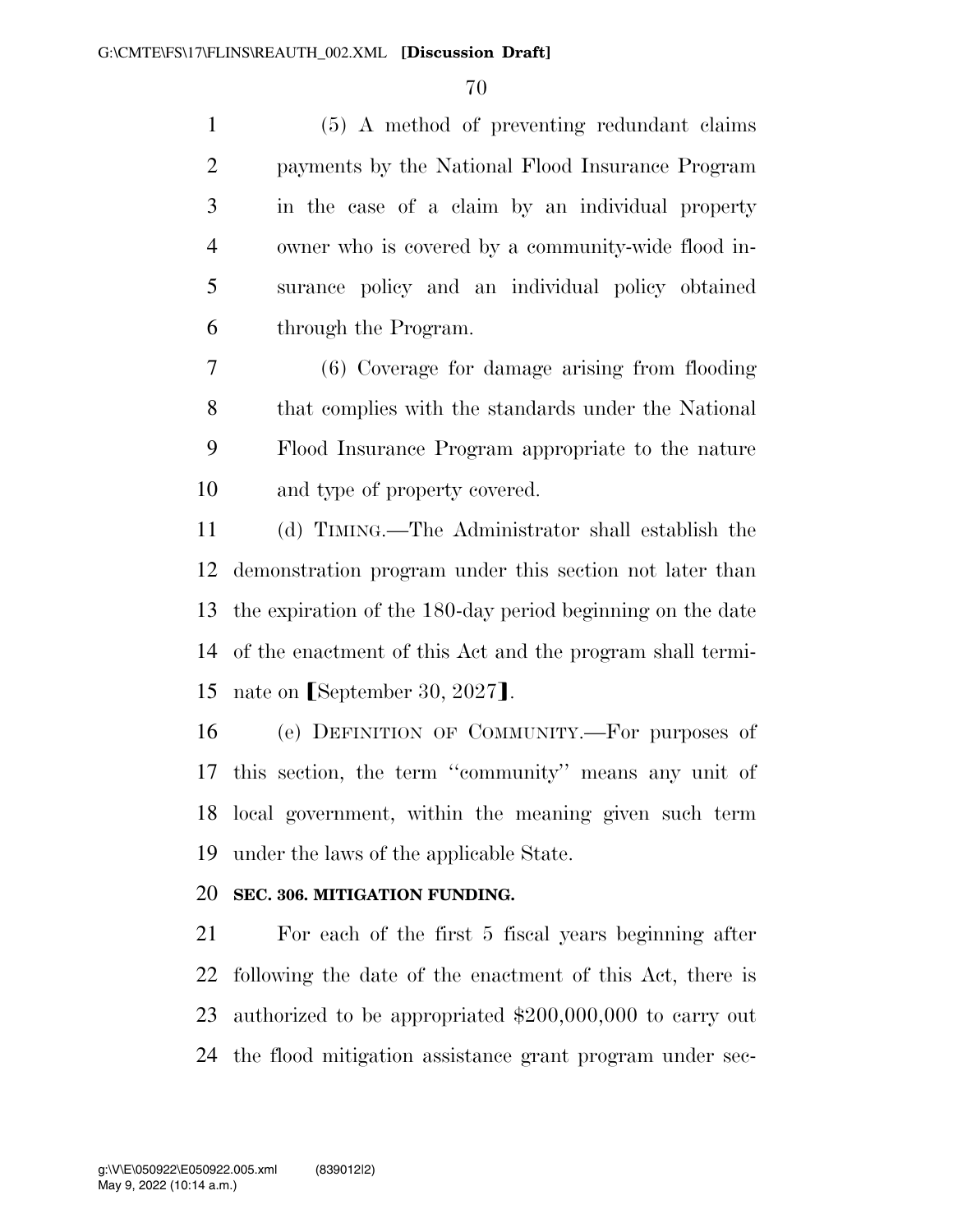tion 1366 of the National Flood Insurance Act of 1968 (42 U.S.C. 4104c).

#### **SEC. 307. COMMUNITY RATING SYSTEM IMPROVEMENTS.**

 (a) PROVISION OF COMMUNITY RATING SYSTEM PREMIUM CREDITS TO MAXIMUM NUMBER OF COMMU- NITIES ELIGIBLE.—Subsection (b) of section 1315 of the National Flood Insurance Act of 1968 (42 U.S.C. 4022(b)) is amended—

 (1) in paragraph (2), by striking ''may'' and in-serting ''shall''; and

 (2) in paragraph (3), by inserting '', and the Administrator shall provide credits to the maximum number of communities eligible'' after ''under this program''.

 (b) GRANTS FOR COMMUNITY RATING SYSTEM PRO- GRAM COORDINATORS.—Section 1315 of the National Flood Insurance Act of 1968 (42 U.S.C. 4022) is amended by adding at the end the following new subsection:

 ''(d) GRANTS FOR COMMUNITY RATING SYSTEM PROGRAM COORDINATORS.—

21 "(1) AUTHORITY.—The Administrator shall carry out a program to make grants to consortia of States and communities for use only for costs of em- ploying or otherwise retaining an individual or indi-viduals to coordinate and carry out training, tech-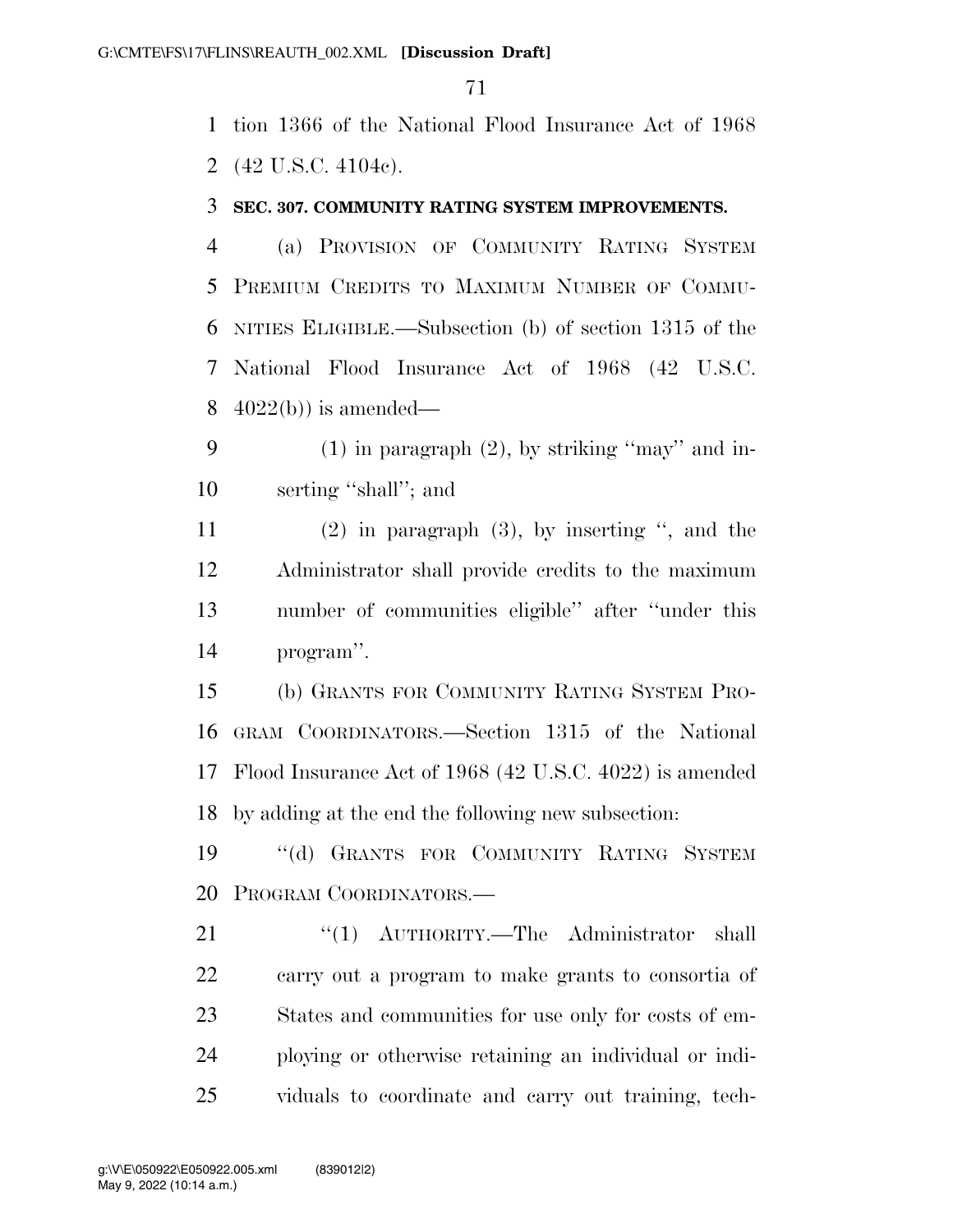nical assistance, and assistance with application to the community rating system program under sub- section (b) for States and communities that are members of such consortia.

 ''(2) ELIGIBILITY.—The Administrator shall es- tablish such criteria as the Administrator considers appropriate for a consortium of States and commu- nities to be eligible for grants under this subsection, which shall include requiring a consortium to provide evidence to the Administrator that the consortium has sufficient authority and administrative capability to use grant amounts in accordance with this sub-section on behalf of its member jurisdictions.

 ''(3) TIMING.—A consortium receiving a grant under this section shall establish the position or po- sitions described in paragraph (1), and employ or otherwise retain an individual or individuals to fill such position or positions, not later than the date that all such grant amounts are expended.

20 "(4) APPLICATIONS.—The Administrator shall provide for consortia of States and communities to submit applications for grants under this subsection, which shall include—

24  $\langle (A)$  the evidence referred to in paragraph 25 (2);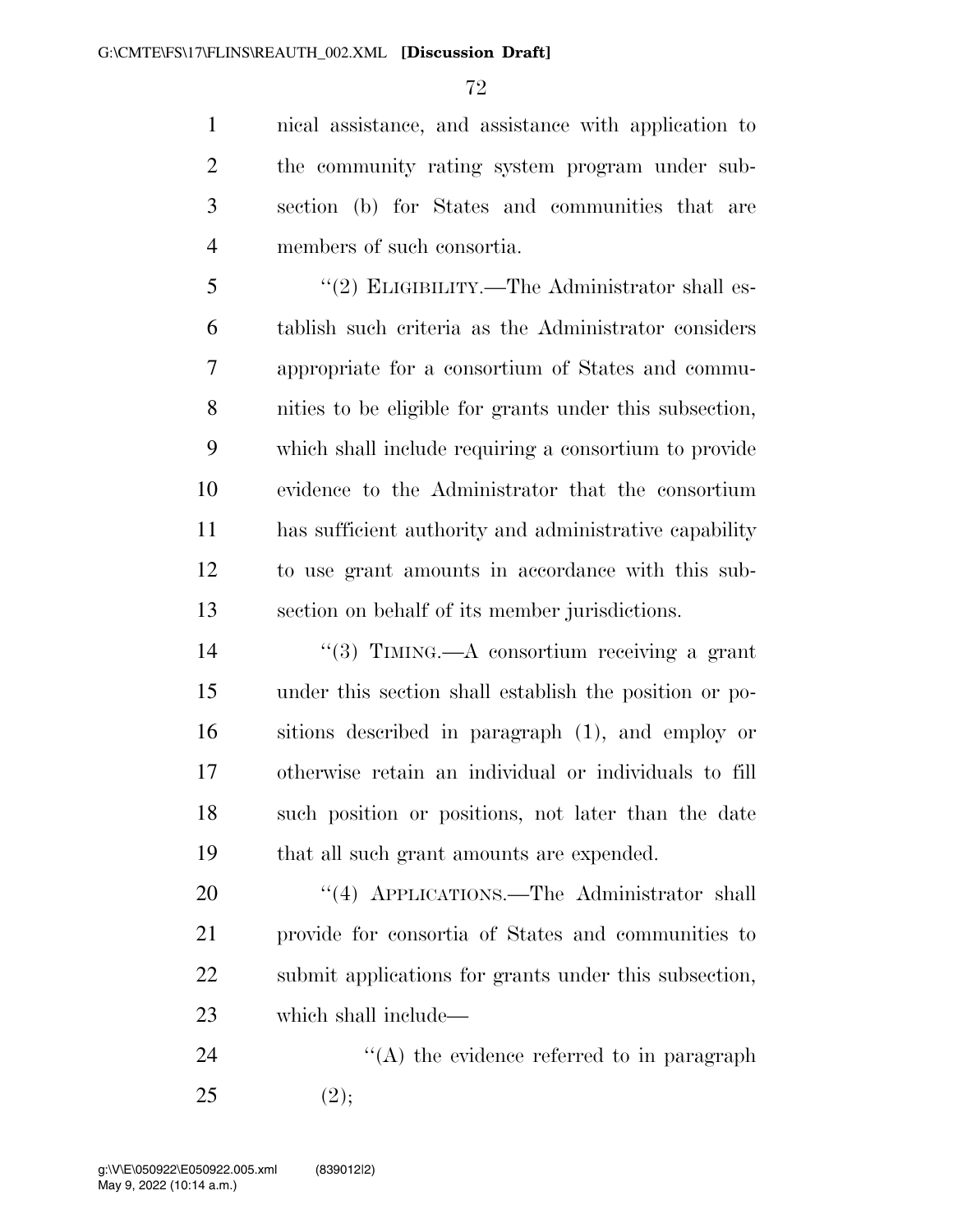1 ''(B) such assurances as the Administrator shall require to ensure compliance with the re-3 quirement under paragraph (3);

 ''(C) such assurances as the Administrator shall require to ensure that the consortia will provide funding sufficient to continue the posi- tion or positions funded with the grant amounts, in the same annual amount as under such grant funding, after such grant funds are expended; and

11 ''(D) such other information as the Admin-istrator may require.

 ''(5) SELECTION.—From among eligible con- sortia of States and communities submitting applica- tions pursuant to paragraph (3), the Administrator shall select consortia to receive grants under this subsection in accordance with such competitive cri-18 teria for such section as the Administrator shall es-tablish.

20 "(6) DEFINITION OF COMMUNITY.—For pur- poses of this section, the term 'community' has the meaning given such term in section 1366(h) (42 U.S.C. 4104c(h)), except that such term includes counties and regional planning authorities that do not have zoning and building code jurisdiction.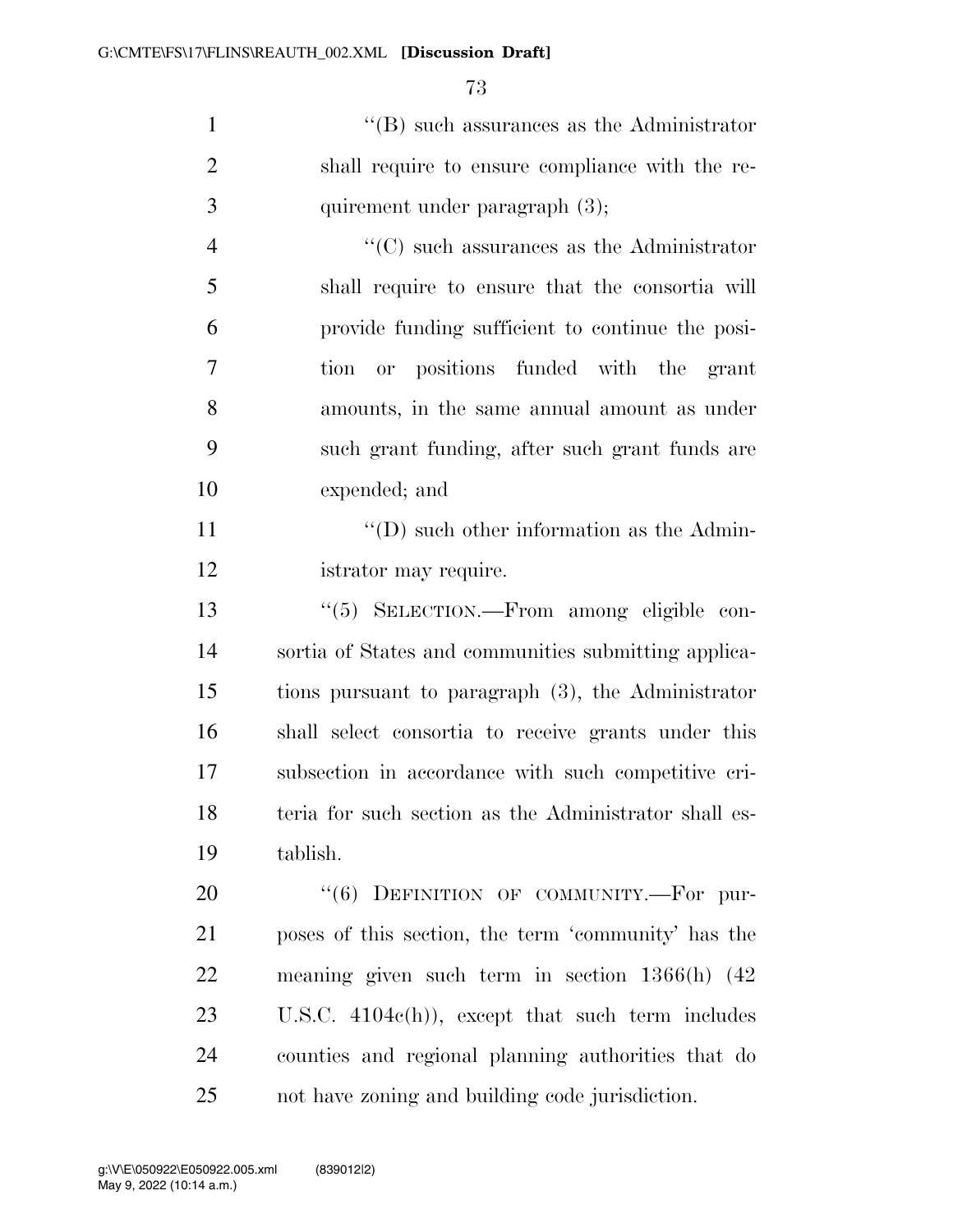| $\mathbf{1}$   | "(7) AUTHORIZATION OF APPROPRIATIONS.-                       |
|----------------|--------------------------------------------------------------|
| $\overline{2}$ | There is authorized to be appropriated for grants            |
| 3              | under this subsection—                                       |
| $\overline{4}$ | "(A) $$7,000,000$ for the first fiscal year                  |
| 5              | commencing after the expiration of the 4-month               |
| 6              | period beginning on the date of the enactment                |
| 7              | of this Act; and                                             |
| 8              | "(B) $$7,000,000$ for each of the four con-                  |
| 9              | secutive fiscal years thereafter.".                          |
| 10             | SEC. 308. COMMUNITY ASSISTANCE PROGRAM FOR EFFEC-            |
| 11             | TIVE FLOODPLAIN MANAGEMENT.                                  |
| 12             | (a) IN GENERAL.—Chapter I of the National Flood              |
|                |                                                              |
| 13             | Insurance Act of 1968 (42 U.S.C. 4011 et seq.) is amend-     |
| 14             | ed by adding at the end the following:                       |
|                | "SEC. 1326. COMMUNITY ASSISTANCE PROGRAM FOR EF-             |
| 15<br>16       | FECTIVE FLOODPLAIN MANAGEMENT.                               |
| 17             | "(a) IN GENERAL.—The Administrator shall estab-              |
|                | 18 lish a community assistance program under this section    |
|                | 19 to increase the capacity and capability of States, Indian |
| 20             | tribes, and communities to effectively manage flood risk     |
| 21             | and participate in the national flood insurance program,     |
| 22             | including the community rating system program under          |
| 23             | section $1315(b)$ , by providing financial and technical as- |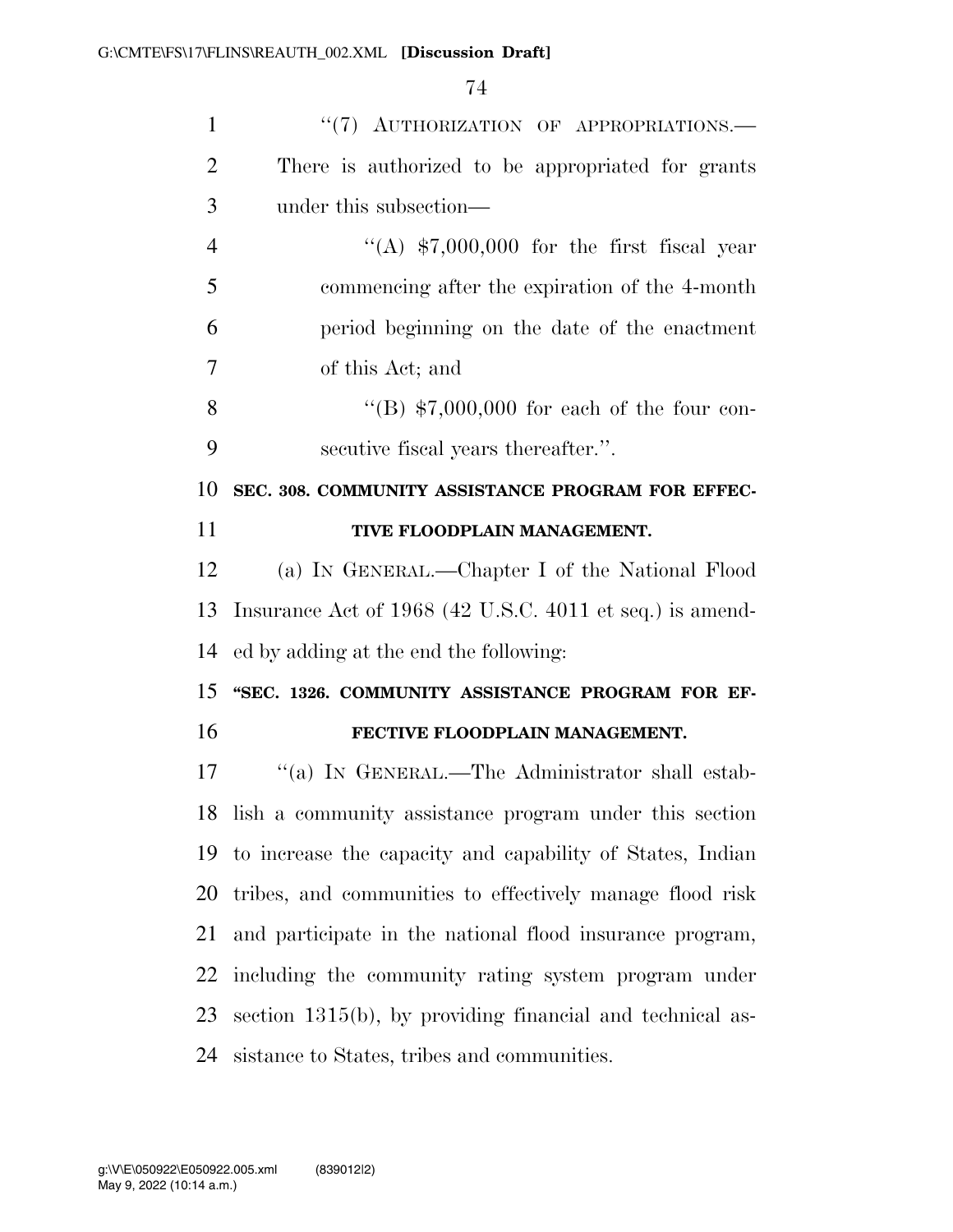''(b) COMPONENTS.—The community assistance pro-gram under this program shall include—

- 3 "(1) making community assistance grants under subsection (c) to States;
- ''(2) conducting periodic assessments, not less often than once every 5 years, of the technical as- sistance and training needs of States, Indian tribes, and communities;

 ''(3) providing technical assistance and training to States, Indian tribes, and communities in accord- ance with the needs identified by such assessments; 12 ''(4) conducting periodic reviews of State, In- dian tribe, and community floodplain management standards by the Administrator to promote contin- uous improvement in building and maintaining effec-16 tive State floodplain management programs (as such 17 term is defined in subsection (d));

 ''(5) conducting periodic estimates of the losses avoided nationally due to the adoption of qualifying floodplain management standards by States, Indian 21 tribes and communities;

22 ''(6) in coordination with each State receiving a grant under subsection (c), developing and executing a strategy to—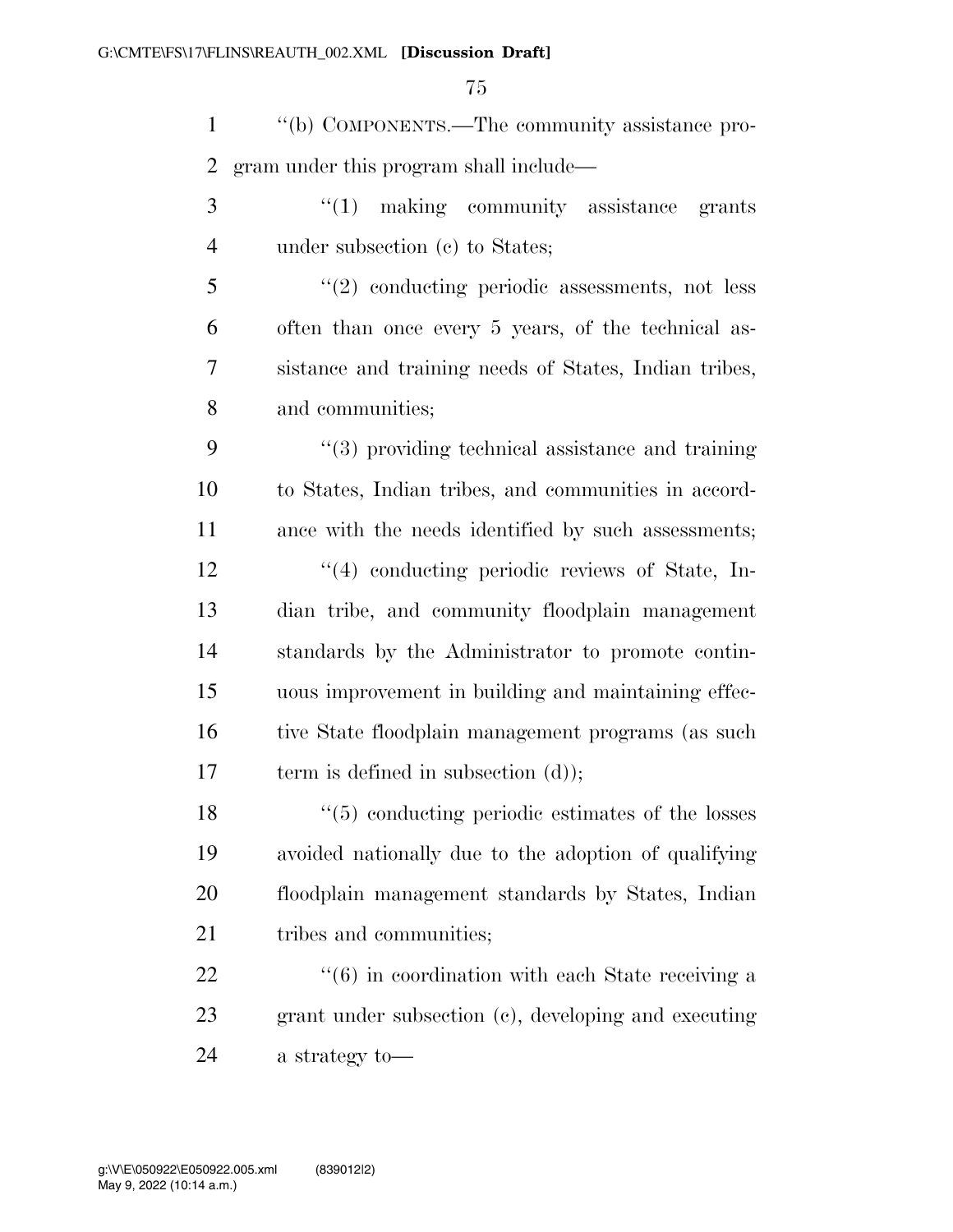| $\mathbf{1}$   | $\lq\lq$ provide technical assistance to com-        |
|----------------|------------------------------------------------------|
| $\overline{2}$ | munities, including small and rural commu-           |
| 3              | nities, and Indian tribes within the State; and      |
| $\overline{4}$ | $\lq\lq$ encourage greater participation in the      |
| 5              | community rating system program; and                 |
| 6              | "(7) establishing goals for States participating     |
| $\overline{7}$ | in the program and incentives for exceeding such     |
| 8              | goals.                                               |
| 9              | ``(e)<br>COMMUNITY ASSISTANCE<br><b>GRANTS</b><br>TO |
| 10             | STATES.-                                             |
| 11             | "(1) IN GENERAL.—Under the program under             |
| 12             | this section the Administrator may award grants to   |
| 13             | States, which shall be used only—                    |
| 14             | $\lq\lq$ to increase the capacity and capa-          |
| 15             | bility of the State and communities and Indian       |
| 16             | tribes in the State to effectively manage flood      |
| 17             | risk and to fully participate in the national        |
| 18             | flood insurance program, including the commu-        |
| 19             | nity rating system program; and                      |
| 20             | "(B) for activities related to implementa-           |
| 21             | tion, administration, oversight, and enforcement     |
| 22             | of the national flood insurance program at the       |
| 23             | State and local and tribal levels.                   |
| 24             | "(2) GUIDELINES.—The Administrator shall es-         |
| 25             | tablish guidelines governing the use of grant funds  |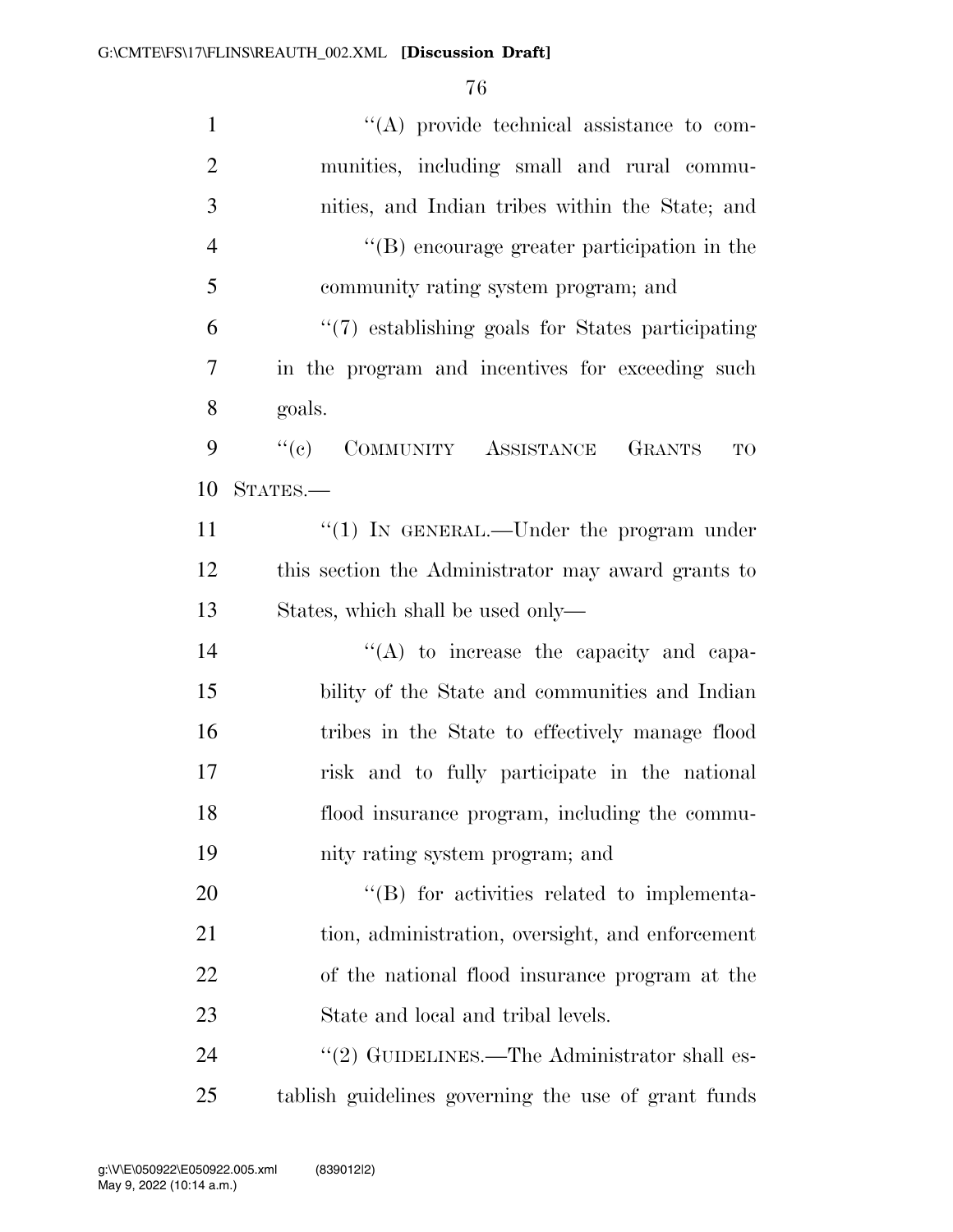| $\mathbf{1}$   | under this subsection, including setting forth activi- |
|----------------|--------------------------------------------------------|
| $\overline{2}$ | ties eligible to be funded with such amounts.          |
| 3              | "(3) ELIGIBILITY.—To be eligible to receive a          |
| $\overline{4}$ | grant under this subsection, a State shall—            |
| 5              | $\lq\lq$ demonstrate, to the satisfaction of           |
| 6              | the Administrator, that the State has in effect        |
| 7              | qualifying State floodplain management stand-          |
| 8              | ards for the State;                                    |
| 9              | $\lq\lq(B)$ agree to submit such reports, certifi-     |
| 10             | cations, and information to the Administrator          |
| 11             | as the Administrator shall require, including          |
| 12             | those required under paragraph $(5)$ ; and             |
| 13             | "(C) meet any additional eligibility require-          |
| 14             | ments as the Administrator may require.                |
| 15             | "(4) APPLICATION; SELECTION CRITERIA.—The              |
| 16             | Administrator shall provide for States to submit ap-   |
| 17             | plications for grants under this subsection, which     |
| 18             | shall include such information, assurances, and cer-   |
| 19             | tifications as the Administrator may require, and      |
| 20             | may establish criteria for selection of qualifying ap- |
| 21             | plications to be selected for grants under this sub-   |
| 22             | section.                                               |
| 23             | " $(5)$ ONGOING REVIEW OF FLOODPLAIN MAN-              |
| 24             | AGEMENT STANDARDS.—Each State that is awarded          |
|                |                                                        |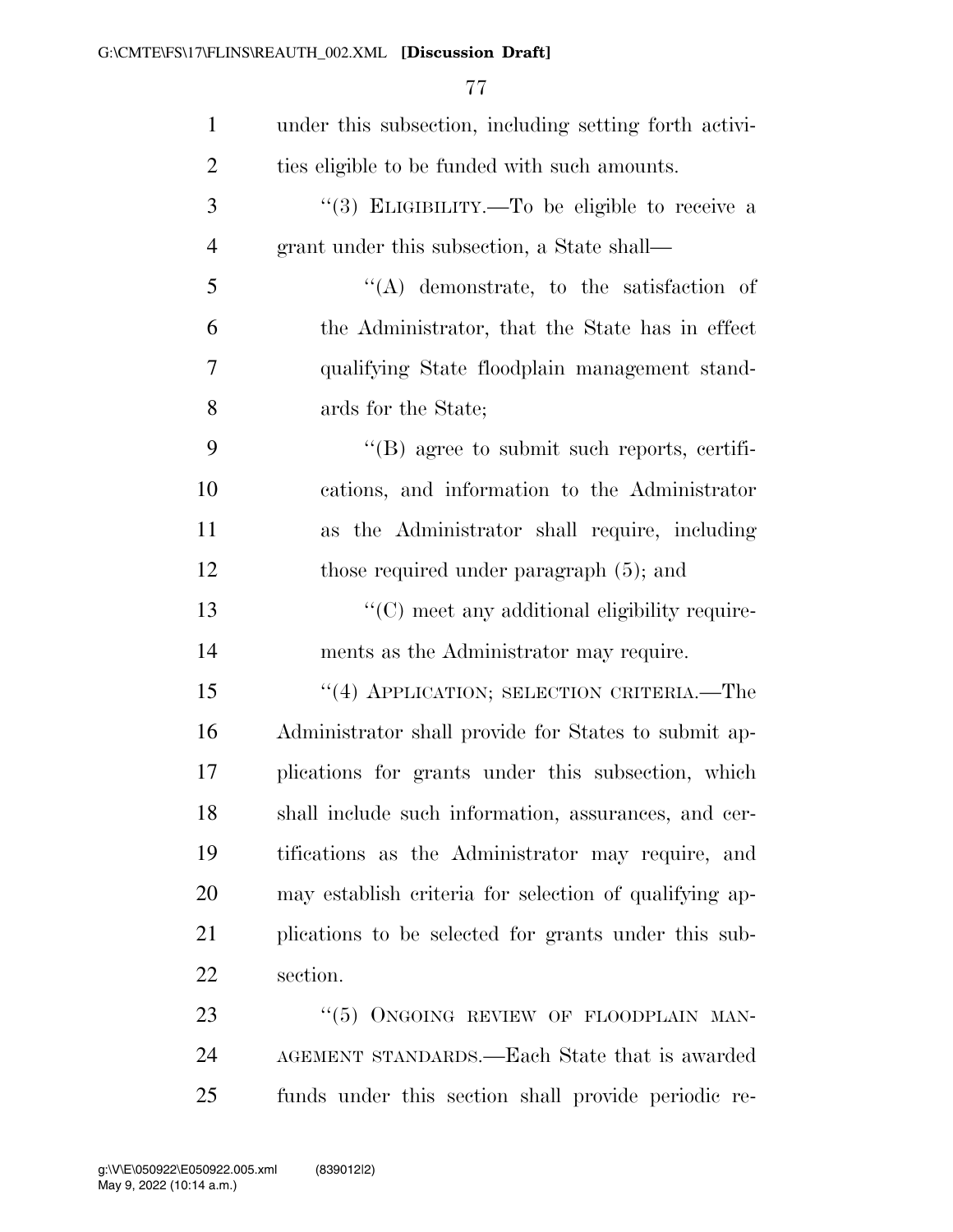ports, certifications, and information regarding the floodplain management standards of such State as the Administrator may require for the duration of the use of grant amounts. ''(d) DEFINITIONS.—For purposes of this section: ''(1) INDIAN TRIBE.—The term 'Indian tribe' has the meaning given such term in section 4 of the Native American Housing Assistance and Self-De- termination Act of 1996 (25 U.S.C. 4103).  $(2)$  QUALIFYING STATE FLOODPLAIN MANAGE- MENT STANDARDS.—The term 'qualifying State floodplain management standards' means the flood- plain management standards of a State that—  $\langle (A)$  are specifically authorized under State law and do not conflict with or inhibit the implementation of the National Flood Insur- ance Act of 1968; 18 ''(B) designate an entity responsible for co- ordinating the national flood insurance program in the State; 21 ''(C) identify State resources and programs 22 to manage floodplains and reduce flood risk; 23 ''(D) address on a long-term basis—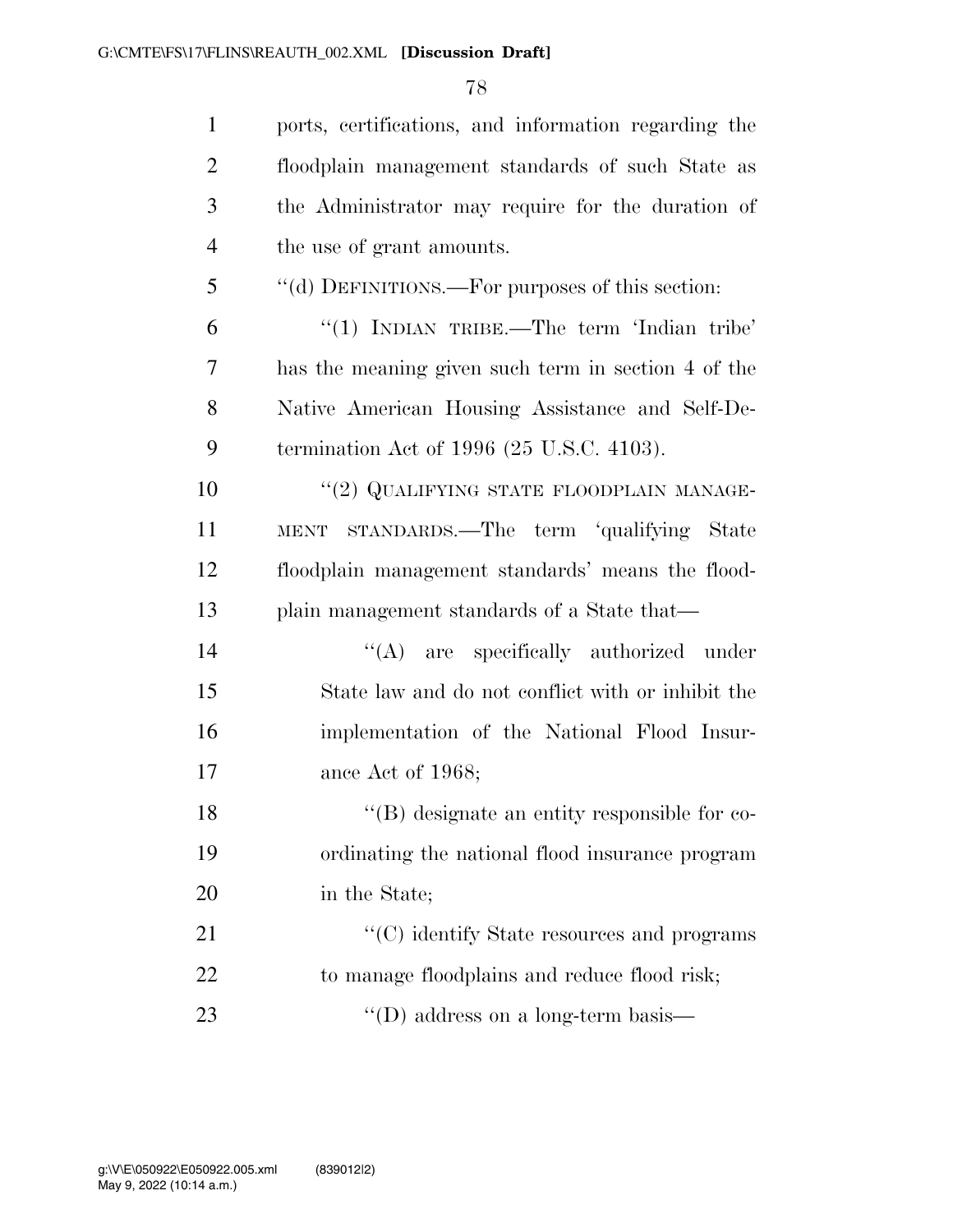| $\mathbf{1}$   | "(i) integration of floodplain manage-              |
|----------------|-----------------------------------------------------|
| $\overline{2}$ | ment activities with other State functions          |
| 3              | and activities;                                     |
| $\overline{4}$ | "(ii) identification of flood hazards;              |
| 5              | "(iii) management of natural flood-                 |
| 6              | plain functions and resources;                      |
| $\tau$         | "(iv) elimination of adverse impacts of             |
| 8              | development on the floodplain;                      |
| 9              | $\lq\lq$ flood mitigation and recovery              |
| 10             | strategies for the State;                           |
| 11             | "(vi) strategies for informing commu-               |
| 12             | nities and citizens about flood risk and            |
| 13             | mitigation options; and                             |
| 14             | "(vii) measures for evaluating the ef-              |
| 15             | fectiveness of State floodplain management          |
| 16             | efforts;                                            |
| 17             | "(E) include a long-term plan that will fa-         |
| 18             | cilitate the prioritization and provision of train- |
| 19             | ing and technical assistance to communities and     |
| 20             | Indian tribes in the State to increase local and    |
| 21             | capacity and capability for floodplain<br>tribal    |
| 22             | management, including the capacity and capa-        |
| 23             | bility to participate in the national flood insur-  |
| 24             | ance program and the community rating system        |
| 25             | program;                                            |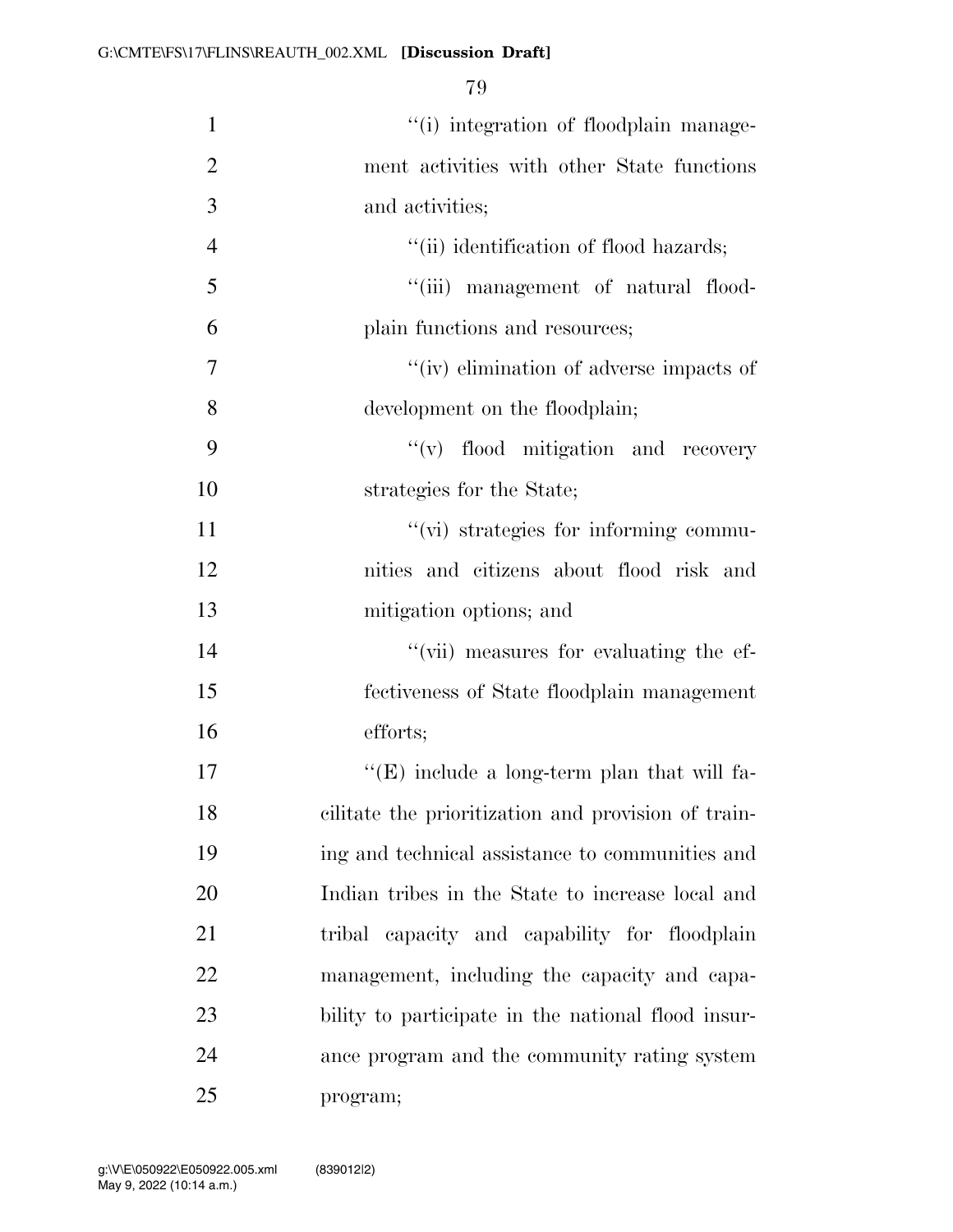1 ''(F) provide for oversight, administration and enforcement of the national flood insurance program at the State and community levels; and ''(G) meet such other requirements as the Administrator may establish.

 $7 \qquad \text{``(e) FUNDING.}$ 

8 "(1) AUTHORIZATION OF APPROPRIATIONS. There is authorized to be appropriated \$20,000,000 10 for each of fiscal years 2023 through 2028] for the National Flood Insurance Fund for carrying out this section. Any amounts appropriated pursuant to this subsection shall remain available until expended.

 ''(2) SET-ASIDES.—From any amounts made available for grants under this section, the Adminis- trator may reserve such amount as the Adminis-trator considers appropriate—

18  $"$ (A) for community assistance grants under subsection (c) to States; and

20  $\text{``(B)}$  for additional assistance only for States exceeding the goals established pursuant 22 to subsection  $(b)(7)$ .".

 (b) USE OF NATIONAL FLOOD INSURANCE FUND AMOUNTS.—Subsection (a) of section 1310 of the Na-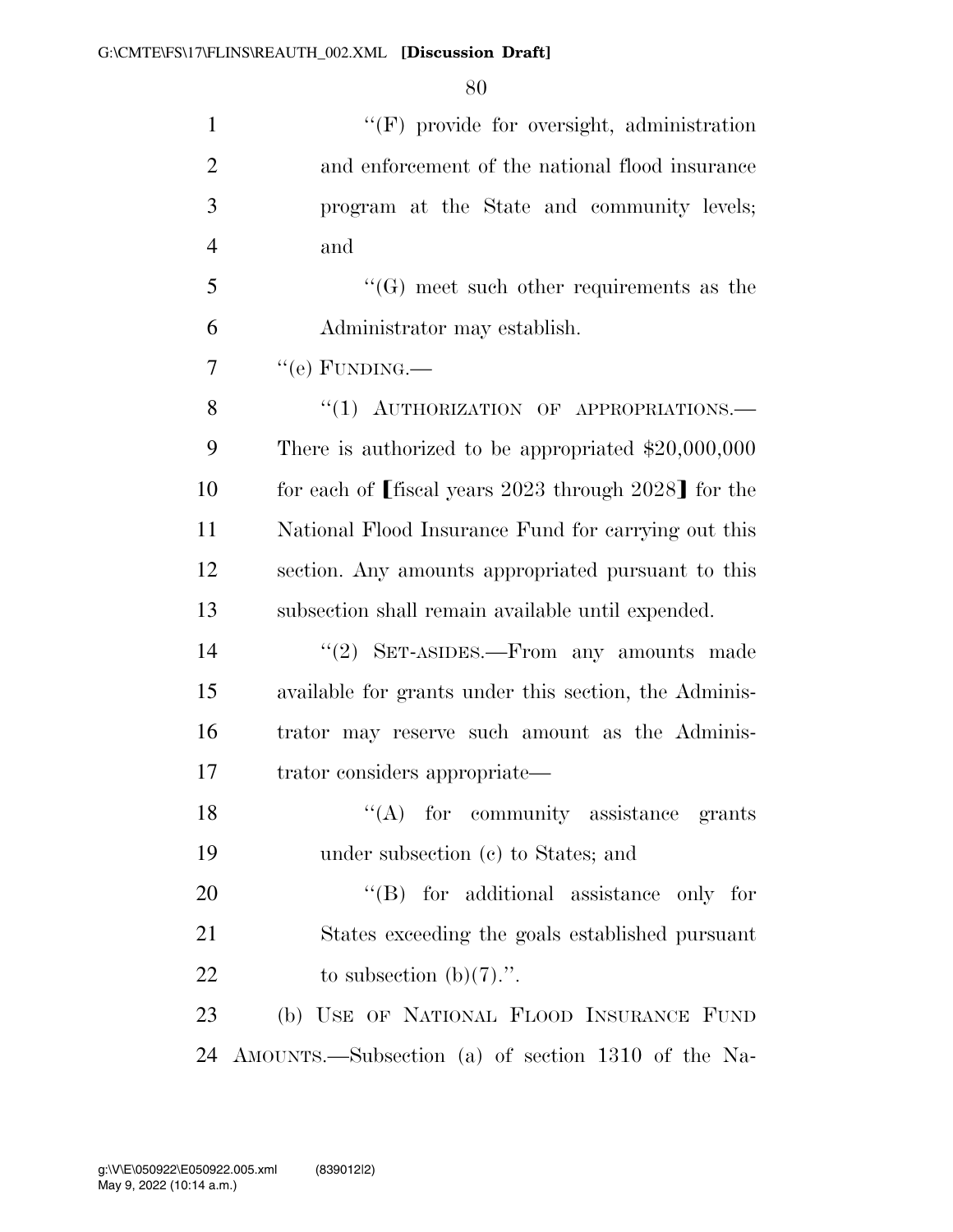tional Flood Insurance Act of 1968 (42 U.S.C. 4017(a)) is amended— (1) in paragraph (7), by striking "and" at the end; (2) in paragraph (8), by striking the period at the end and inserting ''; and''; and (3) by adding at the end the following: 8 ''(9) for carrying out the community assistance program for effective floodplain management under section 1326.''. **TITLE II—MODERNIZATION SEC. 401. EFFECT OF PRIVATE FLOOD INSURANCE COV- ERAGE ON CONTINUOUS COVERAGE RE- QUIREMENTS.**  Section 1308 of the National Flood Insurance Act of 1968 (42 U.S.C. 4015), as amended by the preceding pro- visions of this Act, is further amended by adding at the end the following: 19 "(o) EFFECT OF PRIVATE FLOOD INSURANCE COV- ERAGE ON CONTINUOUS COVERAGE REQUIREMENTS.— For purposes of applying any statutory, regulatory, or ad- ministrative continuous coverage requirement, including 23 under section  $1307(g)(1)$ , the Administrator shall consider any period during which a property was continuously cov-ered by a flood insurance policy, either offered through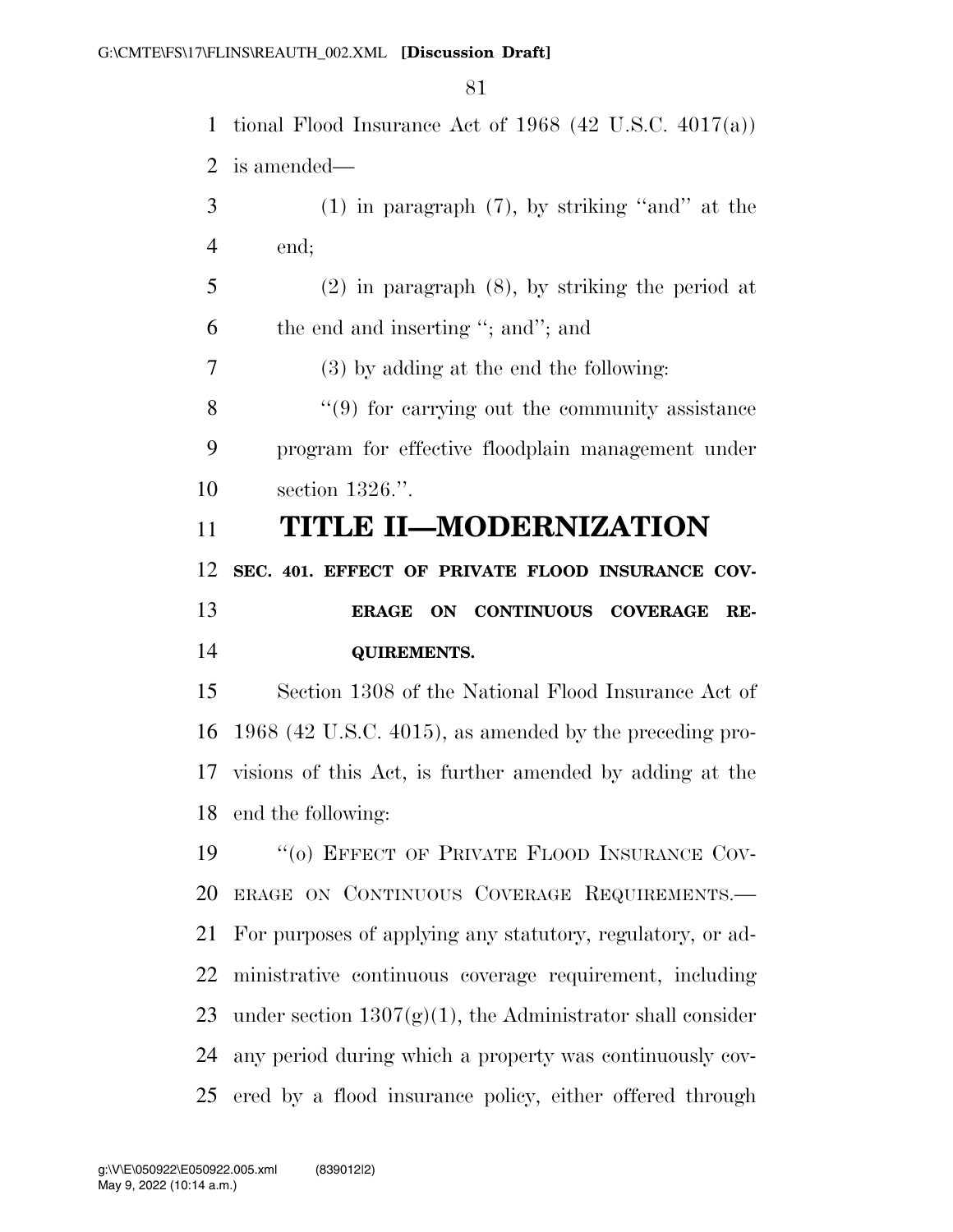the national flood insurance program or private market, that was used to satisfy the requirements under sub- sections (a) and (b) of section 102 of the Flood Disaster Protection Act of 1973 (42 U.S.C. 4012a) to be a period of continuous coverage.''.

# **SEC. 402. OPTIONAL COVERAGE FOR BLANKET PROPERTY POLICIES.**

 Subsection (b) of section 1306 of the National Flood Insurance Act of 1968 (42 U.S.C. 4013(b)), is amended—

10 (1) in paragraph (4), by striking "and" at the end;

 (2) in paragraph (5), by striking the period at 13 the end and inserting "; and"; and

 (3) by adding at the end the following new paragraph:

 ''(6) the Administrator may provide that, in the case of any commercial property or other residential property, including multifamily rental property and agricultural property, one blanket property policy be made available to every insured upon renewal and every applicant with multiple structures on the same property, except that—

23 ''(A) purchase of such coverage shall be at the option of the insured; and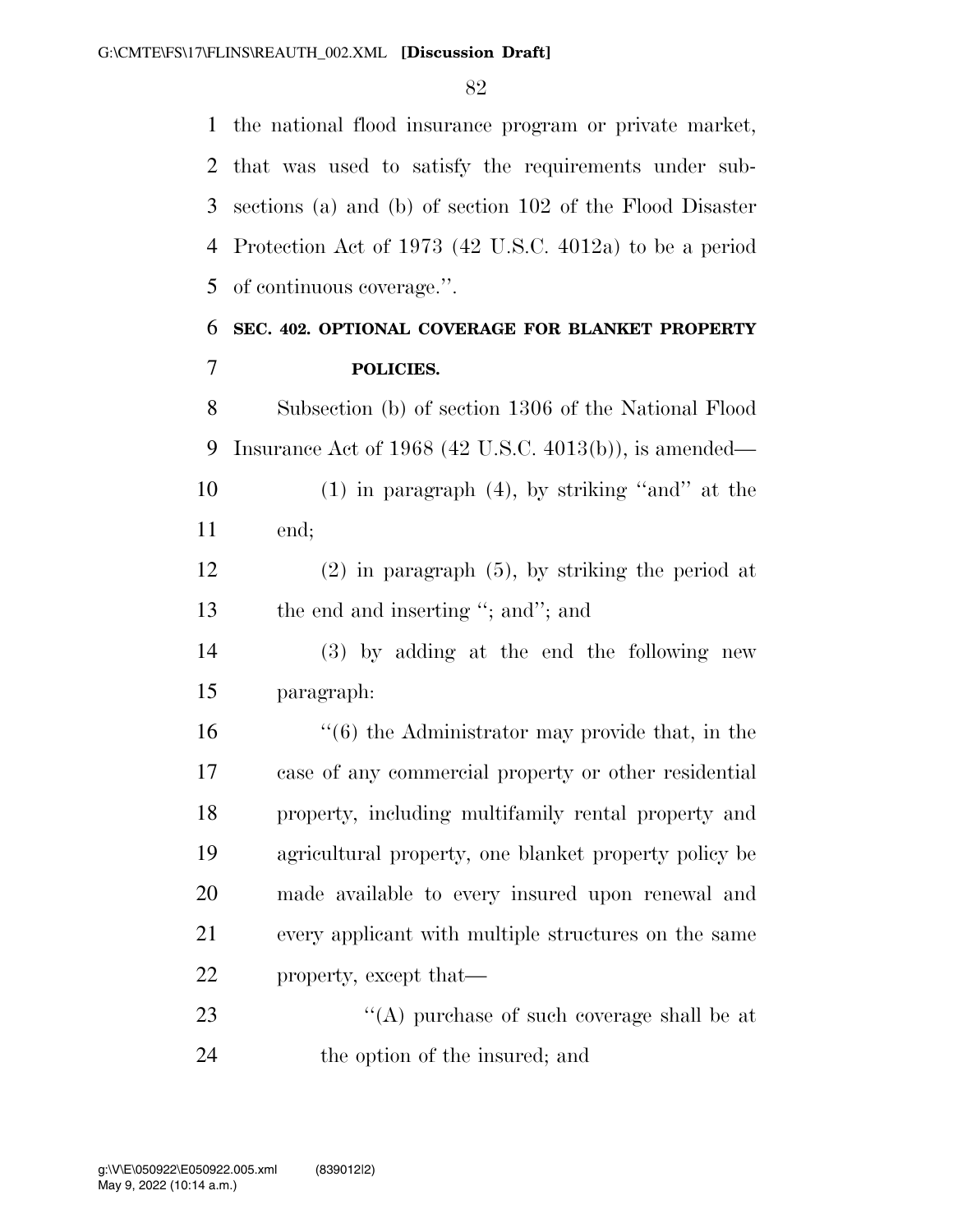1 ''(B) any such coverage shall be made available only at chargeable rates that are not less than the estimated premium rates for such coverage determined in accordance with section  $1307(a)(1)$ .".

#### **SEC. 403. ANNUAL INDEPENDENT ACTUARIAL STUDY.**

 Part C of chapter II of the National Flood Insurance Act of 1968 (42 U.S.C. 4081 et seq.) is amended by add-ing at the end the following new section:

## **''SEC. 1349. ANNUAL INDEPENDENT ACTUARIAL STUDY.**

 ''The Administrator shall provide for an independent actuarial study of the National Flood Insurance Program to be conducted annually, which shall analyze the financial position of the Program. The Administrator shall submit a report annually to the Congress describing the results of such study and assessing the financial status of the Program. The report shall recommend adjustments to un- derwriting standards, program participation, or pre- miums, if necessary, to ensure that the Program remains financially sound. The report shall also include an evalua- tion of the quality control procedures and accuracy of in- formation utilized in the process of underwriting National Flood Insurance Program policies. Such evaluation shall include a review of the risk characteristics of policies.''.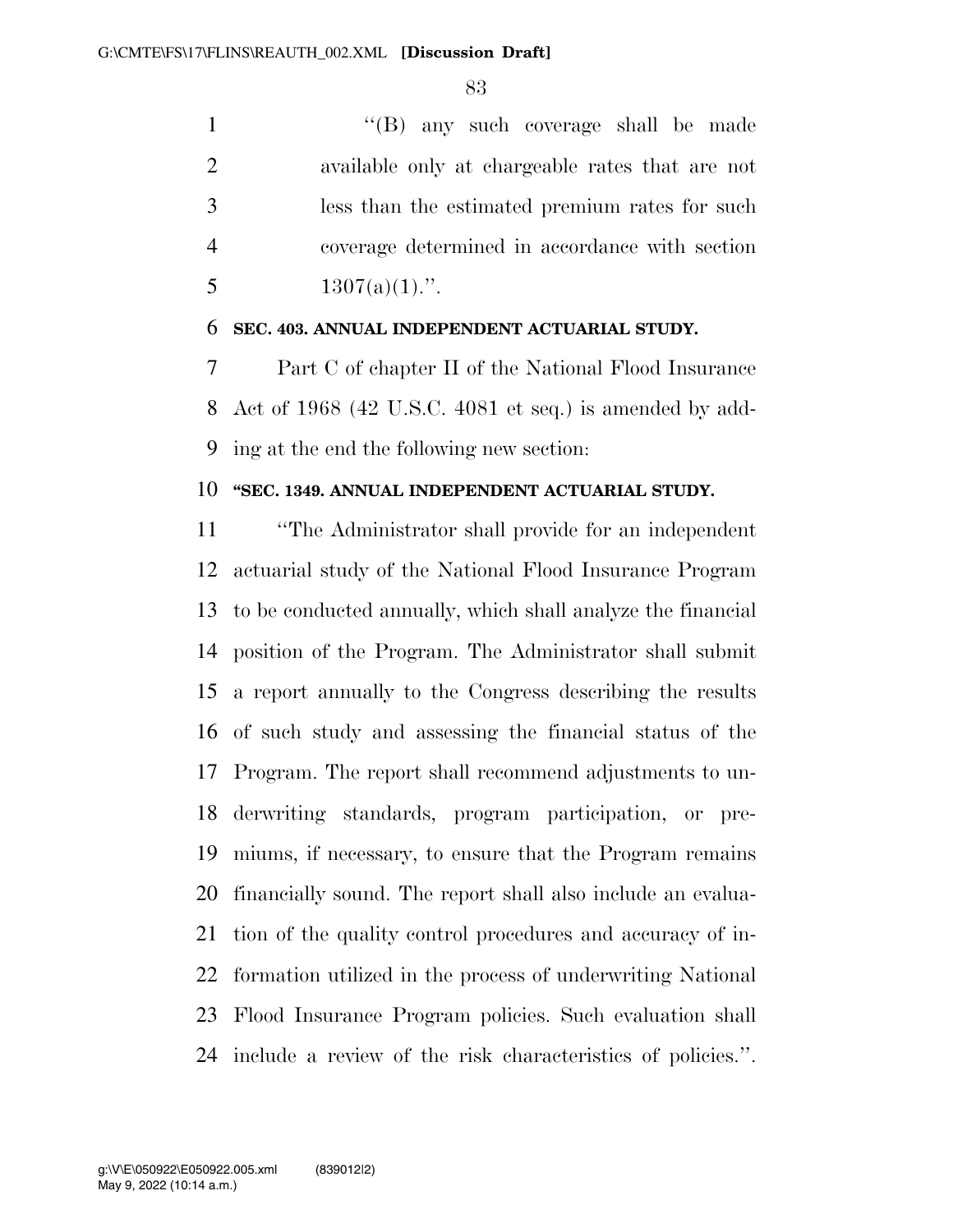#### **SEC. 404. DATA EXCHANGE PROGRAM.**

 Section 1313 of the National Flood Insurance Act of 1968 (42 U.S.C. 4020) is amended—

 (1) by inserting after the section enumerator the following: ''(a) AVAILABILITY OF FLOOD INSUR-ANCE INFORMATION.—''; and

 (2) by adding at the end the following new sub-sections:

9 "(b) DATA EXCHANGE PROGRAM.—

10 "(1) IN GENERAL.—The Administrator shall disclose policy and claims information described in paragraph (2) to an insurance company, as such term is defined in subsection (f), if such insurance company has entered into a data sharing agreement with the Administrator pursuant to paragraph (3).

 ''(2) DATA ELIGIBLE FOR SHARING.—The Ad- ministrator shall disclose the following claims and policy information, obtained in connection with a flood insurance policy made available under this title or through a data sharing agreement executed pur- suant to paragraph (3), pursuant to paragraph (1):  $\langle (A)$  The location of the insured property, by address and latitude and longitude). 24 ''(B) Amount of coverage in force.

- 25  $\text{``(C)}$  Dates of loss.
- 26  $\text{``(D) The amount paid on claims.}$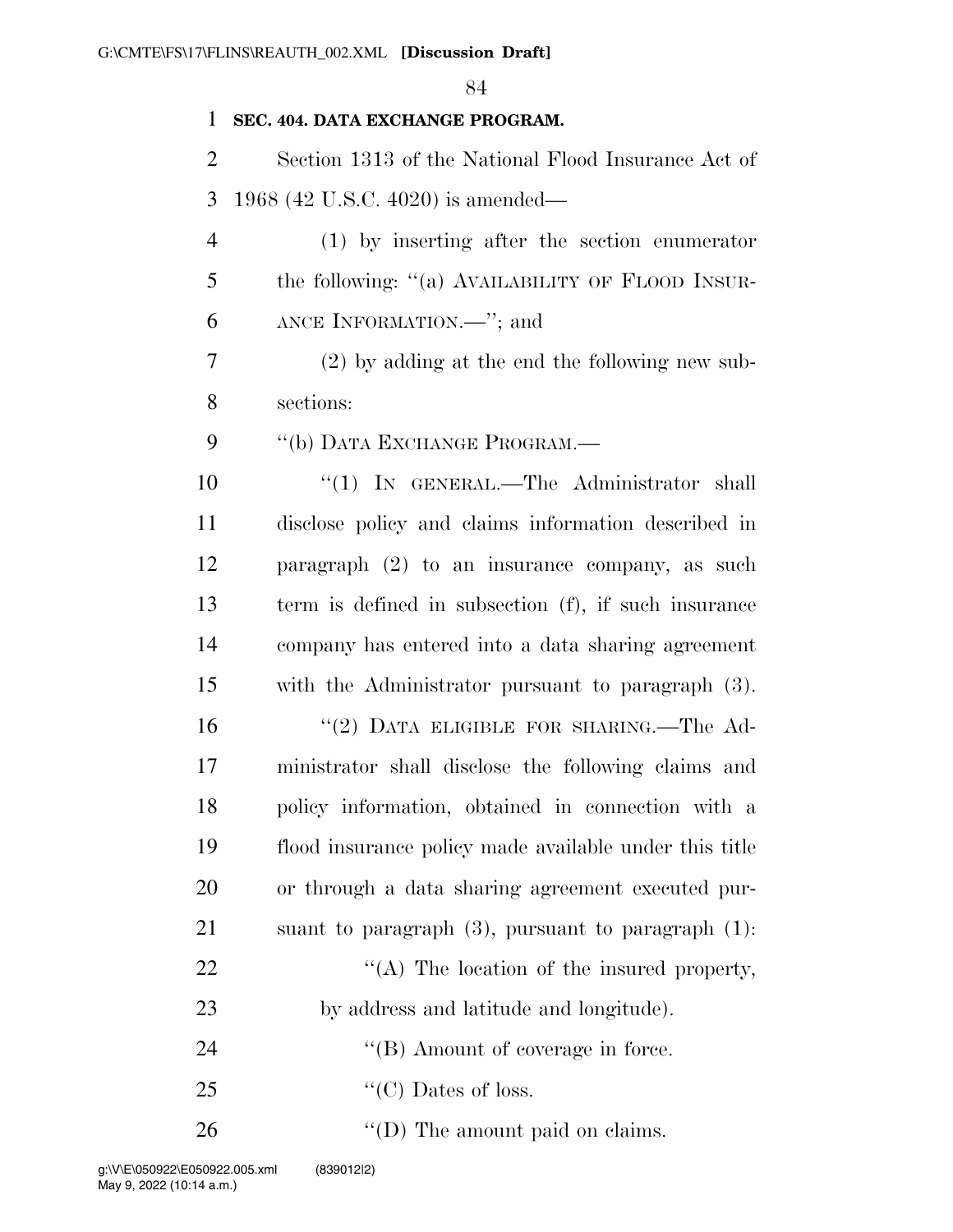| $\mathbf{1}$   | "(E) Any other claims and policy informa-        |
|----------------|--------------------------------------------------|
| $\overline{2}$ | tion the Administrator determines necessary      |
| 3              | and appropriate.                                 |
| $\overline{4}$ | "(3) DATA SHARING AGREEMENT.—A data              |
| 5              | sharing agreement entered into pursuant to para- |
| 6              | graph(1) shall include—                          |
| 7              | $\lq\lq$ the terms and conditions under which    |
| 8              | insurance companies may use, share, store, and   |
| 9              | account for the data, which shall at minimum     |
| 10             | include provisions ensuring that—                |
| 11             | "(i) the insurance company may only              |
| 12             | use information provided under the agree-        |
| 13             | ment for the purposes of underwriting, es-       |
| 14             | tablishing premium rates, and adjusting          |
| 15             | claims; and                                      |
| 16             | "(ii) the insurance company may not              |
| 17             | use the information provided as part of the      |
| 18             | agreement for marketing purposes;                |
| 19             | $\lq\lq (B)$ an agreement by the insurance com-  |
| 20             | pany to provide to the Administrator the insur-  |
| 21             | ance company's policy and claims data in a       |
| 22             | form prescribed by the Administrator; and        |
| 23             | $\lq\lq$ (C) any other terms and conditions the  |
| 24             | Administrator determines are necessary and ap-   |
| 25             | propriate.                                       |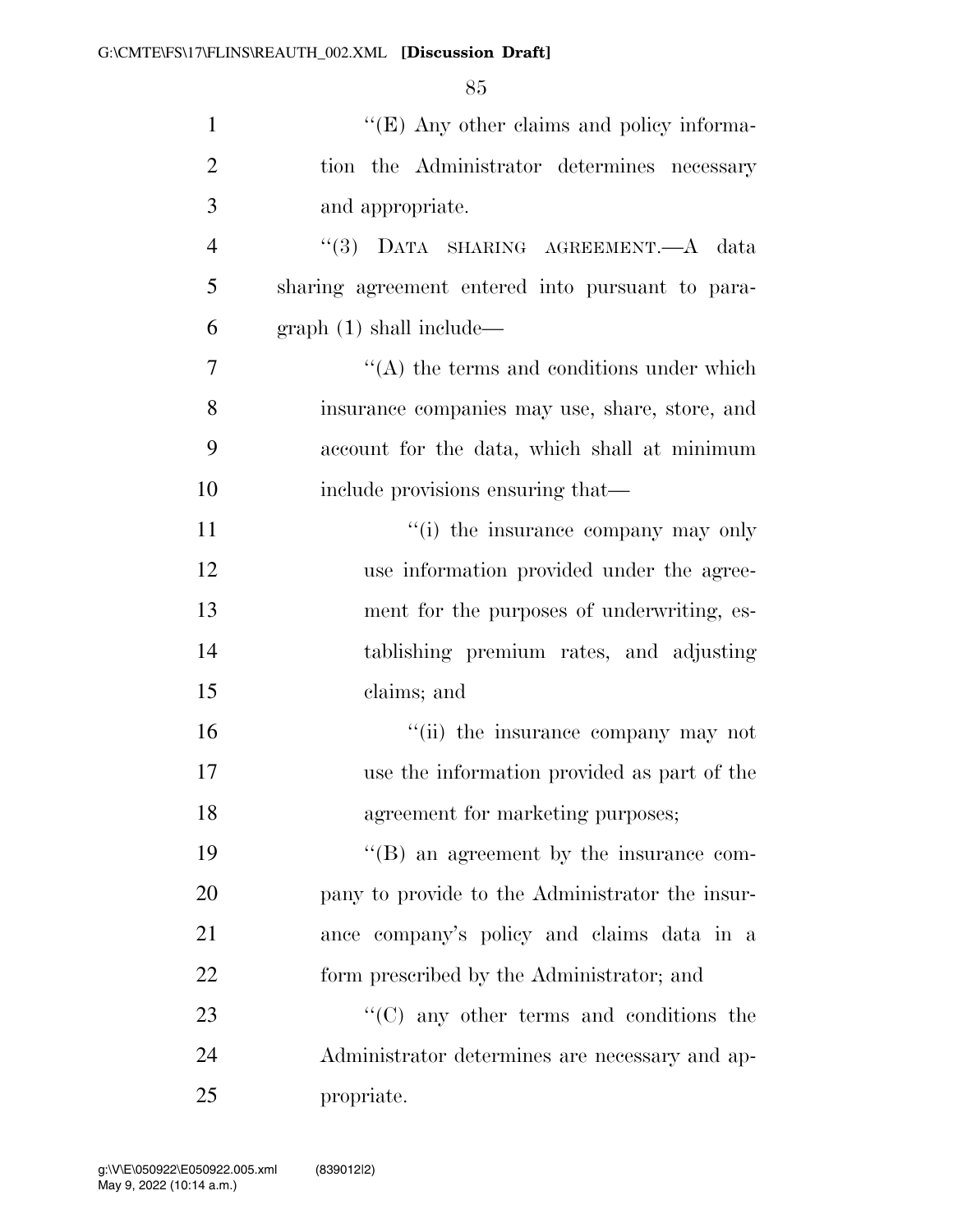''(c) ACCESS TO FLOOD INSURANCE INFORMA- TION.—Upon the request of a purchaser, lessee, or current owner of a property, the Administrator shall provide to the purchaser, lessee, or current owner of the property in- formation pertaining to the property the purchaser or les- see is under contract to buy or lease, respectively, or the current owner's property, as follows: 8 "(1) The number and dollar value of claims filed for the property, and factors related to the cause of loss, over the life of the property, as known to the Administrator, including claims made under—

12  $\langle (A)$  a flood insurance policy made avail-able under this Act; and

14  $''(B)$  a private flood insurance policy.

 ''(2) Information on whether the property owner may be required to purchase flood insurance coverage due to previous receipt of Federal disaster assistance subject to the mandatory purchase re- quirement under section 102 of the Flood Disaster Protection Act of 1973.

21 ''(3) Such other available information about the property as determined by the Administrator to ac- curately and adequately characterize the true flood risk to the property.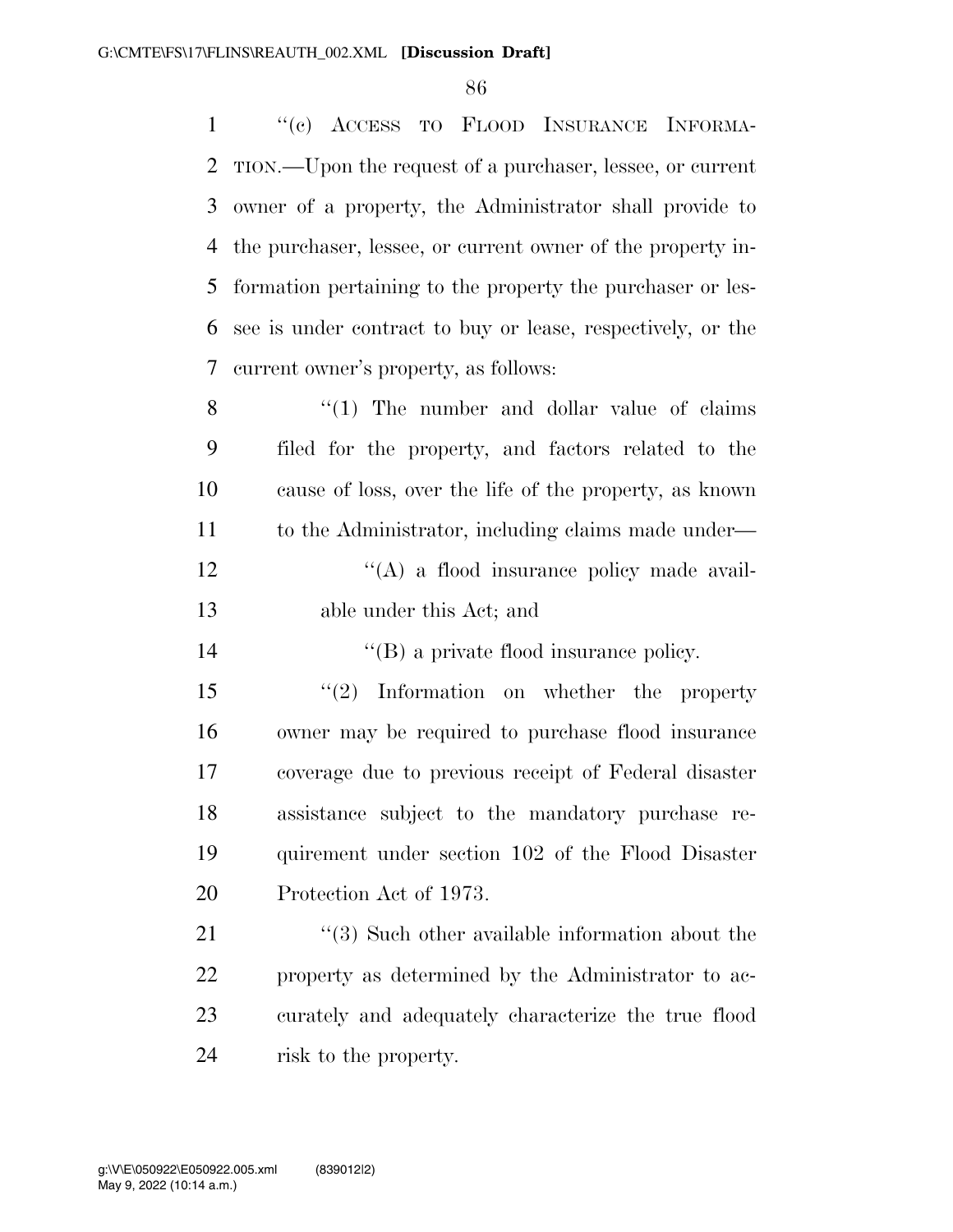''(d) PRIVACY PROTECTION.—Disclosure of informa- tion contained within a system of records (as such term 3 is defined in section  $552a(a)(5)$  of title 5, United States Code) as authorized in subsections (b) and (c) of this sec- tion shall be considered a routine use for the purposes of section 552a(3) of title 5, United States Code.

7  $"({\rm e})$  FEE.—

8 "(1) IN GENERAL.—To carry out subsection (b), the Administrator may charge a fee to partici- pating insurance companies under subsection (b). The Administrator shall not charge a fee to the cur- rent owner requesting flood insurance information under subsection (c).

 ''(2) DEPOSIT.—The Administrator shall de- posit the fee collected under this subsection into the National Flood Insurance Fund established under section 1310.

 ''(f) DEFINITION.—For the purposes of this section the following definitions shall apply:

20 "(1) INSURANCE COMPANY.—The term 'insur- ance company' means an insurance company that meets the requirements of subparagraph (A) of sec- tion 102(b)(7) of the Flood Disaster Protection Act 24 of 1973 (42 U.S.C. 4012a(b)(7)(A).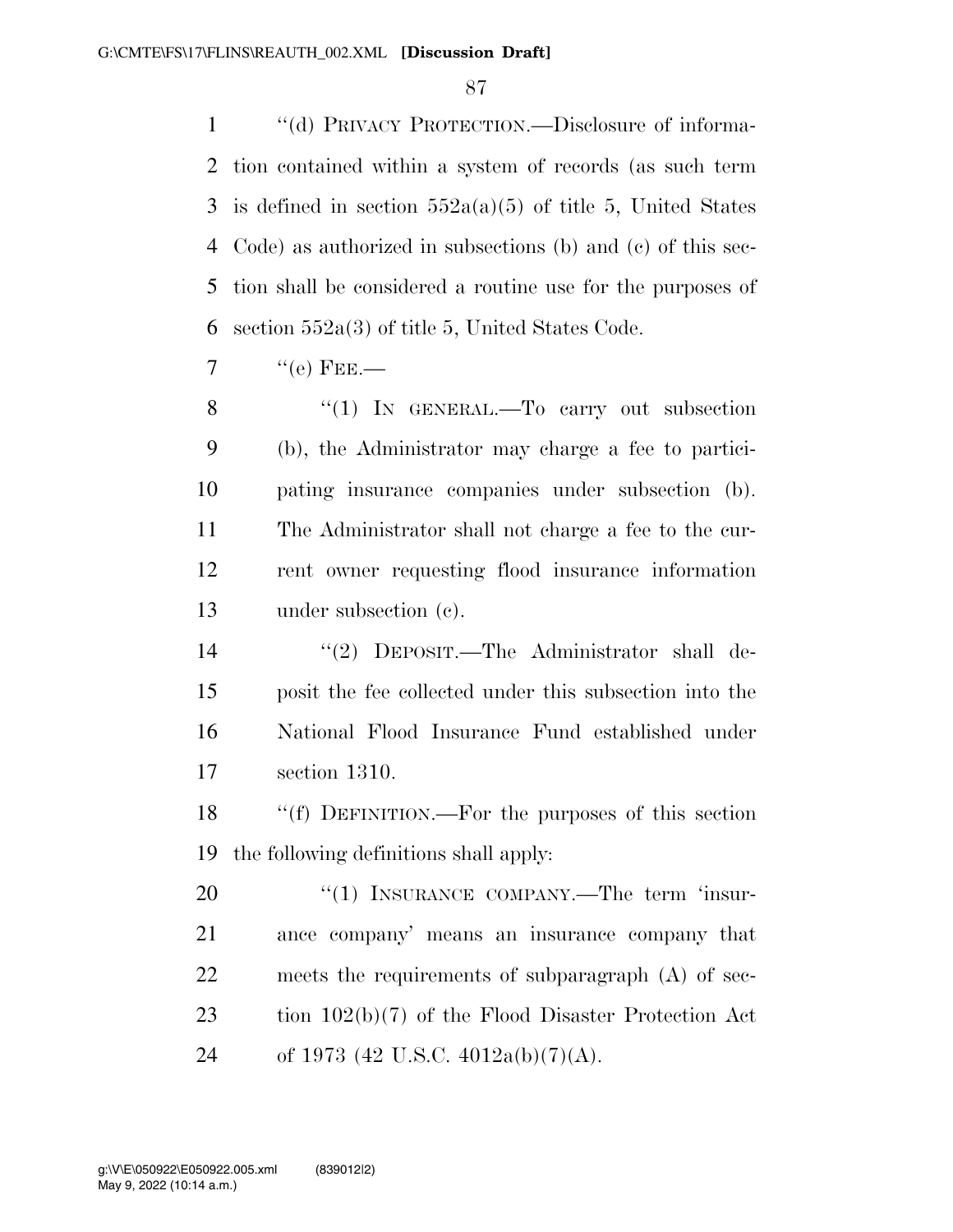1 ''(2) LESSEE.—The term 'lessee' means a per- son who enters into an agreement to lease, rent, or sublease a property.

4 ''(3) PURCHASER.—The term 'purchaser' means a person or entity that enters into an agree-ment to purchase an interest in a property.''.

#### **SEC. 405. ELEVATION CERTIFICATES.**

 Chapter I of the National Flood Insurance Act of 1968 (42 U.S.C. 4011 et seq.), as amended by the pre- ceding provisions of this Act, is further amended by add-ing at the end the following:

#### **''SEC. 1327. ELEVATION CERTIFICATES.**

 ''Surveyed elevation data and other information relat- ing to a building that is recorded on a National Flood Insurance Program Elevation Certificate by an individual licensed to record that information shall continue to be in effect, and the Elevation Certificate shall not expire, until the date on which there is an alteration in the build-ing.''.

#### **SEC. 406. LEVERAGING RISK TRANSFER OPPORTUNITIES**

**FOR A SOUND FINANCIAL FRAMEWORK.** 

 (a) IN GENERAL.—Subsection (e) of section 1345 of the National Flood Insurance Act of 1968 (42 U.S.C. 4081(e)) is amended—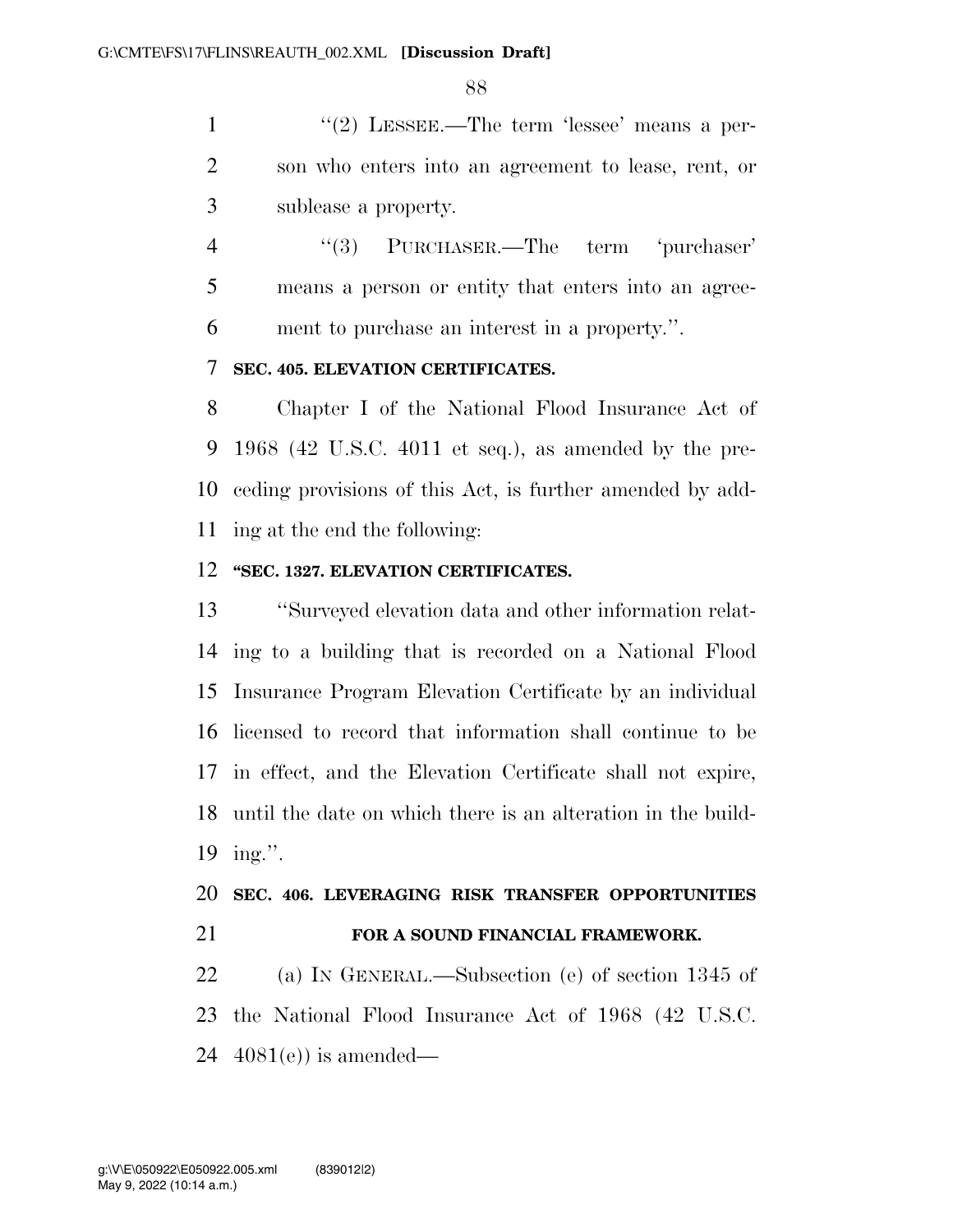| $\mathbf{1}$   | $(1)$ by striking "(e) RISK TRANSFER.—The Ad-             |
|----------------|-----------------------------------------------------------|
| $\overline{2}$ | ministrator" and inserting the following:                 |
| 3              | "(e) LEVERAGING RISK TRANSFER OPPORTUNITIES               |
| $\overline{4}$ | FOR A SOUND FINANCIAL FRAMEWORK.—                         |
| 5              | "(1) $\text{AUTHORITY}$ .—The Administrator"; and         |
| 6              | $(2)$ by adding at the end the following:                 |
| 7              | "(2) LEVERAGING RISK TRANSFER OPPORTUNI-                  |
| 8              | TIES.—On an annual basis, the Administrator shall         |
| 9              | evaluate ceding a portion of the risk of the flood in-    |
| 10             | surance program under this title to the private rein-     |
| 11             | surance or capital markets, or any combination            |
| 12             | thereof, if the Administrator determines—                 |
| 13             | $\lq\lq$ the rates and terms are reasonable               |
| 14             | and appropriate; and                                      |
| 15             | "(B) doing so would further the develop-                  |
| 16             | ment and maintenance of a sound financial                 |
| 17             | framework for the National Flood Insurance                |
| 18             | Program.".                                                |
| 19             | (b) EFFECTIVE DATE.—The amendments made by                |
| 20             | subsection (a) shall become effective upon the expiration |
| 21             | of the 18-month period that begins upon the date of the   |
| 22             | enactment of this Act.                                    |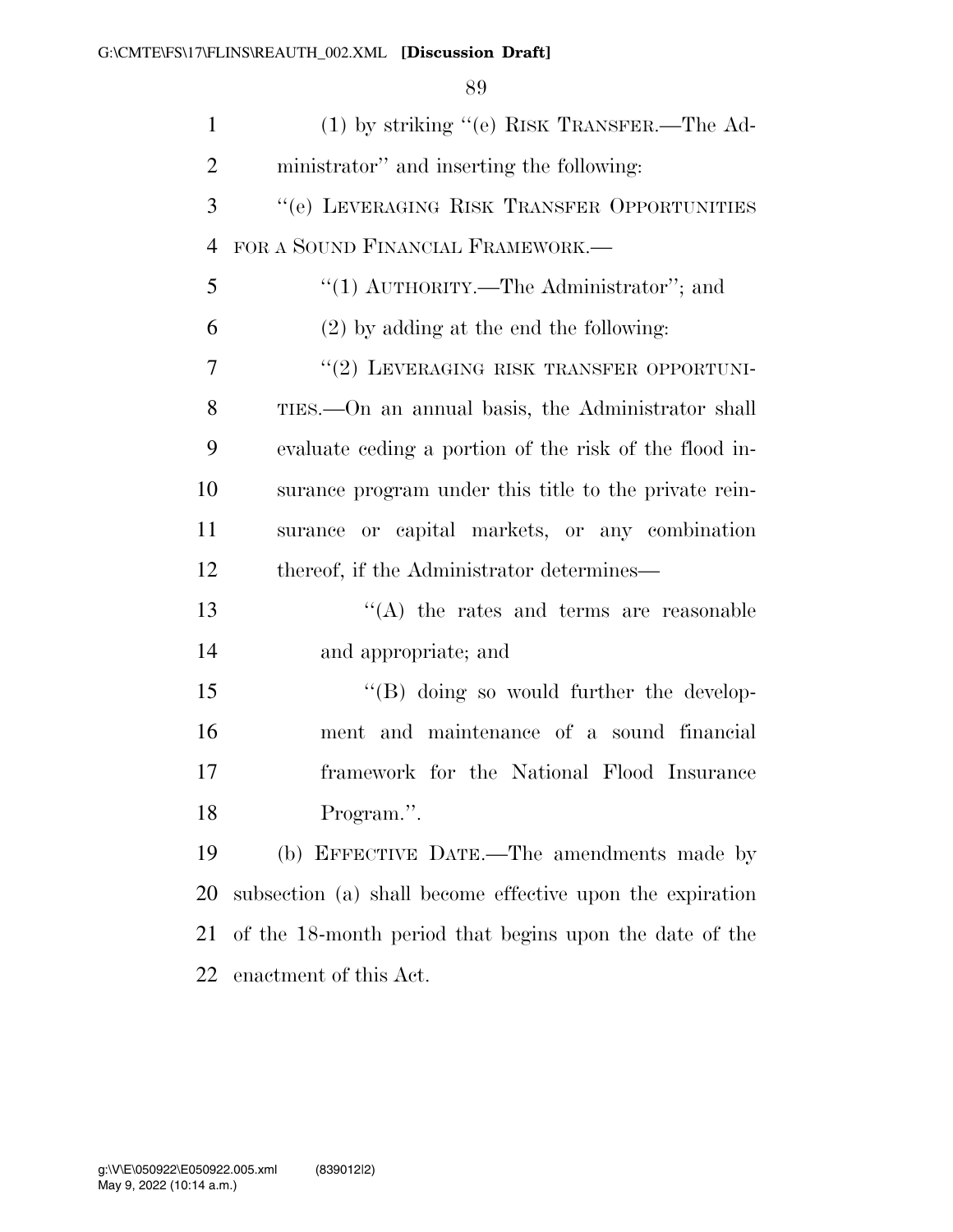### **SEC. 407. WRITE-YOUR-OWN ARRANGEMENTS.**

 Section 1345 of the National Flood Insurance Act of 1968 (42 U.S.C. 4081) is amended by adding at the end the following new subsections:

 ''(f) AUTHORITY TO TERMINATE WRITE YOUR OWN ARRANGEMENTS.—The Administrator may cancel any Write Your Own (as such term is defined in section 100202(a) of the Biggert-Waters Flood Insurance Reform Act of 2012 (42 U.S.C. 4004)) arrangement in its entirety upon 30 days written notice to the Write Your Own com- pany involved by certified mail stating one of the following reasons for such cancellation:

13 ''(1) Fraud or misrepresentation by the com-pany after the inception of the arrangement.

 ''(2) Nonpayment to the Administrator of any amount due.

17 ''(3) Material failure to comply with the re- quirements of the arrangement or with the written standards, procedures, or guidance issued by the Ad- ministrator relating to the National Flood Insurance Program and applicable to the company.

22 "(g) STANDARDIZED FEE AUTHORITY.—The Admin- istrator may establish and implement a standardized fee schedule for all engineering services provided in connection with flood insurance coverage provided under this title by means of a Write Your Own arrangement.''.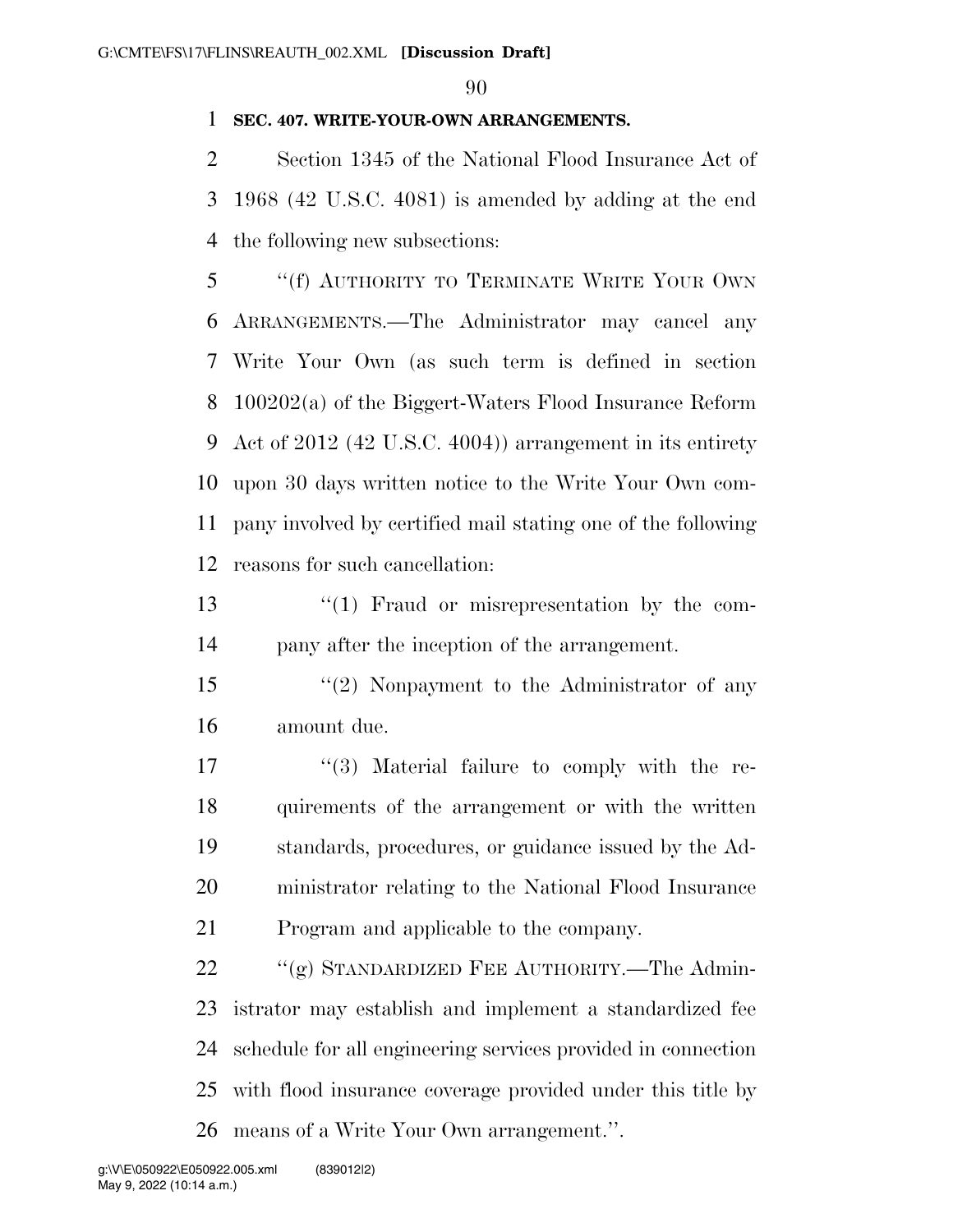**SEC. 408. REGISTRATION OF ADJUSTERS; TRAINING OF FLOODPLAIN MANAGERS.** 

 (a) REGISTRATION OF ADJUSTERS.—Section 1345 of the National Flood Insurance Act of 1968 (42 U.S.C. 4081), as amended by the preceding provisions of this Act, is further amended by adding at the end the following new subsection:

8 "(h) REGISTRATION OF ADJUSTERS.—

9 "(1) IN GENERAL.—The Administrator shall not authorize a person to adjust a claim made under a flood insurance policy sold pursuant to this Act in the capacity of an adjuster or similar position unless such person is registered by the Administrator.

14 ''(2) REGISTRATION REQUIREMENTS.—The Ad- ministrator shall not register a person pursuant to paragraph (1) unless the person—

17  $\langle (A)$  completes a training course conducted in compliance with paragraph (3) at least once 19 in every 12-month period;

20 "'(B) pays a fee to the Administrator im-21 posed pursuant to paragraph  $(5)$ ;

 $\cdot$  (C) complies with any other requirements determined by the Administrator to be reason- able and appropriate to support the effective implementation of the National Flood Insur-ance Program.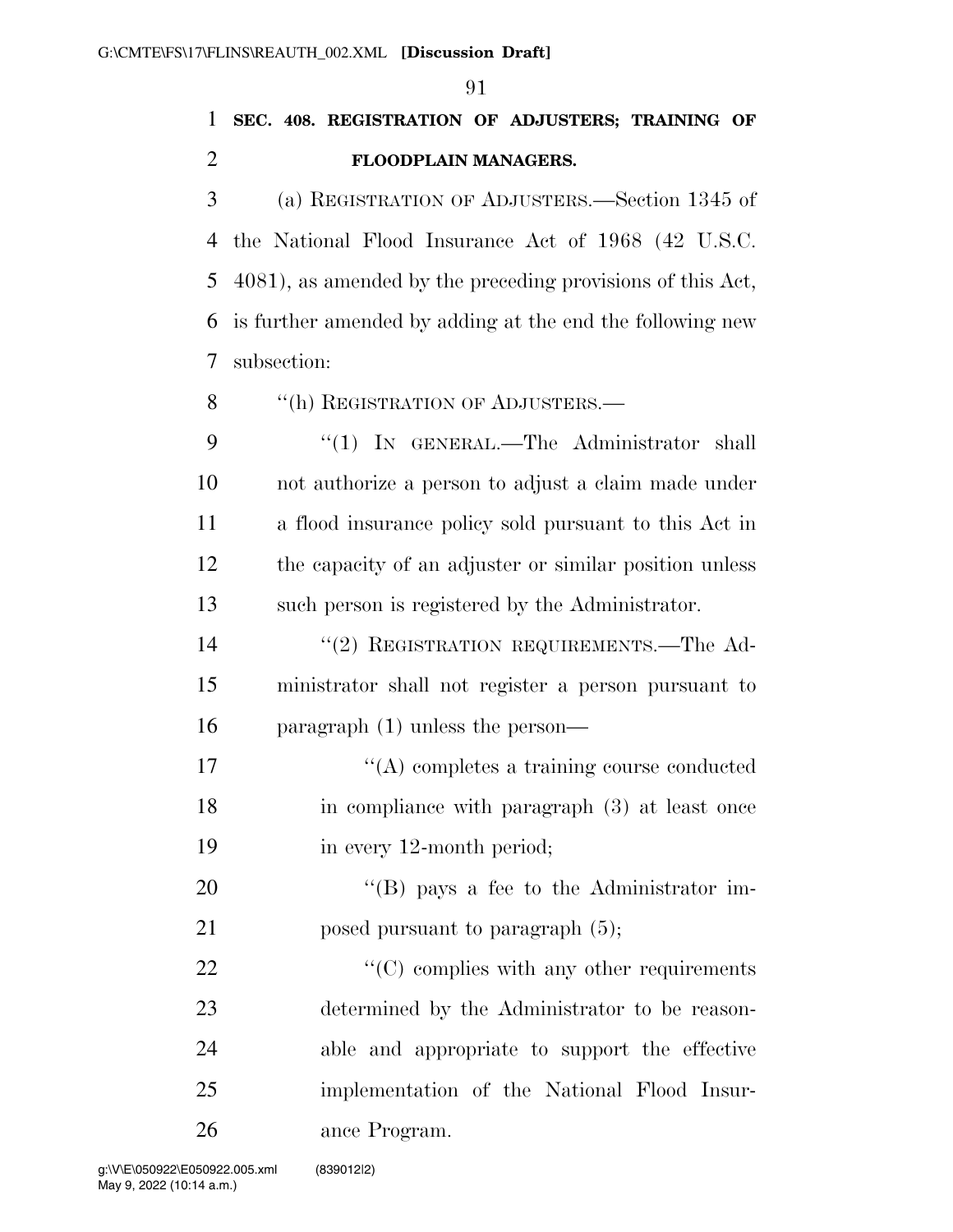| $\mathbf{1}$   | "(3) TRAINING REQUIREMENTS.—A training             |
|----------------|----------------------------------------------------|
| $\overline{2}$ | course required by paragraph $(2)(A)$ shall comply |
| 3              | with following requirements:                       |
| $\overline{4}$ | "(A) COURSE CONTENT.—The training                  |
| 5              | course shall include material relevant to the ad-  |
| 6              | justment of claims under flood insurance made      |
| $\overline{7}$ | available pursuant to this Act, such as the fol-   |
| 8              | lowing:                                            |
| 9              | POLICY TERMS AND<br>``(i)<br>CONDI-                |
| 10             | TIONS.—The coverages, exclusions, and              |
| 11             | other terms and conditions of the policy           |
| 12             | forms and endorsements sold pursuant to            |
| 13             | this Act.                                          |
| 14             | "(ii) CLAIMS.—The policyholder's re-               |
| 15             | sponsibilities following a flood loss and how      |
| 16             | the National Flood Insurance Program in-           |
| 17             | vestigates, approves, and pays claims, in-         |
| 18             | cluding conducting substantial damage and          |
| 19             | substantial improvement determinations.            |
| 20             | ``(iii)<br>APPEAL AND JUDICIAL<br>$RE-$            |
| 21             | VIEW.—How a policyholder may—                      |
| 22             | "(I) appeal a claim denial to the                  |
| 23             | Federal<br>Emergency Management                    |
| 24             | Agency; and                                        |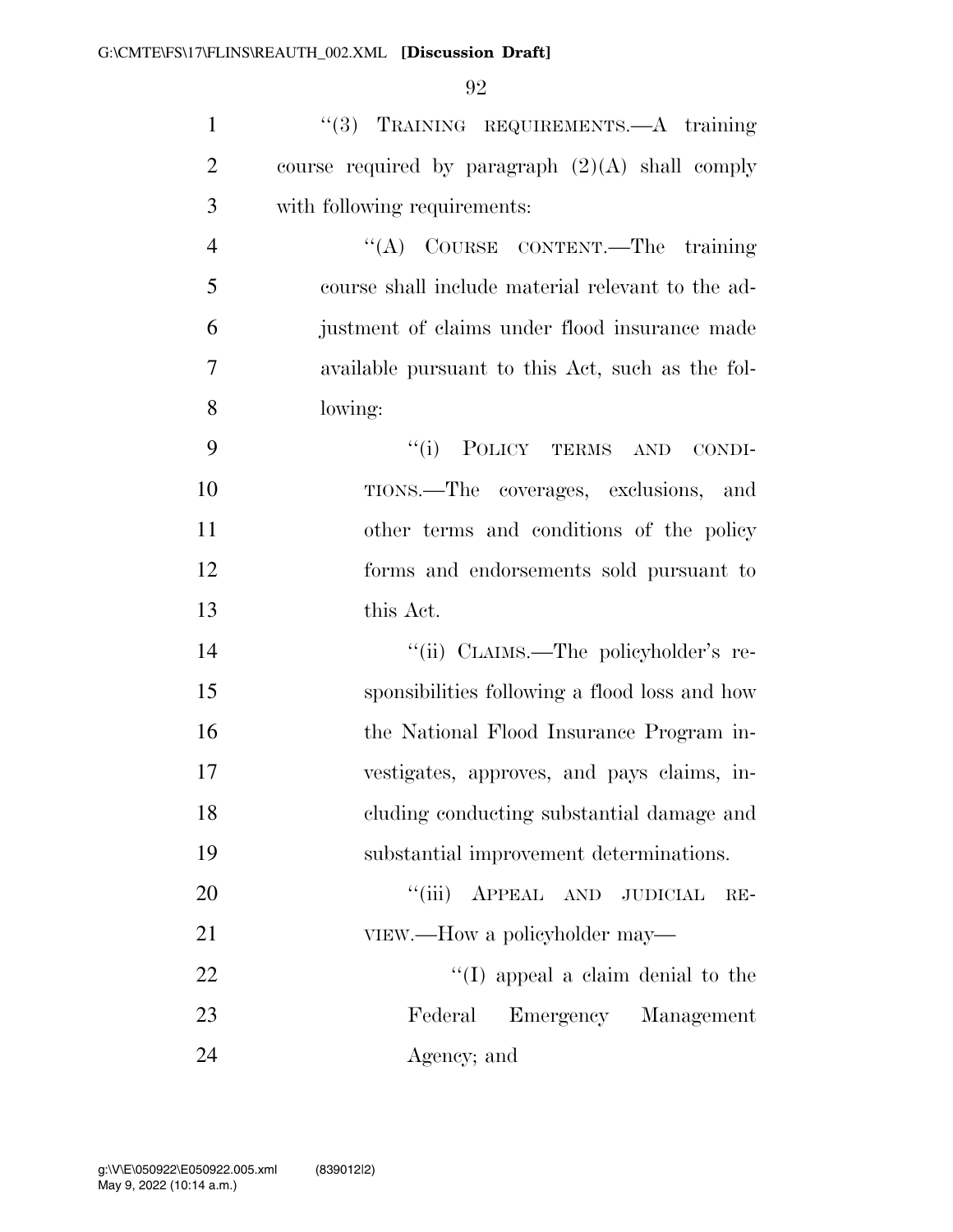| $\mathbf{1}$   | "(II) seek judicial review fol-                       |
|----------------|-------------------------------------------------------|
| $\overline{2}$ | lowing a claim denial.                                |
| 3              | "(iv) OTHER TOPICS.—Any other ap-                     |
| $\overline{4}$ | propriate topics as determined by the Ad-             |
| 5              | ministrator.                                          |
| 6              | "(B) METHOD OF DELIVERY.— A training                  |
| 7              | course required by paragraph (2) may be con-          |
| 8              | ducted in-person or remotely by the Federal           |
| 9              | Emergency Management Agency.                          |
| 10             | "(4) RULE OF CONSTRUCTION.—This sub-                  |
| 11             | section may not be construed to-                      |
| 12             | "(A) affect the Administrator's liability             |
| 13             | under a flood insurance policy made available         |
| 14             | pursuant to this Act; or                              |
| 15             | $\lq\lq$ create a private right of action not         |
| 16             | otherwise established by law.                         |
| 17             | $\lq(5)$ REGISTRATION FEE.—The Administrator          |
| 18             | may require a person seeking registration under this  |
| 19             | subsection to pay a fee sufficient to cover the Ad-   |
| 20             | ministrator's expense associated with the implemen-   |
| 21             | tation of this subsection, but such fee shall not ex- |
| 22             | ceed \$100 per year.                                  |
| 23             | "(6) REGISTRATION DENIAL, NONRENEWAL, OR              |
| 24             | REVOCATION.—The Administrator may place on pro-       |
| 25             | bation, suspend, revoke, or refuse to issue or renew  |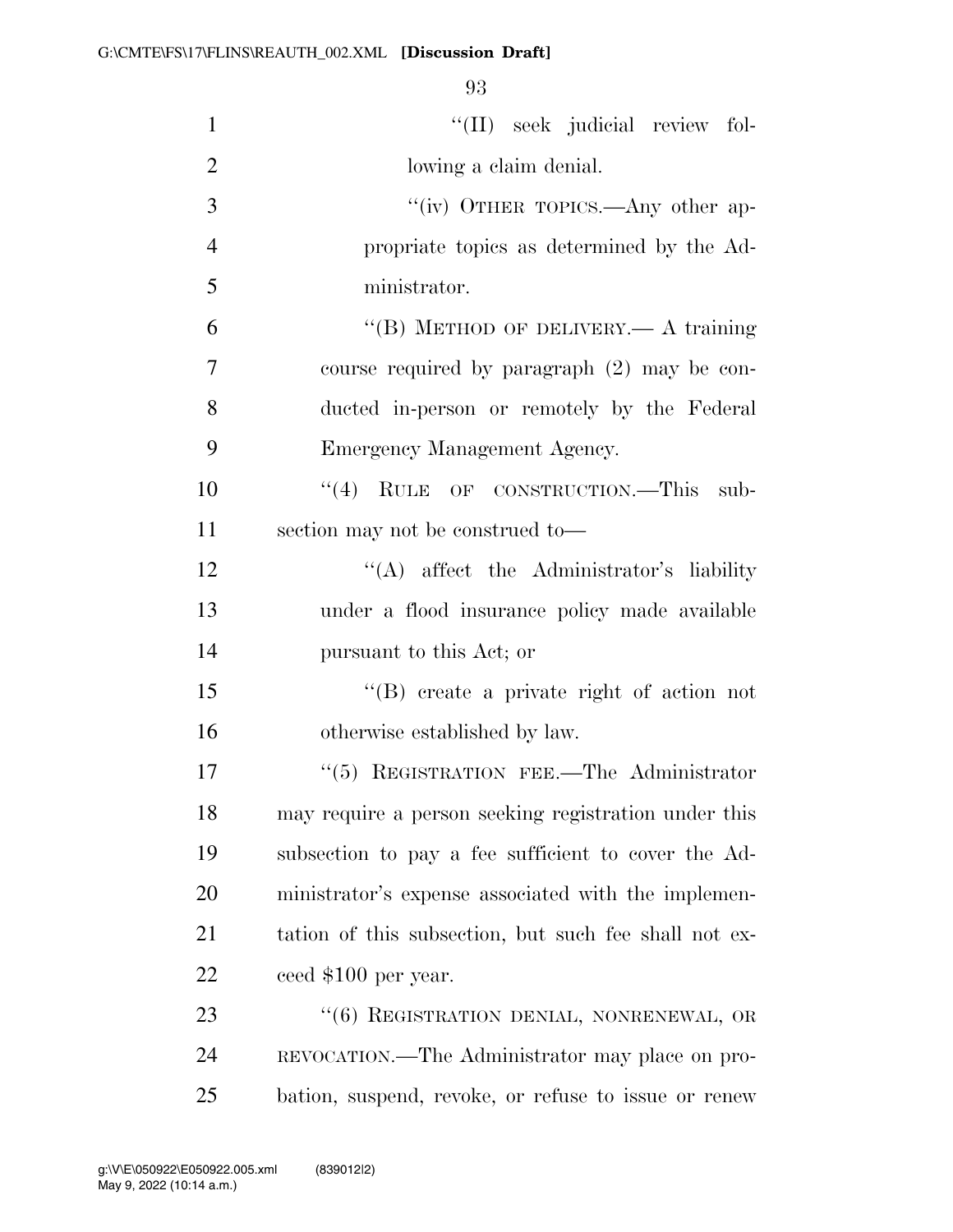| $\mathbf{1}$   | a registration issued pursuant to this subsection for |
|----------------|-------------------------------------------------------|
| $\overline{2}$ | any one of more of the following causes:              |
| 3              | "(A) Providing incorrect, misleading, in-             |
| $\overline{4}$ | complete, or materially untrue information in         |
| 5              | the registration application.                         |
| 6              | "(B) Violating any regulation, guidance, or           |
| 7              | other requirement adopted by the Adminis-             |
| 8              | trator.                                               |
| 9              | " $(C)$ Obtaining or attempting to obtain a           |
| 10             | registration through misrepresentation or fraud.      |
| 11             | "(D) Improperly withholding, misappro-                |
| 12             | priating or converting any monies or properties       |
| 13             | received in the course of doing insurance busi-       |
| 14             | ness.                                                 |
| 15             | $\lq\lq(E)$ Intentionally misrepresenting<br>the      |
| 16             | terms of an actual or proposed insurance con-         |
| 17             | tract or application for insurance.                   |
| 18             | $\lq\lq (F)$ Having admitted or been found to         |
| 19             | have committed any insurance unfair trade             |
| 20             | practice or fraud.                                    |
| 21             | "(G) Failing to comply with all applicable            |
| 22             | laws regarding professional licensure and con-        |
| 23             | duct.                                                 |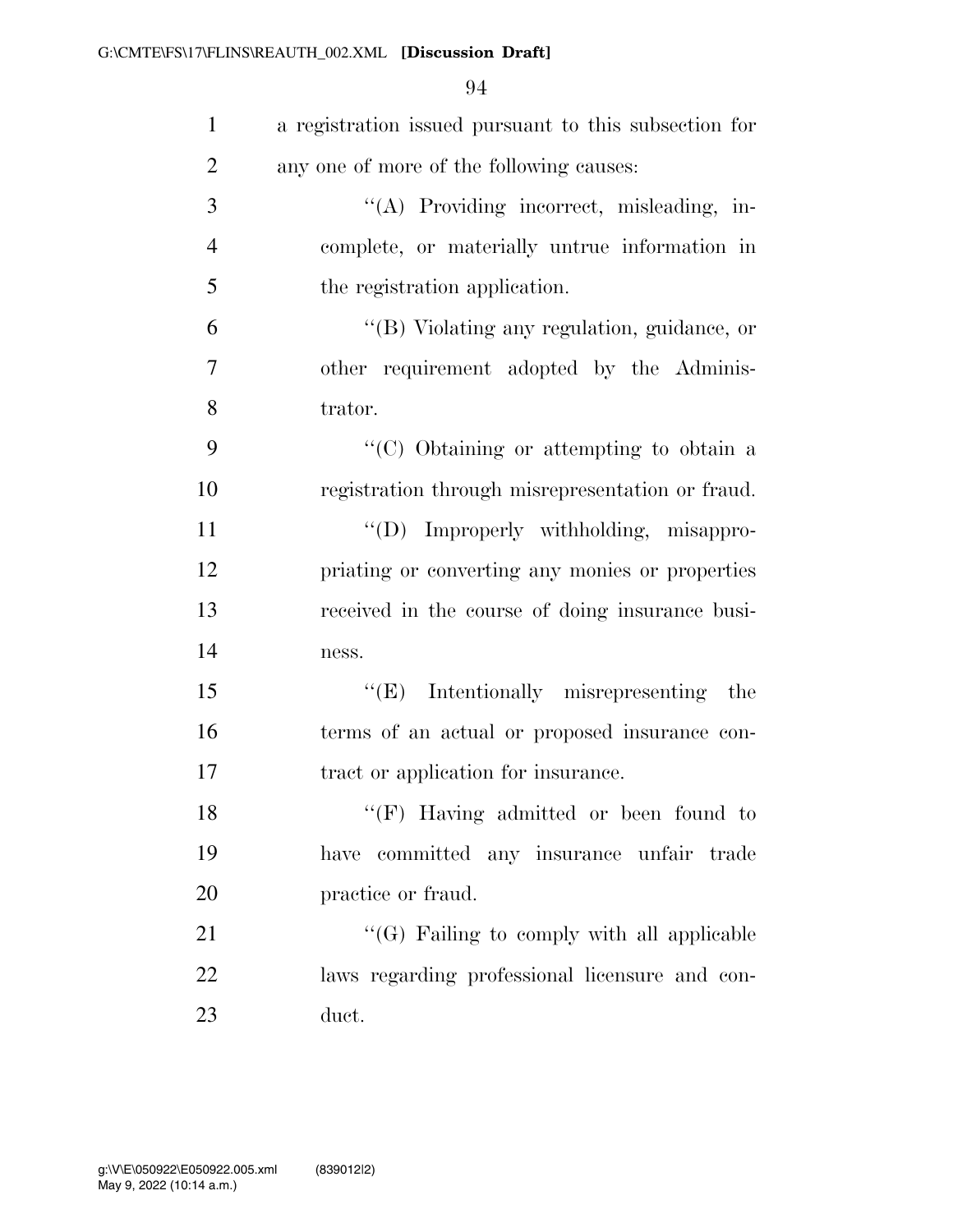''(H) Any other cause of so serious or com- pelling a nature that it affects the person's present responsibility.''.

 (b) TRAINING OPPORTUNITIES FOR FLOODPLAIN MANAGERS.—

 (1) IN GENERAL.—Section 1361 of the Na- tional Flood Insurance Act of 1968 (42 U.S.C. 4102), as amended by the preceding provisions of this Act, is further amended by adding at the end the following new subsection:

11 ""(f) TRAINING OPPORTUNITIES FOR FLOODPLAIN MANAGERS.—The Administrator shall—

 ''(1) make available training courses and other guidance materials for local floodplain managers with respect to—

 ''(A) implementing and enforcing the flood- plain management requirements necessary to remain in compliance with the National Flood Insurance Program; and

20 "'(B) being better prepared to recover from future disasters; and

 $\frac{1}{22}$  ''(2) work with applicable State agencies to pro- vide the training described in paragraph (1) and verify that local floodplain managers are completing 25 the training.'".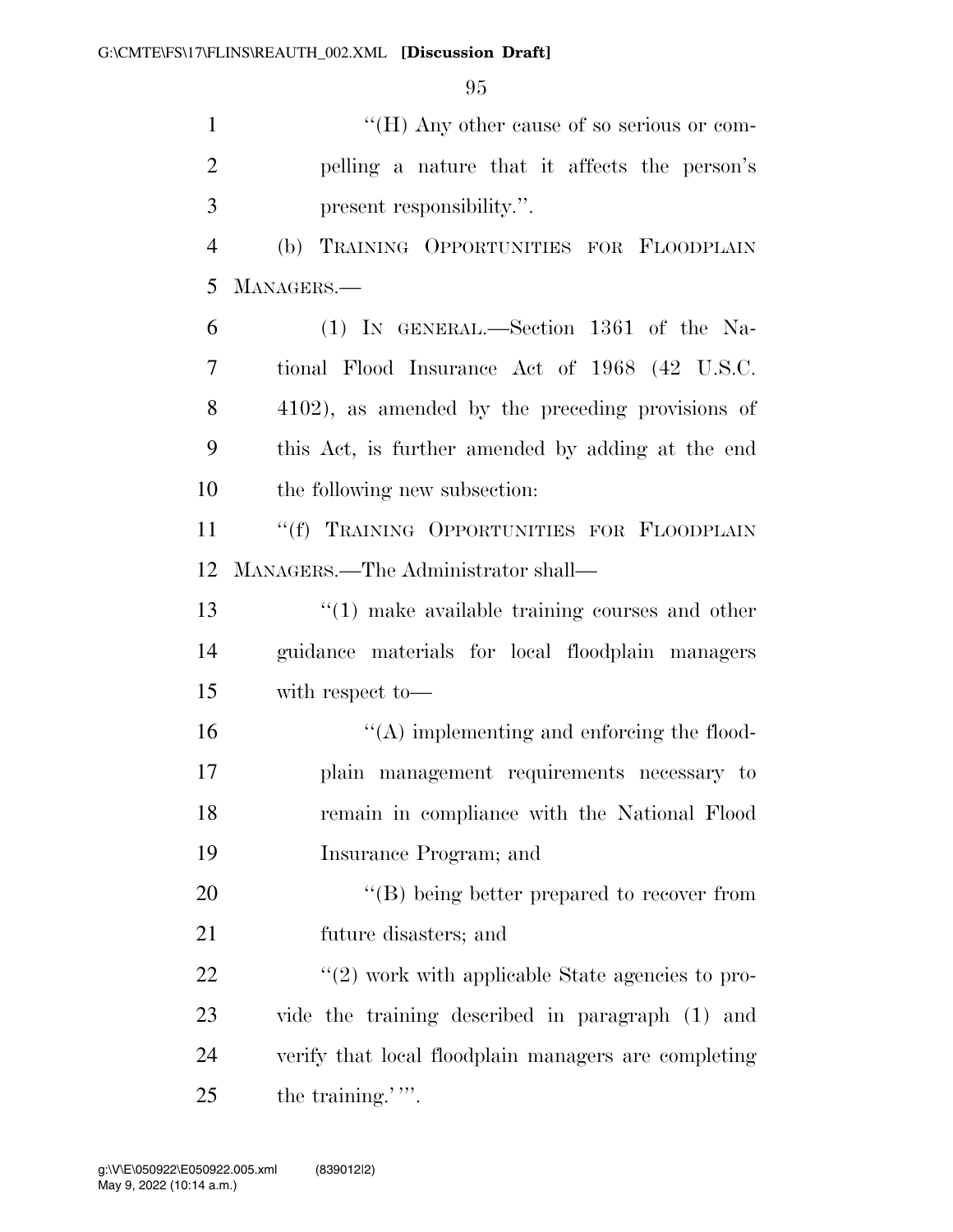(2) EFFECTIVE DATE.—Subsection (f) of sec- tion 1361 of the National Flood Insurance Act of 1968, as added by the amendment made by para- graph (1), shall take effect upon the expiration of the 12-month period beginning on the date of the enactment of this Act.

#### **SEC. 409. STUDY ON INCREASING PARTICIPATION.**

 (a) IN GENERAL.—The Comptroller General of the United States shall conduct a study that proposes to ad- dress, through programmatic and regulatory changes, how to increase participation in flood insurance coverage.

 (b) ISSUES.—In conducting the study under sub- section (a), the Comptroller General shall consider the fol-lowing:

 (1) Expanding participation in flood insurance coverage, beyond areas having special flood hazards, to areas of moderate or minimal flood hazard risk. (2) Automatically enrolling consumers in flood insurance while providing consumers the opportunity to decline enrollment.

 (3) Bundling flood insurance coverage that di-versifies risk across all or multiple-peril forms.

 (c) DETERMINATIONS.—In conducting the study under subsection (a), the Comptroller General shall deter-mine the following: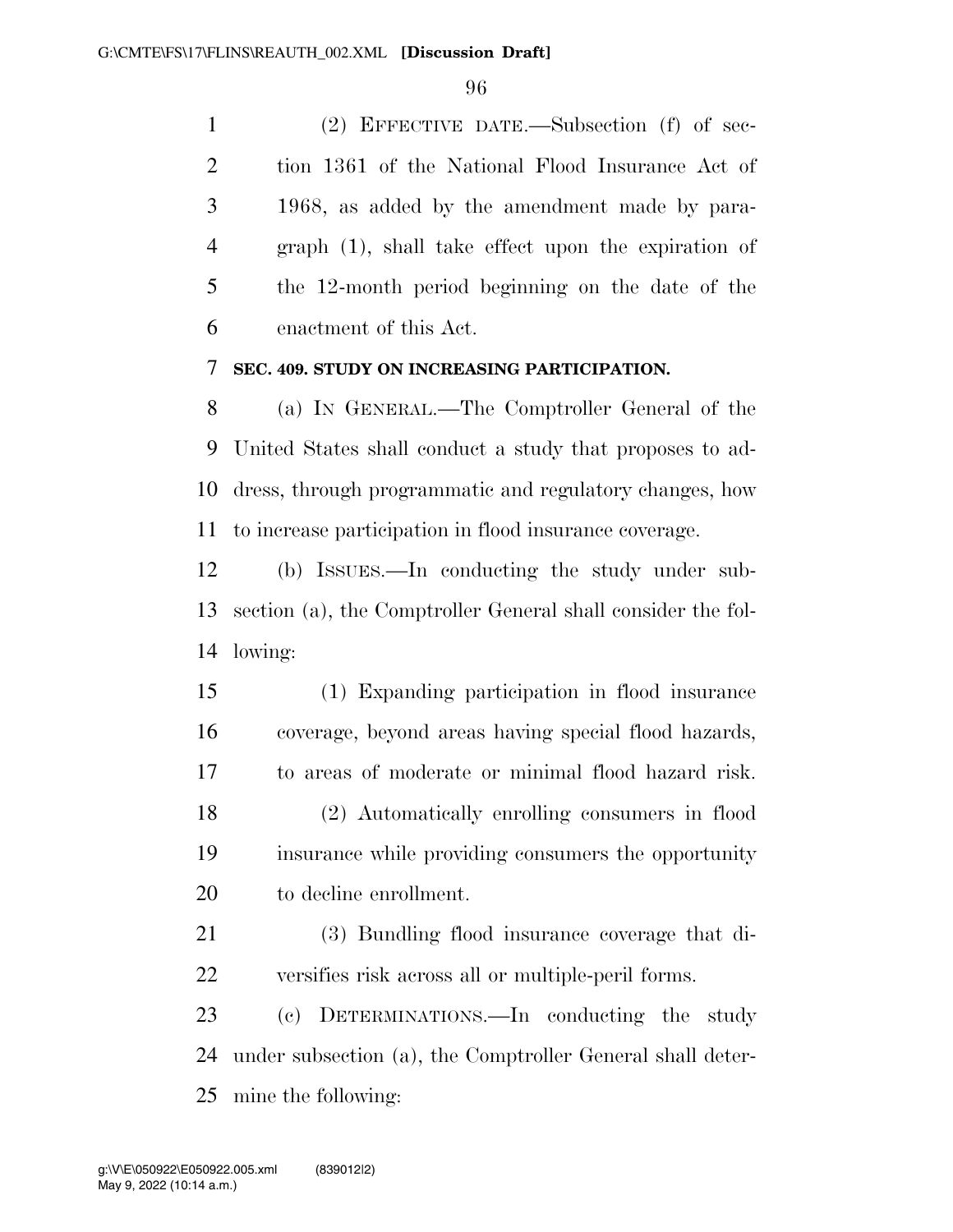(1) The percentage of properties with federally backed mortgages located in an area having special flood hazards that are covered by flood insurance 4 that satisfies the requirement under section 102(b) of the Flood Disaster Protection Act of 1973 (42 6 U.S.C.  $4012a(b)$ ).

 (2) The percentage of properties with federally backed mortgages located in the 500-year floodplain that are covered by flood insurance that would sat- isfy the requirement described in paragraph (1) if that requirement applied to such properties.

 (d) REPORT.—Not later than 18 months after the date of enactment of this Act, the Comptroller General of the United States shall submit a report on the study conducted under subsection (a) to the Committee on Fi- nancial Services of the House of Representatives and the Committee on Banking, Housing, and Urban Affairs of the Senate.

(e) DEFINITIONS.—For purposes of this section—

 (1) the term ''500-year floodplain'' has the meaning given the term in section 100202(a) of the Biggert-Waters Flood Insurance Reform Act of 23 2012 (40 U.S.C. 4004(a));

 (2) the terms ''Federal agency lender'', ''im-proved real estate'', and ''regulated lending institu-